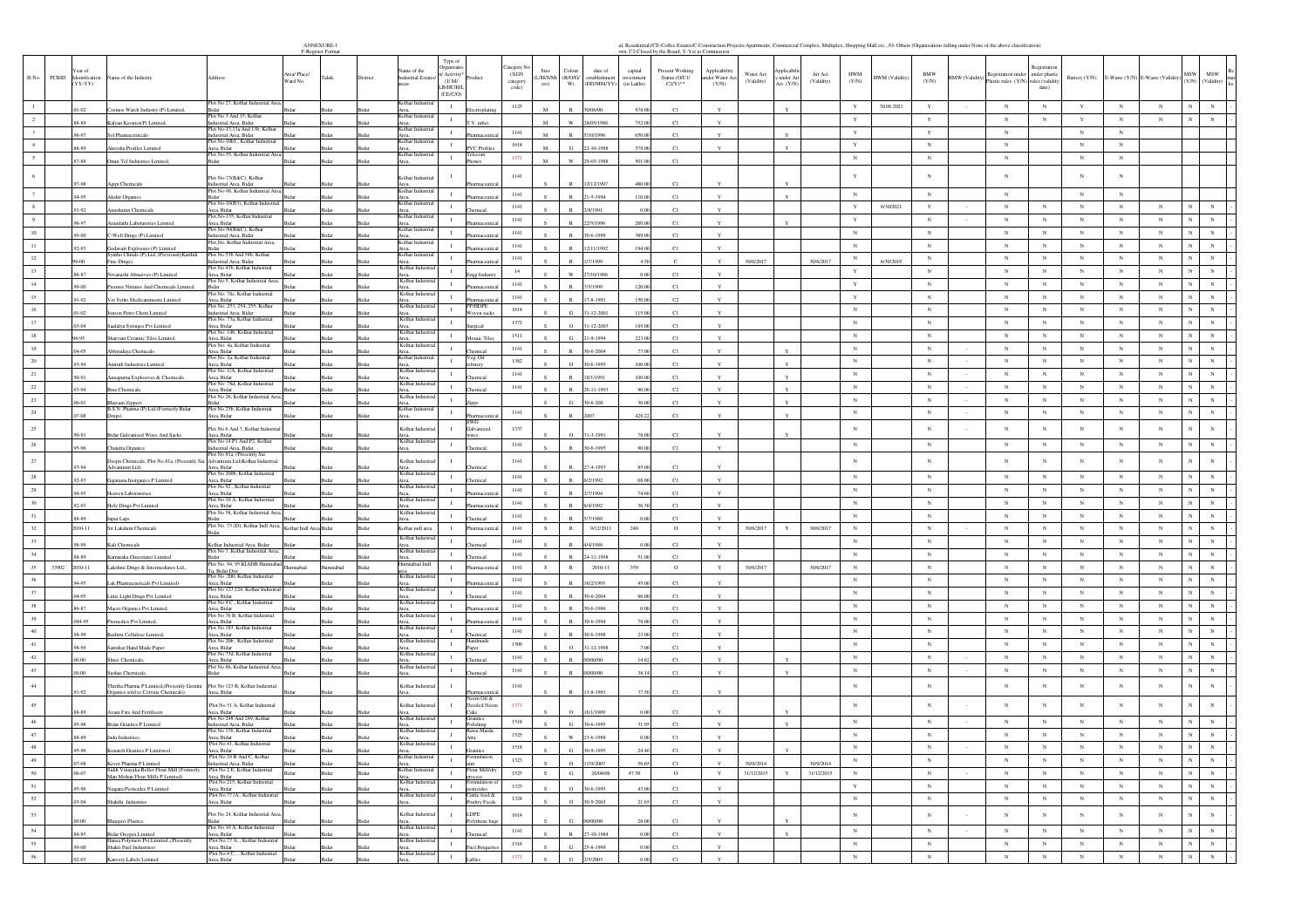|                  |              |                                                                          | Plot No.22 B, , Kolhar Industrial                                      |             |              |              | Kolhar Indus                     |                | Moulded                       | 1552     |               |                         |                         |                  |              |                        |   |                                           |              |            |            |            |            |              |                            |                                            |
|------------------|--------------|--------------------------------------------------------------------------|------------------------------------------------------------------------|-------------|--------------|--------------|----------------------------------|----------------|-------------------------------|----------|---------------|-------------------------|-------------------------|------------------|--------------|------------------------|---|-------------------------------------------|--------------|------------|------------|------------|------------|--------------|----------------------------|--------------------------------------------|
| 58               | 92.93        | hullar Polymers                                                          | rea, Bidar<br>Plot No.21 A. Kolhar Industrial                          |             |              |              | Kolhar Indus                     | $\mathbf{I}$   | oducts<br>olythene ba         | 1366     |               |                         | $1 - 10 - 199$          |                  |              |                        |   | $_{\rm N}$                                | $_{\rm N}$   | $_{\rm N}$ | $_{\rm N}$ | $_{\rm N}$ | $_{\rm N}$ | $_{\rm N}$   | $_{\rm N}$                 |                                            |
|                  | 86-87        | Gran Plastic Works                                                       | Area, Bidar<br>ot No.199, Kolhar Industrial                            |             |              |              | Area,<br>Kolhar Indu             |                | P/HDPI                        |          |               | $\circ$                 | 2/2/1987                | C1<br>0.00       | Y            |                        |   |                                           |              |            |            |            |            |              |                            |                                            |
| 59               | $.01 - 02$   | T.Syntex Pvt.Limited                                                     | Area, Bida<br>Plot No.77 B, , Kolhar Industrial                        |             |              |              | Area,<br>Kolhar Indus            | $\mathbf{I}$   | Voven Sack                    | 1614     |               | G.                      | 31-12-2001<br>37.60     | C1               | $\mathbf{Y}$ |                        |   | $_{\rm N}$                                | N            | $_{\rm N}$ | N          | N          | $_{\rm N}$ | $_{\rm N}$   | $_{\rm N}$<br>$_{\rm N}$   |                                            |
| 60               | 88-89        | Mahagoni Oil Mills (Now Mahagonvi Pulses) Area, Bidar                    |                                                                        |             |              |              |                                  | $\mathbf{I}$   | Oil Mill                      | $1540\,$ |               | ${\bf G}$               | 29-11-1988              | C1<br>0.00       | $\mathbf{Y}$ |                        |   | $_{\rm N}$                                | $_{\rm N}$   | $_{\rm N}$ | $_{\rm N}$ | $_{\rm N}$ | $_{\rm N}$ | $_{\rm N}$   | $_{\rm N}$<br>$_{\rm N}$   |                                            |
| 61               |              |                                                                          | Plot No.252. Kolhar Industrial                                         |             |              |              | Kolhar Industri                  | - 11           |                               | 1371     |               |                         |                         |                  |              |                        |   | $_{\rm N}$                                | $_{\rm N}$   | $_{\rm N}$ | $_{\rm N}$ | $_{\rm N}$ | $_{\rm N}$ | $_{\rm N}$   | $_{\rm N}$                 |                                            |
|                  | 92-93        | Morab Rubbers Pvt.Limited                                                | Area, Bidar<br>ot No.35, Kolhar Industrial Area                        |             |              |              | Kolhar Indu                      |                | wai Cha                       |          |               | G.                      | 6/11/1992               | 28.00<br>C1      |              |                        |   |                                           |              |            |            |            |            |              |                            |                                            |
| 62               | 96-97        | Meera Metals, (Presently Pande Dall Mill)                                | Plot No.18a., Kolhar Industrial                                        |             |              |              | Area,<br>Kolhar Indus            | $\mathbf{I}$   | liiM lla                      | 1519     |               | G.                      | 17-8-1996               | 12.00<br>C1      | Y            |                        |   | $_{\rm N}$                                | $_{\rm N}$   | $_{\rm N}$ | $_{\rm N}$ | $_{\rm N}$ | $_{\rm N}$ | $_{\rm N}$   | $\mathbf N$<br>$_{\rm N}$  |                                            |
| 63               | $00-00$      | lagina Rubber Mills,                                                     | rea, Bidar                                                             |             |              |              |                                  | $\mathbf{I}$   | ead Rubbe                     | 1563     |               | G.                      | 00/00/00                | C1<br>000        | $\mathbf{v}$ |                        |   | $_{\rm N}$                                | $_{\rm N}$   | $_{\rm N}$ | $_{\rm N}$ | $_{\rm N}$ | $_{\rm N}$ | $_{\rm N}$   | $_{\rm N}$<br>$_{\rm N}$   |                                            |
| 64               | 92-93        | Nakoda Agro Pipes,                                                       | lot No.272, Kolhar Indu<br>rea, Bidar                                  |             |              |              | olhar Ind                        | $\mathbf{I}$   | VC Pipes 2<br>tings           | 1614     |               | G.                      | 31-10-1992<br>13.50     | C1               |              |                        |   | $\mathbf Y$                               | $_{\rm N}$   | $_{\rm N}$ | $_{\rm N}$ | N          | $_{\rm N}$ | $_{\rm N}$   | $_{\rm N}$<br>$_{\rm N}$   |                                            |
| 65               | 00.00        | Newlon Synthetic Pvt.Limited,                                            | Plot No.167, 168, Kolhar<br>ndustrial Area, Bidar                      |             |              | Ridar        | Area,<br>Kolhar Indust           | $\mathbf{I}$   | ram doubli                    | 1158     |               | R                       | 00/00/00                | 87.60<br>C1      | $\mathbf{Y}$ |                        |   | $\mathbf Y$                               | $_{\rm N}$   | $_{\rm N}$ | $_{\rm N}$ | $_{\rm N}$ | $_{\rm N}$ | $_{\rm N}$   | $_{\rm N}$<br>$_{\rm N}$   |                                            |
| 66               |              |                                                                          | Plot No. Nil, Kolhar Industrial                                        |             |              |              | Kolhar Indus                     | $\mathbf{L}$   |                               | 1382     |               |                         |                         |                  |              |                        |   | $\mathbf Y$                               | $_{\rm N}$   | $_{\rm N}$ | $_{\rm N}$ | $_{\rm N}$ | $_{\rm N}$ | $_{\rm N}$   | $_{\rm N}$                 |                                            |
| 67               | 91-92        | Puspha Oil Mills                                                         | Area, Bidar<br>Plot No.135 D3, Kolhar Industria                        |             |              |              | Kolhar Indus                     | $\mathbf{I}$   | lil Mil                       | 1320     |               | $\circ$                 | 25/09/1991              | 0.00<br>C1       |              |                        |   | $\mathbf Y$                               | $_{\rm N}$   | $_{\rm N}$ | $_{\rm N}$ | $_{\rm N}$ | $_{\rm N}$ | $_{\rm N}$   | $_{\rm N}$<br>$_{\rm N}$   |                                            |
|                  | .04-05       | Samrat Packaging Industry,                                               | Area, Bidar                                                            |             |              |              | Area.                            |                | aper Packin<br>GLS Lamps,     |          |               | $\alpha$                | 25-5-2004               | C1<br>0.00       | Y            |                        |   |                                           |              |            |            |            |            |              |                            |                                            |
| 68               | 92.93        | Satish Lights & Lights (Now Raghavendra                                  | Plot No.8a, Kolhar Industrial Area                                     |             |              |              | Kolhar Industr                   | л.             | lourescent                    | 1394     |               | $\Omega$                | 31-12-1997              | C1<br>25.00      |              |                        |   | $\mathbf Y$                               | $_{\rm N}$   | $_{\rm N}$ | $_{\rm N}$ | $_{\rm N}$ | $_{\rm N}$ | $_{\rm N}$   |                            |                                            |
| 69               |              |                                                                          | Shed No.2, Plot No.77 A, Kolha                                         |             |              |              | Kolhar Indus                     | $\mathbf{I}$   |                               | 1516     |               |                         |                         |                  |              |                        |   | $\mathbf Y$                               | $_{\rm N}$   | $_{\rm N}$ | $_{\rm N}$ | $_{\rm N}$ | $_{\rm N}$ | $_{\rm N}$   | $_{\rm N}$<br>$_{\rm N}$   |                                            |
| 70               | $02-03$      | Shakti Fuel Industry                                                     | ndustrial Area, Bidar<br>Plot No.135, Kolhar Industrial                |             |              |              | Kolhar Indu                      | $\mathbf{I}$   | uel Brique<br>VC Pipe         | 1614     |               |                         | 31-12-2002              | C1<br>37.20      |              |                        |   |                                           | $_{\rm N}$   | $_{\rm N}$ | $_{\rm N}$ | N          | $_{\rm N}$ | $_{\rm N}$   | $_{\rm N}$<br>$_{\rm N}$   |                                            |
|                  | $00-01$      | sumya Plastics                                                           | rea, Bidar<br>Plot No.30 Kolbar Industrial                             |             |              |              | Area,<br>Kolhar Indust           |                | ttings                        |          |               | G.                      | 31-12-2000<br>92.4      | C1               | Y            |                        |   | $\mathbf Y$                               |              |            |            |            |            |              |                            |                                            |
|                  | 91-92        | /enkateswar Silk Industries                                              | rea, Bidar<br>lot No 174, Kolhar Industrial                            |             |              |              | Kolhar Indi                      | $\mathbf{I}$   | ilk spin                      | 1303     |               | G.                      | 20-11-1991              | C1<br>0.00       | Y            |                        |   | $\mathbf Y$                               | $_{\rm N}$   | $_{\rm N}$ | $_{\rm N}$ | $_{\rm N}$ | $_{\rm N}$ | $_{\rm N}$   | $_{\rm N}$<br>$_{\rm N}$   |                                            |
| 72               | 00.00        | Vrashali Abrshasives P Limited                                           | Area, Bidar<br>Plot No.262 Bidar, Kolhar                               |             |              |              |                                  | $\mathbf{I}$   | mugateo<br>aper/cloth         | 1517     |               | G.                      | 00/00/00<br>47.00       | C1               | $\mathbf{Y}$ |                        |   | $_{\rm N}$                                | $_{\rm N}$   | $_{\rm N}$ | $_{\rm N}$ | N          | $_{\rm N}$ | $_{\rm N}$   | $\mathbf{N}$<br>$_{\rm N}$ |                                            |
| 73               | 99-00        | Laxmi Venkateshwara Flour Mill                                           | ndustrial Area, Bidar                                                  |             |              | <b>Sidar</b> | Kolhar Indust<br>Area,           | $\;$ I         | lour Mill                     | 1525     |               | $\alpha$                | 1999                    | 9.50             |              |                        |   | $_{\rm N}$                                | $_{\rm N}$   | $_{\rm N}$ | $_{\rm N}$ | ${\bf N}$  | $_{\rm N}$ | $_{\rm N}$   | $_{\rm N}$<br>$_{\rm N}$   |                                            |
|                  |              |                                                                          | Plot No. 97, Kolhar Indutrial A<br>Bidar, Kolhar Industrial Area,      |             |              |              | Kolhar Industri                  |                |                               | 1141     |               |                         |                         |                  |              |                        |   | $_{\rm N}$                                | $_{\rm N}$   | $_{\rm N}$ | $_{\rm N}$ | $_{\rm N}$ | $_{\rm N}$ | $_{\rm N}$   | $_{\rm N}$                 |                                            |
|                  | 00-01        | Sri Vijay Ganesh Chemicals Private Limited                               |                                                                        |             |              |              |                                  |                | remica                        |          |               |                         | 30-6-2000               | C1               |              |                        |   |                                           |              |            |            |            |            |              |                            |                                            |
| 34214<br>75      | 2010-11      | Somesh Enterprises                                                       | Plot No 91- P KIADB industrial<br>irea Humnabad, Humnabad Tq,          | IbnI badanm | mnabad       | Rida         | Humnabad Indl                    | л.             | processing o<br>ent solvent   | 1120     | S.            | R                       | 9/21/2015<br>103        | $\circ$          | Y            | 6/30/2021              |   | 6/30/2021<br>$_{\rm N}$                   | $_{\rm N}$   | $_{\rm N}$ | N          | $_{\rm N}$ | $_{\rm N}$ | $_{\rm N}$   |                            |                                            |
|                  |              | rasanna Cattle Feed                                                      | idar Dist<br>Plot No.135 D-2, Bidar, Kolhar                            |             |              |              | Kolhar Indus                     |                | Cattle Feed                   |          |               |                         |                         |                  |              |                        |   |                                           |              |            |            |            |            |              |                            |                                            |
|                  | 02-03        |                                                                          | ndustrial Area, Bidar<br>Plot No.99, Kolhar Industrial Are             |             |              |              | Area,<br>Kolhar Indi             | $\mathbf{I}$   |                               | 1324     |               |                         | 14/08/02                |                  |              |                        |   | $\mathbf Y$                               | $_{\rm N}$   | $_{\rm N}$ | $_{\rm N}$ | $_{\rm N}$ | $_{\rm N}$ | $_{\rm N}$   | $_{\rm N}$<br>$_{\rm N}$   |                                            |
|                  |              | Tusar Tex Tiles, (Presently Controls &<br>Schematics Ltd)                | idar                                                                   |             |              |              | Area,<br>Kolhar Indust           | $\mathbf{I}$   | extiles                       | 1517     |               | G                       | 00/00/00                | 4.50             |              |                        |   | $_{\rm N}$                                | $_{\rm N}$   | $_{\rm N}$ | $_{\rm N}$ | ${\bf N}$  | $_{\rm N}$ | $_{\rm N}$   | $_{\rm N}$<br>$_{\rm N}$   |                                            |
|                  | 00.00        | Kakandevi Textile Industries,                                            | Plot No: 63, Kolhar Industrial<br>rea, Bidar                           |             |              |              |                                  | л.             | extiles                       | 1517     |               | G                       | 00/00/00                | 0.00             | Y            |                        |   | $_{\rm N}$                                | $_{\rm N}$   | $_{\rm N}$ | $_{\rm N}$ | $_{\rm N}$ | $_{\rm N}$ | $_{\rm N}$   | $_{\rm N}$<br>$_{\rm N}$   |                                            |
|                  |              | /eeranchi Pharmacueticals Limited                                        | Plot No.91 Kolbar Industrial And                                       |             |              |              | Kolhar Indu                      | $\mathbf{L}$   | armaceu                       | 1141     |               |                         | 23-9-1992               | 80.00            |              |                        |   | $_{\rm N}$                                | $_{\rm N}$   | $_{\rm N}$ | $_{\rm N}$ | $_{\rm N}$ | $_{\rm N}$ | $_{\rm N}$   | $_{\rm N}$<br>N            |                                            |
| $80\,$<br>15740  | 03-04        | /ani Chemicals And Intermediates                                         | Plot No 4, Kolhar Industrial Area                                      |             |              |              | Kolhar Indu                      | $\mathbf{I}$   | aemical                       | 1141     |               |                         | 31/03/03                | 10.00            | $\mathbf{v}$ |                        |   | $_{\rm N}$                                | $_{\rm N}$   | $_{\rm N}$ | $_{\rm N}$ | $_{\rm N}$ | $_{\rm N}$ | $_{\rm N}$   | $_{\rm N}$<br>$_{\rm N}$   |                                            |
| 81               |              | Savikon Laboratories                                                     | Plot No 202, Kolhar Industrial                                         |             |              |              | Area,<br>Kolhar Indus            | $\mathbf{I}$   | rmaceut                       | 1141     |               |                         |                         |                  |              |                        |   | $_{\rm N}$                                | $_{\rm N}$   | $_{\rm N}$ | $_{\rm N}$ | $_{\rm N}$ | $_{\rm N}$ | $_{\rm N}$   | $_{\rm N}$<br>$_{\rm N}$   |                                            |
| 82               | 93-94        | Sanjay Pharmaceuticals And Chemical                                      | rea, Bidar<br>Plot No 76a2, Kolhar<br>Industria                        |             |              | Bidar        | Area,<br>Kolhar Indus            | $\mathbf{I}$   | hemical                       | 1141     |               |                         | 20-1-1994<br>69.92      |                  |              |                        |   | $_{\rm N}$                                | $_{\rm N}$   | $_{\rm N}$ | $_{\rm N}$ | N          | $_{\rm N}$ | $_{\rm N}$   | $_{\rm N}$<br>$_{\rm N}$   |                                            |
|                  | nn.nr        | Rr Remidies                                                              | rea, Bidar<br>Plot No 92, Kolhar Industrial                            |             |              |              | Kolhar Indus                     |                | armaceu                       |          |               |                         | 00/00/00<br>14.70       |                  | $\mathbf{v}$ |                        |   |                                           |              |            |            |            |            |              |                            |                                            |
|                  | 92-93        |                                                                          | rea. Bidar                                                             |             |              | 3idar        | Area.                            | $\mathbf{I}$   |                               | 1141     |               |                         | 17/11/1992              | 0.00             |              |                        |   | $_{\rm N}$                                | $_{\rm N}$   | $_{\rm N}$ | $_{\rm N}$ | $_{\rm N}$ | $_{\rm N}$ | $_{\rm N}$   | $_{\rm N}$<br>$_{\rm N}$   |                                            |
| 40252<br>84      | .95-96       | Premier Surgicals (Formely Monarch<br>Surgicals)                         | Plot No 207, Kolhar Industrial<br>rea, Bidar                           | Kolbar      | Bidar        | Bidar        | Kolhar Indust                    | $\mathbf{I}$   | urgical cotto                 | 1372     | $\mathcal{S}$ | $\circ$                 | 18-3-1996<br>80.00      | $^{\circ}$       | Y            | 3/31/2018              | Y | $_{\rm N}$<br>3/31/2018                   | $_{\rm N}$   | $_{\rm N}$ | $_{\rm N}$ | N          | $_{\rm N}$ | $_{\rm N}$   | $_{\rm N}$<br>$_{\rm N}$   |                                            |
| 85               | 03-04        | onquest Pharma Pvt. Ltd                                                  | Plot No. 81(A), Kolhar Indi Are                                        |             |              |              | Kolhar Indus                     | $\mathbf{I}$   | armaceuti                     | 1141     |               |                         | 3/1/2004<br>340.0       |                  |              | CFE                    |   | $_{\rm N}$<br>$\ensuremath{\mathsf{CFE}}$ | $_{\rm N}$   | $_{\rm N}$ | $_{\rm N}$ | $_{\rm N}$ | $_{\rm N}$ | $_{\rm N}$   | $_{\rm N}$<br>$_{\rm N}$   |                                            |
|                  |              | Sri Sai Plastics                                                         | Plot No.61 A, Kolhar Industrial<br>rea, Bidar                          |             |              |              | Kolhar Indus                     | $\blacksquare$ | lastic granul<br>ags & sheets | 1366     |               | $\circ$                 |                         |                  |              |                        |   | $_{\rm N}$                                | $_{\rm N}$   | $_{\rm N}$ | $_{\rm N}$ | $_{\rm N}$ | $_{\rm N}$ | $_{\rm N}$   |                            |                                            |
|                  |              |                                                                          | Plot No.135 H4, Kolhar Industri                                        |             |              |              | Kolhar Indu                      |                |                               |          |               |                         | 0/00/00                 |                  |              |                        |   |                                           |              |            |            |            |            |              |                            |                                            |
| 87               | $00-01$      | Mahalakshmi Plastics                                                     | Area, Bidar                                                            |             |              |              |                                  | $\mathbf{I}$   | lastic Items                  | 1366     |               | $\circ$                 | 18-12-200               | 3.60             |              |                        |   | $_{\rm N}$                                | ${\bf N}$    | $_{\rm N}$ | $_{\rm N}$ | ${\bf N}$  | $\,$ N     | $_{\rm N}$   | $_{\rm N}$<br>$_{\rm N}$   |                                            |
|                  |              | Common Effluent Treatment Plant                                          | y No.292, Kiadb Road                                                   |             |              |              |                                  |                | ETP                           |          |               |                         |                         |                  |              |                        |   |                                           |              |            |            |            |            |              |                            |                                            |
|                  |              |                                                                          |                                                                        |             |              |              | Kolhar Indust                    |                |                               | 1171     |               |                         |                         |                  |              |                        |   |                                           | $_{\rm N}$   | $_{\rm N}$ |            | $_{\rm N}$ |            | $_{\rm N}$   |                            |                                            |
|                  | $.02 - 03$   |                                                                          | No.13a, Kolhar Industrial<br>rea, Bidar-585403                         |             |              |              |                                  |                |                               |          |               |                         | 7/06/05<br>175.00       |                  |              |                        |   | $_{\rm N}$                                |              |            | $_{\rm N}$ |            | $_{\rm N}$ |              | $_{\rm N}$                 |                                            |
| 89               | 86-87        | Onkar Oils And Minerals Limited                                          | Plot No 63 And 75, Kolha<br>ndustrial Area, Bidar                      |             |              |              | Kolhar Indus<br>Area,            | $\mathbf{I}$   | Edible Grade<br>tice Bran Oi  | 1382     |               | $\circ$                 | $5 - 10 - 198$          |                  |              |                        |   | $_{\rm N}$                                | $_{\rm N}$   | $_{\rm N}$ | N          | N          | $_{\rm N}$ | $_{\rm N}$   | $_{\rm N}$<br>$_{\rm N}$   |                                            |
| 90               | 2010-11      | Azakem Labs Pvt Ltd.,                                                    | Plot No.97 & 98, Kolhar Indl area,                                     | Colhar I.A  | idar         | Bidar        | Kolhar Indi area                 | $\mathbf{I}$   | Bulk drug &<br>:mediat        | 1141     | -S            | R                       | 2007-08<br>411          | $\circ$          | $\mathbf Y$  | 6/30/2021              |   | $_{\rm N}$<br>6/30/2021                   | $_{\rm N}$   | $_{\rm N}$ | $_{\rm N}$ | $_{\rm N}$ | $_{\rm N}$ | $_{\rm N}$   | $_{\rm N}$<br>$_{\rm N}$   |                                            |
|                  | $.01 - 02$   | <b>Ashoka</b> Plastic Industry                                           | Plot No.14 C, Kolhar Industrial<br>Area, Bidar                         |             |              |              | Kolhar Industr                   |                | Plastic pots                  | 1366     | $\mathcal{S}$ | $\circ$                 | 2001<br>9.52            | $\circ$          | Y            | 12/31/2024             | Y | 12/31/2024<br>$_{\rm N}$                  | $_{\rm N}$   | $_{\rm N}$ | $_{\rm N}$ | $_{\rm N}$ | $_{\rm N}$ | $_{\rm N}$   | $_{\rm N}$<br>N            |                                            |
| 92<br>29169      | 2006-07      | Bhalkeshwar Sugars Ltd                                                   | y No 82,83,84, Bajolga village,                                        | Bajolga     | Bhalki       | Bidar        | Not In I.A,                      | $\;$ I         | Sugars &                      | 1154     | L             | $\,$ R                  | 2012<br>15100           | $\circ$          | $\mathbf Y$  | 6/30/2021              | Y | $_{\rm N}$<br>6/30/2021                   | $_{\rm N}$   | $_{\rm N}$ | $_{\rm N}$ | $_{\rm N}$ | $_{\rm N}$ | $_{\rm N}$   | $_{\rm N}$<br>$_{\rm N}$   |                                            |
|                  |              |                                                                          | halki Tq, Bidar Dist<br>Plot No 96 B & C, Kolhar                       |             |              |              | Kolhar Indus                     | $\mathbf{I}$   | stiller                       |          |               |                         |                         |                  |              |                        |   |                                           | $_{\rm N}$   | $_{\rm N}$ | $_{\rm N}$ | $_{\rm N}$ |            | $_{\rm N}$   |                            |                                            |
|                  | 03-04        | Sri Dhananda Laboratories (Formerly Sbm Pha                              | ndustrial Area, Bida<br>Plot No36 And 137, Kolhar                      |             |              |              | Area,<br>Kolhar Indus            |                |                               | 1141     |               |                         | 2003<br>23.0            | C1               |              | 6/30/2017              |   | $_{\rm N}$<br>6/30/2017                   |              |            |            |            | $_{\rm N}$ |              | $_{\rm N}$<br>$_{\rm N}$   |                                            |
|                  | 96-97        | Tyche Dye Cast P Limited                                                 | ndustrial Area, Bidar<br>v No.79.80/2 to 89/AA, 92/1.                  |             | <b>Sidar</b> | Rida         | Area                             | $\mathbf{I}$   |                               | 14       |               | W                       | 87.80<br>21/11/96       | C1               | Y            |                        |   | $_{\rm N}$                                | $_{\rm N}$   | $_{\rm N}$ | $_{\rm N}$ | $_{\rm N}$ | $_{\rm N}$ | $_{\rm N}$   | $_{\rm N}$<br>$_{\rm N}$   |                                            |
| 29758<br>95      | $.01 - 02$   | Bidar Kissan Sakkare Karkhane Limited                                    | IogadaIVillage,NH.No 9, Bidar                                          | logadal     |              | Bida         |                                  | $\mathbf{I}$   |                               | 1154     | L             | $\mathbb{R}$            | 7/11/2016<br>197.80     | $\circ$          | Y            | 6/3/2021               | Y | 6/3/2021<br>$_{\rm N}$                    | $\mathbb{N}$ | $_{\rm N}$ | $_{\rm N}$ | $_{\rm N}$ | $_{\rm N}$ | $_{\rm N}$   | $_{\rm N}$<br>$_{\rm N}$   |                                            |
| 96               |              |                                                                          | l'q & District<br>Plot No. 135 F), Kolhar Industria                    |             |              |              | Kolhar Indus                     | $\mathbf{I}$   |                               | 1141     |               |                         |                         |                  |              |                        |   | $_{\rm N}$                                | $_{\rm N}$   | $_{\rm N}$ | $_{\rm N}$ | $_{\rm N}$ | $_{\rm N}$ | $_{\rm N}$   | $_{\rm N}$<br>$_{\rm N}$   |                                            |
| 15697<br>97      | .03-04       | Sreeven Pharma Private Limited                                           | Area, Bidar- 585401.<br>lot No 79 A, Kolhar Industria                  |             |              |              | Kolhar Indu                      | $\mathbf{I}$   |                               |          | M             |                         | 650.00<br>2003          | $\mathbf{Y}$     | Y            | 6/30/2017              |   | 6/30/2017                                 | $_{\rm N}$   | $_{\rm N}$ | $_{\rm N}$ | N          | $_{\rm N}$ | $_{\rm N}$   | $_{\rm N}$                 |                                            |
| 40621            | .95-96       | PR Drugs Pvt Limited                                                     | Area, Bidar<br>Plot No 99 And 100, Kolhar                              |             |              | 3ida         | Kolhar Indu                      |                |                               | 1141     |               |                         | 1/8/1995<br>202.00      | C1               |              | 6/30/2023              |   | $_{\rm N}$<br>6/30/2023                   |              |            |            |            |            |              | $_{\rm N}$                 |                                            |
| 98               | 94-95        | ontrols & Schematics P Limited                                           | Industrial Area, Bidar                                                 |             |              | <b>Sida</b>  | Area                             | $\;$ I         |                               | 14       |               | w                       | 22-3-1995<br>50.99      | $\circ$          |              | 30/6/2017              |   | $_{\rm N}$<br>30/6/2017                   | $_{\rm N}$   | $_{\rm N}$ | $_{\rm N}$ | $_{\rm N}$ | $_{\rm N}$ | $_{\rm N}$   | $_{\rm N}$<br>$_{\rm N}$   |                                            |
|                  | 07.08        | am Telcom Ltd                                                            | Plot No.80 A, Kolhar Industrial<br>Area, Bidar                         |             |              |              | Kolhar Indus<br>Area,            | $\mathbf{I}$   | Plastic Cable                 | 1543     |               | G                       | 28/10/99<br>25.00       | C1               | $\mathbf{v}$ |                        |   | $_{\rm N}$                                | $_{\rm N}$   | $_{\rm N}$ | $_{\rm N}$ | $_{\rm N}$ | $_{\rm N}$ | $_{\rm N}$   | $_{\rm N}$<br>$\,$ N       | ##                                         |
| $100\,$          | .06-07       | Pande Dal Mill                                                           | Plot No. Bidar, Kolhar Industrial                                      |             | 3idar        | Bidar        | Kolhar Indus                     | $\mathbf{I}$   | Dall Mill                     | 1519     | -S            | ${\bf G}$               | 6/3/2007<br>5.00        | $\circ$          | $\mathbf Y$  | 31/12/2016             |   | $_{\rm N}$<br>31/12/2016                  | $_{\rm N}$   | $_{\rm N}$ | $_{\rm N}$ | $_{\rm N}$ | $_{\rm N}$ | $_{\rm N}$   | $_{\rm N}$<br>$_{\rm N}$   |                                            |
| $101\,$          | 98-99        |                                                                          | Area, Bidar<br>Plot No.76 A1 & A2, Kolhar<br>dustrial Area, Bidar      |             |              |              | Kolhar Indust                    | $\mathbf{L}$   | ce Mill                       | 1550     |               | Ġ.                      | 23.9                    | C1               |              | 30/9/2014              |   | $_{\rm N}$<br>30/9/2014                   | $_{\rm N}$   | $_{\rm N}$ | $_{\rm N}$ | $_{\rm N}$ | $_{\rm N}$ | $_{\rm N}$   | $_{\rm N}$<br>${\bf N}$    |                                            |
| 102              |              | amadhenu Industries                                                      | Plot No 14 I, Kolhar Industrial                                        |             |              |              | Kolhar Indus                     | $\mathbf{I}$   |                               | 14       |               |                         |                         |                  |              |                        |   | $_{\rm N}$                                | $_{\rm N}$   | $_{\rm N}$ | $_{\rm N}$ | $_{\rm N}$ | $_{\rm N}$ | $_{\rm N}$   | $_{\rm N}$<br>$_{\rm N}$   |                                            |
|                  | 98-99        | ai Kisan Agro Equipments Pvt Limited                                     | Area, Bidar<br>Plot No. 272, Kolhar Industrial                         |             |              |              | Kolhar Indus                     | $\mathbf{I}$   |                               | 41       |               | w                       | 25/03/03                | C1<br>75.30      |              | 31/12/2004             |   | 31/12/2004                                | $_{\rm N}$   | $_{\rm N}$ | $_{\rm N}$ | $_{\rm N}$ | $_{\rm N}$ | $_{\rm N}$   | $_{\rm N}$                 | 4846                                       |
| 103              | 03-04        | phaar Products                                                           | Area, Bidar- 585403                                                    |             |              |              | Area,                            |                | iutka<br>mulatio              |          |               | G.                      | 6/5/2003                | 19.03<br>C1      |              | 31/12/2006             |   | $_{\rm N}$<br>31/12/200                   |              |            |            |            |            |              | $\,$ N                     |                                            |
| 104              | $.02 - 03$   | Suraksha Bio-Chem P Limited                                              | lot No 14, Kolhar Industrial Area<br>Plot No: 241 To 245 Kolbar        | ida         |              | Bidar        | Kolhar Indus<br>Kolhar Indus     | $\mathbf{I}$   |                               | 1323     |               | $\circ$                 | 5/16/2002<br>24.00      | $\circ$          | $\mathbf Y$  | 9/30/2019              | Y | 9/30/2019<br>$_{\rm N}$                   | $_{\rm N}$   | $_{\rm N}$ | $_{\rm N}$ | $_{\rm N}$ | $_{\rm N}$ | $_{\rm N}$   | $_{\rm N}$<br>$_{\rm N}$   |                                            |
| 105              | .00-01       | Swamabhoomi Clay-Chem Industries                                         |                                                                        | <b>Sida</b> | Ridar        | Ridar        |                                  | л.             | :tivity                       | 1320     |               | $\circ$                 | 19-3-2001<br>193.00     | $\mathbf{o}$     | Y            | 9/30/2021              |   | 9/30/2021<br>$_{\rm N}$                   | $_{\rm N}$   | $_{\rm N}$ | $_{\rm N}$ | $_{\rm N}$ | $_{\rm N}$ | $_{\rm N}$   | $_{\rm N}$                 |                                            |
| $106\,$          | 00-01        | Swamiji Oil Mills                                                        | ndustrial Area, Bidar<br>Plot No 169, Kolhar Industrial<br>Area, Bidar |             |              |              | Kolhar Indust                    | $\mathbf{I}$   | 61 Mill                       | 1382     |               | $\rm _O$                | 01/01/00                | C1               |              |                        |   | $_{\rm N}$                                | $_{\rm N}$   | $_{\rm N}$ | $_{\rm N}$ | $_{\rm N}$ | $_{\rm N}$ | $_{\rm N}$   | $_{\rm N}$<br>$_{\rm N}$   |                                            |
| 107              | 88-89        | piter Bio Science Pvt Limited                                            | lot No 24. Kolhar Industrial Area                                      |             |              |              | Kolhar In                        | $\mathbf{I}$   |                               | 1141     |               |                         | 71.70                   | C1               |              | 30/6/2012              |   | $_{\rm N}$<br>30/6/2012                   | $_{\rm N}$   | $_{\rm N}$ | $_{\rm N}$ | ${\bf N}$  | $\,$ N     | $\mathbb{N}$ | $_{\rm N}$                 |                                            |
|                  |              |                                                                          | 3idar<br>Plot No.35. Kolhar Industrial                                 |             |              |              | Kolhar Industri                  | $\blacksquare$ |                               |          |               |                         |                         |                  |              |                        |   |                                           |              | $_{\rm N}$ |            |            |            |              | $_{\rm N}$                 |                                            |
| $108\,$<br>38779 | .04-05       | inavaka Dall Mill                                                        | Area, Bidar., Kolhar Industrial<br>Area Bidar - 585403                 |             |              |              | Area                             |                | Dall Mill                     | 1519     |               | G.                      | $28 - 1 - 05$           | C1<br>965        | Y            | 31/12/2013             |   | $_{\rm N}$<br>31/12/2013                  | $\,$ N       |            | $_{\rm N}$ | $_{\rm N}$ | $_{\rm N}$ | $_{\rm N}$   | $\,$ N $\,$                |                                            |
| $109\,$<br>39393 | .98-99       | amala Industrial Development Association Area, Bidar                     | Plot No.23-A , Kolhar Industrial                                       |             |              |              | Kolhar Indust<br>Area,           | $\mathbf I$    |                               | $14\,$   |               | $\ensuremath{\text{W}}$ | 19-2-1999               | 30.00<br>$\circ$ | $\mathbf{Y}$ | 31/12/2014             |   | ${\bf N}$<br>31/12/2014                   | ${\bf N}$    | $\,$ N     | $_{\rm N}$ | $_{\rm N}$ | $\,$ N     | $\mathbb{N}$ | ${\bf N}$<br>$\,$ N $\,$   |                                            |
| 110              | 98-99        | meir Industry                                                            | Plot No.270 -271, Kolhar<br>ndustrial Area Bidar                       |             |              | Bida         | Kolhar Industri                  | $\mathbf I$    |                               | $14\,$   |               | W                       | 31-3-1999               | 2.50<br>$\circ$  | $\mathbf Y$  | 31/12/2018             |   | $_{\rm N}$<br>31/12/2018                  | $_{\rm N}$   | $_{\rm N}$ | $_{\rm N}$ | $_{\rm N}$ | $_{\rm N}$ | $_{\rm N}$   | $_{\rm N}$<br>${\bf N}$    | ${\bf N}$ $=$ $\theta\theta$<br>444<br>144 |
| $111\,$          | .03-04       |                                                                          | Plot No.24, A & B Bidar, Kolha                                         |             |              |              | Area,<br>Kolhar Industria        | $\mathbf I$    |                               | 1519     |               | ${\bf G}$               | $21 - 5 - 03$           |                  | Y            |                        |   | $\,$ N                                    | $_{\rm N}$   | $_{\rm N}$ | $_{\rm N}$ | $_{\rm N}$ | $_{\rm N}$ | $_{\rm N}$   | $_{\rm N}$<br>$\,$ N $\,$  |                                            |
|                  |              | Mohan Pulses                                                             | dustrial Area, Bidar<br>Plot No.8-B. Kolhar Industria                  |             |              |              |                                  |                | Dall Mill                     |          |               |                         |                         | 24.99<br>C1      |              | 31/12/2014             |   | 31/12/2014                                |              |            |            |            |            |              |                            |                                            |
| $112\,$          | 04-05        | Maruthi Industries                                                       | Area, Bidar, Kolhar Industrial<br>Area, Bidar - 585403                 |             |              |              | Kolhar Industria                 | $\;$ I         | Dall Mill                     | 1519     |               | G                       | $22 - 12 - 04$<br>12.55 | C1               |              | 31/12/2013             |   | $_{\rm N}$<br>31/12/2013                  | $_{\rm N}$   | $_{\rm N}$ | $_{\rm N}$ | $_{\rm N}$ | $_{\rm N}$ | $_{\rm N}$   | $_{\rm N}$<br>$_{\rm N}$   |                                            |
| 113              | 15740 .87-88 | Vani Oraganics Pvt Limited                                               | lot No: 4-B & D, Kolhar                                                |             |              |              | Area,<br>Kolhar Indus            | $\mathbf{I}$   | Bulk drug &<br>ermediates     | 1141     |               | $\mathbf{D}$            | 1987                    | 418.56<br>C1     | $\mathbf{Y}$ | 6/30/2017              |   | $_{\rm N}$<br>6/30/2017                   | $_{\rm N}$   | $_{\rm N}$ | $_{\rm N}$ | N          | $_{\rm N}$ | $_{\rm N}$   | $_{\rm N}$<br>${\bf N}$    | 48.40                                      |
| $114\,$          | 91-92        |                                                                          | ndustrial Area, Bidar<br>Plot No 78b, Kolhar Industrial<br>rea. Bidar  |             | dar.         | Ridar        | Area,<br>Kolhar Industr<br>Area, | $\;$ I         | harmaceutic                   | 1141     |               | $\mathbb{R}$            | 472.00<br>1991          | C1               | $\mathbf{Y}$ |                        |   | $\,$ N<br>30/6/2009                       | $_{\rm N}$   | $_{\rm N}$ | $_{\rm N}$ | $_{\rm N}$ | $\,$ N     | $_{\rm N}$   | $_{\rm N}$<br>$\,$ N $\,$  |                                            |
| $115\,$<br>33716 | $.02 - 03$   | Fan Regulators (India) Limited<br>Bidar Rubbers & Reclaims (P) Limited., | Plot No 24 & 28, Naubad<br>ndustrial Area, Bidar                       | hadua       | Bidar        | Bidar        | Naubad Industria<br>Area         | $\mathbf I$    | Rubber<br><b>Reclaimed</b>    | $1178\,$ | $\mathbf M$   | $\,$ R                  | 18-4-2002<br>816.00     | $\circ$          | $\mathbf Y$  | 30/6/2009<br>6/30/2021 | Y | 6/30/2021<br>$_{\rm N}$                   | $_{\rm N}$   | $_{\rm N}$ | $_{\rm N}$ | $_{\rm N}$ | $_{\rm N}$ | $_{\rm N}$   | $_{\rm N}$<br>$\,$ N $\,$  | $_{\rm BH}$                                |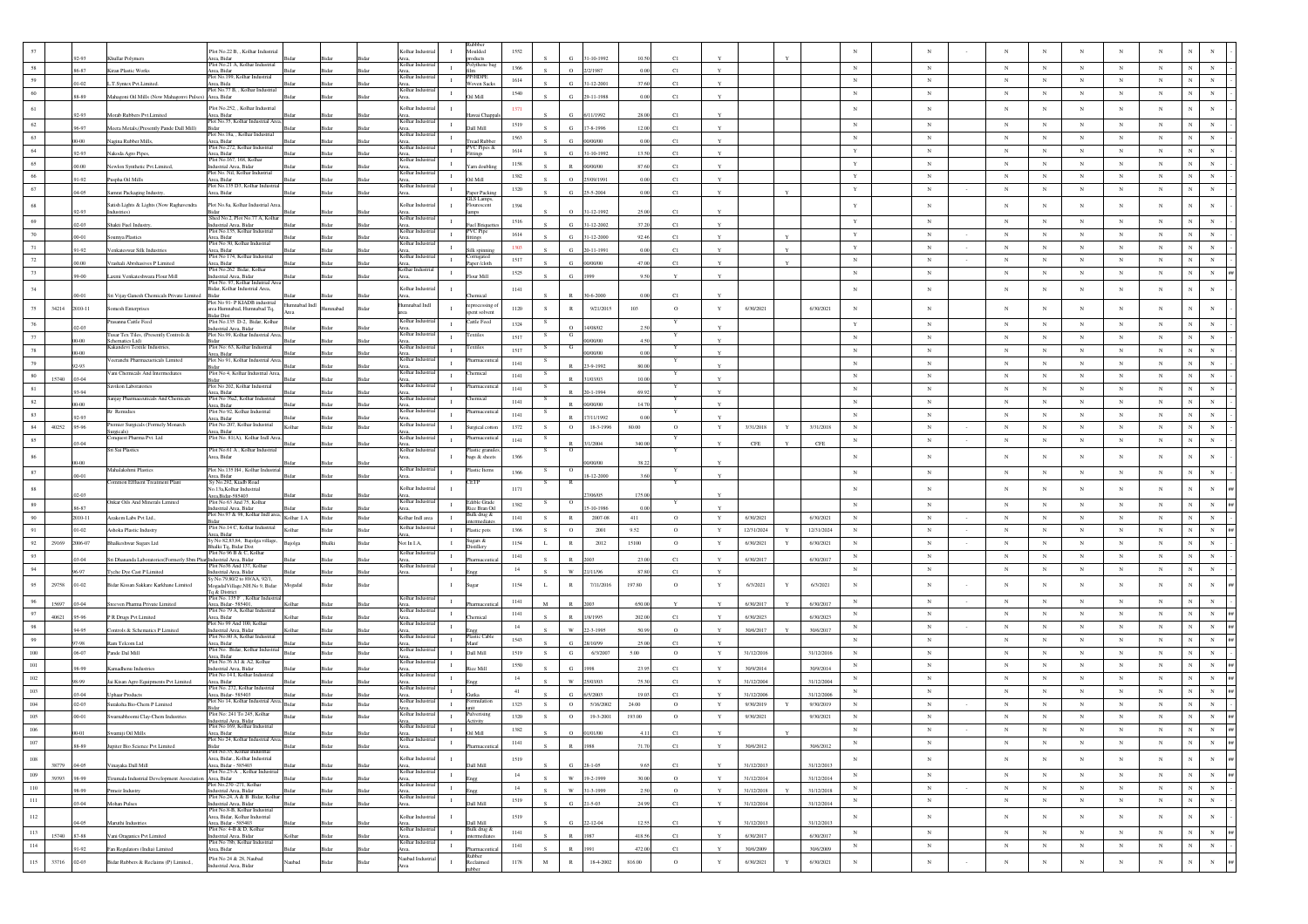|                  | .68-69      | Bidar Sahakare Sakkare Karkhane Limited                                 | Sy No Hallikhed (SF)                                                                                                                                                                                                                                        | Hallikhed    | lumnabad      | Bida                               |                                                 | 1154         |             | 1968-69<br>$\mathbb R$          | 3020.00 | $\circ$ |              | 6/30/2015  | 6/30/2015<br>Y  | N          |              |        |             |                 |              |            |            |                              |
|------------------|-------------|-------------------------------------------------------------------------|-------------------------------------------------------------------------------------------------------------------------------------------------------------------------------------------------------------------------------------------------------------|--------------|---------------|------------------------------------|-------------------------------------------------|--------------|-------------|---------------------------------|---------|---------|--------------|------------|-----------------|------------|--------------|--------|-------------|-----------------|--------------|------------|------------|------------------------------|
| 117              | .89-90      | Gampa Alcoats Limited                                                   | Post.Humnabad To, Bidar Dist<br>Plot, No-12a, Kolhar Industrial                                                                                                                                                                                             | <b>Ridar</b> | Bidar         | Kolhar Indust<br>Bidar             | $\mathbf{I}$<br>Paper Coating                   | 1532         | $_{\rm M}$  | G<br>1989-90                    | 8.25    | $\circ$ | Y            | 12/31/2022 | Y<br>12/31/2022 | $_{\rm N}$ | N            | $\sim$ | N           | $_{\mathrm{N}}$ | $_{\rm N}$   | $_{\rm N}$ | $_{\rm N}$ | $_{\rm N}$<br>$\mathbf N$    |
|                  |             |                                                                         | <b>Area</b> , Bidar                                                                                                                                                                                                                                         |              |               |                                    | Technical gra                                   |              |             |                                 |         |         |              |            |                 |            |              |        |             |                 |              |            |            |                              |
| $118\,$          | 31632 97-98 | Cellulose Solutions Pvt Ltd.,                                           | Sy no.169, Manhalli Village, Bidar Manhalli<br>Tq & Dist                                                                                                                                                                                                    |              | <b>Sidar</b>  | Not in I.A.<br>Bida                | Sodium<br>$\mathbf{I}$<br>Carboxymeth           | 1138         | s.          | $\mathbb R$<br>9/10/2010        | 193     | $\circ$ |              | 6/30/2022  | 6/30/2022<br>Y  | $_{\rm N}$ | $_{\rm N}$   |        | $_{\rm N}$  | $_{\rm N}$      | $_{\rm N}$   | $_{\rm N}$ | $_{\rm N}$ | $_{\rm N}$<br>$_{\rm N}$     |
|                  |             |                                                                         | Plot No 46 47, Naubad Industria                                                                                                                                                                                                                             |              |               | Naubad Ind                         | Cellulose<br>Fabric Coate                       |              |             |                                 |         |         |              |            |                 |            |              |        |             |                 |              |            |            |                              |
| 119              | 6-87        | lyothi Raxin Industries Pvt Limited                                     | Area, Bidar                                                                                                                                                                                                                                                 |              |               | Area                               | $\mathbf{I}$<br>exine                           | 1518         |             | 1/06/86                         | 99.7    | C1      | $\mathbf{v}$ |            |                 | $_{\rm N}$ | $_{\rm N}$   |        | $_{\rm N}$  | $_{\rm N}$      | $_{\rm N}$   | $_{\rm N}$ | $_{\rm N}$ | $_{\rm N}$                   |
| $120\,$          | 00.00       | Shyam Enterprises                                                       | Bidar<br>Plot No 10, Naubad Industrial                                                                                                                                                                                                                      |              |               | Area<br>Naubad Ind                 | $\mathbf{I}$<br>remical                         | 1141         |             | $\mathbb{R}$<br>000000          | 17.5    | C1      |              |            |                 | $_{\rm N}$ | $_{\rm N}$   |        | $_{\rm N}$  | $_{\rm N}$      | $_{\rm N}$   | $_{\rm N}$ | $_{\rm N}$ | $\mathbf N$<br>$_{\rm N}$    |
| 121              | $.02 - 03$  | Sainath Steels                                                          | Area, Bidar                                                                                                                                                                                                                                                 |              |               | Rida<br>Area                       | $\mathbf{I}$<br>Mild/Tar Ste                    | 1126         |             | $\mathbb{R}$<br>30-6-2002       | 30.00   | C1      | $\mathbf{Y}$ |            |                 | $_{\rm N}$ | $_{\rm N}$   |        | $_{\rm N}$  | $_{\rm N}$      | $_{\rm N}$   | $_{\rm N}$ | $_{\rm N}$ | $_{\rm N}$                   |
| $122\,$          |             |                                                                         | Plot No 20 B, Naubad Industria                                                                                                                                                                                                                              |              |               | Naubad Ind                         | $\mathbf{I}$                                    | 1141         |             |                                 |         |         |              |            |                 | $_{\rm N}$ | $_{\rm N}$   |        | $_{\rm N}$  | $_{\rm N}$      | $_{\rm N}$   | $_{\rm N}$ | $_{\rm N}$ |                              |
| 123              | 87-88       | Rc Colour Industry                                                      | Area, Bidar<br>Shed No C-<br>I Industria                                                                                                                                                                                                                    |              |               | Bida<br>Area<br>Naubad Ind         | hemical<br>$\mathbf{I}$                         | 1141         |             | 4-8-1987                        |         | C1      |              |            |                 | $_{\rm N}$ | $_{\rm N}$   |        | $_{\rm N}$  | $_{\rm N}$      | $_{\rm N}$   | $_{\rm N}$ | $_{\rm N}$ | $\mathbf N$<br>$_{\rm N}$    |
|                  | 89-90       | Komal Agro Chem Industries                                              | Area, Bidar<br>Shed No D-3, Naubad Industria                                                                                                                                                                                                                |              | idar          | Rida<br>Area<br>Naubad Ind         | hemical<br>Paints &                             |              |             | /1/1990                         |         | C1      | $\mathbf{v}$ |            |                 |            |              |        |             |                 |              |            |            |                              |
| $124\,$          | 3.94        | Kiran Paints And Varnishes                                              | Area, Bidar<br>Plot No 11 B, Naubad Industrial                                                                                                                                                                                                              |              |               | Area<br>Naubad Ind                 | $\mathbf{I}$<br>amishes                         | 1356         |             | $\Omega$<br>0-9-1993            |         | C1      | $\mathbf{v}$ |            |                 | $_{\rm N}$ | $_{\rm N}$   |        | $\,$ N      | $_{\rm N}$      | $_{\rm N}$   | $_{\rm N}$ | ${\bf N}$  | $_{\rm N}$<br>$_{\rm N}$     |
| 125              | 86-87       | Deccan Chemicals                                                        | Area, Bidar                                                                                                                                                                                                                                                 |              |               | Rida                               | $\mathbf{I}$<br>hemical                         | 1141         |             | $\mathbb{R}$<br>$86 - 4 - 1986$ | 14.4    | C1      |              |            |                 | $_{\rm N}$ | $_{\rm N}$   |        | $_{\rm N}$  | $_{\rm N}$      | $_{\rm N}$   | $_{\rm N}$ | $_{\rm N}$ | $_{\rm N}$                   |
| $126\,$          | 84-85       | Bidar Special Alloy And Steels Limited                                  | Plot No 55 To 58, Naubad<br>Industrial Area, Bidar                                                                                                                                                                                                          |              |               | Naubad Indu                        | $\mathbf{I}$<br>eel Castin                      | 1370         |             | $\circ$<br>26-10-1984           |         | C1      | Y            |            |                 | $_{\rm N}$ | $_{\rm N}$   |        | $_{\rm N}$  | $_{\rm N}$      | $_{\rm N}$   | $_{\rm N}$ | $_{\rm N}$ | $_{\rm N}$                   |
| 127              | 19.06       | Viva Foods                                                              | Plot No, Naubad Indl. Area                                                                                                                                                                                                                                  |              |               | Naubad Inc                         | Bakery<br>$\;$ I                                | 1503         |             | G.<br>$-8 - 1990$               | 150     | C1      |              |            |                 | $_{\rm N}$ | $_{\rm N}$   |        | $_{\rm N}$  | $_{\rm N}$      | $_{\rm N}$   | $_{\rm N}$ | $_{\rm N}$ | $\mathbf N$<br>$_{\rm N}$    |
| 128              |             |                                                                         | Plot No D4. Naubad Industrial                                                                                                                                                                                                                               |              |               | Vaubad In                          | $\mathbf{I}$                                    | 1141         |             |                                 |         |         |              |            |                 | $_{\rm N}$ | $_{\rm N}$   |        | $_{\rm N}$  | $_{\rm N}$      | $_{\rm N}$   | $_{\rm N}$ | $_{\rm N}$ | N                            |
| 129              | 90-91       | <b>Bidar Chemical Works</b>                                             | Area, Bidar                                                                                                                                                                                                                                                 |              | 3idar         | Bidar<br>Area<br>Vanhad Inc        | hemical                                         |              |             | 9-9-1990                        | 48.6    | C1      |              |            |                 | $_{\rm N}$ | $_{\rm N}$   |        | $_{\rm N}$  |                 |              | $_{\rm N}$ | $_{\rm N}$ | $\overline{N}$<br>$_{\rm N}$ |
|                  | 85-86       | avani Grey Paper Industry                                               | Naubad Industrial Area, Bidar<br>Plot No 14 B, Naubad Industrial                                                                                                                                                                                            |              |               | .rea<br>laubad Ind                 | $\;$ I<br>uplex Boa                             | 1398         |             | $\Omega$<br>11-1985             |         | C1      | $\mathbf{v}$ |            |                 |            |              |        |             | $_{\rm N}$      | $_{\rm N}$   |            |            |                              |
| 130              | 93-94       | K P Pharmacueticals                                                     | Area, Bidar                                                                                                                                                                                                                                                 |              |               | Bidar<br>Area                      | $\mathbf{I}$                                    | 1323         |             | $\circ$<br>3/11/1993            |         | C1      |              |            |                 | $_{\rm N}$ | $_{\rm N}$   |        | $_{\rm N}$  | $_{\rm N}$      | $_{\rm N}$   | $_{\rm N}$ | $_{\rm N}$ |                              |
| $131\,$          |             | Syed Stone Polishing                                                    | Plot No 20 H, Naubad Industrial<br>Area, Bidar                                                                                                                                                                                                              |              |               | Naubad Indus                       | se Pol                                          | 1518         |             | V00/00                          |         | C1      |              |            |                 | $_{\rm N}$ | $_{\rm N}$   |        | $_{\rm N}$  | $_{\rm N}$      | $_{\rm N}$   | $_{\rm N}$ | $_{\rm N}$ |                              |
| 132              |             |                                                                         | Plot No 20c. Naubad Industria                                                                                                                                                                                                                               |              |               | Area<br>Naubad Ind                 | $\blacksquare$                                  | 1518         |             |                                 |         |         |              |            |                 | $_{\rm N}$ | $_{\rm N}$   |        | $_{\rm N}$  | $_{\rm N}$      | $_{\rm N}$   | $_{\rm N}$ | $_{\rm N}$ |                              |
| 133              | 97-98       | Sri Venkateswar Stone Polishing                                         | Area, Bidar<br>Shed No.5, Naubad Industrial                                                                                                                                                                                                                 |              |               | Rida<br>Area<br>Naubad Indu        | one Polish<br>Paints<br>$\mathbf{I}$            | 1356         |             | $\alpha$<br>30-6-1997           |         | C1      |              |            |                 | $_{\rm N}$ | $_{\rm N}$   |        | $_{\rm N}$  |                 | $_{\rm N}$   | $_{\rm N}$ | $_{\rm N}$ |                              |
|                  | $00 - 00$   | Sai Paints                                                              | <b>Area</b> , Bida<br>Plot Noi 52 A. Naubad Industria                                                                                                                                                                                                       |              |               | Bida<br>Naubad Inc                 | mulation                                        |              |             | $\circ$<br>00/00/00<br>о        |         | C1      | $\mathbf Y$  |            |                 |            |              |        |             | $_{\rm N}$      |              |            |            |                              |
| 134              | 00.00.      | <b>Usha Plastic Industry</b>                                            | <b>Ing Rida</b>                                                                                                                                                                                                                                             |              | <b>Nichar</b> | Ridar                              | $\mathbf{I}$                                    | 1366         |             | 0/00/00                         |         | C1      |              |            |                 | $_{\rm N}$ | $_{\rm N}$   |        | $_{\rm N}$  | $_{\rm N}$      | $_{\rm N}$   | $_{\rm N}$ | $_{\rm N}$ |                              |
| 135              | 00.00.      | Super Sonali Rubber                                                     | Plot No. 19-A<br>Area, Bidar<br>Plot No.C 3, Naubad Industria                                                                                                                                                                                               |              |               | Area<br>Naubad Ind                 | $\mathbf{I}$<br>bber Pro                        | 1552         |             | 000000                          |         | C1      |              |            |                 | $_{\rm N}$ | $_{\rm N}$   |        | ${\bf N}$   | $_{\rm N}$      | $_{\rm N}$   | $_{\rm N}$ | $_{\rm N}$ | $_{\rm N}$<br>N              |
| 136              | 00-00       | Sonali Appliances                                                       | <b>Ansa Ridar</b>                                                                                                                                                                                                                                           |              |               |                                    | $\mathbf{I}$<br>oolers                          | $\mathbf{1}$ |             | w<br>10/00/00                   |         | C1      | $\mathbf{v}$ |            |                 | $_{\rm N}$ | $_{\rm N}$   |        | $_{\rm N}$  | $_{\rm N}$      | $_{\rm N}$   | $_{\rm N}$ | ${\bf N}$  |                              |
| 137              | $00 - 00$   |                                                                         | Plot No.22 & 23, Naubad                                                                                                                                                                                                                                     |              |               | Vaubad Inc                         | $\mathbf{I}$                                    | 1614         |             | G                               |         |         |              |            |                 | $_{\rm N}$ | $_{\rm N}$   |        | $_{\rm N}$  | $_{\rm N}$      | $_{\rm N}$   | $_{\rm N}$ | $_{\rm N}$ | $_{\rm N}$                   |
| 138              |             | Sindhol Pvc Pipes                                                       | dustrial Area, Bidar<br>Plot No.158, Naubad Industri                                                                                                                                                                                                        |              |               | Bidar<br>aubad In                  | <b>PVC Pipes</b><br>$\;$ I                      | 1563         |             | 00/00/00                        |         | C1      |              |            |                 | $_{\rm N}$ | $_{\rm N}$   |        | ${\bf N}$   | $_{\rm N}$      | $_{\rm N}$   | $_{\rm N}$ | $_{\rm N}$ | $_{\rm N}$<br>$_{\rm N}$     |
|                  | 90.70       | Perfect Plaster Of Paris                                                | <b>Inga Ridar</b><br>Plot No.10, Naubad Industrial                                                                                                                                                                                                          |              |               | Area<br>Naubad Ind                 |                                                 |              |             | -10-1997<br>$\mathbf{p}$        |         | C1      | $\mathbf{v}$ |            |                 |            |              |        |             |                 |              |            |            |                              |
| 139              | 91-92       | Komal Industries Private Limited                                        | Area, Bidar<br>Plot No.C-9,, Naubad Industrial                                                                                                                                                                                                              |              | 3idar         | Bidar<br>Area<br>Naubad Ind        | $\mathbf{I}$                                    | 14           |             | W<br>80-11-1991                 |         | C1      |              |            |                 | $_{\rm N}$ | $_{\rm N}$   |        | Y           | $_{\rm N}$      | $_{\rm N}$   | $_{\rm N}$ | $_{\rm N}$ | $_{\rm N}$<br>$_{\rm N}$     |
| 140              | 91.92       | Kiran Industrial Private Limited                                        | Area, Bidar                                                                                                                                                                                                                                                 |              |               |                                    | $\mathbf{I}$<br>Steel Furr                      | 1558         |             | $\mathbf{G}$<br>7-08-1991       |         | C1      |              |            |                 | $_{\rm N}$ | $_{\rm N}$   |        | Y           | $_{\rm N}$      | $_{\rm N}$   | $_{\rm N}$ | $_{\rm N}$ | N<br>$_{\rm N}$              |
| 141              |             |                                                                         | Plot No.Nil, Naubad Industrial                                                                                                                                                                                                                              |              |               | Naubad Indu                        | ding wir<br>$\mathbf{I}$<br>& Welding           | 1312         |             |                                 |         |         |              |            |                 | $_{\rm N}$ | $_{\rm N}$   |        | $\mathbf Y$ | $_{\rm N}$      | $_{\rm N}$   | $_{\rm N}$ | $_{\rm N}$ |                              |
|                  | 0.91        | Karnataka Electrodes                                                    | Area, Bidar<br>Plot No.C 5. Naubad Industrial                                                                                                                                                                                                               |              |               | Area<br>Naubad Indu                | ctrodes                                         |              |             | $\Omega$<br>$3 - 07 - 1990$     |         | C1      |              |            |                 |            |              |        |             |                 |              |            |            |                              |
| 142              | 94-95       | Jk Paper Converters Private Limited                                     | Area, Bidar                                                                                                                                                                                                                                                 |              |               | Ridar<br>Area                      | $\blacksquare$<br>Packing Pape                  | 1509         |             | G<br>$16 - 12 - 1994$           |         | C1      | $\mathbf{Y}$ |            |                 | $_{\rm N}$ | $_{\rm N}$   |        | $_{\rm N}$  | $_{\rm N}$      | $_{\rm N}$   | $_{\rm N}$ | $_{\rm N}$ |                              |
| $143\,$          | 97-98       | Jj Textile Industries                                                   | Plot No.20 F, Naubad Industria<br>Area, Bida                                                                                                                                                                                                                |              |               | Naubad Indu<br>Bidar               | Ciarment<br>$\mathbf{I}$<br>itchins             | 1589         |             | G<br>20-10-1997                 |         | C1      |              |            |                 | $_{\rm N}$ | $_{\rm N}$   |        | $_{\rm N}$  | $_{\rm N}$      | $_{\rm N}$   | $_{\rm N}$ | $_{\rm N}$ |                              |
| $144\,$          | 10.50       | Ilahi Industries                                                        | Plot No.34. Naubad Industrial<br>Area, Bidar                                                                                                                                                                                                                |              |               | Naubad Ind<br>Bida<br>Area         | vot listed<br>$\mathbf I$<br>ove                | 1306         |             | w<br>0-9-1993                   |         | C1      |              |            |                 | $_{\rm N}$ | $_{\rm N}$   |        | ${\bf N}$   | $_{\rm N}$      | $_{\rm N}$   | $_{\rm N}$ | $_{\rm N}$ |                              |
| 145              | 96-97       | Ashok Engineering Works                                                 | lot No 5, Naubad Industrial Area                                                                                                                                                                                                                            |              |               | Naubad In                          | $\mathbf{I}$                                    | 14           |             | w<br>$-10-1996$                 |         | C1      |              |            |                 | $_{\rm N}$ | $_{\rm N}$   |        | $\mathbf Y$ | $_{\rm N}$      | $_{\rm N}$   | $_{\rm N}$ | ${\bf N}$  | $_{\rm N}$<br>$_{\rm N}$     |
|                  |             |                                                                         | Plot <no-59 62,="" naubad<="" td="" to=""><td></td><td></td><td>Naubad Indus</td><td></td><td></td><td></td><td></td><td></td><td></td><td></td><td></td><td></td><td></td><td></td><td></td><td></td><td></td><td></td><td></td><td></td><td></td></no-59> |              |               | Naubad Indus                       |                                                 |              |             |                                 |         |         |              |            |                 |            |              |        |             |                 |              |            |            |                              |
| 146              | 33-84       | npact Tubes (P) Limited                                                 | ndustrial Area, Bidar                                                                                                                                                                                                                                       |              |               |                                    | $\mathbf{I}$<br>Collapsible                     | 1501         |             | 2/1983                          | 110.0   | C1      |              |            |                 | $_{\rm N}$ | $_{\rm N}$   |        | $\mathbf Y$ | $_{\rm N}$      | $_{\rm N}$   | $_{\rm N}$ | $_{\rm N}$ |                              |
| $147\,$<br>29164 | .95-96      | Corvin Chemicals & Pharmaceuticals Ltd.                                 | Plot, No-135e, Kolhar Industrial<br>Area, Bidar                                                                                                                                                                                                             | Bidar        | Bidar         | Kolhar Indus<br>Bidar<br>Area,     | $\mathbf{I}$<br>Chemical                        | 1141         | L           | $\,$ R<br>6/7/1995              | 861.81  | $\circ$ | Y            | 6/30/2021  | 6/30/2021       | $_{\rm N}$ | $_{\rm N}$   |        | Y           | $_{\rm N}$      | $_{\rm N}$   | $_{\rm N}$ | ${\bf N}$  | $_{\rm N}$                   |
| 148<br>38775     | $.03 - 04$  | Vivekananda Dal Mill                                                    | Plot No.42-A, Naubad Industrial                                                                                                                                                                                                                             | Bidar        | Bidar         | Naubad Indus<br>Bidar              | $\mathbf{I}$<br>Dall Mill                       | 1519         | S           | ${\rm G}$<br>$21 - 5 - 03$      | 33.73   | $\circ$ | $\mathbf Y$  | 31/12/2014 | 31/12/2014      | $_{\rm N}$ | $_{\rm N}$   |        | $_{\rm N}$  | $_{\rm N}$      | $_{\rm N}$   | $_{\rm N}$ | $_{\rm N}$ | $\mathbf N$<br>$_{\rm N}$    |
| 149              | 99.99       | Ksrtc Tyre Retreading Plant                                             | Irea, Bidar<br>Plot No.4, Naubad Industrial                                                                                                                                                                                                                 | Naubad       | Bidar         | Naubad Indu<br><b>Bidar</b>        | $\mathbf{I}$<br>Tyre Retradi                    | 1563         | S           | G<br>1998                       | 33.64   | $\circ$ | Y            | 12/31/2015 | 12/31/2013      | $_{\rm N}$ | $_{\rm N}$   |        | $_{\rm N}$  | $_{\rm N}$      | $_{\rm N}$   | $_{\rm N}$ | $_{\rm N}$ | $_{\rm N}$                   |
|                  |             |                                                                         | Area, Bidar<br>Plot No.12 & 13, Naubad                                                                                                                                                                                                                      |              |               | Area<br>Naubad Indus               |                                                 |              |             |                                 |         |         |              |            |                 |            |              |        |             |                 |              |            |            |                              |
| 150              | .98-99      | Dhanalakshmi Industries                                                 | ndustrial Area, Bidar<br>Plot No. 35 & 36, Naubad                                                                                                                                                                                                           | Naubad       | Bidar         | Bidar<br>Naubad Indu               | $\mathbf{I}$<br>Rice Mill                       | 1550         | S           | $\mathbf G$<br>24-7-1998        | 48.00   | $\circ$ | $\mathbf{Y}$ | 9/30/2016  | 9/30/2016<br>Y  | $_{\rm N}$ | $_{\rm N}$   |        | $_{\rm N}$  | $_{\rm N}$      | $_{\rm N}$   | $_{\rm N}$ | $_{\rm N}$ | $\mathbf N$<br>$_{\rm N}$    |
| 151<br>99393     | 04-05       | R.K. Products                                                           | ndustrial Area, Bidar - 585402                                                                                                                                                                                                                              |              | Bidar         | Bidar<br>Area                      | $\mathbf{I}$<br>Gutka                           | 41           | S           | G<br>$31 - 1 - 05$              | 32.04   | $\circ$ | Y            | 31/12/2017 | Y<br>31/12/2017 | $_{\rm N}$ | $_{\rm N}$   |        | $\mathbf Y$ | $_{\rm N}$      | $_{\rm N}$   | $_{\rm N}$ | ${\bf N}$  | $_{\rm N}$<br>$_{\rm N}$     |
| 152<br>27280     | $.05 - 06$  | Kiran Udyog                                                             | Plot No.40, Naubad Industrial<br>nea Ridar                                                                                                                                                                                                                  | Vaubad       | 3idar         | Naubad Indus<br>Bidar              | <b>Fibre Glas</b><br>$\mathbf{I}$<br>Mouldin    | 1115         | S           | $\rm ^o$<br>1/30/2016           | 440.00  | $\circ$ | $\mathbf Y$  | 12/31/2025 | 12/31/2025      | $_{\rm N}$ | $_{\rm N}$   |        | $\mathbf Y$ | $_{\rm N}$      | $_{\rm N}$   | $_{\rm N}$ | $_{\rm N}$ |                              |
| 153<br>33994     | $.04 - 0.5$ | Kiran Electrical Industries                                             | Plot No.5, Naubad Industrial<br><b>Area</b> , Bidar                                                                                                                                                                                                         |              | Bidar         | Naubad Indus<br>Bidar              | <b>Fibre Glas</b><br>$\blacksquare$<br>foulding | 1115         | s           | $\circ$<br>2004                 | 41.63   | $\circ$ | Y            | 31/12/2016 | 31/12/2016<br>Y | $_{\rm N}$ | $_{\rm N}$   |        | Y           | $_{\rm N}$      | $_{\rm N}$   | $_{\rm N}$ | $_{\rm N}$ |                              |
| 154<br>33718     | 93-94       | Vasmate Sulphur Industries                                              | Plot No 20 B, Naubad Industrial                                                                                                                                                                                                                             | Naubad I.A   | <b>Sidar</b>  | Naubad Indu<br>Bidar               | $\mathbf{I}$<br>Sulphur Rolls                   | 1323         | S           | $\circ$<br>1993                 | 18.00   | $\circ$ | $\mathbf{Y}$ | 6/21/2022  | 6/21/2022       | $_{\rm N}$ | $_{\rm N}$   |        | $_{\rm N}$  | $_{\rm N}$      | $_{\rm N}$   | $_{\rm N}$ | $_{\rm N}$ | $_{\rm N}$                   |
| 155              | .97-98      | Balaji Murmura Industry(Ss Besan And Mura Plot No.49, Naubad Industrial | Irea, Bidar                                                                                                                                                                                                                                                 | <b>Bidar</b> | Bidar         | Naubad Ind<br>Bidar                | $\mathbf{I}$                                    | 1546         | S           | G<br>1997                       | 4.25    | $\circ$ | Y            | 12/31/2025 | 12/31/2025<br>Y | $_{\rm N}$ | $_{\rm N}$   |        | $_{\rm N}$  | $_{\rm N}$      | $_{\rm N}$   | $_{\rm N}$ | $_{\rm N}$ | $_{\rm N}$<br>$_{\rm N}$     |
|                  |             | Mura Industries)                                                        | Area, Bidar<br>Shed No.D7<br>, Naubad Industria                                                                                                                                                                                                             |              |               | Naubad Indu                        | fed ric                                         |              |             |                                 |         |         |              |            |                 |            |              |        |             |                 |              |            |            | $\mathbf N$                  |
| 156              | .90-91      | Sigma Trades                                                            | Area, Bidar<br>Plot No.37 & 38 Bidar, Naubac                                                                                                                                                                                                                | Bidar        | <b>Sidar</b>  | Bidar<br>Area<br>Naubad Ind        | $\;$ I<br>Tyre Retrading                        | 1563         | ${\bf s}$   | ${\bf G}$<br>27-11-1990         | 22.00   | $\circ$ | Y            | 31/12/2012 | 31/12/2012<br>Y | $_{\rm N}$ | $_{\rm N}$   |        | $_{\rm N}$  | $_{\rm N}$      | $_{\rm N}$   | $_{\rm N}$ | ${\bf N}$  |                              |
| 157              | 04-05       | Siddeshwara Dal Mill                                                    | strial Area, Bidar<br>Shed No.K-4, Bidar, Naubad                                                                                                                                                                                                            |              |               | Bidar<br>Naubad Ind                | $\mathbf{I}$<br>Dall Mill                       | 1519         |             | G<br>$30 - 12 - 04$             |         | C1      |              | 31/12/2013 | 31/12/2013      | $_{\rm N}$ | $_{\rm N}$   |        | $_{\rm N}$  | $_{\rm N}$      | $_{\rm N}$   | $_{\rm N}$ | $_{\rm N}$ | $_{\rm N}$                   |
| 158              | 05:06       | Siddamanjunatha Murmura & Basen                                         | Industrial Area, Bidar                                                                                                                                                                                                                                      |              | <b>Nichar</b> | Ridar<br>Area                      | $\mathbf{I}$<br>affed rice                      | 1546         |             | G<br>8-7-05                     |         | C1      |              | 12/31/2024 | 12/31/2024      | $_{\rm N}$ | $_{\rm N}$   |        | $\mathbf N$ | $_{\rm N}$      | $_{\rm N}$   | $_{\rm N}$ | $_{\rm N}$ | $_{\rm N}$                   |
| 159              | $.00 - 01$  | wer Pin Rubber                                                          | Plot No. 201, Naubad Industrial<br>Area, Bidar                                                                                                                                                                                                              |              |               | Naubad Ind<br>Area                 | $\;$ I<br>abber She                             | 1178         |             | 9-2000                          | 17.0    |         |              | 31/12/2014 | 31/12/2014      | $_{\rm N}$ | $_{\rm N}$   |        | $_{\rm N}$  | $_{\rm N}$      | $_{\rm N}$   | $_{\rm N}$ | $_{\rm N}$ | $_{\rm N}$<br>$_{\rm N}$     |
| 160              | $.02 - 03$  | Nath Handicrafts                                                        | Shed No.3, Bidar, Naubad                                                                                                                                                                                                                                    | Bidar        | Bidar         | Naubad Indi<br>Bidar               | $\mathbf{I}$<br>Carpentry uni                   | 1510         | S           | G<br>22-11-2002                 | 4.92    | $\circ$ | Y            | Life time  | Life time       | $_{\rm N}$ | $_{\rm N}$   |        | $_{\rm N}$  | $_{\rm N}$      | $\mathbb{N}$ | $_{\rm N}$ | N          | N                            |
| 161              | $.02 - 03$  | Manjunatha Murmura Industry                                             | ndustrial Area, Bhalki, Bidar<br>Plot No.6& 7, Naubad Industrial                                                                                                                                                                                            |              | <b>Sidar</b>  | Area<br>Naubad Indus<br>Bida       | $\mathbf{I}$                                    | 1546         | ${\bf s}$   | ${\rm G}$<br>28-2-2003          | 25.00   | $\circ$ | $\mathbf Y$  | 12/31/2024 | 12/31/2024      | $_{\rm N}$ | $_{\rm N}$   |        | $_{\rm N}$  | $_{\rm N}$      | $_{\rm N}$   | $_{\rm N}$ | $_{\rm N}$ |                              |
| 162              | .98-99      | Fan Regulators (India) Limited                                          | Area, Bidar<br>Shed No.C 12, Naubad Industrial                                                                                                                                                                                                              | Ridar        | Bidar         | Naubad Indus<br>Bidar              | iffed ric<br>Fibre Glass<br>$\mathbf{I}$        | 1115         | S           | $\circ$<br>24-03-1999           | 16.38   | $\circ$ | $\mathbf{Y}$ | 31/12/2014 | 31/12/201-      | $_{\rm N}$ | $_{\rm N}$   |        | $_{\rm N}$  | $_{\rm N}$      | $_{\rm N}$   | $_{\rm N}$ | $_{\rm N}$ |                              |
|                  |             |                                                                         | rea, Bidar<br>Shed No D -11 to 13, Naubad                                                                                                                                                                                                                   |              |               | Naubad Indu                        | oulding<br><b>Fibre Glass</b>                   |              |             |                                 |         |         |              |            |                 |            |              |        |             |                 |              |            |            |                              |
| 163              | $.02 - 03$  | Kiran Sheet Metal Products                                              | Industrial Area, Bidar<br>Plot No 52 And 53, Naubad                                                                                                                                                                                                         | Naubad       | Bidar         | Bidar<br>Naubad Ind                | $\mathbf{I}$<br>Moulding                        | 1115         | S           | $\circ$<br>2002                 | 13.81   | $\circ$ | Y            | 12/31/2024 | 12/31/2024      | $_{\rm N}$ | $_{\rm N}$   |        | $_{\rm N}$  | $_{\rm N}$      | $_{\rm N}$   | $_{\rm N}$ | $_{\rm N}$ | N                            |
| 164<br>17288     | 97.98       | Nandi Cylinders(P) Limited                                              | Industrial Area, Bidar                                                                                                                                                                                                                                      |              |               | <b>Bida</b><br>Area                | $\mathbf{I}$                                    | 14           |             | W<br>0/10/1997                  | 276.0   | $\circ$ |              | 6/30/2021  | 6/30/2021       | $_{\rm N}$ | $_{\rm N}$   |        | $\mathbf N$ | $_{\rm N}$      | N            | $_{\rm N}$ | $_{\rm N}$ |                              |
| 165              | 97-98       | Sindol Solvents Pvt Limited                                             | Plot No: 3. Naubad Industrial<br>Area, Bidar                                                                                                                                                                                                                |              |               | Naubad Indu<br><b>Bida</b>         | xtraction                                       | 1169         |             | 102/95                          | 115.0   | C1      |              |            |                 | $_{\rm N}$ | $_{\rm N}$   |        | $_{\rm N}$  | $_{\rm N}$      | $_{\rm N}$   | $_{\rm N}$ | $_{\rm N}$ | $_{\rm N}$                   |
| $166$<br>30467   | 83-84       | Gemini Graphics Limited                                                 | Plot.No-44 & 45, Naubad                                                                                                                                                                                                                                     | Vaubad       |               | Naubad Industr                     | ecurity                                         | 1364         | $\mathbf M$ | $\circ$<br>1983                 | 1169.00 | $\circ$ | Y            | 20/06/2022 | 20/06/2022      | $_{\rm N}$ | $\mathbb{N}$ |        | $_{\rm N}$  | $_{\rm N}$      | $_{\rm N}$   | $_{\rm N}$ | $_{\rm N}$ |                              |
|                  |             |                                                                         | ndustrial Area, Bidar                                                                                                                                                                                                                                       |              |               | Area                               | ocument                                         |              |             |                                 |         |         |              |            |                 |            |              |        |             |                 |              |            |            |                              |
| 167              |             | Gurukar Plastics (P) Limited                                            | 2lot.No-115 & 116. Humanabad<br>Industrial Area, Humnabad, Bidar                                                                                                                                                                                            | Humnabad     | Humnabad      | herismmil<br>Industrial Area       | $\;$ I<br>Multilayer film                       | 1543         |             |                                 |         | C1      |              |            |                 | $_{\rm N}$ | $_{\rm N}$   |        | $_{\rm N}$  | $_{\rm N}$      | $_{\rm N}$   | $_{\rm N}$ | $_{\rm N}$ | $_{\rm N}$<br>$_{\rm N}$     |
|                  | 91-92       | B L Industries (India) Limited                                          | Plot No 63 And 64, Humanabad Humnabad                                                                                                                                                                                                                       |              | Humnabad      | Humnabad                           | Chemical                                        |              |             | $0 - 6 - 1991$                  | 732     | C2      |              |            |                 |            |              |        |             |                 |              |            |            |                              |
| 168              |             |                                                                         | ndustrial Area, Homnabad, Bidar                                                                                                                                                                                                                             |              |               | dustrial Area                      | $\mathbf{I}$                                    | 1141         |             |                                 |         |         |              |            |                 | $_{\rm N}$ | $_{\rm N}$   | $\sim$ | $_{\rm N}$  | $_{\rm N}$      | $_{\rm N}$   | $_{\rm N}$ | $_{\rm N}$ | $_{\rm N}$<br>$\,$ N         |
|                  | 95-96       | Amylan Chemicals (P) Limited                                            | Plot, No-94, 95, Humanabad                                                                                                                                                                                                                                  | Humnabad     | Humnabad      | Humnabad                           | Pharmaceutic:                                   |              |             | 3/9/1995                        | 727     | C2      |              |            |                 |            |              |        |             |                 |              |            |            |                              |
| $169\,$          | 44.95       |                                                                         | adustrial Area, Humnabad, Bidar                                                                                                                                                                                                                             |              |               | ustrial Area                       | $\;$ I                                          | 1141         |             | 3/7/1994                        | 104.0   |         |              |            |                 | $_{\rm N}$ | $_{\rm N}$   | $\sim$ | $_{\rm N}$  | $_{\rm N}$      | $_{\rm N}$   | $_{\rm N}$ | $_{\rm N}$ | $_{\rm N}$<br>$_{\rm N}$     |
| 170              |             | BI Chemicals (P) Limited                                                | Plot, No-57 & 58, Humanabad                                                                                                                                                                                                                                 | hadiamm      | Humnabad      | Humnabad                           | Chemical                                        |              |             |                                 |         | C1      |              |            |                 | $_{\rm N}$ | $_{\rm N}$   |        |             |                 |              | $_{\rm N}$ |            | $_{\rm N}$                   |
|                  | .90-91      |                                                                         | ndustrial Area, Humnabad, Bidar                                                                                                                                                                                                                             |              |               | Industrial Area                    | $\;$ I                                          | 1141         |             | /1/1991                         | 117.00  |         |              |            |                 |            |              | $\sim$ | $_{\rm N}$  | $_{\rm N}$      | $_{\rm N}$   |            | ${\bf N}$  | $_{\rm N}$                   |
| 171              |             | Rupali Metals(P) Limited                                                | Plot No 113, Humanabad<br>Industrial Area, Humnabad, Bidar                                                                                                                                                                                                  | mnabad       | Humnabad      | Humnabad<br><b>Industrial Area</b> | Metals<br>$\mathbf{I}$                          | 1125         |             |                                 |         | C1      |              |            |                 | $_{\rm N}$ | $_{\rm N}$   | $\sim$ | $_{\rm N}$  | $_{\rm N}$      | $_{\rm N}$   | $_{\rm N}$ | ${\bf N}$  | $_{\rm N}$<br>$_{\rm N}$     |
|                  | .92-93      | Raj Food Products                                                       | Plot No.51, Humanabad Industrial                                                                                                                                                                                                                            | Humnabad     | Humnabad      | Humnabad                           |                                                 |              |             | 10/8/1992                       | 175.00  | C1      |              |            |                 |            |              |        |             |                 |              |            |            |                              |
|                  |             |                                                                         |                                                                                                                                                                                                                                                             |              |               | ndustrial Area                     | Bakery<br>$\;$ I<br>Products                    | 1503         | s           |                                 |         |         |              |            |                 | $_{\rm N}$ | $_{\rm N}$   |        | $_{\rm N}$  | $_{\rm N}$      | $_{\rm N}$   | $_{\rm N}$ |            | $_{\rm N}$<br>$_{\rm N}$     |
| $172\,$          |             |                                                                         | Area, Homnabad, Bidar                                                                                                                                                                                                                                       |              |               |                                    |                                                 |              |             |                                 |         |         |              |            |                 |            |              |        |             |                 |              |            | $_{\rm N}$ |                              |
| 173              | 9.00        | Surya Rubbers                                                           | Plot No.21. Humanabad Industrial                                                                                                                                                                                                                            | mnabad       | Iumnabad      | lumnabad                           | Rubber<br>$\mathbf I$<br>Moulded                | 1552         |             | G.<br>1-12-1999                 |         | C1      |              |            |                 | $_{\rm N}$ | $_{\rm N}$   |        | $_{\rm N}$  | $_{\rm N}$      | $_{\rm N}$   | $_{\rm N}$ | $\,$ N     | $_{\rm N}$<br>$_{\rm N}$     |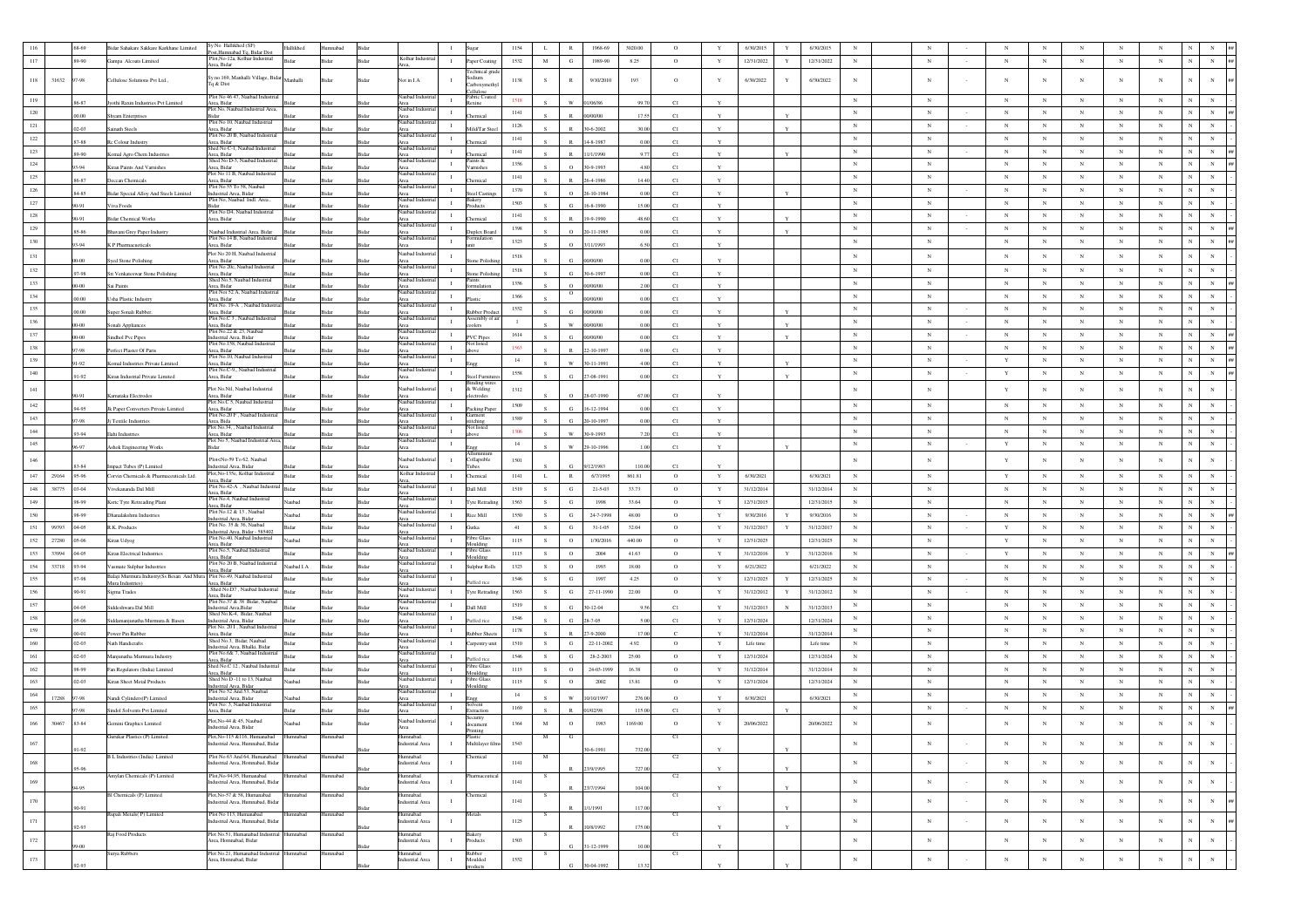|                |              |                      | Whiteline Dairy Products P Limited                                                         | Plot No 99, Humanabad Industrial Humnabad<br>Area, Homnabad, Bidar              |                    | Humnabad                  | <b>Jumnabad</b><br>dustrial Area                   | Dairy Product                                                                                                                                                                                                                     | 1316         |              |              |                                     |                        | C1       |                             |                        |              |                        |                 |                          |                            |                            |                           |                             |                                          |                      |  |
|----------------|--------------|----------------------|--------------------------------------------------------------------------------------------|---------------------------------------------------------------------------------|--------------------|---------------------------|----------------------------------------------------|-----------------------------------------------------------------------------------------------------------------------------------------------------------------------------------------------------------------------------------|--------------|--------------|--------------|-------------------------------------|------------------------|----------|-----------------------------|------------------------|--------------|------------------------|-----------------|--------------------------|----------------------------|----------------------------|---------------------------|-----------------------------|------------------------------------------|----------------------|--|
| 175            |              |                      | Laxmi Venkateshwara Flour Mill                                                             | Plot No.105 . Humanabad<br>ndustrial Area, Homnabad, Bidar                      | nnabac             | mnabad                    | umnabad<br>ndustrial Area                          | Flour Mill/dry<br>$\mathbf{I}$<br>process                                                                                                                                                                                         | 1525         |              |              |                                     |                        | C1       |                             |                        |              |                        | $_{\rm N}$      | $_{\rm N}$               | $_{\rm N}$                 | N                          | $_{\rm N}$                | $_{\rm N}$                  | $_{\rm N}$                               | $\mathbf N$          |  |
|                |              | $0-00$               | Vaishnavi Food Processors P Limited                                                        | Not No 71 And 72, Humanabad                                                     | mabac              | nnabad                    | mnabad                                             | akery                                                                                                                                                                                                                             |              |              |              | 00/00/00                            |                        | C1       |                             |                        |              |                        |                 |                          |                            |                            |                           |                             |                                          |                      |  |
| 176            |              | 00-01                | Amar Wineries                                                                              | dustrial Area, Homnabad, Bidar<br>Not No 103, Humanabad                         | nnabad             | umnabad                   | fustrial Area<br>lumnabad                          | $\mathbf{I}$<br>roducts<br><b>MFL Bottlin</b>                                                                                                                                                                                     | 1503         |              | $^{\circ}$   | 31/12/2000                          |                        | C1       |                             |                        |              |                        | $_{\rm N}$      | $_{\rm N}$               | $_{\rm N}$                 | $_{\rm N}$                 | $_{\rm N}$                | $_{\rm N}$                  | $_{\rm N}$                               | $_{\rm N}$           |  |
| $177\,$        |              | $0 - 01$             |                                                                                            | dustrial Area, Homnabad, Bidar                                                  |                    |                           | dustrial Area                                      |                                                                                                                                                                                                                                   | 1361         |              |              | 0-9-2000                            |                        |          |                             | 3/31/2000              |              | 3/31/2000              | $_{\rm N}$      | $_{\rm N}$               | $_{\rm N}$                 | $_{\rm N}$                 | $_{\rm N}$                | $_{\rm N}$                  | $_{\rm N}$                               | $_{\rm N}$           |  |
| $178\,$        |              | 4.95                 | Premium Oil Mills                                                                          | Plot No 110/111 Humanabad<br>ndustrial Area, Homnabad, Bidar                    | mnabad             | bedemmi                   | Humnabad<br>ndustrial Area                         | Oil Extractio<br>л.<br>& Oil cake                                                                                                                                                                                                 | 1382         | S.           |              | 5-10-199                            |                        | C1       |                             |                        |              |                        | $_{\rm N}$      | $_{\rm N}$               | $_{\rm N}$                 | $_{\rm N}$                 | $_{\rm N}$                | $_{\rm N}$                  | $_{\rm N}$                               | $_{\rm N}$           |  |
| 179            |              |                      | Faram Pharma                                                                               | lot No 117, Humanabad<br>fustrial Area, Homnabad, Bidar                         | nnabac             | mmabad                    | umnabac<br>astrial Area                            | armaceutica<br>$\mathbf{I}$                                                                                                                                                                                                       | 1141         |              |              |                                     |                        | C1       |                             |                        |              |                        | $_{\rm N}$      | ${\bf N}$                | $_{\rm N}$                 | $_{\rm N}$                 | $_{\rm N}$                | $_{\rm N}$                  | $_{\rm N}$                               | $_{\rm N}$           |  |
| $180\,$        |              | $7 - 88$             | Finar Organics P Limited                                                                   | Plot No 112, Humanabad<br>dustrial Area, Homnabad, Bidar                        | mnabad             | umnabad                   | lumnabad<br>dustrial Area                          | harmaceutica<br>$\mathbf{I}$                                                                                                                                                                                                      | $1141\,$     | -S           |              | 77771988                            |                        | C1       |                             |                        |              |                        | $_{\rm N}$      | $_{\rm N}$               | $_{\rm N}$                 | $_{\rm N}$                 | $_{\rm N}$                | $_{\rm N}$                  | $_{\rm N}$                               | $_{\rm N}$           |  |
| 181            |              | 91.92                | Oaisis Dye Intermediates                                                                   | Plot No 87-89, Humanabad<br>ndustrial Area, Homnabad, Bidar                     | hadamm             | Iumnabad                  | <b>Iumnabad</b><br>dustrial Area                   | Chemical<br>л.                                                                                                                                                                                                                    | 1141         |              |              | (10/1991                            |                        | C1       |                             |                        |              |                        | $_{\rm N}$      | $_{\rm N}$               | $_{\rm N}$                 | N                          | $_{\rm N}$                | $_{\rm N}$                  | $_{\rm N}$                               | $_{\rm N}$           |  |
|                |              | 97-98                | Sai Chemicals                                                                              | Plot No 120a & 121, Humanabad                                                   | nnabad             | umnabad                   | lumnabad                                           | hemical                                                                                                                                                                                                                           |              |              |              | 9-6-1997                            |                        | C1       |                             |                        |              |                        |                 |                          |                            |                            |                           |                             |                                          |                      |  |
| $182\,$        |              | 95-96                | Shambhavi Agrotech Private Limited                                                         | ndustrial Area, Homnabad, Bidar<br>Plot No.108-A, , Humanabad                   | nnabad             | umnabad                   | ndustrial Area<br>lumnabad                         | $\mathbf{L}$<br>sticide                                                                                                                                                                                                           | 1141         |              | $^{\circ}$   | 10/12/1995                          |                        | C1       |                             |                        |              |                        | $_{\rm N}$      | $_{\rm N}$               | $_{\rm N}$                 | $_{\rm N}$                 | $_{\rm N}$                | $_{\rm N}$                  | $_{\rm N}$                               | $_{\rm N}$           |  |
| 183            |              | $11-02$              |                                                                                            | dustrial Area, Homnabad, Bidar                                                  | nnabad             | umnabad                   | dustrial Area<br><b>lumnabad</b>                   | mulation                                                                                                                                                                                                                          | 1323         |              |              | $-09 - 2001$                        | 846                    |          |                             |                        |              |                        | $_{\rm N}$      | $_{\rm N}$               | $_{\rm N}$                 | $_{\rm N}$                 | $_{\rm N}$                | $_{\rm N}$                  | $_{\rm N}$                               | $_{\rm N}$           |  |
| 184            |              |                      | Karnataka Stone Polishing Unit                                                             | Plot No 14, Humanabad Industria<br>Area, Homnabad, Bidar                        |                    |                           | ndustrial Area                                     | -1<br>ne Polis                                                                                                                                                                                                                    | 1518         |              |              | 6-12-1994                           |                        | C1       |                             |                        |              |                        | $_{\rm N}$      | $_{\rm N}$               | $_{\rm N}$                 | $_{\rm N}$                 | $_{\rm N}$                | $_{\rm N}$                  | $_{\rm N}$                               | $_{\rm N}$           |  |
| 185            |              | 96-07                | SS Soya (FormerlyLalitha Oil Mill Pvt                                                      | Plot No:15, Humanabad Industrial<br>Area, Homnabad, Bidar                       | hadamm             | nnabad                    | umnabad<br>Rida<br>dustrial Area                   | Oil Extraction<br>$\mathbf{I}$                                                                                                                                                                                                    | 1382         | S            | $\circ$      |                                     | 390.00                 | $\circ$  | Y                           | 9/30/2017              |              | 9/30/2017              | $_{\rm N}$      | $_{\rm N}$               | $_{\rm N}$                 | $_{\rm N}$                 | $_{\rm N}$                | $_{\rm N}$                  | $_{\rm N}$                               | $_{\rm N}$           |  |
| 186            |              | 29890 2013-14        | Enviro Biotech                                                                             | Sy no 119 Dhanura Village Bhalki<br>Tq Bidar Dist                               | Bhalki             | Bhalki                    | Not In I.A.<br>Bidar                               | ommon<br>Freatment and<br>sposal<br>facilities<br>(CETP, TSDF<br>5-Waste<br>eyeling.<br>CBMWTF,<br>л.<br>Effluent<br>nveyance<br>oject.<br><i>incinerators</i><br>Solvent/Acid<br>covery plant,<br>MSW sanitary<br>andfill sites) | 1171         | -S           | R            |                                     | 95                     | $\circ$  | Y                           | 6/30/2021              | Y            | 6/30/2021              | $_{\rm N}$      | $_{\rm N}$               | $_{\rm N}$                 | N                          | $_{\rm N}$                | N                           | $_{\rm N}$                               | N                    |  |
| 187            |              | 004-05               | Gnyaneshwar Industrie                                                                      | Plot No 112, Humanabad<br>ndustrial Area, Homnabad, Bidar                       | mnabad             | umnabad                   | umnabad<br>ndustrial Area                          | remical<br>$\mathbf{I}$                                                                                                                                                                                                           | 1141         |              |              | 2004-05                             |                        | C1       |                             | 30/6/2011              |              | 30/6/2011              | $_{\rm N}$      | $_{\rm N}$               | $_{\rm N}$                 | $_{\rm N}$                 | $_{\rm N}$                | $_{\rm N}$                  | $_{\rm N}$                               | $_{\rm N}$           |  |
| $188\,$        |              | 90-91                | Mr Treads                                                                                  | Plot No.20, Humanabad Industrial<br>Area, Homnabad, Bidar                       | mabad              | nnabad                    | umnabad<br>Bidar<br>dustrial Area                  | Tyre Retrading<br>$\mathbf{I}$                                                                                                                                                                                                    | 1563         | S            | G            | 1990                                | 12.51                  | $\circ$  |                             | 31/12/2013             |              | 31/12/2013             | $_{\rm N}$      | ${\bf N}$                | $_{\rm N}$                 | $_{\rm N}$                 | $_{\rm N}$                | $_{\rm N}$                  | $_{\rm N}$                               | $_{\rm N}$           |  |
| 189            |              |                      | Reliance Communication Infrastructure<br>Limited                                           | Plot No. 130, 131, 132, 133,<br>lumanabad Industrial Area,                      | mabac              | ımnabad                   | <b>lumnabad</b><br>dustrial Area                   | Felephone<br>T<br>ower                                                                                                                                                                                                            | $52\,$       |              |              |                                     |                        | $\circ$  |                             |                        |              |                        | $_{\rm N}$      | $_{\rm N}$               | $_{\rm N}$                 | $_{\rm N}$                 | $_{\rm N}$                | $_{\rm N}$                  | $_{\rm N}$                               | $_{\rm N}$           |  |
| 190            |              | 99-00                | Excelex Biopolymers Pvt ltd. (Formerly<br>Techno Trade Corporation)                        | omnabad, Bidar<br>Plot No 135-C1, Kolhar Industri<br>Area, Bidar                | Kolhar             | Bidar                     | Kolhar Industr<br>Bidar                            | $\mathbf{I}$<br>Chemical                                                                                                                                                                                                          | 1141         | S            | $\mathbb R$  | 9/2003<br>1999                      | 469.00                 | $\circ$  | Y                           | 6/30/2015<br>6/30/2018 |              | 6/30/2015<br>6/30/2018 | $_{\rm N}$      | $_{\rm N}$               | $_{\rm N}$                 | $_{\rm N}$                 | $_{\rm N}$                | $_{\rm N}$                  | $_{\rm N}$<br>$_{\rm N}$                 | $\,$ N $\,$          |  |
| 191            |              | 99-00                | Surabhi Thermo Mineral                                                                     | Plot No 102a, Humanabad<br>ndustrial Area, Homnabad, Bida                       | mabad              | mnabad                    | lumnabad<br>Ridar<br>dustrial Area                 | Pulverising<br>Activity                                                                                                                                                                                                           | 1320         | S            | $\mathbf{o}$ | 17-12-1999                          | 7.27                   | $\circ$  | Y                           | 9/30/2017              | $\mathbf Y$  | 9/30/2017              | $_{\rm N}$      | ${\bf N}$                | $_{\rm N}$                 | $_{\rm N}$                 | $_{\rm N}$                | $_{\rm N}$                  | $_{\rm N}$                               | $_{\rm N}$           |  |
| $192\,$        |              |                      | Acme Spinners Pvt Limited                                                                  | Plot No: 91. Humanabad Industrial Humnabad<br>Area, Homnabad, Bidar             |                    | umnabad                   | Humnabad<br>dustrial Area                          | Cotton Yarn<br>-1                                                                                                                                                                                                                 | 1517         | S.           | G            |                                     |                        | Y        |                             |                        |              |                        | $_{\rm N}$      | $_{\rm N}$               | $_{\rm N}$                 | $_{\rm N}$                 | $_{\rm N}$                | $_{\rm N}$                  | $_{\rm N}$                               | $_{\rm N}$           |  |
| 193            |              | 33.94                | Winlax Worsteds Pvt Limited                                                                | Plot No: 118, Humanabad<br>Industrial Area, Homnabad, Bidar                     | mnabad             | umnahad                   | umnabad<br>ndustrial Area                          | otton spin<br>л.                                                                                                                                                                                                                  | 1517         |              |              | 3/1994                              | 367.0                  |          |                             | 9/30/2017              |              | 9/30/2017              | $_{\rm N}$      | $_{\rm N}$               | $_{\rm N}$                 | $_{\rm N}$                 | $_{\rm N}$                | $_{\rm N}$                  | $_{\rm N}$                               | $_{\rm N}$           |  |
| $194\,$        |              | 90-91                | A To Z Packaging Industry                                                                  | Plot No. 124(P2), Humanabad                                                     | mabac              | umnabad                   | umnabad                                            | $\mathbf{I}$                                                                                                                                                                                                                      | 1509         |              |              | /3/1991                             | 132.00                 |          |                             |                        |              |                        | $_{\rm N}$      | $_{\rm N}$               | $_{\rm N}$                 | $_{\rm N}$                 | $_{\rm N}$                | $_{\rm N}$                  | $_{\rm N}$                               | $_{\rm N}$           |  |
|                |              | 03-04                | Sai Krishna Industries                                                                     | ndustrial Area, Homnabad, Bidar<br>Plot No.98 P2. Humanabad                     | bedsmm             | umnabad                   | dustrial Area<br><b>lumnabad</b>                   | Packaging<br>oconut shell                                                                                                                                                                                                         |              | -S           | $\circ$      | 5/8/2003                            |                        | Y        |                             |                        |              |                        |                 |                          |                            |                            |                           |                             |                                          |                      |  |
| 195            |              | 98.99                | Sri Venkatsai Organics                                                                     | ndustrial Area, Homnabad, Bida<br>Plot No. 57 & 58. Humanabad                   | nnabad             | umnabad                   | ndustrial Area<br><b>Iumnabad</b>                  | $\mathbf{I}$<br>ywder<br>armaceutic                                                                                                                                                                                               | 1391         |              | R            |                                     |                        | -c       |                             |                        |              |                        | $_{\rm N}$      | $_{\rm N}$               | $_{\rm N}$                 | $_{\rm N}$                 | $_{\rm N}$                | $_{\rm N}$                  | $_{\rm N}$                               | $_{\rm N}$           |  |
| 196            |              | 04-05                | Vadde Auti Engineering Works                                                               | ndustrial Area, Humnabad Tq,<br>3idar Dist<br>Plot No. 125 B), Hu<br>nanabad    |                    |                           | ndustrial Area<br>mnaba                            | $\mathbf{I}$<br>ttomobil                                                                                                                                                                                                          | 1141         |              |              | /29/2004                            | 89.5                   |          |                             | 30/6/2017              |              | 30/6/2017              | $_{\rm N}$      | $_{\rm N}$               | $_{\rm N}$                 | $_{\rm N}$                 | $_{\rm N}$                | $_{\rm N}$                  | $_{\rm N}$                               | $_{\rm N}$           |  |
| $197\,$        |              | $12 - 03$            |                                                                                            | ndustrial Area, Homnabad, Bidar                                                 |                    |                           | lustrial Area                                      |                                                                                                                                                                                                                                   | 14           |              |              | 0/3/2003                            |                        |          |                             |                        |              |                        | $_{\rm N}$      | ${\bf N}$                | $_{\rm N}$                 | $_{\rm N}$                 | $_{\rm N}$                | $_{\rm N}$                  | $_{\rm N}$                               | $_{\rm N}$           |  |
| 198            |              |                      | Hyderabad Karnataka Stone Polishing                                                        | lear N H 7, Humnabad, ,<br>Iomnabad, Bidar                                      | mnabad             | umnabad                   | umnabad<br>dustrial Area                           | $\mathbf{I}$<br>one Polish<br>tandasari                                                                                                                                                                                           | 1518         |              | Ġ.           | 00/00/00                            |                        | C1       |                             |                        |              |                        | $_{\rm N}$      | $_{\rm N}$               | $_{\rm N}$                 | $_{\rm N}$                 | $_{\rm N}$                | $_{\rm N}$                  | $_{\rm N}$                               | $_{\rm N}$           |  |
| 199<br>200     |              | $00 - 00$            | New Karnataka Khandasari Sugar Mill<br>Hanumanthrao Koba Stone Crusher                     | Mailur Village, , Bidar<br>Village Belkuni , , Aurad, Bidar Belkuni             |                    | Aurad                     | Bidar                                              | $\;$ I<br>Sugar<br>- SC<br>Stone Crusher                                                                                                                                                                                          | 1154<br>1371 | s =          | R            | 17/02/95<br>O 00/00/00              | 45<br>4.50             | C1<br>C1 |                             |                        |              |                        | $_{\rm N}$<br>N | $_{\rm N}$<br>N          | $_{\rm N}$<br>$_{\rm N}$   | $_{\rm N}$<br>$\mathbb{N}$ | $_{\rm N}$<br>$_{\rm N}$  | $_{\rm N}$                  | $_{\rm N}$<br>N                          | $_{\rm N}$<br>N      |  |
| 201<br>202     |              | $00-00$<br>$00 - 00$ | Abeekay Engineers & Contractors                                                            | Eklar Village, , Aurad, Bidar<br>Janawada, Bidar Tq And Dist., ,<br>idar        | wada               | Aurad<br>idar             | Bidar<br>Sidar                                     | Stone Crushe<br>- SC<br>$_{\rm SC}$                                                                                                                                                                                               | 1371<br>1371 |              | $\alpha$     | $O = 00/00/00$<br>00/00/00          | 4.50<br>0 <sup>6</sup> | Cl<br>C1 |                             |                        |              |                        | N<br>$_{\rm N}$ | $_{\rm N}$<br>$_{\rm N}$ | $\mathbb N$<br>$_{\rm N}$  | N<br>$_{\rm N}$            | $\mathbb N$<br>$_{\rm N}$ | $_{\rm N}$                  | N<br>$_{\rm N}$                          | N<br>$_{\rm N}$      |  |
| $203\,$        |              |                      | Primier Stone Crusher.                                                                     | <b>KSSIDC</b> Indl Estate, Gandhi Gun                                           |                    |                           | SSIDC Ind<br>state, Gandhi                         | one Crush<br>ot listed<br>$\mathbf{I}$                                                                                                                                                                                            | 52           |              |              |                                     |                        |          |                             |                        |              |                        | $_{\rm N}$      | $_{\rm N}$               | $_{\rm N}$                 | $_{\rm N}$                 | $_{\rm N}$                | $_{\rm N}$                  | $_{\rm N}$                               | $_{\rm N}$           |  |
| $204\,$        |              | 00-00                | K.O.P Research Centre                                                                      | KSSIDC Indl Estate, Gandhi Gun                                                  |                    |                           | unj, Bidar<br><b>KSSIDC</b> Indl<br>Estate, Gandhi | <b>Not listed</b><br>$\mathbf{I}$                                                                                                                                                                                                 | 52           |              |              | 0000000                             |                        | C1       |                             |                        |              |                        | $_{\rm N}$      | $_{\rm N}$               | $_{\rm N}$                 | N                          | $_{\rm N}$                | $_{\rm N}$                  | $_{\rm N}$                               | $_{\rm N}$           |  |
| $205\,$        |              | 00-00                | Culcutta Tubes                                                                             | KSSIDC Indl Estate, Gandhi Gun                                                  |                    | Bidar                     | uni, Bidar<br><b>SSIDC</b> Indi<br>state, Gandhi   | ovo<br>Not listed<br>$\mathbf{I}$                                                                                                                                                                                                 | 52           |              |              | 00/00/00                            |                        | C1       |                             |                        |              |                        | $_{\rm N}$      | $_{\rm N}$               | $_{\rm N}$                 | $_{\rm N}$                 | $_{\rm N}$                | $_{\rm N}$                  | $_{\rm N}$                               | $_{\rm N}$           |  |
|                |              | $00-00$              | Crafted Clothing                                                                           | <b>Sidor</b>                                                                    |                    |                           | uni, Bidar<br>SSIDC Indi                           | ove                                                                                                                                                                                                                               |              |              | G.           | 00/00/00                            |                        | C1       |                             |                        |              |                        |                 |                          |                            |                            |                           |                             |                                          |                      |  |
| $\,206$<br>207 |              | $00 - 00$            | Sangameswar Chemicals<br>Prakash Khandre & Sons                                            | sside, D G Ghandi Gunj, , Bidar,<br>Bidar - ,<br>Borhal Village, , Aurad, Bidar | Boral              | Aurad                     | state, Gandhi<br>Gunj, Bidar                       | remical<br>SC Stone Crusher 1371<br>Ghandi Gunj, 1 Bone Mill 1153                                                                                                                                                                 | 1141         | S            |              | 00/00/00<br>$\overline{O}$ 00/00/00 | 3.00                   | C1<br>C1 |                             |                        |              |                        | $_{\rm N}$      | $_{\rm N}$               | $_{\rm N}$                 | $_{\rm N}$                 | $_{\rm N}$                |                             | $_{\rm N}$                               | $_{\rm N}$           |  |
| 208<br>209     |              | $00 - 00$            | National Bone Mill                                                                         | Moti Bazar Ghandi Gunj, , Bidar Bidar<br>Sv. No 84/2 Maneroola                  |                    | Bidar                     | Bidar<br>Bidar                                     | $\mathbf{I}$                                                                                                                                                                                                                      | 1398         |              |              | S R 00/00/00                        | 7.45                   | C1       |                             |                        |              |                        | $_{\rm N}$      | $_{\rm N}$               | $_{\rm N}$                 | N                          | $\mathbb{N}$              | $_{\rm N}$                  | N<br>$_{\rm N}$<br>N                     | N                    |  |
| 210            |              | 98-99                | Mugale Hand Made Paper Industry<br>Maurreshwara Industries                                 | Basavakalyan, Bidar                                                             |                    | Basayakalyan Basayakalyan | Bidar<br>Indi Area<br>Ksside Indl                  | Paper Boxes<br>$\;$ I                                                                                                                                                                                                             | 1141         |              | $\mathbb R$  | 0 9/7/1998                          | 4.40<br>8.6            | C1       | $\mathbf{Y}$<br>$\mathbf Y$ |                        |              |                        | $_{\rm N}$      | $_{\rm N}$               | $_{\rm N}$                 | $_{\rm N}$                 | $_{\rm N}$                | $_{\rm N}$                  | $_{\rm N}$<br>$_{\rm N}$                 | ${\bf N}$            |  |
| 211            |              | $00-00$<br>00-00     | Mahadev Khandasari Sugar Mills                                                             | Plot No 7,8 Kssidc, Bhalki, Bidar<br>Village Manhalli, , Bidar                  | Bhalki<br>Manhalli | halki                     | istate, Bhalki<br>Bidar<br>Manhalli<br>Ridar       | hemical<br><b>Jhandasari</b><br>$\blacksquare$<br>Sugar                                                                                                                                                                           | 1154         | $\mathbf{c}$ |              | 00/00/00<br>R 00/00/00              | 45                     | C1<br>C1 | Y                           |                        |              |                        | $_{\mathrm{N}}$ | $_{\rm N}$               | $_{\rm N}$                 | ${\bf N}$                  | N                         | $_{\rm N}$                  | $_{\rm N}$                               | ${\bf N}$            |  |
| 212            |              | $00 - 00$            | Kushnoor Stone Crushe                                                                      | Balat Village, Aurad, Bidar<br>Sy. No 7/5-B Borhal Village,                     | Balath             | Aurad                     | Bidar                                              | SC Stone Crusher                                                                                                                                                                                                                  | 1371         | S            |              | O 00/00/00                          | 0.00                   | C1       | Y                           |                        |              |                        | N               | N                        | $\mathbf N$                | N                          | N                         | $\mathbf N$                 | $_{\rm N}$<br>N                          | N                    |  |
| $213\,$<br>214 |              | $00-00$<br>$00 - 00$ | Khoba Chemicals And Synthetics Pvt Limited Aurad, Bidar<br>Durga Concrete Metal Industries |                                                                                 | Naubad             | urad<br>Bidar             | Bidar<br>oral<br>Bidar                             | $\mathbf{I}$<br>Chemical<br>SC Stone Crushe                                                                                                                                                                                       | 1141<br>1371 | S<br>S       |              | R 00/00/00<br>0 00/00/00            | 0.0<br>$-0.00$         | C1<br>Cl | Y<br>Y                      |                        | $\mathbf{Y}$ |                        | $_{\rm N}$<br>N | ${\bf N}$<br>N           | $_{\rm N}$<br>$\mathbb{N}$ | $_{\rm N}$<br>N            | N<br>N                    | ${\bf N}$<br>$\overline{N}$ | $_{\rm N}$<br>$_{\rm N}$<br>$\mathbf{N}$ | ${\bf N}$<br>$N$ $N$ |  |
| 215            |              | $00 - 00$            | Deccan Organics And Chemicals                                                              | Chondi Village, Naubad, Bidar<br>Sy No 61-B Manik Nagar,<br>Humnabad, Bidar     | Maniknagar         | hadamma                   | Maniknagar<br>Bidar                                | $\;$ I<br>hemical                                                                                                                                                                                                                 | 1141         |              | $\mathbb R$  | 00/00/00                            | 45.00                  | C1       | Y                           |                        |              |                        | $_{\rm N}$      | $_{\rm N}$               | $_{\rm N}$                 | $_{\rm N}$                 | $_{\rm N}$                | $_{\rm N}$                  | $_{\rm N}$<br>$_{\rm N}$                 | $\,$ N $\,$          |  |
| 216            | 101829 94-95 |                      | Channabasaveswar Stone Crusher                                                             | Sy No 55/4,Jamkhandi Village<br>Shalki Tq, Bidar Dist                           | lamkhandi          | Bhalki                    | Bidar                                              | $_{\rm SC}$<br>Stone Crusher                                                                                                                                                                                                      | 1371         | S            | $\circ$      | 00/00/00                            | 4.50                   | $\circ$  | $\mathbf Y$                 | 6/3/2020               | $\mathbf Y$  | 6/3/2020               | $_{\mathrm{N}}$ | $_{\rm N}$               | $_{\rm N}$                 | $_{\rm N}$                 | $_{\rm N}$                | $_{\rm N}$                  | $_{\rm N}$                               | ${\bf N}$            |  |
| $217\,$        |              |                      | Basichem Industries P Limited                                                              | Sy No 446/2/4 Village<br>amathana, Bidar                                        | amthana            | Bidar                     | Bidar                                              | $\mathbf I$<br>hemical                                                                                                                                                                                                            | 1141         |              | $\mathbb{R}$ | 01/03/85                            | 2.8                    | C1       |                             |                        |              |                        | $_{\rm N}$      | $_{\rm N}$               | $_{\rm N}$                 | $\,$ N                     | $_{\rm N}$                | $_{\rm N}$                  | $_{\rm N}$                               | ${\bf N}$            |  |
| $218\,$        |              | 08-09                | Shazad Paper Mill (Formerly Bidar Organics<br>Pvt Ltd & Basaveswara Board Mills)           | illage Islampur, Bidar                                                          | ampur              | idar                      | Bidar                                              | $\mathbf{I}$<br>Paper Boards                                                                                                                                                                                                      | 1398         | ${\bf S}$    | $\circ$      | 10/5/2008                           | 12.00                  | $\,$ O   | $\mathbf Y$                 | 6/30/2017              |              | 6/30/2017              | $_{\rm N}$      | $_{\rm N}$               | $_{\rm N}$                 | $\,$ N                     | $_{\rm N}$                | $_{\rm N}$                  | $_{\rm N}$<br>$_{\rm N}$                 | $\,$ N $\,$          |  |
| 219            |              | $00 - 00$            | Balagi Khandasari (P)Limited                                                               | Chitaguppa, Humnabad, Bidar                                                     | Chitaguppa         | Humnabad                  | Bidar                                              | andasari<br>$\mathbf I$                                                                                                                                                                                                           | 1154         |              | $\mathbb R$  | 00/00/00                            | 0.00                   | C1       |                             |                        |              |                        | $_{\rm N}$      | $\,$ N $\,$              | $_{\rm N}$                 | $_{\rm N}$                 | ${\bf N}$                 | $_{\rm N}$                  | $_{\rm N}$<br>$_{\rm N}$                 | ${\bf N}$            |  |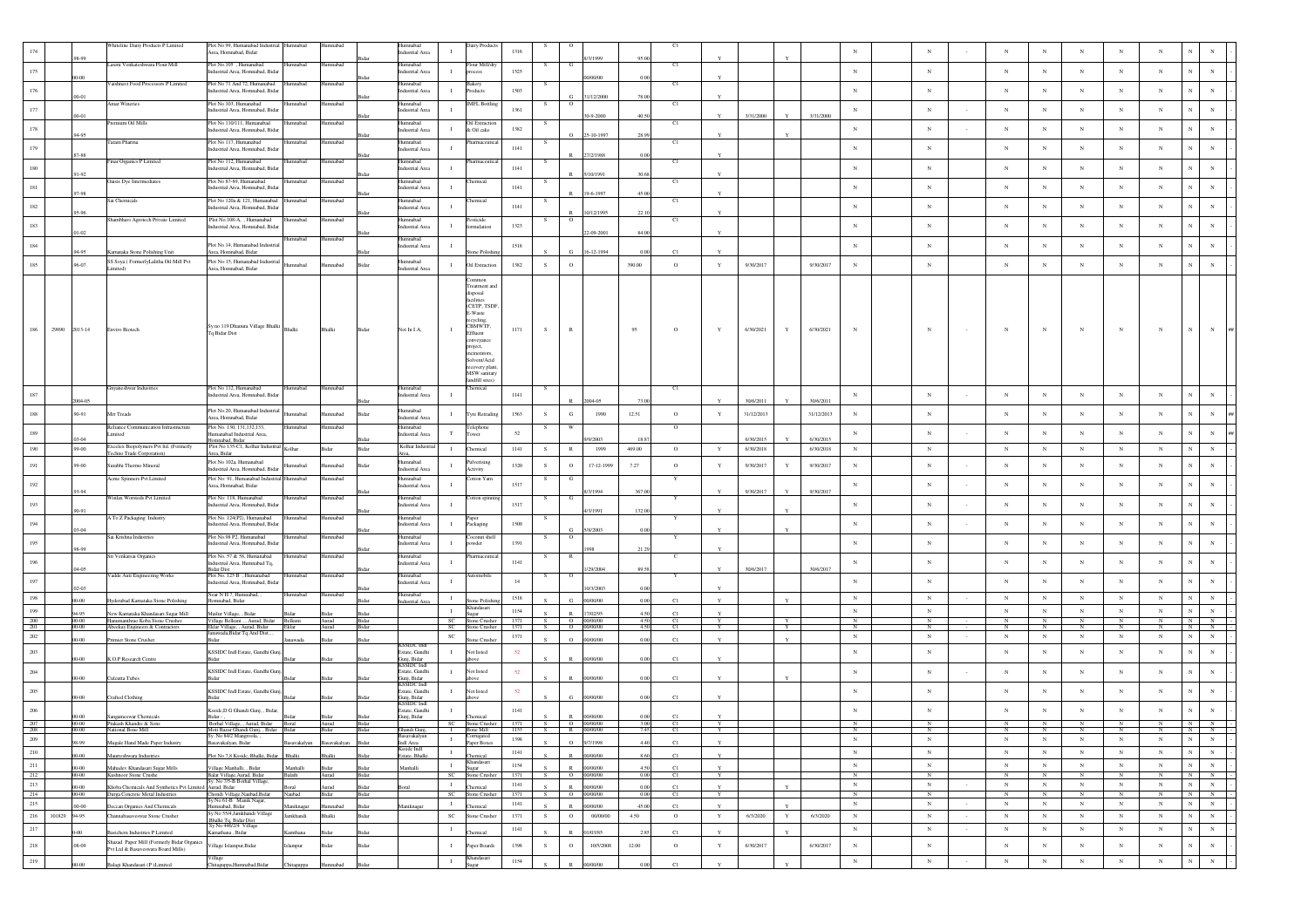|                   |       |                         | ijay Lakshmi Flour Mills                                           | Bhalki, Bhalki, Bidar                                                                                     | 3halki, , Bhalk<br>Bidar - |                      |                                        |                                | our Mill                        | 1525         |              |                          |                            |                                |                   |                         |   |                         |                            |                              |                            |                              |                           |                            |                          |                                                 |
|-------------------|-------|-------------------------|--------------------------------------------------------------------|-----------------------------------------------------------------------------------------------------------|----------------------------|----------------------|----------------------------------------|--------------------------------|---------------------------------|--------------|--------------|--------------------------|----------------------------|--------------------------------|-------------------|-------------------------|---|-------------------------|----------------------------|------------------------------|----------------------------|------------------------------|---------------------------|----------------------------|--------------------------|-------------------------------------------------|
| 221               |       | 0.00                    | hivakumar Shahabad Stone Polishing                                 | lear Civil Hospital, Bidar                                                                                |                            |                      |                                        | $\mathbf{I}$                   | one Polish                      | 1518         |              | G.                       | 0/00/00                    | C1<br>A50                      | $\mathbf{v}$      |                         |   |                         | $_{\rm N}$                 | ${\bf N}$                    | $_{\rm N}$                 | $_{\mathrm{N}}$              | $_{\rm N}$                | $_{\rm N}$                 | $_{\rm N}$               | $_{\rm N}$<br>$_{\rm N}$                        |
| $222\,$           |       | $00 - 00$               | R S Pharmacueticals                                                | sside, Shed No 1,2, Bhalki, Bidar Bhalki                                                                  |                            | Bhalki               | Ksside Indi<br>Estate, Bhalki<br>Bidar | $\mathbf{I}$                   |                                 | 1323         |              | $\circ$                  | 00/00/00                   | 0.00<br>C1                     | Y                 |                         |   |                         | $_{\rm N}$                 | $_{\rm N}$                   | $_{\rm N}$                 | $_{\rm N}$                   | $_{\rm N}$                | $_{\rm N}$                 | $_{\rm N}$               | $_{\rm N}$                                      |
| 223               |       | 20-20                   |                                                                    | šy No 48/8, Katahalli,Humnabad,                                                                           | ahali                      | nnabad               |                                        | $\mathbf{I}$                   | attle Feed                      | 1324         |              | $\Omega$                 | 1/2006                     | 100                            |                   | 30/9/2008               |   | 30/9/2008               | $_{\rm N}$                 | $_{\rm N}$                   | $_{\rm N}$                 | $_{\rm N}$                   | $_{\rm N}$                | $_{\rm N}$                 | $_{\rm N}$               | $\mathbb{N}$<br>$_{\rm N}$                      |
| $224\,$           |       | 34-95                   | National Cattle Feed Industries                                    | /illage Rajeswar, Basavakalyan                                                                            |                            |                      |                                        | $\;$ I                         |                                 | 1355         |              | $\Omega$                 | 1/01/97                    | 64.0<br>C1                     | Y                 | 10/23/2000              |   | 10/23/2000              | $_{\rm N}$                 | $_{\rm N}$                   | $_{\rm N}$                 | $_{\rm N}$                   | $_{\rm N}$                | $_{\rm N}$                 | $_{\rm N}$               | $_{\rm N}$<br>$_{\rm N}$                        |
| 225               |       | $00 - 00$               | Gabsons Distillery P Limited                                       | <b>Sidor</b><br>lilanga Road Bhalki, Bhalki,                                                              | ijeshwar                   | asayakalyar<br>halki | <b>Bida</b>                            | $\mathbf{I}$                   | ulins<br>Dall Mill              | 1519         |              | $\alpha$                 | 0/00/00                    | 47<br>C1                       |                   |                         |   |                         | $_{\rm N}$                 | $_{\rm N}$                   | $_{\rm N}$                 | $_{\rm N}$                   | $_{\rm N}$                | $_{\rm N}$                 | $_{\rm N}$               | $_{\rm N}$<br>$_{\rm N}$                        |
| $226\,$           |       | $00 - 00$               | Siddeshwara Dal Mill                                               | <b>Sidar</b>                                                                                              | Markunda                   | Ridar                | Rida                                   | $\mathbf I$                    | Plastic Carry                   | 1366         |              | $\circ$                  | 00/00/00                   | 2.51<br>C1                     | $\mathbf Y$       |                         |   |                         | $_{\rm N}$                 | $_{\rm N}$                   | $_{\rm N}$                 | $_{\rm N}$                   | $_{\rm N}$                | $_{\rm N}$                 | $_{\rm N}$               | $_{\rm N}$<br>$_{\rm N}$                        |
|                   |       |                         | Sajeed Plastic Industry                                            | /illage Marakunda, Bidar                                                                                  |                            |                      | SSIDC Inc<br>Estate, Gandhi            |                                |                                 |              |              |                          |                            |                                |                   |                         |   |                         |                            |                              |                            |                              |                           |                            |                          |                                                 |
| $227\,$           |       | 10-00                   | Pavar Dal Mil                                                      | mdhiganj Bidar, Bidar                                                                                     |                            |                      | Junj, Bidar                            |                                | Dall Mill                       | 1519         |              | G                        | nmmn                       | C1                             |                   |                         |   |                         | $_{\rm N}$                 | $_{\rm N}$                   | Y                          | $_{\rm N}$                   | $_{\rm N}$                | N                          | $_{\rm N}$               | $_{\rm N}$<br>$_{\rm N}$                        |
| 228               |       | $00 - 00$               | Krishna Dal Mill                                                   | Duland Darvaja Bidar                                                                                      | Bidar                      | Bidar                | Bidar<br>SSIDC Indi                    |                                | Dall Mill                       | 1519         | S            |                          | G 00/00/00                 | 4.00<br>C1                     | Y                 |                         |   |                         | N                          | N                            | $\mathbb{N}$               | $\mathbf N$                  | $_{\rm N}$                | N                          | $\mathbb{N}$             | $N$  <br>N                                      |
| $229\,$           |       | $00 - 00$               | Kalyan Tex Tiles                                                   | šandhiganj Plot No.27/102, Bidar Bidar                                                                    |                            | <b>Ridar</b>         | Estate, Gandhi<br>Gunj, Bidar          |                                | extiles                         | 1517         |              | G                        | 00/00/00                   | C1<br>4.50                     |                   |                         |   |                         | $_{\rm N}$                 | $_{\rm N}$                   | $_{\rm N}$                 | $_{\rm N}$                   | $_{\rm N}$                | $_{\rm N}$                 | $_{\rm N}$               | $_{\rm N}$<br>$_{\rm N}$                        |
| $230\,$           |       |                         |                                                                    | asavkalyan                                                                                                |                            |                      |                                        | $\mathbf{I}$                   |                                 | 1509         |              |                          |                            |                                |                   |                         |   |                         | $_{\rm N}$                 | $_{\rm N}$                   | $_{\rm N}$                 | $_{\rm N}$                   | $_{\rm N}$                | $_{\rm N}$                 | $_{\rm N}$               | $_{\rm N}$<br>$_{\rm N}$                        |
| 231               |       |                         | Supreem Boards & Frames                                            | hivajinagar, Basavakalyan, Bidar Basavakalyan Basavakalyan Bidar                                          |                            |                      |                                        | $\;$ I                         | Paper Boards                    | 1355         |              |                          | 00/00/00                   | 25.00<br>C1                    |                   |                         |   |                         | $_{\rm N}$                 | $_{\rm N}$                   | $_{\rm N}$                 | $_{\rm N}$                   | $_{\rm N}$                | $_{\rm N}$                 | $_{\rm N}$               | ${\bf N}$<br>$_{\rm N}$                         |
|                   |       | 00-00                   | Chetana Soft Drinks                                                | illage Kollur, Humnabad, Bidar Kallur                                                                     |                            | bedomn               | Ridar<br><b>KSSIDC</b> Indi            |                                | Soft Drinks                     |              |              | $\Omega$                 | nmmn                       | 000<br>C1                      | $\mathbf{v}$      |                         |   |                         |                            |                              |                            |                              |                           |                            |                          |                                                 |
| 232               |       | $.07 - 08$              | Bidar Premier Plastics Private Limited                             | kandhigunj, Bidar                                                                                         |                            |                      | Estate, Gandhi<br>Gunj, Bidar          | $\mathbf{I}$                   | PVC Pipes                       | 1614         | S            | ${\bf G}$                | $31 - 1 - 2008$            | 15.35<br>$\circ$               | $\mathbf Y$       | 31/12/2014              | Y | 31/12/2014              | $_{\rm N}$                 | $_{\rm N}$                   | $_{\rm N}$                 | $_{\rm N}$                   | $_{\rm N}$                | $_{\rm N}$                 | $_{\rm N}$               | $_{\rm N}$<br>$_{\rm N}$                        |
| 233               |       | 01-02                   | sindhol Leathers                                                   | sy No 169 Manahall<br>Village, Bidar<br>Sy No 103 And 104 Shahapur                                        | Manahalli                  |                      |                                        | $\mathbf{I}$                   | eather ind                      | 1105         |              |                          | 1/07/01                    | 300.00<br>C1                   |                   |                         |   |                         | $_{\rm N}$                 | $_{\rm N}$                   | $_{\rm N}$                 | $_{\rm N}$                   | $_{\rm N}$                | $_{\rm N}$                 | $_{\rm N}$               | ${\bf N}$<br>$_{\rm N}$                         |
| 234               |       | 99-00                   | Safalya Industries(P) Limited                                      | Village, Bidar                                                                                            | hahapur                    |                      |                                        | $\blacksquare$                 |                                 | 1149         |              | $\mathbb{R}$             | /7/2000                    | 432.00<br>C1                   | $\mathbf{v}$      |                         |   |                         | $_{\rm N}$                 | $_{\rm N}$                   | $_{\rm N}$                 | $_{\rm N}$                   | $_{\rm N}$                | $_{\rm N}$                 | $_{\rm N}$               | ${\bf N}$<br>$_{\rm N}$                         |
| 235<br>236        |       | 00-00                   | Karanataka Refinaries And Chemical                                 | Chitta Village, Sy, No-175, Bidar Chitta                                                                  |                            | Basayakalya          | Bidar                                  | $\blacksquare$<br>$\mathbf{I}$ |                                 | 1141<br>1149 | S            | R                        | 00/00/00                   | 185.00<br><sup>C1</sup>        | Y                 |                         |   |                         | $\mathbf{N}$<br>$\,$ N     | $\overline{N}$<br>$_{\rm N}$ | $\mathbf{N}$<br>$_{\rm N}$ | N<br>$_{\rm N}$              | N<br>$_{\rm N}$           | $\mathbf{N}$<br>$_{\rm N}$ | $_{\rm N}$<br>$_{\rm N}$ | N<br>N<br>$_{\rm N}$<br>${\bf N}$               |
| 237               |       | $.01 - 02$              | Aishwarya Papers(P) Limited<br>Karnataka State Highway Improvement | Sy, No-44, Kangankot Village, Bidar Kangankot<br>P.W.D. K.R.Circle, Bangalore                             |                            | Bidar                | Bidar                                  | $\mathbf{I}$                   |                                 | 1354         | M            |                          | 1/07/01                    | C1<br>394.0                    | Y                 |                         |   |                         | $_{\rm N}$                 | $_{\rm N}$                   | $_{\rm N}$                 | $_{\rm N}$                   | $_{\rm N}$                | $_{\rm N}$                 | $_{\rm N}$               | $\mathbf N$<br>$_{\rm N}$                       |
| $238\,$           |       | 00-01<br>.00-01         | Project (Kship)                                                    | 60 001.Bidar<br>/illage Sirktanahalli, Humnabad,                                                          |                            |                      |                                        | $\;$ I                         | ligh Wa<br>bistiller            | $1112\,$     | $\mathbf{M}$ | $\Omega$<br>$\mathbb{R}$ | 30-10-2000<br>31/03/01     | 703.0<br>C1                    | $\mathbf{v}$<br>Y |                         |   |                         | $_{\rm N}$                 | $_{\rm N}$                   | $_{\rm N}$                 | $_{\rm N}$                   | $_{\rm N}$                | $_{\rm N}$                 | $_{\rm N}$               | N<br>$_{\rm N}$                                 |
|                   |       |                         | Maruti Organics Limited                                            | sidar:<br>Sadbhav Engineering,Nirmanahal                                                                  | Sirkatnahalli              | lumnabad             | Bidar                                  |                                |                                 |              |              |                          |                            | 752.00<br>C1                   |                   |                         |   |                         |                            | $\mathbb{N}$                 |                            |                              |                           | $\mathbf N$                |                          |                                                 |
| $239\,$           |       | 04-05                   | Sadbav Engineering                                                 | village, Bhalki Tq, Bidar Dist                                                                            | manahalli                  | halki                |                                        | $_{\rm SC}$                    | one Crush                       | 1371         |              | $\Omega$                 | $3 - 3 - 05$               | C1<br>63.00                    |                   | 6/30/2006               |   | 6/30/2006               | $_{\rm N}$                 |                              | $_{\rm N}$                 | $_{\rm N}$                   | $_{\rm N}$                |                            | $_{\rm N}$               | $_{\rm N}$<br>$_{\rm N}$                        |
| $240\,$           |       | $.02 - 03$              | Vishva Engineering @ Company                                       | Mudbiwadi Village,Basavakalyar<br>Tq, Bidar<br>rvey No.57, Hamilapur                                      | Mudbiwadi                  | <b>Basavakalyan</b>  | Bida                                   | $_{\rm SC}$                    | tone Crushe                     | 1371         |              | $\circ$                  | $26 - 4 - 2002$            | 6.00<br>C1                     | $\mathbf{Y}$      |                         |   |                         | $_{\rm N}$                 | $_{\rm N}$                   | ${\bf N}$                  | $_{\rm N}$                   | $_{\rm N}$                | $_{\rm N}$                 | $_{\rm N}$               | N<br>$_{\rm N}$                                 |
| 241               |       | $1-02$                  | Sree Venkateshwara Stone Crusher                                   | /illage, Bidar<br>Village Honnikeri Sy No                                                                 | amilapur                   |                      |                                        | $_{\rm SC}$                    | me Crushe                       | 1371         |              | $\Omega$                 | 07/01                      | 126                            |                   | 6/30/2016               |   | 6/30/2016               | $_{\rm N}$                 | $_{\rm N}$                   | $_{\rm N}$                 | $_{\rm N}$                   | $_{\rm N}$                | $_{\rm N}$                 | $_{\rm N}$               | $_{\rm N}$<br>$_{\rm N}$                        |
| $242\,$           |       | $.02 - 03$              | Sangameswar Stone Crusher                                          | 0/A,Bidar                                                                                                 | mikeri                     |                      |                                        | $_{\rm SC}$                    | one Crust                       | 1371         |              | $\Omega$                 |                            | 24.7<br>C1                     | $\mathbf{Y}$      |                         |   |                         | $_{\rm N}$                 | $_{\rm N}$                   | $_{\rm N}$                 | $_{\rm N}$                   | $_{\rm N}$                | $_{\rm N}$                 | $_{\rm N}$               | $_{\rm N}$<br>$_{\rm N}$                        |
| 243               |       | $00-00$                 | Poojeshwari Stone Crusher                                          | Markhal Village, Tq & Dist. Bidar Markal                                                                  |                            | Bidar                | Bida                                   | $_{\rm SC}$                    | me Crushe                       | 1371         |              | $\circ$                  | 10/00/00                   | 42.5<br>$\mathbf{Y}$           | $\mathbf{Y}$      |                         |   |                         | $_{\rm N}$                 | $_{\rm N}$                   | $_{\rm N}$                 | $_{\rm N}$                   | $_{\rm N}$                | $_{\rm N}$                 | $_{\rm N}$               | $_{\rm N}$<br>$_{\rm N}$                        |
| $\bf 244$         |       | 13-04                   |                                                                    | y No 224/A Village Kallur Post                                                                            |                            |                      |                                        | $_{\rm SC}$                    |                                 | 1371         |              |                          | 05/02                      | C1                             |                   |                         |   |                         | $_{\rm N}$                 | $_{\rm N}$                   | $_{\rm N}$                 | $_{\rm N}$                   | $_{\rm N}$                | $_{\rm N}$                 | $_{\rm N}$               | $_{\rm N}$<br>$_{\rm N}$                        |
| 245               |       | $.02 - 03$              | Mallikarjun And Khandre Stone Crusher                              | Mastapur, Humnabad, Bidar<br>No:118/2/2aa.Ladha                                                           | Mustapur                   | arad                 |                                        | $_{\rm SC}$                    | one Crusl                       | 1371         |              | $\Omega$                 | 1/03/03                    | C1<br>9.50                     | Y                 | 5/11/2014               |   | 5/11/2014               | $_{\rm N}$                 | $_{\rm N}$                   | $_{\rm N}$                 | $_{\rm N}$                   | $_{\rm N}$                | $_{\rm N}$                 | $_{\rm N}$               | $_{\rm N}$<br>$_{\rm N}$                        |
| $\, 246$          |       | $.02 - 03$              | Basavasagar Stone Crusher<br>Ksrte Depot Aurad                     | Village, Aurad Tq, Bidar Dist<br>Vear Taluk Office, Aurad Tq, Bidar Aurad                                 | Ladha                      | banA                 | Bidar<br><b>Bidar</b>                  | $\pm$                          | tone Crushe<br><b>Bus Depot</b> | 1303         | S.           | $\circ$                  | 27-3-03                    | 50.00<br>$\circ$               | $\mathbf Y$       | 9/30/2017               |   | 9/30/2017               | $_{\rm N}$                 | $_{\rm N}$                   | $_{\rm N}$                 | $_{\rm N}$                   | $_{\rm N}$                | $_{\rm N}$                 | $_{\rm N}$               | $\mathbb{N}$<br>$\,$ N $\,$                     |
| 247               |       | 00-00                   | Swagat Foot Wear                                                   | Flot No.6, Gandiganj, Bidar<br>House No.4 - 80, Chitta, Main                                              | <b>Bidar</b>               | <b>Ridar</b>         | <b>Bidar</b>                           |                                | Foot Wear                       | 1533         | $\sim$       | $-$ G                    | 00/00/00                   | 3.60<br>$\mathbf{v}$           | Y                 |                         |   |                         | $_{\rm N}$                 |                              | N                          | N                            |                           | N                          | $\overline{N}$           | $\overline{N}$<br>$\overline{N}$                |
| $248\,$           |       | $00 - 00$               | Syandevi Foot Wear                                                 | load, Bidar,                                                                                              |                            | 3idar                | Bidar                                  | $\mathbf{I}$                   | oot Wear                        | 1533         |              | G                        | 00/00/00                   | 4.99                           |                   |                         |   |                         | $_{\rm N}$                 | $_{\rm N}$                   | $_{\rm N}$                 | $_{\rm N}$                   | $_{\rm N}$                | $_{\rm N}$                 | $_{\rm N}$               | $_{\rm N}$<br>$_{\rm N}$                        |
| 249               |       | $00-00$                 | eralingeshwara Hollow Block Industry                               | Kohinoor, Basavakalyana Taluk,<br><b>Bidar Dist</b><br>y, No-48, Sindankera Village,                      |                            | avakalyar            | <b>Bida</b>                            | $\mathbf{I}$                   | <b>Jollow Bric</b>              | 1511         |              | $\alpha$                 | 10/00/00                   |                                | $\mathbf{v}$      |                         |   |                         | $_{\rm N}$                 | $_{\rm N}$                   | $_{\rm N}$                 | $_{\rm N}$                   | $_{\rm N}$                | $_{\rm N}$                 | $_{\rm N}$               | $_{\rm N}$<br>$_{\rm N}$                        |
| 250               |       |                         |                                                                    | .<br>Near Hudagi Village, Humnabad,                                                                       |                            |                      |                                        | $\mathbf{I}$                   | <b>Chandasari</b>               | 1154         |              |                          |                            |                                |                   |                         |   |                         | $_{\rm N}$                 | $_{\rm N}$                   | $_{\rm N}$                 | $_{\rm N}$                   | $_{\rm N}$                | N                          | $_{\rm N}$               | N<br>$_{\rm N}$                                 |
|                   |       |                         |                                                                    |                                                                                                           |                            |                      |                                        |                                |                                 |              |              |                          |                            |                                |                   |                         |   |                         |                            |                              |                            |                              |                           |                            |                          |                                                 |
| 251               |       | 00-00                   | Karibasayaeshwara Khandasari<br>Gtil(Hydrabad To Uran)             | 3idar                                                                                                     | ıdankera                   | umnabad              |                                        |                                | Sugar<br>Gas Pipeline           | 1539         | $^{\circ}$ s | G                        | 00/00/00<br>00/00/00       | 175.00<br>4710                 |                   |                         |   |                         | $\mathbb{N}$               |                              |                            |                              |                           |                            |                          | N<br>$\mathbb{N}$                               |
| $\frac{252}{253}$ |       | .07-08<br>$00 - 00$     | Gtil (Goa To Hydrabad)<br>H M G Power Plant                        | Malchapur Village, Bidar                                                                                  | Malchapur                  | Bidar<br>Bhalki      | Bidar<br>Bidar                         |                                | Gas Pipeline<br>Power Plant     | 1539<br>1146 | $\mathbf{L}$ | G                        | .07-08<br>R 00/00/00       | 471.0<br>40000.00<br>Y         | Y                 |                         |   |                         | ${\bf N}$<br>N             | N                            | N                          | $\frac{N}{N}$                | $_{\rm N}$                |                            |                          | $\begin{array}{ccc} N & N \\ N & N \end{array}$ |
| 254               | 30173 | $.03 - 04$              | Gemini Graphics PVt Ltd., (Paper Division)                         | Village Kamhatana Sy No 64/1<br>A, 106, 107, Kamthana, Tq & Dist Kamthana                                 |                            | 3idar                | Kollar-Bidar Indl<br>Bida              |                                | White Cultura<br>& Industrial   | 1149         | L            | $\mathbb R$              | 2003                       | 2149.00<br>$\circ$             | Y                 | 6/30/2021               | Y | 6/30/2021               | $_{\rm N}$                 | $\mathbb{N}$                 | $_{\rm N}$                 | $_{\rm N}$                   | $_{\rm N}$                | $\mathbf N$                | $_{\rm N}$               | N                                               |
|                   |       |                         |                                                                    | 3idar                                                                                                     |                            |                      | Estate, Kamthan                        |                                | aper                            |              |              |                          |                            |                                |                   |                         |   |                         |                            |                              |                            |                              |                           |                            |                          |                                                 |
| 255               |       |                         |                                                                    | KGN Slaughter House, Chitaguppa,                                                                          |                            |                      |                                        |                                | laughter                        | 1153         |              |                          |                            |                                |                   |                         |   |                         | $_{\rm N}$                 | $_{\rm N}$                   | $_{\rm N}$                 | $_{\rm N}$                   | $_{\rm N}$                | $_{\rm N}$                 | $_{\rm N}$               | $_{\rm N}$<br>$_{\rm N}$                        |
|                   |       | 04-05                   | <b>KGN</b> Slaughter House                                         | Humnabad Tq, Bidar Dist<br>Sy. No. 12/2, Bavapur                                                          | Chitaguppa                 | Humnabad             |                                        |                                |                                 |              |              |                          | 4/02/05                    | C1                             |                   |                         |   |                         |                            |                              |                            |                              |                           |                            |                          |                                                 |
| 256               |       | 13.04                   | Super Stone Crushing Industry                                      | Village(Gadgi) Bidar Taluk, Bida<br>istrict, Bidar                                                        | 3avapur                    |                      |                                        | $_{\rm SC}$                    | tone Crushe                     | 1371         |              | $\alpha$                 | $-12 - 03$                 | 18.0<br>C1                     |                   | 6/3/2012                |   | 6/3/2012                | $_{\rm N}$                 | $_{\rm N}$                   | $_{\rm N}$                 | $_{\rm N}$                   | $_{\rm N}$                | $\mathbf N$                | $_{\rm N}$               | $_{\rm N}$<br>$_{\rm N}$                        |
| 257               |       | 03-04                   | Shivashakti Stone Crusher                                          | v. No. 131/A. Chikli(U<br>Village, Aurad, Bidar                                                           | Thikli (U)                 | ansd                 |                                        | $_{\rm SC}$                    | one Crushe                      | 1371         |              | $\Omega$                 |                            | C1<br>10.00                    | $\mathbf{v}$      | 6/3/2011                |   | 6/3/2011                | $_{\rm N}$                 | $_{\rm N}$                   | $_{\rm N}$                 | $_{\rm N}$                   | $_{\rm N}$                | $_{\rm N}$                 | $_{\rm N}$               | $_{\rm N}$<br>$_{\rm N}$                        |
| 258               | 34924 | .83-84                  | Vishal Khandasari Sugar Mills                                      | illage Manhalli, Bidar                                                                                    | Manhali                    |                      |                                        | $\mathbf{I}$                   | handasar<br>ugar                | 1154         |              | $\mathbb{R}$             | 983                        | 35.0<br>C1                     |                   | 6/30/2022               |   | 6/30/2022               | $_{\rm N}$                 | $_{\rm N}$                   | $_{\rm N}$                 | $_{\rm N}$                   | $_{\rm N}$                | $_{\rm N}$                 | $_{\rm N}$               | $_{\rm N}$<br>$_{\rm N}$                        |
| 259               |       | $.01 - 02$              | eerabhadreswar Stone Crusher                                       | y. No. 56/1 Village<br>Mastapur.Humnabad, Bidar                                                           | Mustapur                   | mnabad               | Bida                                   | $_{\rm SC}$                    | tone Crushe                     | 1371         |              | $\circ$                  | 25-5-01                    | 15.00<br>C1                    | $\mathbf{Y}$      | 6/3/2011                |   | 6/3/2011                | $_{\rm N}$                 | $_{\rm N}$                   | $_{\rm N}$                 | $_{\rm N}$                   | $_{\rm N}$                | $_{\rm N}$                 | $_{\rm N}$               | $_{\rm N}$<br>$_{\rm N}$                        |
| $260\,$           |       | $.01 - 02$              | <b>Jjala Stone Crushers</b>                                        | Sy No 30/2, Mustapur Village                                                                              | fustapur                   | mabad                | Bida                                   | $_{\rm SC}$                    | one Crush                       | 1371         |              | $\circ$                  | 5/10/2001                  | 3.00<br>C1                     |                   | 6/3/2011                |   | 6/3/2011                | $_{\rm N}$                 | $_{\rm N}$                   | ${\bf N}$                  | $_{\rm N}$                   | N                         | $_{\rm N}$                 | $_{\rm N}$               | N<br>$_{\rm N}$                                 |
| 261               |       | 1.02                    | Siddalingeswar Stone Crusher                                       | Mastsapur,Humnabad, Bidar<br>Village Janawada Near Water<br>upply Works, Bidar                            | wada                       | <b>Nichar</b>        | Rida                                   | $_{\rm SC}$                    | one Crushe<br>viation Fuel      | 1371         |              | $\Omega$                 | (2001                      | C1                             |                   | 5/11/2014               |   | 5/11/2014               | $_{\rm N}$                 | $_{\rm N}$                   | $_{\rm N}$                 | $_{\rm N}$                   | $_{\rm N}$                | $_{\rm N}$                 | $_{\rm N}$               | $\mathbb{N}$<br>$_{\rm N}$                      |
| $262\,$           | 34048 | .66-67                  | Indian Oil Corporation Limited                                     | Air Force Station, Bidar<br>urvey No.220/B,Musthap                                                        | <b>Bidar</b>               | Bidar                | Bidar                                  | $\mathbf{I}$                   |                                 | 1127         | S            | R                        | 8/10/1966                  | 23.01<br>$\circ$               | $\mathbf Y$       | 30/6/2017               |   | 30/6/2017               | $_{\rm N}$                 | $_{\rm N}$                   | $_{\rm N}$                 | $_{\rm N}$                   | $_{\rm N}$                | $_{\rm N}$                 | $_{\rm N}$               | $_{\rm N}$<br>$_{\rm N}$                        |
| 263               |       | $1-02$                  | Shankunthala Stone Crusher Unit                                    | Village.Humnabad. Bidar                                                                                   | fustapur                   | nnahav               |                                        | $_{\rm SC}$                    | one Crush                       | 1371         |              | $\Omega$                 | 10/2001                    | C1                             |                   | 6/3/2011                |   | 6/3/2011                | $_{\rm N}$                 | $_{\rm N}$                   | $_{\rm N}$                 | $_{\rm N}$                   | $_{\rm N}$                | $_{\rm N}$                 | $_{\rm N}$               | $_{\rm N}$<br>$\,$ N $\,$                       |
| $264\,$           |       | $.02 - 03$              | Sangameswar Stone Crusher                                          | y No 35/C Itgyal Village, Aurad,<br>3idar                                                                 |                            | urad                 | Bidar                                  | $_{\rm SC}$                    | one Crushe                      | 1371         |              |                          | 7/2002                     | 21.0<br>C1                     |                   | 6/3/2011                |   | 6/3/2011                | $_{\rm N}$                 | $_{\rm N}$                   | ${\bf N}$                  | $_{\rm N}$                   | $_{\rm N}$                | $_{\rm N}$                 | $_{\rm N}$               | N<br>$_{\rm N}$                                 |
| 265               |       | .00-01<br>.04-05        | Sana Stone Crusher<br>Sainath Stone Crusher                        | Sy No 115 Janawada Village, Bidar Janwada                                                                 | Gadgi                      | Bidar<br>Ridar       | Bidar<br>Bidar                         | <b>SC</b><br>- SC              | tone Crushe<br>Stone Crushe     | 1371<br>1371 | s.<br>S      | $\circ$<br>$^{\circ}$    | $23 - 10 - 00$<br>13-09-04 | 18.50<br>$\circ$<br>Cl<br>9.50 | Y<br>Y            | 11/26/2019<br>6/30/2016 |   | 11/26/2019<br>6/30/2016 | $_{\rm N}$<br>$\mathbb{N}$ | $_{\rm N}$<br>$_{\rm N}$     | $_{\rm N}$<br>$_{\rm N}$   | $_{\rm N}$<br>N              | $_{\rm N}$<br>$\mathbf N$ | $_{\rm N}$<br>N            | $_{\rm N}$<br>$_{\rm N}$ | $\mathbf N$<br>$_{\rm N}$<br>N<br>N             |
| 266<br>$267\,$    |       | 99-00                   | Sai Krupa Stone Crusher                                            | 160/A,Gadgi Village,Bidar<br>Sy No 22,Kallur<br>Village, Humnabad, Bida                                   | fustapur                   |                      | Bidar                                  | $_{\rm SC}$                    | one Crush                       | 1371         |              | $\Omega$                 | 4-4-99                     | C1<br>2.50                     |                   | 3/6/2012                |   | 3/6/2012                | $_{\rm N}$                 | $_{\rm N}$                   | ${\bf N}$                  | $_{\rm N}$                   | $_{\rm N}$                | $_{\rm N}$                 | $_{\rm N}$               | $_{\rm N}$<br>$\,$ N $\,$                       |
| 268               |       | $.02 - 03$              | Sagar Stone And Bricks                                             | anwada Village Near Wate<br>upply Works, Bidar                                                            | wada                       |                      | Bida                                   | $_{\rm SC}$                    | one Crushe                      | 1371         |              | $\circ$                  | $3 - 11 - 02$              | C1<br>4.80                     |                   | 11/26/2019              |   | 11/26/2019              | $_{\rm N}$                 | $_{\rm N}$                   | $_{\rm N}$                 | $_{\rm N}$                   | $_{\rm N}$                | $_{\rm N}$                 | $_{\rm N}$               | $_{\rm N}$<br>$_{\rm N}$                        |
| 269               |       |                         |                                                                    | Sy No 220/2, Kallur                                                                                       |                            |                      |                                        | $_{\rm SC}$                    |                                 | 1371         |              |                          |                            |                                |                   |                         |   |                         | $_{\rm N}$                 | $_{\rm N}$                   | $_{\rm N}$                 | $_{\rm N}$                   | $_{\rm N}$                | N                          | $_{\rm N}$               |                                                 |
|                   |       | 00-01                   | R L Gowalkar Stone Crusher                                         | illage, Humnabad Tq, Bidar Dist<br>/illage Korekal,Aurad Tq, Bidar                                        | Mustapur                   |                      |                                        |                                | one Crush                       |              |              |                          | 2/2001                     | C1                             |                   | 6/3/2011                |   | 6/3/2011                |                            |                              |                            |                              |                           |                            |                          |                                                 |
| $270\,$           |       | .87-88                  | Prithiv Stone Crusher                                              |                                                                                                           | orekal                     |                      |                                        | $_{\rm SC}$                    | one Crushe                      | 1371         |              |                          |                            | C1                             |                   |                         |   |                         | $_{\rm N}$                 | $_{\rm N}$                   | ${\bf N}$                  | $_{\rm N}$                   | $_{\rm N}$                | $_{\rm N}$                 | $_{\rm N}$               | $_{\rm N}$                                      |
| 271               |       | $.02 - .03$             | New Rameshwar Stone Crusher                                        | Kottigalwadi,Bhalki Tq, Bidar Dist Kotgyal wadi Bhalki Bavapur Village, Bidar Tq & Dist,                  |                            |                      | Bidar                                  | -SC                            | Stone Crusher                   | 1371         |              | $\circ$                  | 2002                       | 5.00<br>C1                     | Y                 |                         |   |                         | N                          | N                            | $\mathbb N$                | $_{\rm N}$                   | $_{\rm N}$                | $\mathbb{N}$               | $\mathbb{N}$             | N I<br>N                                        |
| $2\,72$           |       | $.04 - 0.5$             | Narasingrao Metal Industry                                         | Bidar                                                                                                     | <b>Savapur</b>             |                      | Bidar                                  | $_{\rm SC}$                    | Stone Crusher<br>Khandasar      | 1371         |              | $\circ$                  | $16 - 8 - 04$              | C1<br>4.50                     | $\mathbf{v}$      | 11/5/2014               |   | 11/5/2014               | $_{\rm N}$                 | $_{\rm N}$                   | $_{\rm N}$                 | $_{\rm N}$                   | $_{\rm N}$                | $_{\rm N}$                 | $_{\rm N}$               | $_{\rm N}$<br>${\bf N}$                         |
| 273               |       | .66-67                  | Mysore Khandasari Sugar Mills                                      |                                                                                                           | Mailur                     |                      | Bidar                                  | $\mathbf{I}$                   | 'ugar<br>Thandasari             | 1154         |              | $\mathbb R$              | 1966                       | 11.00<br>C2                    | $\mathbf{v}$      | $30 - 6 - 2004$         |   | $30 - 6 - 2004$         | $_{\rm N}$                 | $_{\rm N}$                   | $_{\rm N}$                 | $_{\mathrm{N}}$              | $_{\rm N}$                | $_{\rm N}$                 | $_{\rm N}$               | $_{\mathrm{N}}$<br>${\bf N}$                    |
| 274               | 15851 | $.76 - 77$              | Maruthi Khandasari Sugar Mills                                     | Mailur Village,Bidar<br>Village Sastapur,Basavakalyan,<br>Bidar<br>reum<br>'ejampur Village, , Bhalki Tq, | stapur                     | asayakalyan          | Bidar                                  | $\;$ I                         | ugar                            | 1154         |              | $\mathbb{R}$             | 1976                       | 75.00<br>C1                    | $\mathbf{v}$      | 6/30/2017               |   | 6/30/2017               | $_{\rm N}$                 | $_{\rm N}$                   | $_{\rm N}$                 | $_{\rm N}$                   | $_{\rm N}$                | $_{\rm N}$                 | $_{\rm N}$               | ${\bf N}$<br>$\mathbf N$                        |
| 275               | 87268 | .00-01                  | Manik Prabhu Stone Crusher                                         |                                                                                                           | l'ejampur                  | <b>Shalki</b>        | Bidar                                  | $_{\rm SC}$                    | tone Crushe                     | 1371         |              | $\circ$                  | 2000                       | 3.16<br>$\mathbf{v}$           | $\mathbf Y$       | 9/30/2017               |   | 9/30/2017               | ${\bf N}$                  | ${\bf N}$                    | ${\bf N}$                  | $_{\rm N}$                   | N                         | $_{\rm N}$                 | ${\bf N}$                | $\mathbf{N}^-$<br>$\mathbf N$                   |
| 276               |       | $.02 - 03$              | Maleek Stone Crusher                                               | Sy no 19, Hamilapur Village, Bidar Hamilapur                                                              |                            | Bidar                | Bidar                                  | $_{\rm SC}$                    | tone Crushe                     | 1371         |              | $\circ$                  | 12/8/2002                  | 15.00<br>C1                    | $\mathbf{v}$      | 5/11/2014               |   | 5/11/2014               | $\,$ N                     | $_{\rm N}$                   | $_{\rm N}$                 | $_{\rm N}$                   | $_{\rm N}$                | $_{\rm N}$                 | $_{\rm N}$               | ${\bf N}$<br>$\,$ N $\,$                        |
| 277               |       | 98-99                   | Mahavir Khandasari Sugar Mills                                     | Village Mugdhal, Bidar                                                                                    | Mugdhal                    | <b>Sidar</b>         | Bidar                                  | $\mathbf{I}$                   | Sugar                           | 1154         |              | $\mathbb{R}$             | 29-01/01                   | 10.00<br>C1                    | Y                 |                         |   |                         | $_{\rm N}$                 | $_{\rm N}$                   | $_{\rm N}$                 | $_{\rm N}$                   | $_{\rm N}$                | $_{\rm N}$                 | $_{\rm N}$               | $_{\mathrm{N}}$<br>${\bf N}$                    |
| 278<br>279        |       | $00 - 00$<br>$.02 - 03$ | Krishna Mohan Industries<br>Kunal Stone Crusher                    | Basanthapur Village, Humnabad<br>Tq, Bidar                                                                | santhapur<br>Hamilapur     | hedemmu<br>Bidar     | Bidar<br>Bidar                         | $_{\rm SC}$<br>SC              | one Crusher<br>Stone Crusher    | 1371<br>1371 | S            | $\circ$<br>$\sim$ 0      | 00/00/00<br>31-3-03        | 20.00<br>C1<br>Cl<br>4.60      | Y                 | 11/5/2014               |   | 11/5/2014               | $\mathbf Y$<br>N           | $_{\rm N}$<br>$_{\rm N}$     | $_{\rm N}$<br>$\mathbb{N}$ | $_{\rm N}$<br>$\overline{N}$ | $_{\rm N}$<br>$_{\rm N}$  | $_{\rm N}$                 | $_{\rm N}$<br>N          | $\,$ N $\,$<br>${\bf N}$<br>$N$ $N$             |
| 280               |       | 00:01                   | Jyothi Stone Crusher                                               | Hamilapur Village,Bidar<br>Serve No 66/2-3 Bohral<br>Village, Aurad, Bidar<br>/illage Kodambal,Humnabad,  | <b>Feroi</b>               | arad                 | Bidar                                  | $_{\rm SC}$                    | one Crushe<br>Khandasari        | 1371         |              | $\Omega$                 | 1/1/2000                   | C1<br>23.03                    | $\mathbf{Y}$      | 6/3/2011                |   | 6/3/2011                | $_{\rm N}$                 | ${\bf N}$                    | $_{\rm N}$                 | $_{\rm N}$                   | $_{\rm N}$                | $_{\rm N}$                 | $_{\rm N}$               | N<br>${\bf N}$                                  |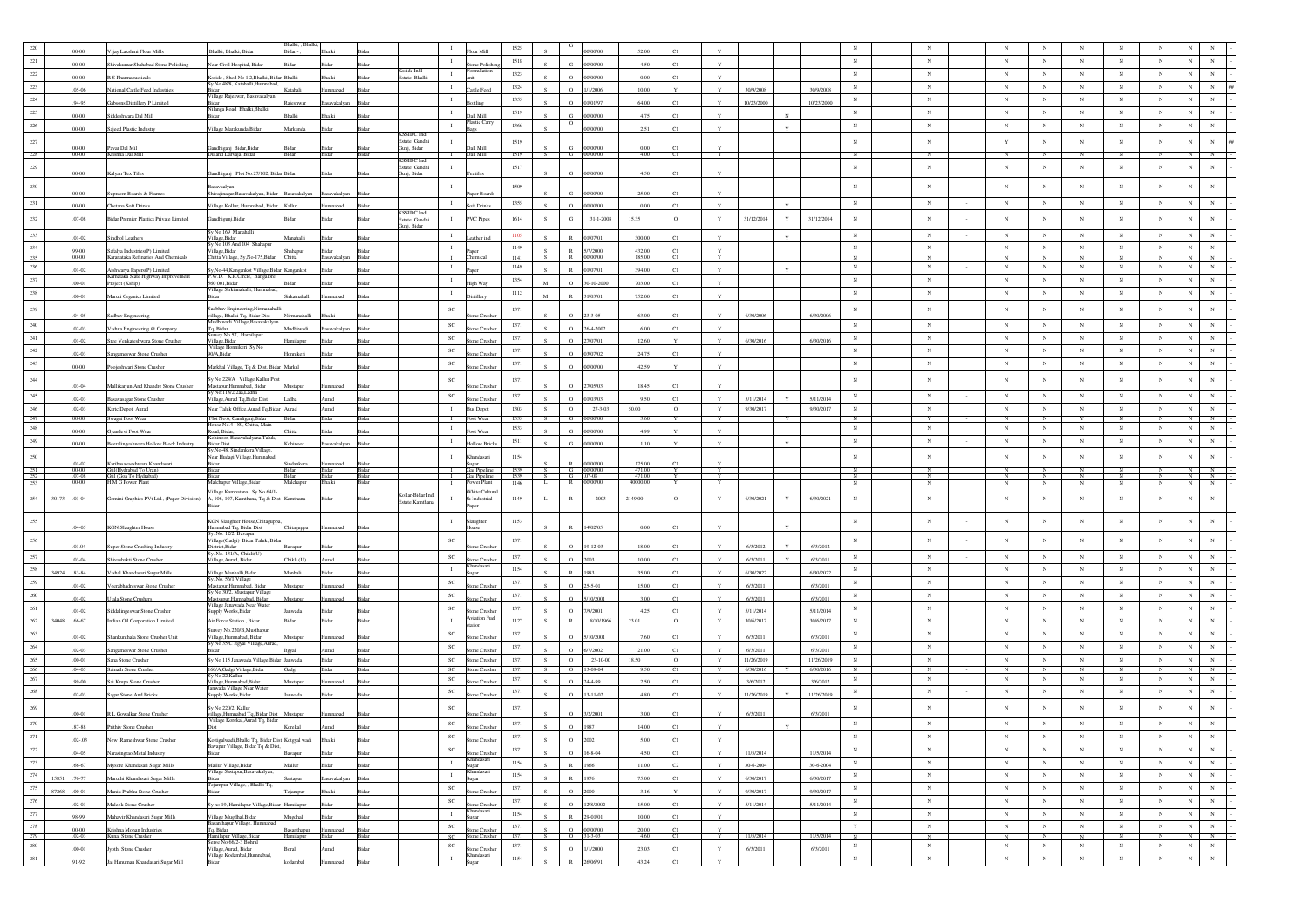|                    |       |                    |                                                                                       | ly no 51, Chickpet marka                                                           |                            |                   |                |                            |                                |                                      | 1371         |               |                   |                                    |                |                    |              |                          |              | 3/6/2012                 |                          |                     |                            |                     |                          |                     |                 |                                                                                                  |
|--------------------|-------|--------------------|---------------------------------------------------------------------------------------|------------------------------------------------------------------------------------|----------------------------|-------------------|----------------|----------------------------|--------------------------------|--------------------------------------|--------------|---------------|-------------------|------------------------------------|----------------|--------------------|--------------|--------------------------|--------------|--------------------------|--------------------------|---------------------|----------------------------|---------------------|--------------------------|---------------------|-----------------|--------------------------------------------------------------------------------------------------|
| 283                |       | 78-79              | Jai Bhavani Concrete Metal Industries                                                 | Village, Bidar<br>/illage Rajeshwar, Basavakalyan                                  |                            |                   |                |                            | $\mathbf{I}$                   | ne Crush<br>tandasa                  | 1154         |               |                   |                                    | 88.9           |                    |              |                          |              | 6/30/2017                | N                        | $_{\rm N}$          | $_{\rm N}$                 | $_{\mathrm{N}}$     | $_{\rm N}$               | $_{\rm N}$          | $_{\rm N}$      | $_{\rm N}$<br>$_{\rm N}$                                                                         |
|                    |       |                    | Jai Bharath Khandasari Sugar Mill                                                     | (Kraft Division), Sy no 107 Village                                                |                            | rvakalyan         |                |                            |                                |                                      |              |               |                   |                                    |                |                    |              | 6/30/2017                |              |                          |                          |                     |                            |                     |                          |                     |                 |                                                                                                  |
| 284                | 29740 | .00-01             | Karanja Industries Limited                                                            | Sindabandagi, Humnabad Tq, Bidar Sindhabandagi                                     |                            | mnabad            |                |                            | л.                             | Kraft Paper                          | 1150         | L             | $\mathbb{R}$      | 6/18/2016                          | 2329.00        | $\circ$            |              | 6/30/2021                |              | 6/30/2021                | $_{\rm N}$               | N                   | $_{\rm N}$                 | $_{\rm N}$          | $_{\rm N}$               | $_{\rm N}$          | $_{\rm N}$      | N                                                                                                |
| 285                |       |                    |                                                                                       | Village Konmelkunda, , Bhalki,                                                     |                            |                   |                |                            | $_{\rm SC}$                    |                                      | 1371         |               |                   |                                    |                |                    |              |                          |              |                          | $_{\rm N}$               | $_{\rm N}$          | $_{\rm N}$                 | $_{\rm N}$          | $_{\rm N}$               | $_{\rm N}$          | $_{\rm N}$      | $_{\rm N}$<br>$_{\rm N}$                                                                         |
| $\,286$            |       | 0-913              | Guruprasad Industries                                                                 | <b>Sidor</b><br>y No 4<br>Village Ballur, , Aurad                                  |                            |                   |                |                            | SC                             | one Crushe                           | 1371         |               | $\Omega$          | 15-2-1991                          | 42.7           | C1                 |              | 6/3/2011                 |              | 6/3/2011                 | $_{\rm N}$               | $_{\rm N}$          | $_{\rm N}$                 | $_{\rm N}$          | $_{\rm N}$               | $_{\rm N}$          | $_{\rm N}$      | $_{\rm N}$<br>$_{\rm N}$                                                                         |
| 287                |       |                    | Diamond Stone Crusher<br>Jai Bhavani Stone Crusher                                    | <b>Sidar</b><br>Sy no 46/AA, Chimkode Road                                         |                            | <b>Sidar</b>      |                |                            |                                | te Crusi                             |              | S.            | $\circ$           | 10/2001                            |                | C1                 |              |                          |              |                          |                          | $_{\rm N}$          |                            |                     |                          | $_{\rm N}$          |                 | $_{\rm N}$                                                                                       |
|                    |       | $00 - 00$          |                                                                                       | /illage Masthapur Wadi,                                                            | Chimcode                   |                   | Bidar          |                            | $\protect\operatorname{SC}$    | Stone Crusher                        | 1371         |               | $\circ$           | 1/10/2013                          | 43.24          | $\circ$            | Y            | 12/31/2015               |              | 12/31/2015               | $_{\rm N}$               |                     | $_{\rm N}$                 | $_{\rm N}$          | $_{\rm N}$               |                     | $_{\rm N}$      |                                                                                                  |
| $\boldsymbol{288}$ |       |                    | Bhavani Stone Crusher                                                                 | lomnabad, Bidar<br>ly No 89/1,2,3,4 Janwada village                                | astapur                    |                   |                |                            | SC                             | one Crush                            | 1371         |               |                   | 10/200                             |                | C1                 |              | 5/3/2011                 |              | 6/3/2011                 | $_{\rm N}$               | $_{\rm N}$          | $_{\rm N}$                 | $_{\rm N}$          | $_{\rm N}$               | $_{\rm N}$          | $_{\rm N}$      |                                                                                                  |
| 289                |       | 2015-16<br>.00-01  | <b>B R Stone Crusher</b>                                                              | <b>Sidar TQ &amp;District</b><br>3idar                                             | Janwada<br>Naubad          | Bidar             | Bidar<br>Bidar |                            | $_{\rm SC}$<br>$\blacksquare$  | Stone Crushe<br>Workshop             | 1371         | -S            | $\circ$           | 2/19/2015<br>$Q = 20.12.2000$      | 50.00<br>4.99  | $\circ$<br>$\circ$ | $\mathbf Y$  | 2/28/2021<br>9/30/2017   | Y            | 2/28/2021<br>9/30/2017   | $_{\rm N}$<br>$_{\rm N}$ | $_{\rm N}$<br>N     | $_{\rm N}$<br>N            | $_{\rm N}$          | $_{\rm N}$<br>$_{\rm N}$ | $_{\rm N}$          | $_{\rm N}$      | $_{\rm N}$<br>$_{\rm N}$<br>N<br>$\mathbb{N}$                                                    |
| $\frac{290}{291}$  |       | .00-01<br>00-01    | Ksrtc Divisional Workshop<br>Ksrtc Depot Humnabad<br>Ksrtc Depot Bidar                | Humnabad, Humnabad, Bidar                                                          | Humnabad                   | Humnabad          | Bidar          |                            | $\mathbf{I}$                   | <b>Bus Depot</b><br><b>Bus Depot</b> | 1303<br>1303 | S.<br>S       |                   | $O$ 20-12-2000<br>$Q = 20-12-2000$ | 10.69<br>33.63 | $\circ$            |              | 9/30/2017<br>9/30/2017   |              | 9/30/2017<br>9/30/2017   | $\mathbb N$<br>N         | N<br>$\overline{N}$ | N                          | $\overline{N}$<br>N | N                        | $\mathbf{N}$        | $\mathbf{N}$    | $N$ $N$                                                                                          |
| $\frac{292}{293}$  |       | .00-01             | Ksrte Depot Bhalki                                                                    | Bhalki, Bidar                                                                      | Bhalki                     | Bhalki            | Bidar          |                            | $\blacksquare$                 | <b>Bus Depot</b>                     | 1303         | S             |                   | $O$ 20-12-2000                     | 91.27          | $\circ$            |              | 9/30/2017                |              | 9/30/2017                | $_{\rm N}$               | N                   | $\mathbf{N}$               | $_{\rm N}$          | N                        | N                   | $_{\rm N}$      | $\begin{array}{c cc} N & N & \cdot \\ \hline N & N & \cdot \end{array}$                          |
| $294\,$            |       | .00-01             | Ksrtc Depot Basavakalyan                                                              | asavakalyan, , Basavakalyan,<br>sidar:                                             | Basavakalyan               | Basavakalyan      | Bidar          |                            | $\mathbf{I}$                   | <b>Bus Depot</b>                     | 1303         | S.            | $\circ$           | 20-12-2000                         | 35.91          | $^{\circ}$         | Y            | 9/30/2017                |              | 9/30/2017                | $_{\rm N}$               | ${\bf N}$           | $_{\rm N}$                 | $_{\rm N}$          | $_{\rm N}$               | $_{\rm N}$          | $_{\rm N}$      | $_{\rm N}$<br>$_{\rm N}$                                                                         |
| $295\,$            |       |                    |                                                                                       | Priyadarshini Colony, Chitaguppa                                                   |                            |                   |                |                            | $\mathbf{I}$                   | Plastic Carry                        | 1366         |               |                   |                                    |                |                    |              |                          |              |                          | $_{\rm N}$               | $_{\rm N}$          | $_{\rm N}$                 | $_{\rm N}$          | $_{\rm N}$               | $_{\rm N}$          | $_{\rm N}$      | N                                                                                                |
| 296                |       | 04-05<br>$00 - 00$ | S M Plastic Industry<br>Shadikhan                                                     | Humnabad Tq, Bidar<br>Near District Health                                         | Chitaguppa<br><b>Ridar</b> | Humnabad<br>Bidar | Rida           |                            | $\circ$                        | unction HAll                         | 1600         | $\mathcal{S}$ | G                 | /8/2004<br>00/00/00                | 0.00           | C1<br>$\circ$      | Y            | Life time                |              | Life time                | N                        | $_{\rm N}$          | $_{\rm N}$                 | $_{\rm N}$          | $_{\rm N}$               | $_{\rm N}$          | $_{\rm N}$      | N<br>$_{\rm N}$                                                                                  |
| $297\,$            |       | $00 - 00$          | Nijam Shadikhan                                                                       | Office,Chowbara,Bida<br><b>Near District Health Office</b>                         |                            |                   | Bida           |                            | $\circ$                        | unction HAll                         | 1600         | s.            | ${\bf G}$         | 00/00/00                           | 0.00           | $\circ$            | $\mathbf Y$  | Life time                |              | Life time                | $_{\rm N}$               | $_{\rm N}$          | $_{\rm N}$                 | $_{\rm N}$          | $_{\rm N}$               | $_{\rm N}$          | $_{\rm N}$      | $_{\rm N}$<br>$_{\rm N}$                                                                         |
| 298                |       | $00 - 00$          | District Employees Community Hall                                                     | Chowbara Bidar<br>Naubad, Bidar, Bida                                              | Vaubad                     | Bidar             | Bidar          |                            | $\circ$                        | <b>Function HAll</b>                 | 1600         | S.            | G                 | 00/00/00                           | 0.00           | $\circ$            | Y            | Life time                |              | Life time                | $\mathbb{N}$             | $_{\rm N}$          | $_{\rm N}$                 | N                   | $_{\rm N}$               | N                   | $\overline{N}$  | N<br>N                                                                                           |
| 299                |       | 1.02               | Zam-Zam Enter Prises                                                                  | side Shed No.C-6, Hu<br><b>Sidor</b>                                               | mahad                      | nnaha             |                |                            | $\mathbf{I}$                   |                                      | 14           |               | w                 | וחוא                               |                |                    |              |                          |              |                          | $_{\rm N}$               | $_{\rm N}$          | $_{\rm N}$                 | $_{\rm N}$          | $_{\rm N}$               | $_{\rm N}$          | $_{\rm N}$      | N<br>$_{\rm N}$                                                                                  |
| $300\,$            |       | 8-99               | Standard Tyres                                                                        | Near Petrol Pump Nilanga Road<br>halki ,Bhalki Tq, Bidar                           |                            |                   |                |                            | $\mathbf{I}$                   | re Retr.                             | 1563         |               | G.                |                                    |                | C1                 |              | 31/12/2016               |              | 31/12/2016               | $_{\rm N}$               | $_{\rm N}$          | $_{\rm N}$                 | $_{\rm N}$          | $_{\rm N}$               | $_{\rm N}$          | $_{\rm N}$      | $_{\rm N}$<br>$_{\rm N}$                                                                         |
| 301                |       | 89-90              |                                                                                       | Monik Nagar, H<br>Humnabad Tq, Bidar                                               | mahad                      | mnahad            |                |                            | $\mathbf{I}$                   |                                      | 1544         |               | $\alpha$          |                                    | 70.2           | C1                 |              | 31/12/2016               |              | 31/12/2016               | $_{\rm N}$               | $_{\rm N}$          | $_{\rm N}$                 | $_{\rm N}$          | $_{\rm N}$               | $_{\rm N}$          | $_{\rm N}$      | N<br>$_{\rm N}$                                                                                  |
| $302\,$            |       | 17-08              | Ramachandra Agro Vet Private Limited<br>Kiran Electro Insulations Pvt.Limited         | rvey No.61, Hallada Keri, Bidar Halladkeri                                         |                            |                   |                |                            | $\mathbf{I}$                   |                                      | 14           |               | w                 | $17 - 1 - 08$                      | 73.00          | $\Omega$           | Y            | 31/12/2016               |              | 31/12/2016               | $_{\rm N}$               | $_{\rm N}$          | $_{\rm N}$                 | $_{\rm N}$          | $_{\rm N}$               | $_{\rm N}$          | $_{\rm N}$      | $\mathbf{N}$<br>$_{\rm N}$                                                                       |
| 303                |       |                    |                                                                                       | fulsoor Aurad Road,Basavakalya                                                     |                            |                   |                |                            | $\;$ I                         |                                      | 1563         |               |                   |                                    |                |                    |              |                          |              |                          | $_{\rm N}$               | $_{\rm N}$          | $_{\rm N}$                 | $_{\rm N}$          | $_{\rm N}$               | $_{\rm N}$          | $_{\rm N}$      | N<br>$_{\rm N}$                                                                                  |
| $304\,$            |       | $0.00 -$           | Ema Rar Cold Retreads                                                                 | achi?                                                                              | avakalyar                  | avakalyar         |                |                            | $\mathbf{I}$                   | re Retrad                            | 1328         |               | G.                | 00/00/00                           | 10.00          | C1                 |              |                          |              |                          | $_{\rm N}$               | $_{\rm N}$          | $_{\rm N}$                 | $_{\rm N}$          | $_{\rm N}$               | $_{\rm N}$          | $_{\rm N}$      | $_{\rm N}$<br>$_{\rm N}$                                                                         |
| 305                |       | 38-99              | Co-Operative Marketing Diary                                                          | Hudgi Village, Humnabad, Bidar<br>Plot No 16a, Naubad Industrial                   |                            | nnaba             |                |                            | $\mathbf{I}$                   | filk Chillis                         | 1503         |               | $\circ$           | $26 - 8 - 1998$                    |                | C1                 |              | 30/9/2010                |              | 30/9/2010                | $_{\rm N}$               | $_{\rm N}$          | $_{\rm N}$                 | $_{\rm N}$          | $_{\rm N}$               | $_{\rm N}$          | $_{\rm N}$      | N<br>$_{\rm N}$                                                                                  |
|                    |       | 0.00               | Asian Food Product:                                                                   | Ansa Ridar<br>Aolkera VillageHumnabad Tq.                                          |                            |                   |                |                            |                                |                                      |              |               | G.                | 10/00/00                           |                | C1                 | $\mathbf{v}$ |                          |              |                          |                          |                     |                            |                     |                          |                     |                 | N<br>$_{\rm N}$                                                                                  |
| 306<br>307         |       | 00.00              | Andra Poultry Form<br>Gurunanak Zhira Function Hall                                   | Bidar<br>Near Gurudwara Gate, Bidar                                                | nabad                      | mnabad            | Bida           |                            | $\mathbf{I}$<br>$\overline{0}$ | unction HA                           | 1544<br>1600 |               | G<br>G            | 12/12/2002<br>00/00/00             | 40.00<br>0.00  | $\circ$            | Y            | 31/12/2014               |              | 31/12/2014               | $_{\rm N}$               | $_{\rm N}$<br>N     | $_{\rm N}$<br>N            | $_{\rm N}$<br>N     | $_{\rm N}$<br>N          | $_{\rm N}$<br>N     | $_{\rm N}$<br>N |                                                                                                  |
| $308\,$            |       | 1-00               | Gowramma Keshappa Sindhol Charitable<br>Trust                                         | Milur Road Bida                                                                    |                            |                   |                |                            | $\circ$                        | sction HA                            | 1600         |               | G.                | 00000000                           | 000            | C1                 |              |                          |              |                          | $_{\rm N}$               | $_{\rm N}$          | $_{\rm N}$                 | $_{\rm N}$          | $_{\rm N}$               | $_{\rm N}$          | $_{\rm N}$      | $_{\rm N}$                                                                                       |
| $309\,$            |       | $00 - 00$          | <b>Eden Garden Function Hall</b>                                                      | Opp. Gurunanakdev Engg. College Bidar                                              |                            | Bidar             | Bida           |                            | $\circ$                        | unction HAll                         | 1600         | S.            | G                 | 00/00/00                           | 0.00           | $^{\circ}$         | $\mathbf Y$  |                          | Y            |                          | N                        | $_{\rm N}$          | $_{\rm N}$                 | $_{\rm N}$          | $_{\rm N}$               | $_{\rm N}$          | $_{\rm N}$      | $\mathbf{N}$<br>$_{\rm N}$                                                                       |
| 310                |       |                    |                                                                                       | Mylur Road Bidar<br>Behind wail Nilay K.E.B.Road                                   |                            |                   |                |                            | $_{\rm T}$                     | elephone                             | 52           |               |                   |                                    |                |                    |              |                          |              |                          | $\mathbf N$              | $_{\rm N}$          | $_{\rm N}$                 | $_{\rm N}$          | $_{\rm N}$               | $_{\rm N}$          | $_{\rm N}$      | $_{\rm N}$<br>$_{\rm N}$                                                                         |
| $311\,$            |       | $0 - 03$           | Reliance Corporation<br>Reliance Communication Infrastructure                         | achi?                                                                              |                            |                   |                |                            | $_{\rm T}$                     | Felephon                             | 52           |               |                   | $1 - 7 - 02$                       | 172            |                    |              | 31/12/2015               |              | 31/12/2015               | $_{\rm N}$               | $_{\rm N}$          | $_{\rm N}$                 | $_{\rm N}$          | $_{\rm N}$               | $_{\rm N}$          | $_{\rm N}$      | $_{\rm N}$<br>$_{\rm N}$                                                                         |
|                    |       | 04-05              | Limited                                                                               | Sy. No. 61, Haladakeri(K) Bidar<br>Ind Area Pune-Hyd NH.Mixer                      | Haldkeri                   |                   |                |                            |                                | wer                                  |              |               |                   | $0 - 8 - 04$                       | 20.9           | $\Omega$           |              | 31/12/2015               | $\mathbf{Y}$ | 31/12/2015               |                          |                     |                            |                     |                          |                     |                 |                                                                                                  |
| 312                |       |                    |                                                                                       | Grinder Plant<br>B.Kalyana.Bidar.Basayakalyan                                      |                            |                   |                |                            | T                              |                                      | 52           |               |                   |                                    |                |                    |              |                          |              |                          | $_{\rm N}$               | N                   | $_{\rm N}$                 | $_{\rm N}$          | $_{\rm N}$               | $_{\rm N}$          | $_{\rm N}$      | N<br>$_{\rm N}$                                                                                  |
|                    |       |                    | Mobile Tower                                                                          | dustrial Area, Basavakalyan<br>Fq, Bidar Dist                                      |                            | avakalyan         |                |                            |                                | Telephone                            |              |               |                   |                                    |                |                    |              | 31/12/2014               |              | 31/12/2014               |                          |                     |                            |                     |                          |                     |                 |                                                                                                  |
| 313                |       | 14-05              | Mahadevi Mineral Water                                                                | No. 275/A, Dhu                                                                     |                            | mnabad            |                |                            | $\mathbf{I}$                   | fineral Wat-                         | 1538         |               | $\alpha$          | 31-3-2005                          | 74             | C1                 |              | 31/12/2014               |              | 31/12/2014               | $_{\rm N}$               | $_{\rm N}$          | $_{\rm N}$                 | $_{\rm N}$          | $_{\rm N}$               | $_{\rm N}$          | $_{\rm N}$      |                                                                                                  |
| $314\,$            |       |                    |                                                                                       | Iumnabad Taluk, Bidar Dist<br>mansur,Bidar-                                        |                            |                   |                |                            | $\mathbf{I}$                   |                                      | 1544         |               | $\Omega$          |                                    |                |                    |              |                          |              |                          | $_{\rm N}$               | $_{\rm N}$          | $_{\rm N}$                 | $_{\mathrm{N}}$     | $_{\rm N}$               | $_{\rm N}$          | $_{\rm N}$      | N<br>$_{\rm N}$                                                                                  |
| 315                |       | 9.90               | Ramachandra Agro Vet(Poultry Feed)                                                    | Road, Humnabad Tq, Bidar Dist<br><b>70 Mini Deepak Theat</b>                       | <b>humnsus</b>             | mnaba             |                |                            | $_{\rm T}$                     | elephon                              | 52           |               |                   |                                    |                | C1                 |              |                          |              |                          | $_{\rm N}$               | $_{\rm N}$          | $_{\rm N}$                 | $_{\rm N}$          | $_{\rm N}$               | $_{\rm N}$          | $_{\rm N}$      | $_{\rm N}$<br>$_{\rm N}$                                                                         |
| $316\,$            |       | 14-05              | Tata Teleservices Ltd                                                                 | Complex, Bidar - 585401                                                            |                            |                   |                |                            | $_{\rm T}$                     | <b>TWPF</b><br>Telephone             |              |               |                   | $7 - 7 - 04$                       | 21.6           | $\Omega$           |              | 31/12/2014               |              | 31/12/2014               | $_{\rm N}$               | $_{\rm N}$          |                            | $_{\rm N}$          | $_{\rm N}$               | $_{\rm N}$          | $_{\rm N}$      | $_{\rm N}$<br>$_{\rm N}$                                                                         |
| 317                |       | $4 - 05$           | Tata Tele Services Ltd                                                                | dgir road Bidar                                                                    |                            |                   |                |                            |                                | wer                                  | 52<br>1563   |               | $_{\rm G}$        | $7 - 7 - 04$<br>25-10-2004         | 11.6           |                    |              | 31/12/2014               |              | 31/12/2014               | $_{\rm N}$               | $_{\rm N}$          | $_{\rm N}$                 | $_{\rm N}$          |                          | $_{\rm N}$          |                 | $_{\rm N}$<br>$_{\rm N}$                                                                         |
| 318                |       | 04-05<br>.04-05    | Krishna Cold Tyre Retreads<br>Shiv Shankar Dall Mill                                  | Sy No. 132/3, Aurad, Bidar<br>Gandhi Gunj, Bidar                                   | Aurad,<br>3idar            | Aurad<br>Bidar    | Bidar<br>Bidar |                            | $\;$ I<br>-1                   | Tyre Retrading<br>Dall Mill          | 1519         | S             | G                 | 18-5-04                            | 9.18           | $\circ$<br>C1      | $\mathbf Y$  | 31/12/2014<br>31/12/2014 |              | 31/12/2014<br>31/12/2014 | $_{\rm N}$               | N                   | $_{\rm N}$<br>$\mathbb{N}$ |                     | $_{\rm N}$<br>N          |                     | $_{\rm N}$<br>N | N<br>N                                                                                           |
| 319                |       | $04 - 05$          | Ruchi Nice Foods & Goods Industries                                                   | Sv. No.328. Sri Shambulingeshwa                                                    |                            |                   |                |                            | $\mathbf{I}$                   | fineral Wat                          | 1538         | s             | G                 | 25-10-2004                         | 22.00          | $\circ$            | Y            | 31/12/2013               |              | 31/12/2013               | $_{\rm N}$               | $_{\rm N}$          | $_{\rm N}$                 | $_{\rm N}$          | $_{\rm N}$               | $_{\rm N}$          | $_{\rm N}$      | N<br>$_{\rm N}$                                                                                  |
|                    |       |                    |                                                                                       | Nagar, Kolhar-K, Bidar                                                             |                            |                   |                |                            |                                |                                      |              |               |                   |                                    |                |                    |              |                          |              |                          |                          |                     |                            |                     |                          |                     |                 |                                                                                                  |
| $320\,$            |       |                    | Dee Bank Limited Training Centre                                                      | ning Centre, Main Road Bidar Bida                                                  |                            |                   |                |                            | $\mathbf{I}$                   | DG set                               | $52\,$       |               | W<br>W.           | 30/06/01<br>15/06/01               | 7.85<br>5.15   |                    |              | 31/12/2014               |              | 31/12/2014               | $_{\rm N}$               | $_{\rm N}$          | $_{\rm N}$                 | $_{\rm N}$          | $_{\rm N}$               | $_{\rm N}$          | $_{\rm N}$      | ${\bf N}$<br>$_{\rm N}$                                                                          |
| $\frac{321}{322}$  |       | $01 - 02$<br>92-93 | Dee Bank Limited<br>Vasu Dal Mill                                                     | Main Road Bidar<br>B.V.B.College Road Bidar                                        | Bidar                      | Bidar<br>Bida     | Bidar<br>Bidar |                            | $\blacksquare$<br>$\mathbf{I}$ | DG set<br>Dall Mill                  | 1519         |               | G                 | 01/01/93                           | 9.99           | $\Omega$           |              | 31/12/2017<br>31/12/2014 |              | 31/12/2017<br>31/12/2014 | N<br>$\mathbf N$         | $_{\rm N}$          | $_{\rm N}$                 |                     | N                        |                     |                 | $\frac{N}{N}$<br>$_{\rm N}$<br>N                                                                 |
| 323<br>324         |       | .03-04<br>02-03    | Sham Dal Mill<br>Narendra Kumar Bora Dal Mil                                          | Gandhiganj Bidar<br>Duland Darvaja Bida                                            |                            | Bidar<br>Bida     | Bidar<br>Bidar |                            | $\blacksquare$<br>-1           | Dall Mill<br>Dall Mill               | 1519<br>1519 | s.            | $G = 21 - 5 - 03$ | $G = 31 - 3 - 03$                  | 4.88<br>2.60   | C1<br>C1           | Y            | 31/12/2014<br>31/12/2014 |              | 31/12/2014<br>31/12/2014 | N                        | $_{\rm N}$<br>N     | $_{\rm N}$<br>N            | N<br>$\overline{N}$ | N<br>N                   | N<br>$\overline{N}$ | N               | $N$ $N$ $\vert$ -<br>$\begin{array}{c cc}\nN & N \\ \hline\nN & N \\ \hline\nN & N\n\end{array}$ |
| 325<br>326         |       | 03-04              | Mohan Dal Mill<br>Karnataka Dal Mill                                                  | Sandhiganj Bidar<br>Chidri Road Bidar                                              | <b>Ridar</b>               | Ridar             | Bidar<br>Bidar |                            |                                | Dall Mill<br>Dall Mill               | 1519<br>1519 | - S           | G                 | 1.5.03<br>$21 - 5 - 03$            | 4.53<br>24.99  | C1                 |              | 31/12/2014<br>31/12/2014 |              | 31/12/2014<br>31/12/2014 | $\mathbb{N}$             | $_{\rm N}$          | $_{\rm N}$                 | N<br>$_{\rm N}$     | N.                       | N                   | N               | $N$ $N$<br>NI<br>N                                                                               |
| 327                |       | 01-02              | <b>G</b> K Beverages                                                                  | 'illage Honnikeri Sy No 86                                                         | Bidar                      | Bidar             | Bidar          |                            | $\mathbf{I}$                   | Mineral Wate                         | 1538         | S.            | G                 | 2001                               | 41.10          | $\circ$            | Y            | 31/12/2013               |              | 31/12/2013               | $_{\rm N}$               | $_{\rm N}$          | $_{\rm N}$                 | $_{\rm N}$          | $_{\rm N}$               | $_{\rm N}$          | $_{\rm N}$      | ${\bf N}$<br>${\bf N}$                                                                           |
| 328                |       | 03-04              | Balaji Dal Mill                                                                       | andhiganj Bidar                                                                    |                            | Ridar             | Bidar          |                            |                                | Dall Mill                            | 1519         |               | G                 | 21-5-03                            | $300 -$        | $\circ$            | Y            | 31/12/2014               |              | 31/12/2014               | $\mathbb{N}$             | N                   | $\mathbf N$                | $\overline{N}$      | $_{\rm N}$               |                     | $_{\rm N}$      | $\mathbb{N}$<br>N                                                                                |
| 329                |       |                    | Sri Yallalinga Papers (P) Limited                                                     | .<br>Gilage Halli, Basayakalyan, Bidar Halli<br>Iy No 112, 113 , 114 Villaga       |                            | savakalyar        | Bida           |                            | $\mathbf{I}$                   |                                      | 1149         |               |                   | 0/7/199                            | 355.0          | C1                 |              |                          |              |                          | $_{\rm N}$               | $_{\rm N}$          | $_{\rm N}$                 | $_{\rm N}$          | $_{\rm N}$               | $_{\rm N}$          | $_{\rm N}$      | $_{\rm N}$<br>$_{\rm N}$                                                                         |
| 330<br>331         | 14217 | 96-97<br>$00-00$   | S V Distillerie<br>S.P.Stone Crusher                                                  | Malchapur, Bhalki, Bidar                                                           | Malchapur                  | $3-11$<br>Bhalki  | Bidar          |                            | $\;$ I<br>SC                   | tistiller<br>Stone Crushe            | 1112<br>1371 | M             | $\mathbb{R}$      | 30-5-1996<br>O 00/00/00            | 584.0<br>0.00  | C1<br>C1           |              | 6/30/2015                |              | 6/30/2015                | $_{\rm N}$               | $_{\rm N}$<br>N     | $_{\rm N}$<br>N            | $_{\rm N}$<br>N     | $_{\rm N}$<br>N          | $_{\rm N}$          | $_{\rm N}$<br>N | $_{\rm N}$<br>$\,$ N $\,$<br>N<br>N                                                              |
| 332                | 33464 | .92-93             | Karanja Industries Limited (Rubber Division)                                          | Hallepurgi, Bhalki Tq, Bidar Dist Hallepurgi<br>Plot.No-1. Kolhar Industrial Area. | Kolhar                     | Bidar             | Bidar          | Kolhar Indust              | $\mathbf{I}$                   | ober                                 | 1178         | S.            | R                 | 1992                               | 260.35         | $\circ$            | Y            | 6/30/2022                |              | 6/30/2022                | N                        | $\mathbb{N}$        | $_{\rm N}$                 | $_{\rm N}$          | N                        | $_{\rm N}$          | $_{\rm N}$      | $_{\rm N}$<br>${\bf N}$                                                                          |
| 333                |       |                    |                                                                                       | 3idar<br>Duplex Division), Sindabande                                              |                            |                   |                |                            | $\mathbf{I}$                   | elaimi                               | 1149         |               |                   |                                    | 496.4          | C1                 |              | 6/30/2012                |              | 6/30/2012                | $_{\rm N}$               | $_{\rm N}$          | $_{\rm N}$                 | $_{\rm N}$          | $_{\rm N}$               | $_{\rm N}$          | $_{\rm N}$      | $_{\rm N}$<br>$\mathbf N$                                                                        |
| 334                |       | 8.89<br>$.01 - 02$ | Karanja Industries Limited (Duplex)<br>Bhavani Khandasari (P) Limited                 | Village, Bidar<br>v,No-289/AA/2, Baroor                                            | <b>idhabandae</b>          |                   |                |                            | $\mathbf{I}$                   |                                      | 1154         | L             | R                 | 37023                              | 3845           | C1                 |              |                          |              |                          | $_{\rm N}$               | $_{\rm N}$          | $_{\rm N}$                 | $_{\rm N}$          | $_{\rm N}$               | $_{\rm N}$          | $_{\rm N}$      | $\mathbf{N}$<br>$_{\rm N}$                                                                       |
|                    | 10451 |                    |                                                                                       | Village, Bidar<br>Plot NO 100 P 1 Part KIADB Indl                                  |                            |                   |                | lumnabad                   |                                |                                      |              |               |                   |                                    |                |                    | Y            |                          |              |                          |                          |                     |                            |                     |                          |                     |                 |                                                                                                  |
| 335                |       | 2015-16            | <b>KGN</b> Industries                                                                 | Area, Humnabad Tq, Bidar Dist                                                      | bedem                      |                   |                | astrial Area               | $\mathbf{I}$                   | Pyrolsis Oil                         | 1178         | S.            | R                 | 2015-16                            | 96             | $\circ$            | Y            | 6/30/2020                |              | 6/30/2020                | $_{\rm N}$               | $_{\rm N}$          | $_{\rm N}$                 | $_{\rm N}$          | $_{\rm N}$               | $_{\rm N}$          | $_{\rm N}$      | N                                                                                                |
| 336                | 41571 | 00-01              | Bidar Mini Dairy Chilling Plant                                                       | Jurvey No: 135, Markal Village,                                                    | Markal                     | Ridar             | Rida           |                            | $\mathbf{I}$                   | Mini dairy                           | 1328         | S             | $\circ$           | 2000                               | 97.80          | $\circ$            | Y            | 9/30/2017                | Y            | 9/30/2017                | $_{\rm N}$               | $_{\rm N}$          | $_{\rm N}$                 | $_{\rm N}$          | $_{\rm N}$               | $_{\rm N}$          | $_{\rm N}$      | N<br>$\mathbf N$                                                                                 |
| 337                |       |                    | Veerji Paper Industries                                                               | Sv. No.44, Kangankote Village                                                      | anko                       |                   |                |                            | $\mathbf{I}$                   |                                      | 1149         |               |                   | 2/3/2003                           | 131.           | C1                 |              | 6/30/2016                |              | 6/30/2016                | $_{\rm N}$               | $_{\rm N}$          | $_{\rm N}$                 | $_{\rm N}$          | $_{\rm N}$               | $_{\rm N}$          | $_{\rm N}$      | $_{\rm N}$<br>$_{\rm N}$                                                                         |
| 338                | 29167 | 2011-12            |                                                                                       | Plot No. 106 B, 107, KIADB                                                         |                            | nnabad            |                | KIADB industri             |                                |                                      |              |               | $\mathbb{R}$      | 3/15/2014                          | 490            | $\circ$            | Y            | 6/30/2021                |              | 6/30/2021                | $_{\rm N}$               | $_{\rm N}$          | $_{\rm N}$                 | $_{\rm N}$          | $_{\rm N}$               |                     |                 |                                                                                                  |
|                    |       |                    | Kshatriya Laboratories Pvt. Ltd.,                                                     | ndustrial area, Humnabad<br>Tq, Bidar Dist                                         | amnabad I.A,               |                   |                | area, Humnabad             |                                | Bulk drug                            | 1141         |               |                   |                                    |                |                    |              |                          |              |                          |                          |                     |                            |                     |                          |                     |                 |                                                                                                  |
| 339                |       | 2017-18            | M K Industries pyrolysis plant (Branch)                                               | #113 P1,113P2,KIADB Industrial KIADB Indl<br>Area, Humnabad Tq Bidar Dist          | Area                       |                   |                | KIADB Indl Are<br>Humnabad | $\mathbf{I}$                   | yrolsis Oil                          | 1178         | S             | $\mathbb R$       | 3/30/2017                          | 96             | $\circ$            | $\mathbf Y$  | 30/6/2022                |              | 30/6/2022                | $_{\rm N}$               | $_{\rm N}$          | $_{\rm N}$                 | $_{\rm N}$          | $_{\rm N}$               | $_{\rm N}$          | $_{\rm N}$      | $_{\rm N}$<br>$\,$ N $\,$                                                                        |
| 340                |       | 2018-19            | M. G Industries                                                                       | 81,182&182 (P), Kolhar                                                             | badamml                    | lumnabad          | Bidar          | HUMNABAD                   | $\;$ I                         | Pyrolsis Oil                         | 1178         | S             | $\,$ R $\,$       |                                    |                | $\circ$            | $\mathbf Y$  |                          |              |                          | $_{\rm N}$               | $_{\rm N}$          | $_{\rm N}$                 | $_{\rm N}$          | $_{\rm N}$               | $_{\rm N}$          | $_{\rm N}$      | ${\bf N}$<br>${\bf N}$                                                                           |
|                    |       |                    |                                                                                       | industrial Area, Bidar<br>Ameerabad, Hallikhed Post,                               |                            |                   |                | <b>INDL ESTATE</b>         |                                |                                      |              |               |                   |                                    |                |                    |              |                          |              |                          |                          |                     |                            |                     |                          |                     |                 |                                                                                                  |
| 341                |       | 9.70               | IBD Pvt. Ltd.                                                                         | lumnabad Tq, Bidar Dist                                                            | lallikhed                  |                   |                |                            | $\mathbf{I}$                   | <i>istillery</i>                     | 1112         |               |                   | 978                                | 486            | C1                 | Y            | 6/30/2017                |              | 6/30/2017                | ${\bf N}$                | $\,$ N $\,$         | $_{\rm N}$                 | $\,$ N              | $\,$ N                   | $\,$ N              | ${\bf N}$       | $\mathbf{N}^-$<br>${\bf N}$                                                                      |
| 342                | 29170 | 03-04              | Mahatma Gandhi Sahakare Sakkare Karakhane Sy No 29/1 to 38/B, Village Hunji<br>imited | (A), Bhalki Tq, Bidar Dist                                                         | funji (A)                  | <b>Shalki</b>     | Rida           | Not in I.A                 | $\;$ I                         | ıgır                                 | 1154         | $\mathbf L$   | $\,$ R            | $26 - 11 - 03$                     | 9354.00        | $\circ$            | $\mathbf Y$  | 6/30/2021                |              | 6/30/2021                | $_{\rm N}$               | $_{\rm N}$          | $_{\rm N}$                 | $_{\rm N}$          | $_{\rm N}$               | $_{\rm N}$          | $_{\rm N}$      | $_{\rm N}$<br>${\bf N}$                                                                          |
| 343                |       | 03-04              | Vishnu Dal Mil                                                                        | Bidar,<br>Sy No 104, Plot                                                          |                            |                   | Bidar          |                            | $\blacksquare$                 | Dall Mill                            | 1519         | S.            | G                 | 21-5-03                            | 4.52           | $^{\circ}$         | Y            | 31/12/2014               |              | 31/12/2014               | $\overline{N}$           | N                   | N                          | $\overline{N}$      | N                        |                     | N               | $N$ $N$                                                                                          |
| 344                | 33332 | 05:06              | Mallinath Ayurvedda Pharmacy                                                          | No.1, Halbarga Village, Bhalki Tq                                                  | Halbarga                   | <b>Rhalki</b>     |                |                            | $\mathbf{I}$                   | Ayurvedic<br>nulation                | 1304         | S             | $\circ$           | 2005-06                            | 4.80           | $\mathbf{o}$       | $\mathbf Y$  | 12/31/2100               |              | 12/31/2100               | $_{\rm N}$               | $_{\rm N}$          | $_{\rm N}$                 | $_{\rm N}$          | $_{\rm N}$               | $_{\rm N}$          | $_{\rm N}$      | $_{\rm N}$<br>$_{\rm N}$                                                                         |
|                    |       |                    | Tata Tele Services Ltd                                                                | 3idar Dist- 585 413<br>No. 26/209-212, Shahapur Street,                            | Basavkalyan                | isavakalyan       |                |                            |                                |                                      |              |               |                   |                                    |                |                    |              |                          |              |                          |                          |                     |                            |                     |                          |                     |                 |                                                                                                  |
| 345                |       |                    |                                                                                       | Near Basaveshwar Circle,<br>asavakalvan, Bidar Dist.                               |                            |                   |                |                            | $_{\rm T}$                     | elephone                             | 52           |               |                   |                                    |                |                    |              |                          |              |                          | $_{\rm N}$               | $_{\rm N}$          | $_{\rm N}$                 | $_{\rm N}$          | $_{\rm N}$               | $_{\rm N}$          | $_{\rm N}$      | $_{\rm N}$<br>$_{\rm N}$                                                                         |
|                    |       |                    | Tata Tele Services Ltd                                                                | Sv. No. 120 Behind Govt. High                                                      | Janwada                    | Bidar             |                |                            |                                | Tower                                |              |               | W                 | $6 - 6 - 05$                       | 25.0           | $\Omega$           |              | 31/12/2014               |              | 31/12/2014               |                          |                     |                            |                     |                          |                     |                 |                                                                                                  |
| 346                |       |                    |                                                                                       | chool, Janawada Post, Bidar Tq                                                     |                            |                   |                |                            | $_{\rm T}$                     | elephone                             | 52           |               |                   | $8 - 8 - 05$                       |                |                    |              | 31/12/2014               | $\mathbf{v}$ | 31/12/2014               | $_{\rm N}$               | $_{\rm N}$          | $_{\rm N}$                 | $_{\rm N}$          | $_{\rm N}$               | $_{\rm N}$          | $_{\rm N}$      | $_{\rm N}$<br>$_{\rm N}$                                                                         |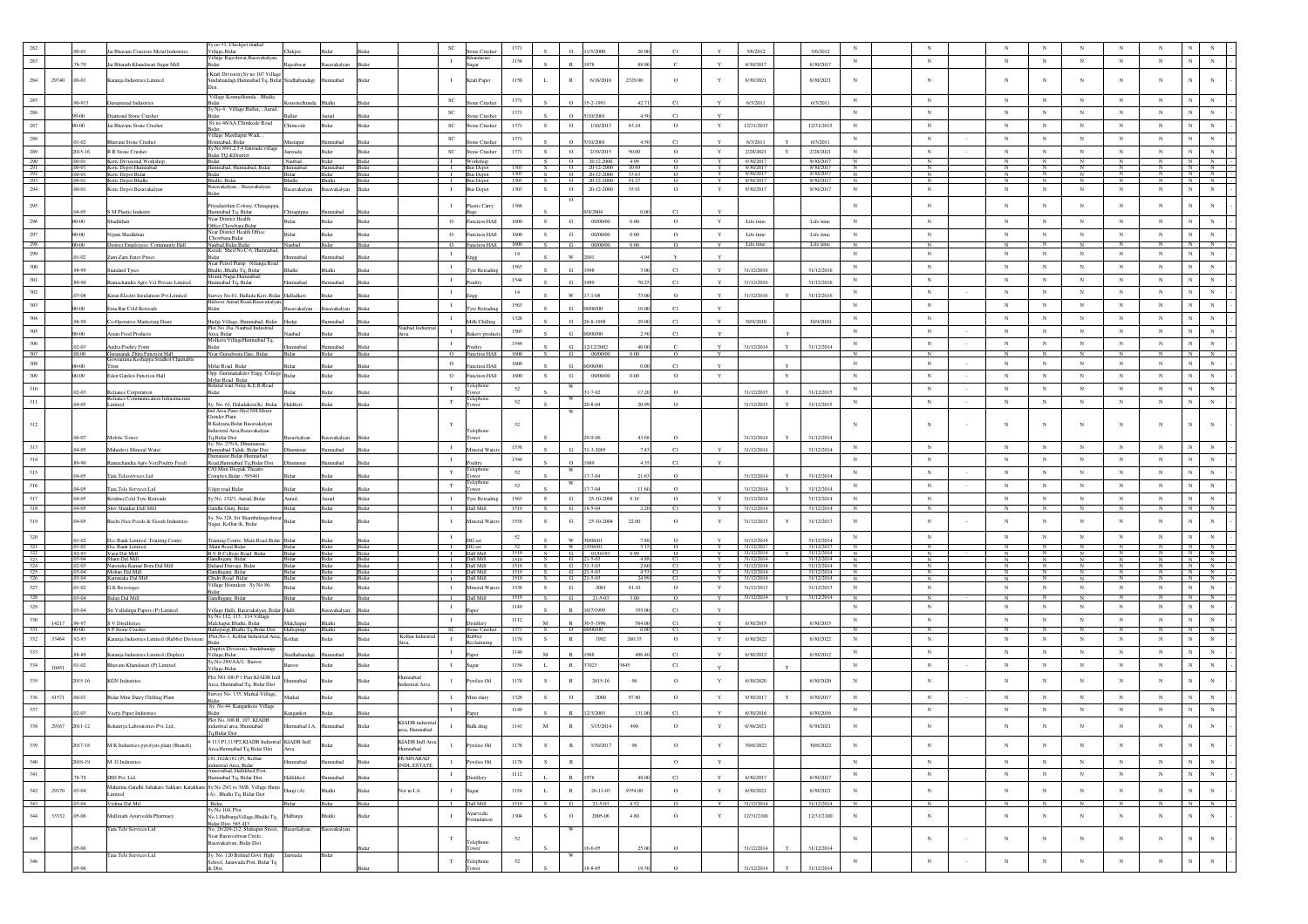|         |                             | Tata Tele Services Ltd                                        | No. 460, Block No. II, Bidar<br>Manna-e-Khelli Road, Kadawad               | adwad               |                        |                |                           | $_{\rm T}$   |                                        | 52     |        |                                        |                |               |              |                          |                         |            |            |             |                 | N          |             |                                     |             |  |
|---------|-----------------------------|---------------------------------------------------------------|----------------------------------------------------------------------------|---------------------|------------------------|----------------|---------------------------|--------------|----------------------------------------|--------|--------|----------------------------------------|----------------|---------------|--------------|--------------------------|-------------------------|------------|------------|-------------|-----------------|------------|-------------|-------------------------------------|-------------|--|
|         | 05-06                       |                                                               | Post, Bidar Tq & Dist.                                                     |                     |                        |                |                           |              | Felephone<br>wer                       |        |        | $8 - 8 - 05$                           | 19.3           |               |              | 31/12/2014               | 31/12/2014              |            |            |             |                 |            |             |                                     |             |  |
|         |                             | Tata Tele Services Ltd                                        | y. No. 93, Independent Junior                                              | nthpu               | urad                   |                |                           |              |                                        |        |        |                                        |                |               |              |                          |                         |            |            |             |                 |            |             |                                     |             |  |
| 348     |                             |                                                               | ollege Road,, Opp. Police<br>tation, Santhapura Post, Aurad T              |                     |                        |                |                           |              | Felephone                              | 52     |        |                                        |                |               |              |                          |                         |            | $_{\rm N}$ | $_{\rm N}$  | $_{\rm N}$      | $_{\rm N}$ | N           | $_{\rm N}$<br>$_{\rm N}$            | $_{\rm N}$  |  |
|         | 05-06                       | Tata Tele Services Ltd                                        | idar Dist.<br>Sy. No. 63/1, Near Basavanagar,                              | Halbarga            | <b>Shalki</b>          |                |                           |              | ower                                   |        |        | $8 - 8 - 05$<br>W                      | 19.30          |               |              | 31/12/2014               | 31/12/2014              |            |            |             |                 |            |             |                                     |             |  |
| 349     | 05-06                       |                                                               | alburga Road, Siddeshwara Pos                                              |                     |                        |                |                           | $_{\rm T}$   | Felephone                              | $52\,$ |        | $8 - 8 - 05$                           |                |               |              | 31/12/2014               | 31/12/2014              | $_{\rm N}$ | $_{\rm N}$ | $_{\rm N}$  | $_{\rm N}$      | $_{\rm N}$ | $_{\rm N}$  | $_{\rm N}$<br>N                     | N           |  |
|         |                             | Tata Tele Services Ltd                                        | idar Dist.<br>5-2-123/1(Old), 5-2-159(new),                                | Bhalki              | Bhalki                 |                |                           |              | wer                                    |        |        | W                                      |                |               |              |                          |                         |            |            |             |                 |            |             |                                     |             |  |
| 350     |                             |                                                               | Vear KHB Colony, (Housing<br>loard), Near Water Tank, Gunj                 |                     |                        |                |                           | T            | elephone                               | 52     |        |                                        |                |               |              |                          |                         | $_{\rm N}$ | $_{\rm N}$ | $_{\rm N}$  | N               | $_{\rm N}$ | $_{\rm N}$  | N<br>$_{\rm N}$                     | $_{\rm N}$  |  |
|         | 05.06                       | Dhanlaxmi Body Builders and General                           | rea, Bhalki, Bidar Dist.<br>v. No. 37/2. Near Bangalow                     |                     |                        |                |                           |              |                                        |        |        | 8-8-05                                 |                | $\Omega$      |              | 31/12/2014               | 31/12/2014              |            |            |             |                 |            |             |                                     |             |  |
| 351     |                             | <b>Engineering Works</b>                                      | Mudbi Road, National Highway-9                                             | savkalyan           | Basavakalyan           |                |                           |              |                                        | 14     |        |                                        |                |               |              |                          |                         | $_{\rm N}$ | $_{\rm N}$ | $\mathbf N$ | N               | $_{\rm N}$ | N           | N<br>$_{\rm N}$                     | $_{\rm N}$  |  |
|         | 05-06                       |                                                               | asavakalyan, Bidar                                                         |                     |                        |                |                           |              |                                        |        |        | 5/09/05                                |                |               |              |                          |                         |            |            |             |                 |            |             |                                     |             |  |
| 352     | $.05 - 06$                  | Saurabh Besan Industry                                        | Plot No. 49, Naubad Indl. Area,                                            |                     |                        |                |                           | $\mathbf{I}$ | Flour Mill                             | 1525   | S      | G<br>12/9/2005                         | 3.50           | $\circ$       | $\mathbf Y$  | 12/31/2025               | 12/31/2025              | $_{\rm N}$ | $_{\rm N}$ | $_{\rm N}$  | $_{\rm N}$      | $_{\rm N}$ | $_{\rm N}$  | $_{\rm N}$<br>$\mathbf N$           | $_{\rm N}$  |  |
| 353     | $.05 - 06$                  | <b>Sindol Retreads</b>                                        | Plot No. 20-G, Naubad Indl. Area,                                          | ida                 | <b>Sichar</b>          | Ridar          | aubad Indus               | $\mathbf{I}$ | <b>Vre Retradin</b>                    | 1563   | S.     | G<br>2005                              | 3.50           | $\circ$       | Y            | 31/12/2014<br>Y          | 31/12/2014              | N          | $_{\rm N}$ | $_{\rm N}$  | $_{\rm N}$      | $_{\rm N}$ | $_{\rm N}$  | $_{\rm N}$<br>$_{\rm N}$            | $_{\rm N}$  |  |
|         |                             |                                                               | lot No. 6, Naubad Indl. Area,                                              |                     |                        |                | ubad Indu                 |              |                                        |        |        |                                        |                |               |              |                          |                         |            |            |             |                 |            |             |                                     |             |  |
| 354     | $.05 - 06$                  | Manish Dal Industry                                           | Sy. No. 32/A, Kotgyalwadi                                                  |                     | Bidar                  | Bidar          |                           | $\mathbf{I}$ | Dall Mill                              | 1519   | S      | ${\bf G}$<br>$21 - 11 - 05$            | 24.99          | $\circ$       | $\mathbf Y$  | 31/12/2014               | 31/12/2014              | $_{\rm N}$ | $_{\rm N}$ | $_{\rm N}$  | $_{\rm N}$      | $\,$ N     | $_{\rm N}$  | $_{\rm N}$<br>$_{\rm N}$            | $_{\rm N}$  |  |
| 355     |                             | Parvati Stone Crusher                                         | 'illage, Bhalki To, Bidar Distric                                          | Cotgyal wadi        | Bhalki                 |                |                           | $_{\rm SC}$  |                                        | 1371   |        |                                        |                |               |              |                          |                         | $_{\rm N}$ | $_{\rm N}$ | $_{\rm N}$  | $_{\rm N}$      | $_{\rm N}$ | N           | $_{\rm N}$<br>N                     | N           |  |
|         | 77548<br>05:06              | Krian Glass Fabrics                                           | Sv. No. 61, Halldakeri(K),                                                 |                     | sidar                  |                |                           |              | me Crush                               |        |        | $3 - 12 - 05$<br>$\Omega$              | 17.0           | C1            |              | 9/30/2022                | 9/30/2022               |            |            |             |                 |            |             |                                     |             |  |
| 356     | 05-06                       | Tata Teleservices Ltd                                         | lyderabad Road, Bidar<br>ew TMC No. 12-4, 12-5 & 12                        |                     | ımnabad                |                |                           | $\mathbf{I}$ |                                        | 14     |        | w                                      | 19.7           |               |              | 2/31/2024                | 12/31/2024              | $_{\rm N}$ | $_{\rm N}$ | $_{\rm N}$  | $_{\rm N}$      | $_{\rm N}$ | $_{\rm N}$  | $_{\rm N}$<br>$_{\rm N}$            | $_{\rm N}$  |  |
| 357     |                             |                                                               | 225, Bhavani Mandir Road,                                                  | hitguppa            |                        |                |                           | T.           |                                        | 52     |        |                                        |                |               |              |                          |                         | $_{\rm N}$ | $_{\rm N}$ | $_{\rm N}$  | $\mathbf N$     | $_{\rm N}$ | N           | N<br>$_{\rm N}$                     | $_{\rm N}$  |  |
|         | 05-06                       |                                                               | hitaguppa, Town, Humnabad To                                               |                     |                        |                |                           |              | Felephone<br>ower                      |        |        | $28 - 12 - 05$                         | 23.40          | $\circ$       |              | 31/12/2014               | 31/12/2014              |            |            |             |                 |            |             |                                     |             |  |
| 358     | 05-06                       | <b>Associated Bio-chem Industries</b>                         | 3idar Dist.<br>Plot No. 13, Humnabad Indl. Area<br>Fq Humnabad, Dist Bidar | nnabad              | umnabad                |                | lumnabad<br>fustrial Area | $\mathbf{I}$ | Meat Extractio                         | 1153   |        | /08/05                                 | 98             | C1            |              |                          |                         | N          | ${\bf N}$  | $_{\rm N}$  | $_{\rm N}$      | $_{\rm N}$ | $\mathbf N$ | $_{\rm N}$<br>$_{\rm N}$            | $\,$ N $\,$ |  |
|         |                             | Tata Teleservices Ltd                                         | MC No. 19-5-274, Plot No. 7.                                               | abad                | Bidar                  |                |                           |              |                                        |        |        |                                        |                |               |              |                          |                         |            |            |             |                 |            |             |                                     |             |  |
|         |                             |                                                               | GP. No. 2180, Sy. No. 21/1,<br>Madhavnagar, Near Bidar to                  |                     |                        |                |                           |              |                                        | 52     |        |                                        |                |               |              |                          |                         | $_{\rm N}$ | N          | $_{\rm N}$  | $\mathbf N$     | $_{\rm N}$ | N           | N<br>$_{\rm N}$                     | $_{\rm N}$  |  |
|         |                             |                                                               | Bhalki Road, Naubad, Bidar Tq &                                            |                     |                        |                |                           |              | elephone                               |        |        | $-12-05$                               |                |               |              | 31/12/2014<br>v          | 31/12/2014              |            |            |             |                 |            |             |                                     |             |  |
| 360     | 05-06                       | Aman Ayurvedic Pharmaceautical                                | No. 13-2-164. Ladgeri, Hyderabad                                           | ida                 | Sidar                  |                |                           | $\mathbf{I}$ | ur Pha                                 | 1304   |        | 3/2004                                 |                |               |              |                          |                         | $_{\rm N}$ | ${\bf N}$  | $_{\rm N}$  | $_{\rm N}$      | $_{\rm N}$ | $_{\rm N}$  | $_{\rm N}$<br>$_{\rm N}$            | $_{\rm N}$  |  |
| 361     | .06-07                      | Saleem Stone Crusher                                          | Road, Bidar<br>Sy. No. 71, Chondi Village, Bidar                           | <b>hondi</b>        | Bidar                  | Bidar          |                           | <b>SC</b>    | <b>Stone Crusher</b>                   | 1371   | S.     | $\circ$<br>19-6-06                     | 3.00           | $\circ$       | Y            | 6/30/2016<br>Y           | 6/30/2016               | $_{\rm N}$ | $_{\rm N}$ | $_{\rm N}$  | $_{\mathrm{N}}$ | $_{\rm N}$ | $_{\rm N}$  | $_{\rm N}$<br>$_{\rm N}$            | $_{\rm N}$  |  |
|         |                             | IBD Pvt Ltd (IMFL) Bottling Unit)                             | q. & Dist<br>Sy. No. 72/K, Ammeerabad,                                     | Hallikhed           | umnabad                |                |                           |              |                                        |        |        |                                        |                |               |              |                          |                         |            |            |             |                 |            |             |                                     |             |  |
|         |                             |                                                               | fallikhed SF. Humnabad Taluk.                                              |                     |                        |                |                           | - 1          |                                        | 1355   |        | 1/1978                                 |                | C1            |              |                          |                         | $_{\rm N}$ | ${\bf N}$  | $_{\rm N}$  | $_{\rm N}$      | $_{\rm N}$ | $_{\rm N}$  | $\mathbf N$<br>$_{\rm N}$           | $_{\rm N}$  |  |
| 363     | $06-07$                     | Ravindra & Co. Arrack Satcheting                              | 3idst Dist.<br>Init, Sy. No.96, Mallick Mirzapur, MalikMirzapur            |                     | Sidar                  |                |                           | $\mathbf{I}$ | rrack Pack                             | 1355   |        |                                        |                |               |              | 9/30/2016                | 9/30/2016               | $_{\rm N}$ | $_{\rm N}$ | $_{\rm N}$  | $_{\rm N}$      | $_{\rm N}$ | $_{\rm N}$  | $_{\rm N}$<br>$_{\rm N}$            | $_{\rm N}$  |  |
|         | $.06 - 07$<br>29168         | S.V.Distilleries Pvt. Ltd(Bottling Section)                   | idar Tq & District<br>Sv No. 112.113 & 114. Malchapur                      | Malchapur           | Bhalki                 |                |                           |              | rrack Packi                            |        |        | $\Omega$<br>/9/2007                    | 25.00          | C1            | $\mathbf{v}$ | 30/10/2009               | 30/10/2009              |            |            |             |                 |            |             |                                     |             |  |
|         | 06-07                       |                                                               | 3halki Tq, Bidar Dist                                                      |                     |                        |                |                           |              |                                        | 1355   |        | $-5 - 199$                             |                |               |              |                          |                         | $_{\rm N}$ | $_{\rm N}$ | $_{\rm N}$  | $_{\rm N}$      | $_{\rm N}$ | $_{\rm N}$  | $_{\rm N}$<br>$_{\rm N}$            | $_{\rm N}$  |  |
|         |                             |                                                               | Sy. No. 155, Belkuni (Choudhry)                                            |                     |                        |                |                           |              | rrack Packi                            |        |        |                                        |                | C1            |              | 9/30/201                 | 9/30/2016               |            |            |             |                 |            |             |                                     |             |  |
|         | 2014-15                     | Sangameshwara Stone Crushers                                  | Village, Aurad Tqluk, Bidar Dist                                           | elkuni              | bens                   |                |                           | $_{\rm SC}$  | one Crusher                            | 1371   | s      | $\circ$<br>2014-15                     | 10.50          | $\circ$       | $\mathbf Y$  | 6/30/2016                | 6/30/2016               | $_{\rm N}$ | $_{\rm N}$ | $_{\rm N}$  | $_{\rm N}$      | $_{\rm N}$ | $_{\rm N}$  | $_{\rm N}$<br>$_{\rm N}$            | $_{\rm N}$  |  |
| 366     | 2014-15                     | Syed Sadat Stone Crushing Industry                            | y. No. 42, Almaspur Village,<br>3idar Tq & Dist.                           |                     | Rider                  |                |                           | <b>SC</b>    | ne Crush                               | 1371   |        | $\Omega$                               | 15.0           | C1            |              |                          |                         | $_{\rm N}$ | $_{\rm N}$ | $_{\rm N}$  | N               | N          | $_{\rm N}$  | $_{\rm N}$<br>$\mathbf N$           | $_{\rm N}$  |  |
| 367     |                             |                                                               | Sy. No. 72/a, Chondi village, Bida                                         |                     |                        |                |                           | $_{\rm SC}$  |                                        | 1371   |        |                                        |                |               |              |                          |                         | $_{\rm N}$ | $_{\rm N}$ | $_{\rm N}$  | $_{\rm N}$      | $_{\rm N}$ | $_{\rm N}$  | $_{\rm N}$                          | $_{\rm N}$  |  |
|         | 53586<br>.06-07             | D.P.Jain & Company                                            | Tq & Dist.<br>y. No. 348/2, Behind Regional                                |                     | kidar                  |                |                           |              | one Crush                              |        |        | $\Omega$<br>6/09/06                    | 85.3           | C1            |              | 2/16/2020                | 2/16/2020               |            |            |             |                 |            |             |                                     |             |  |
| 368     | 06-07                       | Sri Sai Speciality Selective Sorbents                         | Engg, College, Bhalki Tq, Bidar                                            |                     | halki                  |                |                           | $\mathbf{I}$ | ulverising<br>Activity                 | 1320   | s      | $\circ$<br>31-3-2006                   | 49.14          | $\circ$       | Y            | 9/30/2017                | 9/30/2017               | $_{\rm N}$ | $_{\rm N}$ | $_{\rm N}$  | $_{\rm N}$      | $_{\rm N}$ | $_{\rm N}$  | $_{\rm N}$<br>N                     | $_{\rm N}$  |  |
|         |                             |                                                               | lot no. 170 & 171, Kolhar Indl.                                            |                     |                        |                | olhar Industr             |              |                                        | 41     |        |                                        |                |               |              |                          |                         | $_{\rm N}$ | $_{\rm N}$ | $_{\rm N}$  | $_{\rm N}$      | $_{\rm N}$ | $_{\rm N}$  | $_{\rm N}$<br>N                     | $_{\rm N}$  |  |
|         | 06-07                       | <b>Everyday Products</b>                                      | Area, Bidar<br>. No. 153, Bhat<br>ıra, Village                             |                     |                        |                |                           |              | iutka                                  |        |        |                                        | 21.8           | C1            |              | 12/31/2017               | 12/31/2017              |            |            |             |                 |            |             |                                     |             |  |
| 370     | 06-07                       | Shaik Metal Works                                             | Bhalki Tq & Dist.                                                          |                     | <b>Shalki</b>          |                |                           | $\mathbf{I}$ | <b>Jetal Shee</b>                      | 14     |        | $\mathbf{w}$                           | 13.4           | <b>V</b>      | $\mathbf{v}$ |                          |                         | $_{\rm N}$ | $_{\rm N}$ | $_{\rm N}$  | $_{\rm N}$      | $_{\rm N}$ | $_{\rm N}$  | $_{\rm N}$<br>$\overline{N}$        | $_{\rm N}$  |  |
| 371     | .06-07                      | Sri Guru Engineers & Contractors                              | Sy. No. 51/C, Horandi Village,<br>Aurad Tq, Bidar Dist.                    |                     | urad                   | sida           |                           | $_{\rm SC}$  | one Crush                              | 1371   |        |                                        | 25.0           | C1            |              | 11/26/2019               | 11/26/2019              | $_{\rm N}$ | $_{\rm N}$ | $_{\rm N}$  | $_{\rm N}$      | $_{\rm N}$ | $_{\rm N}$  | $_{\rm N}$<br>$_{\rm N}$            | $_{\rm N}$  |  |
| 372     |                             |                                                               | Iridge Cum Barrage Project, Sy<br>No. 3, Chandrapur Village, Bhalki        |                     |                        |                |                           | SC           |                                        | 1371   |        |                                        |                |               |              |                          |                         | $_{\rm N}$ | $_{\rm N}$ | $_{\rm N}$  | $_{\rm N}$      | $_{\rm N}$ | $_{\rm N}$  | $_{\rm N}$<br>$\mathbf N$           | $_{\rm N}$  |  |
|         | 06-07                       | R.N.Nayak & Sons, Engineers & Contractors                     | Tq, Bidar Dist                                                             | andapur             | halki                  |                |                           |              | me Crush                               |        |        | $-5 - 2007$                            |                | C1            |              |                          |                         |            |            |             |                 |            |             |                                     |             |  |
| 373     | .06-07                      | jyothi Stone Crusher, Unit-II                                 | Unit-II, Sy. No. 66/2-4, Boral<br>'illage, Aurad Tq, Bidar Dist            | <b>Soral</b>        | hana                   | Bidar          |                           | $_{\rm SC}$  | Stone Crusher                          | 1371   | S      | $\circ$                                | 42.00          | $\circ$       | $\mathbf Y$  | 11/26/2019               | 11/26/2019              | $_{\rm N}$ | ${\bf N}$  | $_{\rm N}$  | $_{\rm N}$      | $_{\rm N}$ | $_{\rm N}$  | $_{\rm N}$<br>$_{\rm N}$            | $_{\rm N}$  |  |
| 374     |                             |                                                               | TMC No.26-197, Old No.26-192<br>Main Road, Shapur Galli,                   |                     |                        |                |                           | $_{\rm T}$   | elephone                               | 52     |        | W                                      |                |               |              |                          |                         | $_{\rm N}$ | $_{\rm N}$ | $_{\rm N}$  | $_{\rm N}$      | $_{\rm N}$ | $_{\rm N}$  | N<br>$_{\rm N}$                     | $_{\rm N}$  |  |
|         | 06-07                       | Bharti Tele-ventures Ltd                                      | asavakalyan, Bidar Dist<br>lot No.15 & 16, Sy No.93/1-B,                   | savkalyan           | Basavakalyar           |                |                           |              |                                        |        |        | $7 - 1 - 07$                           |                |               |              | 31/12/2016               | 31/12/2016              |            |            |             |                 |            |             |                                     |             |  |
| 375     | .06-07                      | Bharti Tele-ventures Ltd                                      | idar Road, Aurad, Bidar Dist                                               |                     | benu                   |                |                           | T            | elephon                                | 52     |        | $7 - 1 - 07$                           | 0.31           | $\Omega$      |              | 31/12/2016               | 31/12/2016              | $_{\rm N}$ | $_{\rm N}$ | $_{\rm N}$  | $_{\rm N}$      | $_{\rm N}$ | $_{\rm N}$  | $_{\rm N}$<br>$_{\rm N}$            | $_{\rm N}$  |  |
| 376     |                             |                                                               | No.34 & 36, KHB Colony, Bhalki                                             |                     |                        |                |                           | T            | Felephone                              | 52     |        |                                        |                |               |              |                          |                         | $_{\rm N}$ | $_{\rm N}$ | $_{\rm N}$  | $_{\rm N}$      | $_{\rm N}$ | $_{\rm N}$  | $\overline{N}$<br>$_{\rm N}$        | $_{\rm N}$  |  |
|         | 06-07                       | Bharti Tele-ventures Ltd                                      | Extension, Bhalki Tq, Bidar Dist.<br>Extension, Bhalki Tq, Bidar Dist.     |                     | Bhalki                 |                |                           |              |                                        |        |        | $-1 - 07$                              |                |               |              | 31/12/2016               | 31/12/2016              |            |            |             |                 |            |             |                                     |             |  |
| 377     |                             |                                                               | Markhandeshwar Temple,                                                     |                     |                        |                |                           | T            |                                        | 52     |        |                                        |                |               |              |                          |                         | $_{\rm N}$ | N          | $_{\rm N}$  | N               | $_{\rm N}$ | N           | $\overline{N}$<br>$_{\rm N}$        | $\mathbf N$ |  |
|         | 06-07                       | Bharti Tele-ventures Ltd                                      | Chitaguppa Town, Humanabad T<br><b>Bidar Dist</b>                          | itguppa             | Iumnabad               |                |                           |              | Felephone                              |        |        | $7 - 1 - 07$                           |                | $\Omega$      |              | 31/12/2016               | 31/12/2016              |            |            |             |                 |            |             |                                     |             |  |
|         |                             |                                                               | Plot No.226, Sy. No.7 & 8,                                                 |                     |                        |                |                           |              |                                        |        |        |                                        |                |               |              |                          |                         | $_{\rm N}$ |            |             | $_{\rm N}$      | $_{\rm N}$ |             |                                     |             |  |
| 378     | 06-07                       | Bharti Tele-ventures Ltd                                      | Hallikhed Village, Humanabad To<br>Bidar Dist                              | allikhed            | nnahav                 |                |                           | $_{\rm T}$   | elephone<br>wer                        | 52     |        | $-1 - 07$                              |                |               |              | 31/12/2016               | 31/12/2016              |            | $_{\rm N}$ | $_{\rm N}$  |                 |            | $_{\rm N}$  | $_{\rm N}$<br>N                     | $_{\rm N}$  |  |
| 379     | 06-07                       | RGTIL COMPRESSOR STATION,                                     | alsangi village, Humnabad Tq,                                              | Isangi              | mnabad                 | Bida           |                           | $\mathbf{I}$ | ompressio                              | 1539   |        | ${\bf G}$<br>$2008\,$                  | 86117.00       | $\circ$       | Y            | 6/30/2020<br>$\mathbf Y$ | 6/30/2020               | $_{\rm N}$ | $\,$ N     | $_{\rm N}$  | $_{\rm N}$      | $_{\rm N}$ | $_{\rm N}$  | $_{\rm N}$<br>$_{\rm N}$            | $_{\rm N}$  |  |
|         |                             |                                                               | Bidar Dist                                                                 |                     |                        |                |                           |              | ation                                  |        |        |                                        |                |               |              |                          |                         |            |            |             |                 |            |             |                                     |             |  |
| 380     | .07-08                      |                                                               |                                                                            |                     |                        |                |                           |              |                                        |        |        |                                        |                |               |              |                          |                         |            |            |             | $_{\rm N}$      | $_{\rm N}$ | $_{\rm N}$  | $_{\rm N}$<br>$_{\rm N}$            | $_{\rm N}$  |  |
|         |                             | Bharti Tele-ventures Ltd                                      | y. No.10, Manna-e-khelli.<br>umanabad Tq, Bidar Dist                       | annekelli           | nnabad                 |                |                           | $_{\rm T}$   | elephone<br>ower                       | 52     |        | W<br>$7 - 1 - 2007$                    | 93             | $\Omega$      |              | 31/12/2016               | 31/12/2016              | $_{\rm N}$ | $_{\rm N}$ | $_{\rm N}$  |                 |            |             | $\mathbb{N}$<br>$_{\rm N}$          | $_{\rm N}$  |  |
| 381     | $07-08$                     | Tata Teleservices Ltd                                         | y No.15/2/A, Anandwadi Villag<br>Shalki Tq, Bidar Dist.                    | andwad              |                        |                |                           | T            | elephone<br>wer                        | 52     |        | W<br>$6 - 3 - 2007$                    | 12.1           | $\Omega$      |              | 31/12/2016               | 31/12/2016              | $_{\rm N}$ | $_{\rm N}$ | $_{\rm N}$  | $_{\rm N}$      | $_{\rm N}$ | $_{\rm N}$  |                                     |             |  |
| 382     | .07-08                      | Sangameshwara Stone Crusher                                   | y No.102/C, Mustapur Village,                                              | ustapur             | mnabad                 | Bidar          |                           | $_{\rm SC}$  | tone Crushe                            | 1371   | s.     | $\circ$                                | 17.50          | $\circ$       | $\mathbf Y$  | 6/30/2016                | 6/30/2016               | $_{\rm N}$ | $_{\rm N}$ | $_{\rm N}$  | $_{\rm N}$      | $_{\rm N}$ | $_{\rm N}$  | $_{\rm N}$<br>$_{\rm N}$            | $_{\rm N}$  |  |
|         |                             | Environment Education & Pollution Control                     | mmabad Tq, Bidar Dist<br>Sy. No.446/2A, Kamthana Villag                    |                     |                        |                |                           | $\mathbf{I}$ |                                        |        |        |                                        |                |               |              |                          |                         | $_{\rm N}$ |            |             |                 |            | $_{\rm N}$  |                                     | $_{\rm N}$  |  |
| 383     | $.07 - 08$                  | Center                                                        | Bidar Tq & Dist<br>Sv. No.5-1-126, Old No.5-1-143.                         | thana               |                        |                |                           |              | <b>CBWTF</b>                           | 1171   |        | 2/12/2007                              | 35.0           | C1            |              | 31/12/2009               | 31/12/2009              |            | $\,$ N     | $_{\rm N}$  | $_{\rm N}$      | $_{\rm N}$ |             | $_{\rm N}$<br>$_{\rm N}$            |             |  |
| 384     | 07-08                       |                                                               | Balaji Nagar, Station Road, Bhalk                                          |                     | sidar                  |                |                           | $_{\rm T}$   | Felephone<br>ower                      | 52     |        | 1/4/2007                               |                |               |              |                          |                         | $_{\rm N}$ | $_{\rm N}$ | $_{\rm N}$  | N               | $_{\rm N}$ | N           | N<br>$_{\rm N}$                     | $_{\rm N}$  |  |
|         |                             | Tower Vision India Pvt Ltd                                    | Bidar Dist<br>. No.93/1B, Plot No.31 & 32,                                 | lajiNagar           |                        |                |                           |              |                                        |        |        |                                        |                |               |              | 31/12/2016               | 31/12/2016              |            |            |             |                 |            |             |                                     |             |  |
| 385     | 07-08                       | Tower Vision India Pvt Ltd                                    | Vear Bhutta Complex, Aurad,<br>Bidar Dist.                                 |                     |                        |                |                           | T            | elephone                               | 52     |        |                                        |                |               |              | 31/12/2016               | 31/12/201               | $_{\rm N}$ | $_{\rm N}$ | $_{\rm N}$  |                 | $_{\rm N}$ |             | $_{\rm N}$                          |             |  |
| 386     |                             |                                                               | mbarwada Cross, Manhalli                                                   |                     |                        |                |                           |              | Felephone                              |        |        |                                        |                |               |              |                          |                         |            |            |             |                 |            |             | N                                   |             |  |
|         |                             |                                                               |                                                                            |                     |                        |                |                           |              |                                        |        |        | W                                      |                |               |              |                          |                         |            |            |             |                 |            |             |                                     |             |  |
| $387\,$ | 08-09                       | Quipo Telecom Infrastructure Ltd                              | No.8-9-315/2, Vijayanagar Colony.<br>Gurudwara, Bidar Tq & Dist            |                     |                        |                |                           | $_{\rm T}$   | Felephone<br>ower                      | $52\,$ |        | 1/4/2007                               |                | $\Omega$      |              | 31/12/2016               | 31/12/2016              | $_{\rm N}$ | $_{\rm N}$ | $_{\rm N}$  | $_{\rm N}$      | $_{\rm N}$ | $_{\rm N}$  | $_{\rm N}$<br>$_{\rm N}$            | ${\bf N}$   |  |
| 388     |                             |                                                               |                                                                            |                     |                        | Bidar          |                           | $\;$ I       | altry                                  | 1544   |        | $\mathbf{G}$                           |                |               | $\mathbf{v}$ |                          |                         | $\,$ N     | $\,$ N     | $_{\rm N}$  | ${\bf N}$       | $_{\rm N}$ | $_{\rm N}$  | $\mathbf{N}^-$<br>${\bf N}$         | ${\bf N}$   |  |
| 389     | .07-08                      | Mitra Poultry Farms (P) Ltd,                                  | Mitra Poultry Farms (P) Ltd, Bidar<br>S. M. Anand Stone Crusher,           |                     |                        |                |                           | $_{\rm SC}$  |                                        | 1371   |        | /1/1996                                | 80.0           | C1            |              | 31/12/2016               | 31/12/2016              | $_{\rm N}$ | $_{\rm N}$ | $_{\rm N}$  | ${\bf N}$       | $_{\rm N}$ | $_{\rm N}$  | ${\bf N}$                           | $\,$ N $\,$ |  |
| 390     | .07-08<br>.07-08            | S. M. Anand Stone Crusher, Bhalki<br>M.S. Patil Function Hall | Bhalki Tq, Bidar Dist<br>Kumbarwada, Bidar                                 | Bidar               | <b>Shalki</b><br>Bidar | Bidar<br>Bidar |                           |              | tone Crusher                           | 1600   | S<br>S | $\circ$<br><b>YTC</b><br><b>G</b> 2006 | 24.50<br>81.00 | C1<br>$\circ$ | Y<br>Y       |                          |                         | N          | N          | $_{\rm N}$  | N               | N          | N           | $\mathbf{N}^-$<br>$_{\rm N}$<br>N I | N           |  |
| 391     |                             |                                                               |                                                                            |                     | Sidar                  |                |                           | $\mathbf T$  | $\frac{O}{T}$ Function Hall<br>ower    | 52     |        | <b>YTC</b>                             |                | $\circ$       |              | $\mathbf{v}$             |                         | $_{\rm N}$ | ${\bf N}$  | $\,$ N      | $\,$ N $\,$     | ${\bf N}$  | ${\bf N}$   | $\,$ N $\,$<br>${\bf N}$            | $\mathbf N$ |  |
| 392     | $.07 - 08$<br>78092 2012-13 | Tata Teleservices Ltd, KSSIDC<br>Mehanaj Industries           | KSSIDC, Gandhi Gunj, Bidar.<br>Plot No 365-P6 KIADB Ind Area,              | Bidar<br>KIADB Indl | Bidar                  | Bidar<br>Bidar | KIADB Indl Are            | $\mathbf{T}$ | Pyrolsis Oil                           | 1178   | S      | $\mathbb R$<br>2013-14                 | 20.45<br>1.86  | $\circ$       | $\mathbf{Y}$ | 31/12/2016<br>6/30/2019  | 31/12/2016<br>6/30/2019 | $_{\rm N}$ | ${\bf N}$  | $_{\rm N}$  | $_{\rm N}$      | $_{\rm N}$ | $_{\rm N}$  | ${\bf N}$<br>$_{\rm N}$             | $\,$ N $\,$ |  |
|         |                             |                                                               | idar<br>y No.20, Markhal Village, Bidar                                    |                     |                        |                |                           |              |                                        |        |        |                                        |                |               |              |                          |                         |            |            |             |                 | $_{\rm N}$ | $_{\rm N}$  | $_{\rm N}$                          |             |  |
| 393     | 07-08                       | Guru Saraswati Stone Crushing Unit.                           | Tq & Dist                                                                  | larkhal             |                        | Sidar          |                           | $_{\rm SC}$  | one Crushe                             | 1371   |        | $\circ$<br><b>YTC</b>                  | 21.1           | C1            | Y            | 6/30/2012                | 6/30/2012               | $_{\rm N}$ | $_{\rm N}$ | $_{\rm N}$  | $_{\rm N}$      |            |             | ${\bf N}$                           | ${\bf N}$   |  |
| 394     | .07-08                      | Sharti Airtel Ltd                                             | fanhalli, Bidar                                                            | anhalli             | <b>Sidar</b>           | Bidar          |                           | $\mathbf T$  | Felephone<br>ower                      | $52\,$ |        | 18-8-2007                              | 9.53           | $\circ$       |              | 31/12/2016               | 31/12/2016              | $_{\rm N}$ | ${\bf N}$  | $_{\rm N}$  | ${\bf N}$       | ${\bf N}$  | $_{\rm N}$  | ${\bf N}$<br>${\bf N}$              | $\mathbf N$ |  |
| 395     | .07-08                      | Bharti Airtel Ltd, Belur                                      | elur, Basavakalyan Tq, Bidar                                               |                     | avakalyan              | Bida           |                           | $_{\rm T}$   | elephone<br>ower                       | $52\,$ |        | 18-8-07                                | 957            | $\circ$       |              | 31/12/2016               | 31/12/2016              | $_{\rm N}$ | $\,$ N     | $\,$ N      | $_{\rm N}$      | $_{\rm N}$ | $_{\rm N}$  | $\mathbf N$<br>$\mathbb{N}$         | $\,$ N $\,$ |  |
| 396     | .07-08                      | Kohinoor Enterprises,                                         | Naubad Indl Area, Bidar                                                    |                     |                        |                | Naubad Industri           | $\mathbf{I}$ | mmon<br>Disposal facilit<br><b>HWM</b> | 1171   |        | R<br>2008                              | 6.00           | C1            |              |                          |                         | $_{\rm N}$ | $_{\rm N}$ | $_{\rm N}$  | $_{\rm N}$      | $_{\rm N}$ | $_{\rm N}$  | $\mathbf N$<br>$_{\rm N}$           | $_{\rm N}$  |  |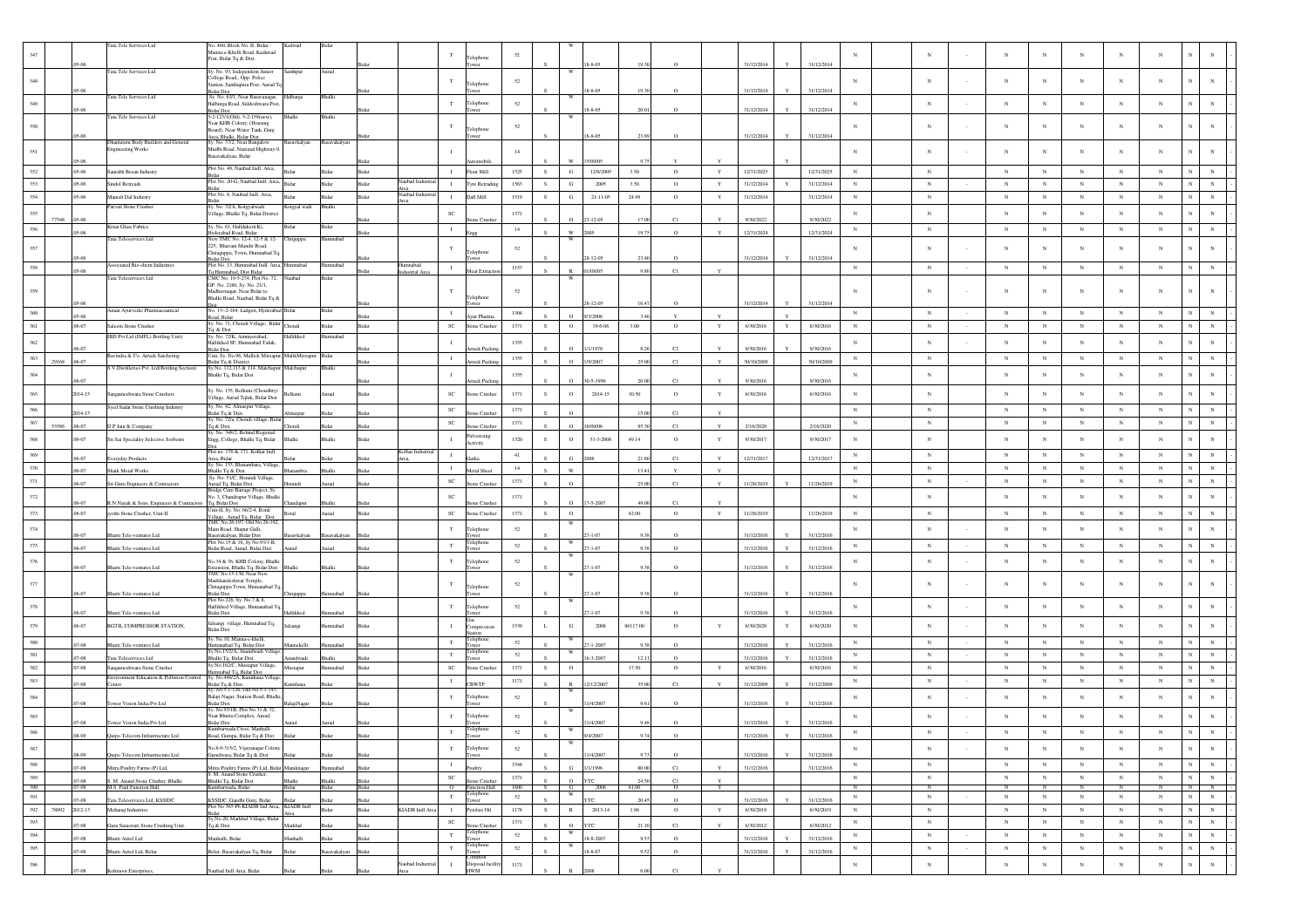|                    | 07-08               | Vagabhushan Stone Crushing Industry<br>hadammu                                                            | Sy No.216/2A, Mustapur Cross,<br>Kallur Village, Humnabad Tq,                       | Kallur              | hadam                   |                                      | $\protect\operatorname{SC}$ | Stone Crusher                   | 1371         | s         | $\mathcal{O}$           | $\circ$                       | 10.00       | $\circ$             |             | 11/26/2019               |              | 11/26/2019<br>$_{\rm N}$               |                           |                  |                          |                               |                          |                          |                                        |                                            |
|--------------------|---------------------|-----------------------------------------------------------------------------------------------------------|-------------------------------------------------------------------------------------|---------------------|-------------------------|--------------------------------------|-----------------------------|---------------------------------|--------------|-----------|-------------------------|-------------------------------|-------------|---------------------|-------------|--------------------------|--------------|----------------------------------------|---------------------------|------------------|--------------------------|-------------------------------|--------------------------|--------------------------|----------------------------------------|--------------------------------------------|
| 398                | $7 - 08$            | Nashik Vintners pvt Ltd (Formerly Known as Sy No 69/B, NH-9, Tadola<br>Indian Ambience Wineyards (P) Ltd) | Basavakalyan Tq, Bidar Dist                                                         | adola <sup>.</sup>  | asavakalyan             | Basavakalyan<br>Bida<br>Indl Area    | $\mathbf{I}$                | Wineyard                        | 1396         | s         | $\Omega$                | 3/31/2009                     | 173.80      | $\circ$             | Y           | 11/30/2022               |              | 11/30/2022<br>$_{\rm N}$               | $_{\rm N}$                |                  | $_{\rm N}$               | $_{\rm N}$                    | $_{\rm N}$               | $\mathbf N$              | $_{\rm N}$<br>N                        |                                            |
| 399                |                     |                                                                                                           | ludgi Village, Humnabad Tq.                                                         |                     |                         |                                      | $_{\rm T}$                  | elephone                        | 52           |           |                         |                               |             |                     |             |                          |              | $_{\rm N}$                             | $_{\rm N}$                |                  | ${\bf N}$                | $_{\rm N}$                    | $_{\rm N}$               | $_{\rm N}$               | $_{\rm N}$                             | $_{\rm N}$                                 |
| $400\,$            | 07-08<br>$.07 - 08$ | ESSAR Telecom Infrastructure Ltd<br>S.K. Tyre Tyre Retraders Humnabad                                     | 3idar Dist<br>lumnabad Indl Area, Humnabad                                          | Humnabad            | nnahad<br>Iumnabad      | <b>lumnabad</b><br>Bidar             | $\mathbf{I}$                | ower<br>Tyre Retrading          | 1563         | S         | ${\bf G}$               | $-11 - 07$<br>$21 - 1 - 2008$ | 24.80       | $\Omega$<br>$\circ$ | Y           | 31/12/2016<br>31/12/2016 |              | 31/12/2016<br>31/12/2016<br>$_{\rm N}$ | N                         |                  | $_{\rm N}$               | $_{\rm N}$                    | $_{\rm N}$               | $_{\rm N}$               | $_{\rm N}$                             | $_{\rm N}$<br>$_{\rm N}$                   |
| $401\,$            | .08-09              | EXEL Telecom (P) Ltd.                                                                                     | Fq, Bidar Dist<br>Vidyanagar Colony, Bidar                                          |                     |                         | ustrial Are<br>Rida                  | $_{\rm T}$                  | elephone<br>ower                | 52           |           |                         | $6 - 12 - 07$                 | 211         | $\circ$             |             | 31/12/2016               |              | $_{\rm N}$<br>31/12/2016               | $_{\rm N}$                |                  | $_{\rm N}$               | $_{\rm N}$                    | $_{\rm N}$               | $_{\rm N}$               | $_{\rm N}$<br>N                        | $_{\rm N}$                                 |
| $402\,$            | .08-09              | EXEL Telecom (P) Ltd.                                                                                     | Multani Colony, Bidar                                                               |                     |                         | Bida                                 | $_{\rm T}$                  | elephone<br>ower                | $52\,$       |           |                         | $-12 - 07$                    | 19.9        | $\circ$             |             | 31/12/2016               |              | $_{\rm N}$<br>31/12/2016               | $_{\rm N}$                |                  | $\mathbf N$              | $_{\rm N}$                    | $_{\rm N}$               | $_{\rm N}$               | N<br>$_{\rm N}$                        | $_{\rm N}$                                 |
| 403                | 08-09               | EXEL Telecom (P) Ltd.                                                                                     | Iultani Colony, Bidar                                                               |                     |                         |                                      | $_{\rm T}$                  | 'elephon<br>wer                 | 52           |           |                         | $-12-07$                      | 199         | $\circ$             |             | 31/12/2016               |              | $_{\rm N}$<br>31/12/2016               | $_{\rm N}$                |                  | $_{\rm N}$               | $_{\rm N}$                    | $_{\rm N}$               | $_{\rm N}$               | $_{\rm N}$                             | $\mathbb{N}$<br>$_{\rm N}$                 |
| $404\,$            | 08-09               | EXEL Telecom (P) Ltd.                                                                                     | alwadi, Bidar                                                                       |                     |                         |                                      | $_{\rm T}$                  | Felephone<br>ower               | 52           |           | W                       | $-12 - 07$                    | 21.1        | $\circ$             |             | 31/12/2016               |              | $_{\rm N}$<br>31/12/2016               | $_{\rm N}$                |                  | $_{\rm N}$               | $_{\rm N}$                    | $_{\rm N}$               | $_{\rm N}$               | $_{\rm N}$                             | $_{\rm N}$<br>$_{\rm N}$                   |
| 405                | 08-09               | EXEL Telecom (P) Ltd.                                                                                     | Jaubad, Bidar                                                                       |                     |                         |                                      | $_{\rm T}$                  | Felephone<br>ower               | 52           |           | W                       | $6 - 12 - 07$                 | 21.14       | $\circ$             |             | 31/12/2016               |              | $_{\rm N}$<br>31/12/2016               | $_{\rm N}$                |                  | $_{\rm N}$               | $_{\rm N}$                    | $_{\rm N}$               | $_{\rm N}$               | $_{\rm N}$<br>$\mathbf N$              | $_{\rm N}$                                 |
| $406\,$            | 07-08               | EXEL Telecom (P) Ltd.                                                                                     | den Colony, Bidar                                                                   |                     |                         |                                      | $_{\rm T}$                  | Felephone<br>ower               | 52           |           | W                       | $-12 - 07$                    | 199         | $\Omega$            |             | 31/12/2016               |              | $_{\rm N}$<br>31/12/2016               | $_{\rm N}$                |                  | $\mathbf N$              | $_{\rm N}$                    | $_{\rm N}$               | $_{\rm N}$               | N<br>$_{\rm N}$                        | $_{\rm N}$                                 |
| $407\,$            | $.07 - 08$          | Sree Sai Krupa Dhanalaxmi Stone Crusher                                                                   | Sy no 102/3 & 103/2 Chintaki<br>/illage, Aurad Tq, Bidar Dist                       | Chintaki            | Aurad                   | Bidar                                | $_{\rm SC}$                 | Stone Crusher                   | 1371         | ${\bf S}$ | $\circ$                 |                               | 83.68       | $\circ$             | $\mathbf Y$ | 6/30/2016                | $\mathbf Y$  | 6/30/2016<br>$_{\rm N}$                | $_{\rm N}$                |                  | $_{\rm N}$               | $_{\rm N}$                    | $_{\rm N}$               | $_{\rm N}$               | $_{\rm N}$                             | $_{\rm N}$<br>$_{\rm N}$                   |
| $408\,$            |                     |                                                                                                           |                                                                                     |                     |                         | <b>KSSIDC</b> Indi<br>istate, Gandhi | $\mathbf{I}$                |                                 | 1614         |           |                         | 1.07                          |             | C1                  |             |                          |              | $_{\rm N}$                             | $_{\rm N}$                |                  | $_{\rm N}$               | $_{\rm N}$                    | $_{\rm N}$               | $\mathbf N$              | $_{\rm N}$<br>$_{\rm N}$               | $_{\rm N}$                                 |
| $409\,$            | 07-08<br>$.07 - 08$ | Jai Kissan Industries<br>Raghavendra Industries                                                           | andhi Gunj, Bidar<br>Plot No.8-A, Kolhar Indl Area,                                 | Bidar               | Bidar                   | Gunj, Bidar<br>Kolhar Indus<br>Bidar | $\;$ I                      | <b>PVC</b> Pipes<br>Dall Mill   | 1519         | S         | G                       | $24 - 1 - 08$                 | 42.11       | $\circ$             | $\mathbf Y$ | 31/12/2016<br>31/12/2017 |              | 31/12/2016<br>31/12/2017<br>$_{\rm N}$ | $_{\rm N}$                |                  | $_{\rm N}$               | $_{\rm N}$                    | $\,$ N $\,$              | $_{\rm N}$               | $_{\rm N}$                             | ${\bf N}$<br>$_{\rm N}$                    |
| $410\,$            | 07-08               | ESSAR Telecom Infrastructure Ltd                                                                          | AFD Colony, Bidar.                                                                  |                     |                         |                                      | $_{\rm T}$                  | Felephon                        | 52           |           |                         | $-1 - 08$                     | 255         | $\circ$             |             | 31/12/2017               |              | $_{\rm N}$<br>31/12/201                | $_{\rm N}$                |                  | $\mathbf N$              | $_{\rm N}$                    | N                        | $_{\rm N}$               | $_{\rm N}$<br>$_{\rm N}$               | $_{\rm N}$                                 |
| $411\,$            | .07-08              | ESSAR Telecom Infrastructure Ltd                                                                          | Markhal Village, Bidar                                                              | Markal              |                         | Ridar                                | $_{\rm T}$                  | Felephone<br>'ower              | 52           |           |                         | $1 - 1 - 08$                  | 19.12       | $\circ$             |             | 31/12/2017               |              | $_{\rm N}$<br>31/12/2017               | $_{\rm N}$                |                  | $_{\rm N}$               | $_{\rm N}$                    | $_{\rm N}$               | $_{\rm N}$               | $_{\rm N}$<br>N                        | $_{\rm N}$                                 |
| $412\,$            | 07-08               | ESSAR Telecom Infrastructure Ltd                                                                          | Inadoor Village, Bidar.                                                             | nadnoor             |                         | Bida                                 | $\mathbf T$                 | Telephone                       | $52\,$       |           |                         | $-1 - 08$                     | 19.4        | $\circ$             |             | 31/12/2017               |              | $_{\rm N}$<br>31/12/2017               | $_{\rm N}$                |                  | $_{\rm N}$               | $_{\rm N}$                    | $_{\rm N}$               | $_{\rm N}$               | $_{\rm N}$<br>N                        | $_{\rm N}$                                 |
| 413                | .07-08              | ESSAR Telecom Infrastructure Ltd                                                                          | Gadgi Village, Bidar.                                                               | kadaei              | <b>Sidar</b>            | Rida                                 | T                           | elephone<br>ower                | 52           |           | W                       | $-1-08$                       | 22.6        | $\circ$             |             | 31/12/2017               |              | $_{\rm N}$<br>31/12/2017               | $_{\rm N}$                |                  | $_{\rm N}$               | $_{\rm N}$                    | $_{\rm N}$               | $_{\rm N}$               | $_{\rm N}$                             | $_{\rm N}$<br>$_{\rm N}$                   |
| $414\,$            |                     |                                                                                                           | Plot No.111, Basavakalyan Indl                                                      |                     |                         | Basavakalyan                         | $\mathbf{I}$                |                                 | 1513         |           |                         |                               |             |                     |             |                          |              | $_{\rm N}$                             | $_{\rm N}$                |                  | $_{\rm N}$               | $_{\rm N}$                    | $_{\rm N}$               | $\mathbf N$              | $_{\rm N}$<br>N                        | $_{\rm N}$                                 |
| 415                | 17-08<br>08-09      | Siddivinayaka Cold Storage                                                                                | Area, Basavakalyan Tq, Bidar Dist Basavakalyan<br>Sv No.233. Kallur Village         | Callur.             | Basavakalyan<br>badammu | Indl Area<br>Bidar<br>Ridar          | $_{\rm SC}$                 | old Storage<br>one Crush        | 1371         |           |                         |                               | 40.0        | C1                  |             | 5/11/2014                |              | $\,$ N<br>5/11/2014                    | $_{\rm N}$                |                  | $_{\rm N}$               | $_{\rm N}$                    | $_{\rm N}$               | $_{\rm N}$               | $_{\rm N}$                             | ${\bf N}$<br>$_{\rm N}$                    |
| $416\,$            | 99632<br>$.08 - 09$ | M N Patel Stone Crushing Industries<br>Chavan Stone Crusher,                                              | mnabad Tq, Bidar Dist<br>SY.No102/A/1,Mustapur village,                             | Mustapur            | mnabad                  |                                      | $_{\rm SC}$                 | tone Crusher                    | 1371         | $\,$ s    | $\Omega$                | $\circ$                       | 10.00       | $\circ$             | Y           | 11/26/2019               | $\Omega$     | 11/26/2019<br>$_{\rm N}$               | $_{\rm N}$                |                  | $_{\rm N}$               | $_{\rm N}$                    | $_{\rm N}$               | $_{\rm N}$               | $_{\rm N}$<br>N                        | $_{\rm N}$                                 |
|                    |                     |                                                                                                           | lumnabad Tq, Bidar Dist                                                             |                     |                         |                                      |                             | elephon                         |              |           |                         |                               |             |                     |             |                          |              |                                        |                           |                  |                          |                               |                          |                          |                                        |                                            |
| $417\,$<br>$418\,$ | 08-09               | harti Infratel Ltd,                                                                                       | Murki, Aurad Tq & Bidar Dist                                                        | Murki               | urad                    |                                      | T<br>T                      | elepho                          | 52<br>52     |           |                         |                               |             |                     |             | 31/12/2016               |              | $_{\rm N}$<br>31/12/2016<br>$_{\rm N}$ | $_{\rm N}$<br>$_{\rm N}$  |                  | $_{\rm N}$<br>$_{\rm N}$ | $_{\rm N}$<br>$_{\rm N}$      | $_{\rm N}$<br>N          | $_{\rm N}$<br>$_{\rm N}$ | $\,$ N<br>$_{\rm N}$<br>$_{\rm N}$     | $_{\rm N}$<br>$_{\rm N}$<br>$_{\rm N}$     |
| 419                | 08.09               | harti Infratel Ltd.                                                                                       | arur, Bidar Tq & Bidar Dist<br>Ghodwadi Village, Humnabad Tq,                       |                     |                         |                                      | $_{\rm T}$                  | <b>OWPE</b><br>Felephone        | 52           |           |                         |                               | 05          | $\mathbf{Y}$        |             |                          | $\mathbf{v}$ | $_{\rm N}$                             | $_{\rm N}$                |                  | $_{\rm N}$               | $_{\rm N}$                    | $_{\rm N}$               | $_{\rm N}$               | $_{\rm N}$                             | $_{\rm N}$                                 |
| 420                | .08-09<br>08.09     | harti Infratel Ltd,                                                                                       | 3idar Dist<br>Kitta Village, Basavakalyan Tq,<br><b>Ridar Dist</b>                  | Ghodvadi            | hadammu                 | Bidar                                | $\mathbf T$                 | ower<br>'elephone               | 52           |           | W                       |                               | 9.5<br>0.57 | $\mathbf{Y}$        |             |                          |              | $_{\rm N}$                             | $_{\rm N}$                |                  | $_{\rm N}$               | $_{\rm N}$                    | $_{\mathrm{N}}$          | $_{\rm N}$               | $_{\rm N}$<br>$\mathbf N$              | $_{\rm N}$                                 |
| $421\,$            | .08-09              | harti Infratel Ltd,<br>Sharti Infratel Ltd,                                                               | emalkheda Village, Humnabad<br>Tq, Bidar Dist                                       | malkheda            | mnabad                  | Bida                                 | $_{\rm T}$                  | 'elephone<br>ower               | 52           |           | W                       |                               | 9.5         |                     |             |                          |              | $_{\rm N}$                             | $_{\rm N}$                | $\sim$           | $_{\rm N}$               | $_{\rm N}$                    | $_{\rm N}$               | $_{\rm N}$               | $_{\rm N}$                             | $_{\rm N}$<br>$_{\rm N}$                   |
| 422                | 90-80               | Sharti Infratel Ltd                                                                                       | Ohanura Village, Bhalki Tq, Bida                                                    |                     |                         |                                      | $\mathbf T$                 | Felephone<br>ower               | 52           |           | W                       |                               | 0.57        |                     |             |                          |              | $_{\rm N}$                             | $_{\rm N}$                |                  | $_{\rm N}$               | $_{\rm N}$                    | $_{\mathrm{N}}$          | $_{\rm N}$               | $_{\rm N}$<br>$_{\rm N}$               | $_{\rm N}$                                 |
| 423                | $.08 - 09$          | Bharti Infratel Ltd,                                                                                      | Hedgapura Village, Aurad Tq,<br>Bidar Dist                                          | edgapura            | urad                    | Bida                                 | $_{\rm T}$                  | Felephone<br>ower               | 52           |           | W                       |                               | 9.52        |                     |             |                          |              | $_{\rm N}$                             | $_{\rm N}$                |                  | $_{\rm N}$               | $_{\rm N}$                    | $_{\rm N}$               | $_{\rm N}$               | $_{\rm N}$<br>N                        | $_{\rm N}$                                 |
| $424\,$            | 08.09               | Bharti Infratel Ltd,                                                                                      | šorchincholi, Bhalki Tq, Bidar                                                      | <b>Gorchincholi</b> | <b>Rhalki</b>           | Rida                                 | $\mathbf T$                 | Felephon                        | 52           |           | W                       |                               | 9.52        |                     |             |                          |              | $_{\rm N}$                             | N                         | $\sim$           | $_{\rm N}$               | $_{\rm N}$                    | $_{\rm N}$               | $_{\rm N}$               | $_{\rm N}$<br>$\mathbf N$              | $_{\rm N}$                                 |
| $425\,$            | 08-09               | Sharti Infratel Ltd,                                                                                      | Chalkapura, Bhalki Tq, Bidar Dist Chalkapura                                        |                     | halki                   | Rida                                 | $_{\rm T}$                  | Felephone<br>ower               | $52\,$       |           |                         |                               |             |                     |             |                          |              | $_{\rm N}$                             | $_{\rm N}$                | $\sim$           | $_{\rm N}$               | $_{\rm N}$                    | $_{\rm N}$               | $_{\rm N}$               | $_{\rm N}$                             | $_{\rm N}$<br>$_{\rm N}$                   |
| 426                | 08-09               | harti Infratel Ltd,                                                                                       | ajarkheda, Bhalki Tq, Bidar Dist Wajarkheda<br>elkuni Bhonal Kamalnaear Pos         |                     |                         |                                      | $_{\rm T}$                  | 'elepho                         | 52           |           |                         |                               | 95          |                     |             |                          |              | $_{\rm N}$                             | $_{\rm N}$                |                  | $\mathbf N$              | $_{\rm N}$                    | $_{\rm N}$               | $_{\rm N}$               | $_{\rm N}$<br>$_{\rm N}$               | $_{\rm N}$                                 |
| $427\,$            | .08-09              | Bharti Infratel Ltd,                                                                                      | Aurad Tq, Bidar Dist<br>adakanahalli Village, Bidar Tq                              | Belkuni Bhopal      | urad                    | Bidar                                | $_{\rm T}$                  | Felephon<br>ower<br>'elephone   | $52\,$       |           |                         |                               | 9.52        |                     |             |                          |              | $_{\rm N}$                             | $_{\rm N}$                |                  | $_{\rm N}$               | $_{\rm N}$                    | $_{\rm N}$               | $_{\rm N}$               | $_{\rm N}$<br>$\mathbf N$              | $_{\rm N}$                                 |
| $428\,$            | 08-09               | harti Airtel Ltd,                                                                                         | k Dist<br>.<br>Saigaon Village, Bhalki Tq, Bidar                                    | Madakanahalli       |                         |                                      | $\mathbf T$                 | elephon                         | 52           |           |                         |                               |             |                     |             |                          |              | $_{\rm N}$                             | $_{\rm N}$                |                  | $_{\rm N}$               | $_{\rm N}$                    | $_{\rm N}$               | $_{\rm N}$               | $_{\rm N}$<br>N                        | $_{\rm N}$                                 |
| $429\,$<br>$430\,$ | 08-09               | harti Airtel Ltd,                                                                                         | Humnabad Tq, Bidan<br>hivanagar                                                     | caon                | halki                   |                                      | $_{\rm T}$                  | <b>TWPE</b><br>elephor          | 52           |           |                         |                               | 95          |                     |             |                          |              | $_{\rm N}$                             | $_{\rm N}$                |                  | $_{\rm N}$               | $_{\rm N}$                    | $_{\rm N}$               | $_{\rm N}$               | $_{\rm N}$                             | $_{\rm N}$<br>$_{\rm N}$                   |
| 431                | 08-09               | harti Airtel Ltd                                                                                          | hapur galli(Gandhigunj)                                                             | Shivanagar          |                         |                                      | $_{\rm T}$<br>$_{\rm T}$    | Tower<br>elephone               | $52\,$<br>52 |           | W                       |                               | 95          |                     |             |                          |              | $_{\rm N}$<br>$_{\rm N}$               | $_{\rm N}$<br>$_{\rm N}$  |                  | $_{\rm N}$<br>$_{\rm N}$ | $_{\rm N}$<br>$_{\rm N}$      | $_{\rm N}$<br>$_{\rm N}$ | $_{\rm N}$<br>$_{\rm N}$ | $_{\rm N}$<br>$_{\rm N}$<br>$_{\rm N}$ | $_{\rm N}$<br>$_{\rm N}$<br>$_{\rm N}$     |
| 432                | .08-09              | Bharti Airtel Ltd.                                                                                        | ısavakalyan, Bidar Dist<br>virna Village, Humnabad Tq,                              | apurgalli           | avakalvar               | Rida                                 | $\mathbf T$                 | 'ower<br>Felephone              | $52\,$       |           | W                       |                               | 9.52        |                     |             |                          |              | $_{\rm N}$                             | $_{\rm N}$                |                  | $_{\rm N}$               | $_{\rm N}$                    | $_{\rm N}$               | $_{\rm N}$               | $_{\rm N}$<br>N                        | $_{\rm N}$                                 |
| 433                | 08-09<br>08-09      | Sharti Airtel Ltd,<br>Sharti Airtel Ltd.                                                                  | <b>Sidar Dist</b><br>Kamal nagar, Aurad Tq, Bidar<br><b>Dist</b>                    |                     | mnabad<br>mad           | Bida<br>Rida                         | $_{\rm T}$                  | ower<br>elephone<br>ower        | 52           |           |                         |                               | 957         |                     |             |                          |              | $_{\rm N}$                             | $_{\rm N}$                |                  | $_{\rm N}$               | $_{\rm N}$                    | $_{\rm N}$               | $_{\rm N}$               | $_{\rm N}$                             | $_{\rm N}$<br>$_{\rm N}$                   |
| $434\,$            | 08-09               | harti Airtel Ltd,                                                                                         | Mantal Village, Basavakalyan Tq.<br><b>Sidar Dist</b>                               | Mantal              | savakalya               | Bida                                 | $_{\rm T}$                  | Telephone<br>ower               | $52\,$       |           | W                       |                               | 9.52        |                     |             |                          |              | $\,$ N                                 | $_{\rm N}$                | $\sim$           | $_{\rm N}$               | $_{\rm N}$                    | $_{\rm N}$               | $_{\rm N}$               | $_{\rm N}$                             | ${\bf N}$<br>${\bf N}$                     |
| 435                | 08-09               | <b>Bharti Airtel Ltd</b>                                                                                  | Mehkar Village, Bhalki Tq. Bida<br><b>Dist</b>                                      | Mehkar              | <b>Shalki</b>           | Rida                                 | $_{\rm T}$                  | 'elephon<br>ower                | 52           |           | W                       |                               | 957         |                     |             |                          |              | $_{\rm N}$                             | $_{\rm N}$                |                  | $_{\rm N}$               | $_{\rm N}$                    | $_{\rm N}$               | $_{\rm N}$               | $_{\rm N}$<br>$\mathbf N$              | $_{\rm N}$                                 |
| $436\,$            | 08-09               | Bharti Airtel Ltd,                                                                                        | amthana, Bidar Tq & Dist                                                            | amthana             | Bidar                   | Bida                                 | $_{\rm T}$                  | elephone                        | $52\,$       |           | W                       |                               | 9.52        | $\mathbf{v}$        |             |                          | Y            | $_{\rm N}$                             | $_{\rm N}$                |                  | $_{\rm N}$               | $_{\rm N}$                    | $_{\rm N}$               | $_{\rm N}$               | N<br>$_{\rm N}$                        | $_{\rm N}$                                 |
| 437                | 08.09               | harti Airtel Ltd,                                                                                         | lulsoor, Basavakalyan Tq, & Dist Hulsoor                                            |                     | avakalyar               | <b>Bida</b>                          | $_{\rm T}$                  | elephon                         | 52           |           |                         |                               | 05          | $\mathbf{v}$        |             |                          |              | $_{\rm N}$                             | $_{\rm N}$                | $\sim$           | $_{\rm N}$               | $_{\rm N}$                    | $_{\rm N}$               | $_{\rm N}$               | $_{\rm N}$                             | $_{\rm N}$<br>$_{\rm N}$                   |
| 438                | .08-09              | harti Airtel Ltd,                                                                                         | tajeshwar Village, Basavakalyan<br>Fq, Bidar Dist.                                  | <b>Rajeshwar</b>    | asavakalyan             | Bidar                                | $_{\rm T}$                  | elephon<br>ower                 | 52           |           |                         |                               |             |                     |             |                          |              | $_{\rm N}$                             | $_{\rm N}$                |                  | $_{\rm N}$               | $_{\rm N}$                    | $_{\rm N}$               | $_{\rm N}$               | $\,$ N<br>$_{\rm N}$                   | $_{\rm N}$                                 |
| 439                | 08.09               | arti Airtel Ltd                                                                                           | ada Village, Bidar Tq &<br>Santhapur Village, Aurad tq, Bid                         |                     |                         |                                      | $_{\rm T}$                  | eleph<br>elepho                 | 52           |           |                         |                               | 0.57        | $\mathbf{v}$        |             |                          | $\mathbf{v}$ | $_{\rm N}$                             | $_{\rm N}$                |                  | $_{\rm N}$               | $_{\rm N}$                    | $_{\rm N}$               | $_{\rm N}$               | $_{\rm N}$                             | $_{\rm N}$<br>$\,$ N $\,$                  |
| $440\,$            | $.08 - 09$          | Bharti Airtel Ltd,                                                                                        | Madakatti Village, Bhalki Tq,                                                       | nthpur              | urad                    | Bida                                 | $_{\rm T}$                  | wer<br>elepho                   | 52           |           |                         |                               | 9.52        |                     |             |                          |              | $_{\rm N}$                             | $_{\rm N}$                |                  | $_{\rm N}$               | $_{\rm N}$                    | $_{\rm N}$               | $_{\rm N}$               | $_{\rm N}$<br>N                        | $_{\rm N}$                                 |
| $441\,$            | 90-80               | arti Airtel Ltd                                                                                           | <b>Ridar Dist</b><br>'illage, Bhalki Tq                                             | fadakatti           | balki                   |                                      | $_{\rm T}$                  | elepho                          | 52           |           |                         |                               |             |                     |             |                          |              | $_{\rm N}$                             | $_{\rm N}$                | $\sim$           | $_{\rm N}$               | $_{\rm N}$                    | $_{\rm N}$               | $_{\rm N}$               | $_{\rm N}$                             | $_{\rm N}$<br>$_{\rm N}$                   |
| $442\,$<br>443     | .08-09              | harti Airtel Ltd,                                                                                         | Sidar Dist<br>Wadgaon Deshmukh, Aurad Tq,                                           | Gadigondgaon        | halki                   |                                      | $_{\rm T}$<br>$\mathbf T$   | Felephone                       | 52<br>52     |           | W                       |                               | 9.5         |                     |             |                          |              | $_{\rm N}$<br>$_{\rm N}$               | $_{\rm N}$<br>N           |                  | $_{\rm N}$<br>$_{\rm N}$ | $_{\rm N}$<br>$_{\mathrm{N}}$ | $_{\rm N}$<br>$_{\rm N}$ | $_{\rm N}$<br>$_{\rm N}$ | $_{\rm N}$<br>$_{\rm N}$<br>$_{\rm N}$ | $_{\rm N}$<br>$_{\rm N}$<br>$_{\rm N}$     |
| $444\,$            | 90-80               | uti Airtel Ltd                                                                                            | Sidar Dist<br>Jongaon Mokta, Aurad Tq, Bida                                         | Vadgaon             |                         |                                      | $_{\rm T}$                  | ower<br>Felephone               | $52\,$       |           | W                       |                               | 05          |                     |             |                          |              | $_{\rm N}$                             | $_{\rm N}$                |                  | $_{\rm N}$               | $_{\rm N}$                    | $_{\rm N}$               | $_{\rm N}$               | $_{\rm N}$<br>$\mathbf{N}$             | $_{\rm N}$                                 |
| 445                | .08-09              | Sharti Airtel Ltd,                                                                                        | nmelkunda, Bhalki Tq, Bidar                                                         | ngaon Mokta         |                         |                                      | $\mathbf T$                 | wer<br>'elephon                 | 52           |           | w                       |                               | 9.52        |                     |             |                          |              | $_{\rm N}$                             | $_{\rm N}$                |                  | $_{\rm N}$               | $_{\rm N}$                    | $_{\rm N}$               | $_{\rm N}$               | $_{\rm N}$<br>$_{\rm N}$               | $_{\rm N}$                                 |
| 446                | 90.80<br>08-09      | arti Airtel Ltd,<br>arti Airtel Ltd,                                                                      | Aliamber Village, Bidar Tq, Bida                                                    | melkunda<br>mber    | <b>Shalki</b>           |                                      | $_{\rm T}$                  | elephone                        | 52           |           | W                       |                               |             |                     |             |                          |              | $_{\rm N}$                             | $_{\rm N}$                |                  | $_{\rm N}$               | $_{\rm N}$                    | $_{\rm N}$               | $_{\rm N}$               | $_{\rm N}$<br>$_{\rm N}$               | $_{\rm N}$                                 |
| 447                | .08-09              | Sharti Airtel Ltd                                                                                         | fenukara Village, Bhalki Tq.<br>3idar Dist.                                         | enukara             | Rhalki                  |                                      | $\mathbf T$                 | ower<br>Felephone<br>Tower      | $52\,$       |           | W                       |                               |             |                     |             |                          |              | $_{\rm N}$                             | $_{\rm N}$                |                  | $_{\rm N}$               | $_{\rm N}$                    | N                        | $_{\rm N}$               | $_{\rm N}$<br>N                        | $_{\rm N}$                                 |
| 448                | .08-09              | Bharti Airtel Ltd,                                                                                        | Lakhangaon Village, Bhalki Tq,<br>Bidar Dist.                                       | Lakhangaon Bhalki   |                         | Bidar                                | $_{\rm T}$                  | Telephone<br>Tower              | 52           | S         | W                       | YTC                           | 9.52        | Y                   |             |                          | Y            | $\mathbb{N}$                           |                           |                  | N                        | N                             |                          |                          |                                        | $\mathbb{N}$                               |
| 449                | $.08 - 09$          | Bharti Airtel Ltd,                                                                                        | Muchalamba Village,                                                                 | Muchalamba          | Basavakalyan Bidar      |                                      | $_{\rm T}$                  | Telephone<br><b>Fower</b>       | 52           |           | W                       |                               | 9.52        | $\mathbf{Y}$        |             |                          | $\mathbf Y$  | $_{\rm N}$                             | $_{\rm N}$                |                  | $_{\rm N}$               | $_{\rm N}$                    | $_{\rm N}$               | $_{\rm N}$               | $_{\rm N}$                             | ${\bf N}$<br>${\bf N}$                     |
| 450                | .08-09              | Bharti Airtel Ltd,                                                                                        | Basavakalyan Tq, Bidar Dist.<br>Siddeshwar Village, Bhalki Tq,<br><b>Bidar Dist</b> | Siddeshwar          | <b>Shalki</b>           | Ridar                                | $\mathbf T$                 | Telephone<br>Tower              | 52           |           |                         |                               | 9.52        | $\mathbf Y$         |             |                          | $\mathbf{v}$ | ${\bf N}$                              | ${\bf N}$                 | $\sim$           | ${\bf N}$                | $_{\rm N}$                    | $_{\rm N}$               | ${\bf N}$                | ${\bf N}$                              | ${\bf N}$<br>$\mathbf N$                   |
| 451                | $.08 - 09$          | Bharti Airtel Ltd,                                                                                        | sidar Dist<br>"orna Village, Aurad Tq. Bidar<br>Dist.<br>Markhal Village, Hulsoor,  | Toma                | hana                    | Bidar                                | $_{\rm T}$                  | Telephone<br>Tower              | 52           |           | W                       |                               | 9.52        | $\mathbf Y$         |             |                          | $\mathbf Y$  | $\,$ N $\,$                            | ${\bf N}$                 | $\sim$           | $\mathbf N$              | $\,$ N $\,$                   | ${\bf N}$                | $_{\rm N}$               | ${\bf N}$                              | ${\bf N}$<br>$\mathbf N$                   |
| $452\,$            | .08-09              | Bharti Airtel Ltd,                                                                                        | .<br>Basavakalyan Tq, Bidar Dist.<br>Jambagi Village, Aurad Tq, Bidar               | Markhal             | Basavakalyan            | Bidar                                | $_{\rm T}$                  | Telephone<br>Tower              | 52           |           | W                       | <b>YTC</b>                    | 9.52        | $\mathbf Y$         |             |                          | $\mathbf Y$  | $\,$ N $\,$                            | ${\bf N}$                 | $\sim$           | $_{\rm N}$               | $_{\rm N}$                    | $_{\rm N}$               | $_{\rm N}$               | ${\bf N}$                              | ${\bf N}$<br>${\bf N}$                     |
| 453                | $.08 - 09$          | Bharti Airtel Ltd,                                                                                        | Dist.<br>Mustari Village, Humnabad Tq,                                              | Jambagi             | Aurad                   | Bidar                                | $_{\rm T}$                  | Felephone<br>ower<br>Telephone  | 52           |           | W                       |                               | 9.52        | $\mathbf Y$         |             |                          | $\mathbf{v}$ | $_{\rm N}$                             | $_{\rm N}$                | $\sim$           | $_{\rm N}$               | $_{\rm N}$                    | $_{\rm N}$               | N                        | $_{\rm N}$                             | N<br>${\bf N}$                             |
| 454                | .08-09              | Bharti Airtel Ltd,                                                                                        | 3idar Dist.<br>Muthangi Village, Humnabad Tq,                                       | Mustari village     | lumnabad                | Bidar                                | $_{\rm T}$                  | Tower                           | 52           |           | $\ensuremath{\text{W}}$ |                               | 9.52        | $\mathbf Y$         |             |                          | $\mathbf{v}$ | $_{\rm N}$                             | $_{\rm N}$                | $\sim$           | $_{\rm N}$               | $_{\rm N}$                    | $_{\rm N}$               | $_{\rm N}$               | ${\bf N}$                              | ${\bf N}$<br>${\bf N}$                     |
| 455                | .08-09              | Bharti Airtel Ltd,                                                                                        | Bidar Dist.<br>Mudhol-Kushnoor Road, Aurad,                                         | Muthangi<br>Mudhol- | hadan                   | Bidar                                | $_{\rm T}$                  | Telephone<br>Tower<br>Telephone | 52           |           | $\mathbf{W}$            |                               | 9.52        | $\mathbf Y$         |             |                          | $\mathbf{Y}$ | ${\bf N}$                              | $\,$ N                    | $\sim$           | ${\bf N}$                | $_{\rm N}$                    | $_{\rm N}$               | $_{\rm N}$               | ${\bf N}$                              | ${\bf N}$<br>$\mathbf N$                   |
| 456<br>457         | 08-09               | Bharti Airtel Ltd,                                                                                        | Bidar Dist.<br>.<br>Warwatti Village, Bhalki Tq, Bidar                              | Kushnoor            | Aurad                   | Bidar                                | $_{\rm T}$<br>$_{\rm T}$    | Tower<br>Telephone              | 52<br>52     |           | $\ensuremath{\text{W}}$ |                               | 9.52        | $\mathbf Y$         |             |                          | $\mathbf Y$  | $_{\rm N}$<br>$\,$ N $\,$              | $_{\rm N}$<br>$\,$ N $\,$ | $\sim$<br>$\sim$ | $_{\rm N}$               | $_{\rm N}$<br>$_{\rm N}$      | $_{\rm N}$<br>$_{\rm N}$ | $_{\rm N}$<br>$_{\rm N}$ | $_{\rm N}$<br>$\,$ N                   | ${\bf N}$<br>${\bf N}$<br>N<br>$\,$ N $\,$ |
| 458                | .08-09              | Bharti Airtel Ltd,                                                                                        |                                                                                     | Warwatti            | <b>Shalki</b>           | Bidar                                | $_{\rm T}$                  | Tower<br>Telephone              | 52           |           | W                       |                               | 9.52        | $\mathbf{Y}$        |             |                          | $\mathbf Y$  | $_{\rm N}$                             | $_{\rm N}$                | $\sim$           | $_{\rm N}$<br>$_{\rm N}$ | $_{\rm N}$                    | $_{\rm N}$               | $_{\rm N}$               | ${\bf N}$                              | $\,$ N $\,$<br>${\bf N}$                   |
|                    | .08-09              | Bharti Airtel Ltd,                                                                                        | Bagdal Village, Bidar Tq & Dist. Bagdal                                             |                     | Bidar                   | Bidar                                |                             | Tower                           |              |           |                         |                               | 9.52        | $\mathbf Y$         |             |                          | Y            |                                        |                           |                  |                          |                               |                          |                          |                                        |                                            |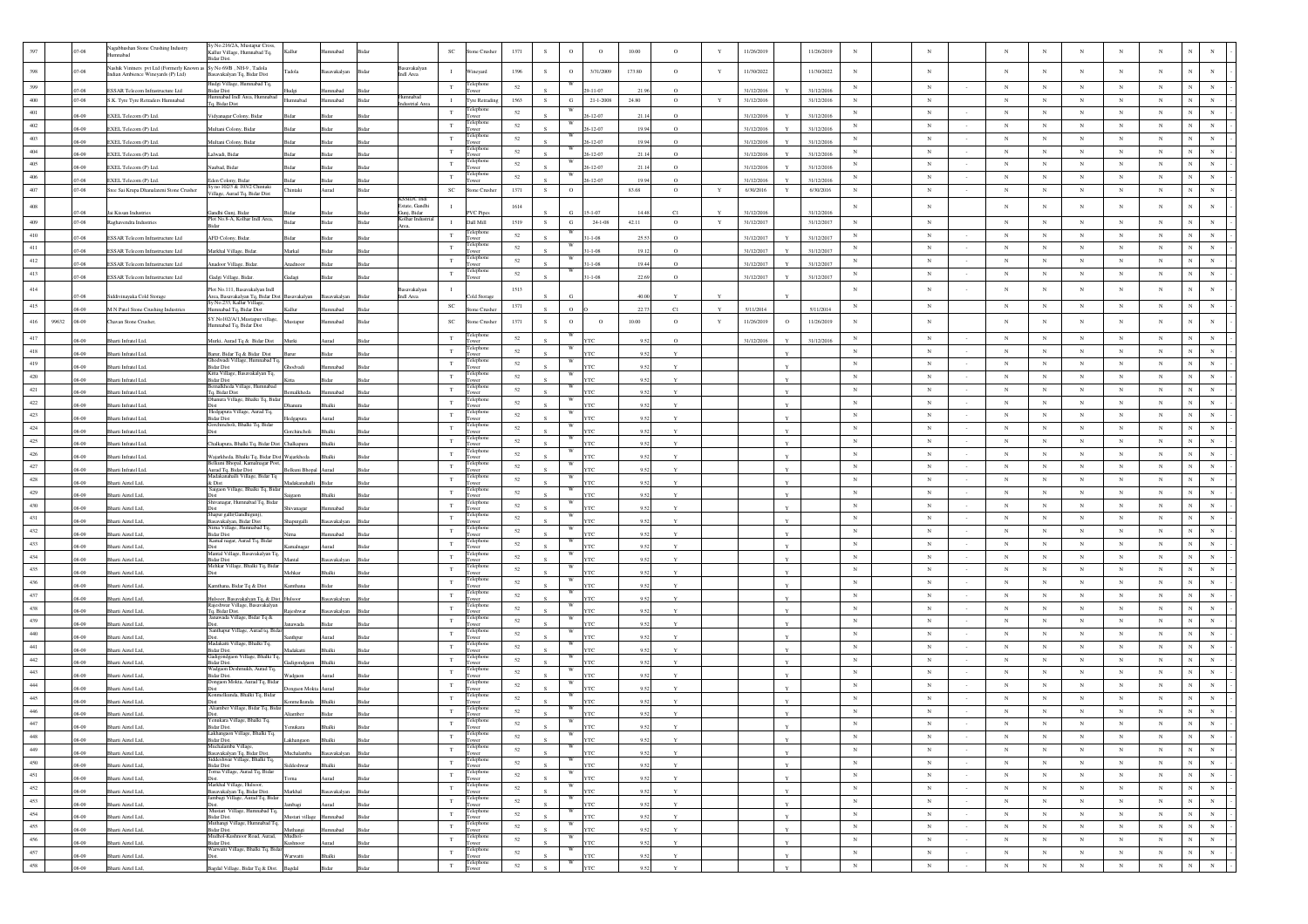|            |       |                          |                                                      | Dubalgundi Village, Humnabad                                         |                      |                                     |                |                                 |                             |                             |        |               |            |                          |               |                       |              |                        |              |                        |              |                 |         |                     |                                   |            |                |                              |                                                                       |
|------------|-------|--------------------------|------------------------------------------------------|----------------------------------------------------------------------|----------------------|-------------------------------------|----------------|---------------------------------|-----------------------------|-----------------------------|--------|---------------|------------|--------------------------|---------------|-----------------------|--------------|------------------------|--------------|------------------------|--------------|-----------------|---------|---------------------|-----------------------------------|------------|----------------|------------------------------|-----------------------------------------------------------------------|
|            |       |                          | arti Airtel Ltd,                                     | Tq, Bidar Dist.<br>ivaji nagar, Near Bansal                          | Dubalgundi           |                                     |                |                                 |                             | wer                         |        |               | W          |                          |               |                       |              |                        |              |                        |              |                 |         |                     |                                   |            |                |                              |                                                                       |
| $460\,$    |       |                          | Keel Telecom Pvt Ltd.                                | Hospital, Basavakalyan Tq, Bidar                                     | šhivajinagar         |                                     |                |                                 | $_{\rm T}$                  | Telephone                   | 52     |               |            |                          |               |                       |              |                        |              |                        | $_{\rm N}$   | $_{\rm N}$      |         | $_{\rm N}$          | $_{\rm N}$                        | $_{\rm N}$ | $_{\rm N}$     | $_{\rm N}$                   |                                                                       |
| 461        |       | 8-09<br>08-09            | Tirumala Murmura Industry                            | Plot No.49, Naubad Indi Area,                                        | Ridar                | Bidar                               | Bidar          | aubad Indus                     | $\mathbf{I}$                | wer<br>pasted Rio           | 1546   | S.            | G          | 2006                     | 5.42          | $\circ$               | Y            | 9/25/2117              |              | 9/25/2117              | ${\bf N}$    | $\,$ N          |         | $_{\rm N}$          | $_{\rm N}$                        | $_{\rm N}$ | $_{\rm N}$     | $_{\rm N}$                   | $_{\rm N}$<br>$_{\rm N}$                                              |
|            |       |                          |                                                      | lot No.17, Humnabad Indi Area                                        |                      |                                     |                | mnabad                          |                             | (Puffed rice)<br>ulverising |        |               |            |                          |               |                       |              |                        |              |                        |              |                 |         |                     |                                   |            |                |                              |                                                                       |
| 462        |       | s-Sep                    | Akshar Mine Chem Pvt Ltd,                            | Iumnabad Tq, Bidar Dist<br>'lot No.11 D, Kolhar Indl Area,           | hadann               | mnabad                              | Bidar          | dustrial Area<br>olhar Industri | $\mathbf{I}$                | <b>Activity</b>             | 1320   | s.            | $\circ$    | 2007-08                  | 40.00         | $\circ$               | Y            | 9/30/2019              | Y            | 9/30/2019              | $_{\rm N}$   | $_{\rm N}$      |         | $_{\rm N}$          | $_{\rm N}$                        | $_{\rm N}$ | $_{\rm N}$     | $_{\rm N}$<br>N              | $_{\rm N}$                                                            |
| 463        |       | 08-09                    | Geodesic Techniques (P) Ltd                          |                                                                      |                      |                                     |                |                                 | $\mathbf{I}$                |                             | 14     |               |            |                          | 4400.0        | C1                    |              | 31/12/2013             |              | 31/12/2013             | $_{\rm N}$   | $\,$ N          |         | $_{\rm N}$          | $_{\rm N}$                        | $_{\rm N}$ | $_{\rm N}$     | N<br>$_{\rm N}$              | $_{\rm N}$                                                            |
| $464\,$    |       | 08-09                    | Mahagonvi Pulses                                     | Plot No.77B, Kolhar Indi Area,                                       | 3ida                 | 3idar                               | Bidar          | Colhar Indus<br>rea             | $\mathbf{I}$                | Dall Mill                   | 1519   | s.            | $_{\rm G}$ | 9/7/2009                 | 49.00         | $\circ$               | $\mathbf Y$  | 31/12/2017             |              | 31/12/2017             | $_{\rm N}$   | $_{\rm N}$      |         | $_{\rm N}$          | $_{\rm N}$                        | $_{\rm N}$ | $_{\rm N}$     | $_{\rm N}$                   | $_{\rm N}$<br>$_{\rm N}$                                              |
| 465        |       | 08-09                    | Jai Bhavani Dall Industry                            | Plot No.42 & 43. Kolhar Industria                                    | <b>Bidar</b>         | Ridar                               | Bidar          | Kolhar Indus                    | $\mathbf{I}$                | Dall Mill                   | 1519   | S             | G          |                          | 12.75         | $\circ$               | $\mathbf Y$  | 31/12/2017             |              | 31/12/2017             | ${\bf N}$    | $_{\rm N}$      |         | $_{\rm N}$          | $_{\rm N}$                        | $_{\rm N}$ | $_{\rm N}$     | $_{\rm N}$                   | $_{\rm N}$<br>$_{\rm N}$                                              |
| 466        |       |                          |                                                      | Area, Bidar                                                          |                      |                                     |                | Area<br>Kolhar Industr          | $\mathbf{I}$                |                             | 1519   |               |            |                          |               |                       |              |                        |              |                        | $_{\rm N}$   | $_{\rm N}$      |         | $_{\rm N}$          | $_{\rm N}$                        | N          | $_{\rm N}$     | N                            | $_{\rm N}$<br>$_{\rm N}$                                              |
|            |       | 18.09                    | avani Agro Dall Industries                           | Colhar Industrial Area, Bidar                                        |                      |                                     |                | Area<br>Kolhar Indus            |                             | Dall Mill                   |        |               | G.         |                          | 68.00         |                       | $\mathbf{Y}$ |                        |              |                        |              |                 |         |                     |                                   |            |                |                              |                                                                       |
| 467        |       | 38-09                    | Siddhivinayaka Dall Industries                       | Colhar Industrial Area, Bidar                                        |                      |                                     |                |                                 |                             | Dall Mill                   | 1519   |               |            |                          | 11.2          |                       |              |                        |              |                        | $_{\rm N}$   | $_{\rm N}$      |         | $_{\rm N}$          | $_{\rm N}$                        | $_{\rm N}$ | $_{\rm N}$     | $_{\rm N}$                   | $_{\rm N}$                                                            |
| 468        |       | 00.8                     | Raj Laxmi Industrie                                  | Plot No.9(B), Kolhar Industrial<br>Area, Bidar                       |                      |                                     |                | Colhar Industr                  | $\mathbf{I}$                | HiM llet                    | 1519   |               | G.         | 2/201                    | 15.5          |                       | Y            |                        |              |                        | $_{\rm N}$   | $_{\rm N}$      |         | $_{\rm N}$          | $_{\mathrm{N}}$                   | $_{\rm N}$ | $_{\rm N}$     | $_{\rm N}$                   | $\mathbf N$<br>$_{\rm N}$                                             |
| 469        | 29638 | .08-09                   | Sai Samarth Stone Crusher                            | Sy. No.27, Mustapur Village,<br>Iumnabad Tq, Bidar Dist              | hedsm                | umnabad                             | Bidar          |                                 | $\protect\operatorname{SC}$ | Stone Crusher               | 1371   | S             | $\circ$    | 2014-15                  | 23.62         | $\circ$               | $\mathbf Y$  | 9/30/2020              |              | 9/30/2020              | $_{\rm N}$   | $_{\rm N}$      |         | $_{\rm N}$          | $_{\rm N}$                        | $_{\rm N}$ | $_{\rm N}$     | $_{\rm N}$                   | $_{\rm N}$<br>$_{\rm N}$                                              |
| 470        |       | 08-09                    | Mallikarjun Stone Crushing Industry                  | Sy. No.26/2, Mustapur Village,                                       | hedsm                | mnabad                              | Bidar          |                                 | SC                          | Stone Crusher               | 1371   | S.            | $\circ$    | $\circ$                  | 23.62         | $\circ$               | Y            | 11/26/2019             |              | 11/26/2019             | $_{\rm N}$   | $_{\rm N}$      |         | $_{\rm N}$          | $_{\rm N}$                        | $_{\rm N}$ | $_{\rm N}$     | $_{\rm N}$<br>N              | $_{\rm N}$                                                            |
| 471        |       |                          |                                                      | lumnabad Tq, Bidar Dist<br>sv. No.65/1-A. KonMelkunda                |                      |                                     |                |                                 | $_{\rm SC}$                 |                             | 1371   |               |            |                          |               |                       |              |                        |              |                        | $_{\rm N}$   | $_{\rm N}$      |         | $_{\rm N}$          | $_{\rm N}$                        | $_{\rm N}$ | $_{\rm N}$     | $_{\rm N}$<br>$\mathbf N$    | $_{\rm N}$                                                            |
| 472        |       | $.01 - 02$               | Sri Guru Industries (Stone Crusher),<br>C.M.C. Bidar | Bhalki Tq., Bidar Dist.<br>Bidar                                     | nmelkunda<br>Bidar   | halki<br>Bidar                      | 3idar<br>Bidar |                                 | LB                          | tone Crusher<br>Local Body  | 1518   | S             | $\circ$    | R 8/5/1998               |               | C1<br>$\circ$         | Y            | 30/6/2011<br>6/30/2018 |              | 30/6/2011<br>6/30/2018 | $_{\rm N}$   | $_{\rm N}$      |         | $_{\rm N}$          | N                                 | N          | N              |                              | N<br>$\mathbb N$                                                      |
| 473        |       | $.01 - 02$               | T.M.C. Humnabad                                      | <b>funnabad</b>                                                      | Humnabad             | Humnabad                            | Bidar          |                                 | LB.                         | Local Body                  |        | S.            | R          | 31/03/98                 |               |                       |              | 6/30/2018              |              | 6/30/2018              |              |                 |         |                     |                                   |            |                |                              | N<br>N                                                                |
| 474<br>475 |       | $.02 - 03$<br>$.02 - 03$ | C.M.C. Basavakalyan<br>T.M.C. Bhalki                 | Basavakalyan<br>Bhalki                                               | Bhalki               | Basayakalyan Basayakalyan<br>Bhalki | Bidar<br>Bidar |                                 | LB                          | Local Body<br>LB Local Body |        | S<br>S        | R          | 31/03/98<br>R 6/1/1999   | $^{\circ}$    | $\circ$<br>$^{\circ}$ | Y            | 6/30/2012<br>6/30/2012 |              | 6/30/2012<br>6/30/2012 | N            | $_{\rm N}$<br>N |         | N<br>$_{\rm N}$     | $_{\rm N}$                        | N          | N              |                              | $N$ $N$<br>$N$ $N$ $\sim$                                             |
| 476<br>477 |       | $.01 - 02$<br>08-09      | T.M.C. Chitaguppa<br>T.P. Aurad                      | Chitaguppa                                                           | Chitaguppa           | Humnabad<br>Aurad                   | Bidar<br>Bidar |                                 | LB<br>LB                    | Local Body<br>ocal Body     |        | S<br>S        |            | R 31/03/00<br>R 30/06/01 |               | $\circ$               |              | 6/30/2013<br>6/30/2015 |              | 6/30/2013<br>6/30/2015 | $_{\rm N}$   | N<br>N          |         | N<br>$\overline{N}$ | $_{\mathrm{N}}$<br>$\overline{N}$ | N          | $\overline{N}$ | $_{\rm N}$                   | $\begin{array}{c c c}\nN & N \\ \hline\nN & N \\ \hline\n\end{array}$ |
|            |       |                          |                                                      | Aurad<br>Sy. No.22/5, Khashimpur(A),                                 |                      |                                     |                |                                 |                             |                             |        |               | W          |                          |               |                       |              |                        |              |                        |              |                 |         |                     |                                   |            |                |                              |                                                                       |
| 478        |       | $12 - 03$                | Wireless TT Info Services Ltd                        | Chintaki Hobli, Aurad Tq, Bidar                                      |                      |                                     |                |                                 | $_{\rm T}$                  | elephone<br>wer             | 52     |               |            | 09/2009                  |               |                       |              |                        |              |                        | $_{\rm N}$   | $_{\rm N}$      |         | $_{\rm N}$          | $_{\rm N}$                        | $_{\rm N}$ | $_{\rm N}$     | $_{\rm N}$                   | $_{\rm N}$<br>$_{\rm N}$                                              |
| 479        |       | 02-03                    | Janta Stone Crushing Industries                      | v. No.61/1, Nandgaon Village,<br>Bidar Tq & Dist                     | ndgaon               | Ridar                               |                |                                 | $_{\rm SC}$                 | one Crush                   | 1371   |               | $\circ$    | 2002-03                  |               | C1                    |              | 6/3/2011               |              | 6/3/2011               | $_{\rm N}$   | $_{\rm N}$      |         | $_{\rm N}$          | $_{\rm N}$                        | $_{\rm N}$ | $_{\rm N}$     | $_{\rm N}$                   | $_{\rm N}$<br>$_{\rm N}$                                              |
| $480\,$    |       | $02-03$                  | Naranja Sahakari Sakkare Karkhane Limited            | mampura Village (Near Janwada),                                      | mwada                | <b>Ridar</b>                        | Rida           |                                 | $\mathbf{I}$                | ugar                        | 1154   | L             | R          | $30 - 10 - 02$           | 8996.00       | $\circ$               | $\mathbf Y$  | 6/30/2020              |              | 6/30/2020              | $_{\rm N}$   | $_{\rm N}$      |         | $_{\rm N}$          | $_{\rm N}$                        | $_{\rm N}$ | $_{\rm N}$     | $_{\rm N}$                   | $\mathbf{N}$<br>$_{\rm N}$                                            |
| 481        |       |                          |                                                      | Bidar Tq & District<br>Plot No.33,Sy No.302, Kolhar                  |                      |                                     |                | Kolhar Indus                    |                             |                             |        |               | ${\bf G}$  |                          |               |                       |              |                        |              |                        | N            | $_{\rm N}$      |         | $_{\rm N}$          |                                   |            | $_{\rm N}$     |                              | $_{\rm N}$                                                            |
|            |       | $-98$                    | Roohi Food Industries                                | ndustrial Area, Bidar<br>Plot No.231(P), 232 & 233, Kolha            |                      |                                     |                | Area<br>Kolhar Indust           |                             | Flour Mill                  | 1525   |               |            |                          |               |                       |              |                        |              |                        |              |                 |         |                     | $_{\rm N}$                        | $_{\rm N}$ |                | $_{\rm N}$                   | $_{\rm N}$                                                            |
| $482\,$    |       | 8.99                     | Farmers Pulse Industries                             | Indl. Area, Bidar                                                    |                      |                                     |                | Area                            |                             | Dall Mill                   | 1519   |               | G.         |                          | 403.2         | $_{\rm C1}$           |              | 31/12/2010             |              | 31/12/2010             | ${\bf N}$    | ${\bf N}$       |         | $_{\rm N}$          | $_{\rm N}$                        | $_{\rm N}$ | $_{\rm N}$     | $\,$ N                       | $_{\rm N}$<br>$_{\rm N}$                                              |
| 483        |       |                          |                                                      | Plot No.2-B. Humnabad Industria                                      |                      |                                     |                | mnabad                          |                             | ecycled                     | 1366   |               |            |                          |               |                       |              |                        |              |                        | $_{\rm N}$   | $_{\rm N}$      |         | $_{\rm N}$          | $_{\rm N}$                        | $_{\rm N}$ | $_{\rm N}$     | N<br>$_{\rm N}$              | $_{\rm N}$                                                            |
|            |       | $9-00$                   | Samreen Industry                                     | Area, Humnabad Tq, Bidar Dist<br>Sy. No.62, Siddeshwara Village,     | Hummabad             | mnaba                               |                | dustrial Area                   |                             | lastic Pots                 |        |               | $\Omega$   | 1/08/2009                |               | C1                    |              | 31/12/2017             |              | 31/12/2017             |              |                 |         |                     |                                   |            |                |                              |                                                                       |
| $484\,$    |       | $1-02$                   | arti Airtel Ltd                                      | <b>Shalki Tq, Bidar Dist</b>                                         |                      |                                     |                |                                 | T                           | elephone<br>Tower           | 52     |               |            | 2001-2                   |               | $\mathbf{Y}$          |              |                        |              |                        | $_{\rm N}$   | N               |         | $_{\rm N}$          | $_{\rm N}$                        | N          | $_{\rm N}$     | $_{\rm N}$                   | $_{\rm N}$<br>$_{\rm N}$                                              |
| 485        |       | 12-03                    | Wireless TT Info Services Ltd                        | v No 30/A Thana Kushnoor<br>Aurad Tq, Bidar Dist                     | Thana Kushnoor Aurad |                                     |                |                                 | $_{\rm T}$                  | elephon<br>ower             | $52\,$ |               |            | 9/09/2009                |               |                       |              |                        |              |                        | $_{\rm N}$   | $_{\rm N}$      |         | $_{\rm N}$          | $_{\rm N}$                        | $_{\rm N}$ | $_{\rm N}$     | $_{\rm N}$<br>N              | $_{\rm N}$                                                            |
|            |       |                          |                                                      | y No 22/5 Khasimpur (A)                                              |                      |                                     |                |                                 |                             |                             |        |               |            |                          |               |                       |              |                        |              |                        |              |                 |         |                     |                                   |            |                |                              |                                                                       |
| 486        |       | 010-11                   | Wireless TT Info Services Ltd                        | illage, Chintaki Hobli. Aurad Tq                                     | Chintaki             |                                     |                |                                 | $_{\rm T}$                  | Telephone                   | 52     |               |            | $10 - 11$                | KVA           |                       |              | 31/12/2018             |              | 31/12/2011             | $_{\rm N}$   | $_{\rm N}$      |         | $_{\rm N}$          | $_{\rm N}$                        | $_{\rm N}$ | $_{\rm N}$     | $_{\rm N}$                   | $_{\rm N}$<br>$_{\rm N}$                                              |
| 487        |       |                          |                                                      | iuaa<br>y.No 30/A thana Kushnoor<br>/illage, Kushnoor Hobli Aurad tq |                      |                                     |                |                                 | $_{\rm T}$                  | Telephone                   | 52     |               | W          |                          |               |                       |              |                        |              |                        | $_{\rm N}$   | $_{\rm N}$      |         | $_{\rm N}$          | $_{\rm N}$                        | $_{\rm N}$ | $_{\rm N}$     | $_{\rm N}$                   | $_{\rm N}$<br>$_{\rm N}$                                              |
|            |       | 2010-11                  | Wireless TT Info Services Ltd                        | idar Dist                                                            | Cushnoor             |                                     |                |                                 |                             |                             |        |               |            | $10 - 11$                | 5 KVA         |                       |              | 31/12/2018             |              | 31/12/2018             |              |                 |         |                     |                                   |            |                |                              |                                                                       |
| $488\,$    |       |                          |                                                      | Prty No.208/646, Sy No 189/A<br>Rv.No 108, Katha No 646 Aurad,       |                      |                                     |                |                                 | $_{\rm T}$                  | Telephone                   | 52     |               |            |                          |               |                       |              |                        |              |                        | $_{\rm N}$   | $_{\rm N}$      |         | $_{\rm N}$          | $_{\rm N}$                        | $_{\rm N}$ | $_{\rm N}$     | N<br>$_{\rm N}$              | $_{\rm N}$                                                            |
|            |       | 010-11                   | GTL Infrastructure Ltd,                              | y.No.99. Yarandigi Basavakalyan                                      |                      |                                     |                |                                 |                             | lelephon                    |        |               |            | $010 - 11$               | 5 KVA         | $\Omega$              |              | 31/12/2018             |              | 31/12/2018             |              |                 |         |                     |                                   |            |                |                              |                                                                       |
| 489        |       | 010-11                   | GTL Infrastructure Ltd,                              | Tq Dist Bidar.                                                       | Yarandigi            | avakalyan                           |                |                                 | T                           |                             | $52\,$ |               |            | 010-11                   | 5 KVA         | $\Omega$              |              | 31/12/2018             |              | 31/12/2018             | ${\bf N}$    | $_{\rm N}$      |         | $_{\rm N}$          | $_{\rm N}$                        | $_{\rm N}$ | $_{\rm N}$     | $_{\rm N}$                   | $_{\rm N}$<br>$_{\rm N}$                                              |
| 490        |       | 2010-11                  | GTL Infrastructure Ltd                               |                                                                      | Chitta               |                                     |                |                                 | $_{\rm T}$                  | :lenh<br>ower               | $52\,$ |               |            | 2010-11                  | 5 KVA         | $\Omega$              |              | 31/12/2018             |              | 31/12/2018             | $_{\rm N}$   | $_{\rm N}$      |         | $_{\rm N}$          | $_{\rm N}$                        | $_{\rm N}$ | $_{\rm N}$     | $_{\rm N}$                   | $_{\rm N}$                                                            |
| $491\,$    |       | 010-11                   | GTL Infrastructure Ltd,                              | Sy.No.1 Chitta, Bidar Tq & Dist<br>Sy.No. 67/1 Amalapura, Bidar Tq   |                      |                                     |                |                                 | $_{\rm T}$                  | elephon                     | 52     |               |            | 010-11                   | 5 KVA         |                       |              | 31/12/2018             |              | 31/12/2018             | $_{\rm N}$   | $_{\rm N}$      | $\sim$  | $_{\rm N}$          | $_{\rm N}$                        | $_{\rm N}$ | $_{\rm N}$     | $_{\rm N}$<br>$\overline{N}$ | $_{\rm N}$                                                            |
|            |       |                          |                                                      | & Dist<br>Plot No 343/4 Near Vodafone                                | nalapura             |                                     |                |                                 |                             | ower                        |        |               |            |                          |               |                       |              |                        |              |                        |              |                 |         |                     |                                   |            |                |                              |                                                                       |
| $492\,$    |       | 010-11                   | Wireless TT Info Services Ltd                        | 'ower, Manik Nagar, Humnabad<br><b>Faluk Bidar Dist</b>              | Maniknagar           | mnabad                              |                |                                 | $_{\rm T}$                  | Telephone<br>wer            | 52     |               |            | $010 - 11$               | 5 KVA         |                       |              | 31/12/2018             |              | 31/12/2018             | $_{\rm N}$   | $_{\rm N}$      |         | $_{\rm N}$          | $_{\rm N}$                        | $_{\rm N}$ | $_{\rm N}$     | $_{\rm N}$<br>N              | $_{\rm N}$                                                            |
| 493        |       | $10-11$                  | Aircell Ltd                                          | y No 5/1 Malioor Road Bidar<br>out Hobal Ridar                       |                      |                                     |                |                                 | $_{\rm T}$                  | Felephone                   | 52     |               | W          | $10 - 11$                | <b>SKVA</b>   | $\Omega$              |              | 12/31/2014             |              | 12/31/2014             | N            | $_{\rm N}$      |         | $_{\rm N}$          | $_{\rm N}$                        | $_{\rm N}$ | $_{\rm N}$     | $_{\rm N}$<br>N              | $_{\rm N}$                                                            |
| 494        |       |                          |                                                      | Plot No 65 Mahade Colon                                              |                      |                                     |                |                                 | $_{\rm T}$                  | Telephone                   | 52     |               |            |                          |               |                       |              |                        |              |                        | $_{\rm N}$   | $_{\rm N}$      | $\sim$  | $_{\rm N}$          | $_{\rm N}$                        | $_{\rm N}$ | $_{\rm N}$     | $_{\rm N}$<br>$_{\rm N}$     | $_{\rm N}$                                                            |
|            |       | 010-11                   | Aircell Ltd                                          | Shivanagar South Bidar<br>Sy no234/2A, kattahalli Raod               | hivnagar North Bidar |                                     |                |                                 |                             | Tower                       |        |               | W          | 010-11                   | 5 KVA         | $\circ$               |              | 12/31/2014             |              | 12/31/2014             |              |                 |         |                     |                                   |            |                |                              |                                                                       |
| 495        |       |                          |                                                      | Near Bulla Cottage, Humnabad TQ<br>Dist Ridar                        |                      |                                     |                |                                 | $_{\rm T}$                  | Telephone                   | 52     |               |            |                          | KVA           |                       |              |                        |              |                        | $_{\rm N}$   | $_{\rm N}$      |         | $_{\rm N}$          | $_{\rm N}$                        | $_{\rm N}$ | $_{\rm N}$     | $_{\rm N}$<br>$\mathbf N$    | $_{\rm N}$                                                            |
| 496        |       | $10 - 11$                | ircell Ltd                                           | y No 314/1 Post Halliked (B)                                         | ulla Cottag          |                                     |                |                                 | $_{\rm T}$                  | elephon                     | 52     |               |            | $10-11$                  |               | $\Omega$              |              | 12/31/2014             |              | 12/31/2014             | $_{\rm N}$   | ${\bf N}$       | $\cdot$ | $_{\rm N}$          | $_{\rm N}$                        | $_{\rm N}$ | $_{\rm N}$     | $\,$ N                       | $_{\rm N}$<br>$_{\rm N}$                                              |
|            |       | 010-11                   | Aircell Ltd                                          | ost Humnabad<br>y No 1/4/3 post Hirenagac                            | Halliked (b)         | nnabad                              |                |                                 |                             | wer<br>eleph                |        |               |            | $010 - 11$               | 5 KVA         | $\circ$               |              | 12/31/2014             |              | 12/31/2014             |              |                 |         |                     |                                   |            |                |                              |                                                                       |
| 497        |       | $10-11$                  | Aircell Ltd                                          | .<br>illage Basavakalyan<br>Sy No 152, Ashtoor Village               | nagao                |                                     |                |                                 | $_{\rm T}$                  |                             | 52     |               |            | $010 - 11$               | <b>SKVA</b>   | $\Omega$              |              | 12/31/2014             |              | 12/31/2014             | $_{\rm N}$   | $_{\rm N}$      | $\sim$  | $_{\rm N}$          | $_{\rm N}$                        | $_{\rm N}$ | $_{\rm N}$     | $_{\rm N}$<br>N              | $_{\rm N}$                                                            |
| $498\,$    |       | 2010-11                  | Wireless TT Info Services Ltd                        | Bidar South Hobli ,Bidar                                             | stoor village        | Bidar                               |                |                                 | $_{\rm T}$                  | elephor<br>ower             | 52     |               |            | 010-11                   | 15 KVA        | $\circ$               |              | 31/12/2014             |              | 31/12/2014             | $_{\rm N}$   | $_{\rm N}$      |         | $_{\rm N}$          | $_{\rm N}$                        | $_{\rm N}$ | $_{\rm N}$     | $_{\rm N}$<br>$\mathbf N$    | $_{\rm N}$                                                            |
|            |       |                          |                                                      | Plot No 922 & 923 Sv No 1 & 25                                       |                      |                                     |                |                                 |                             |                             |        |               |            |                          |               |                       |              |                        |              |                        |              |                 |         |                     |                                   |            |                |                              |                                                                       |
| 499        |       |                          |                                                      | CMC Colony Near Mouneshwar                                           |                      |                                     |                |                                 | T                           | Telephone                   | 52     |               |            |                          |               |                       |              |                        |              |                        |              | $_{\rm N}$      |         | N                   | $_{\rm N}$                        | $_{\rm N}$ | $_{\rm N}$     | $_{\rm N}$<br>N              |                                                                       |
|            |       | 2010-11                  | Indus Tower Ltd,                                     | emple Mailoor Road Bidar<br>Plot No 18-3-140/1, opp Kendriya         |                      |                                     |                |                                 |                             |                             |        |               |            | $010 - 11$               | 15 KVA        |                       |              | 31/12/2014             |              | 31/12/2014             |              |                 |         |                     |                                   |            |                |                              |                                                                       |
| 500        |       |                          |                                                      | Vidyalaya Bilal Colony Chidri<br>oad Bidar                           |                      |                                     |                |                                 | $_{\rm T}$                  | Telephone                   | 52     |               |            |                          |               |                       |              |                        |              |                        | $_{\rm N}$   | $_{\rm N}$      |         | $_{\rm N}$          | $_{\rm N}$                        | $_{\rm N}$ | $_{\rm N}$     | $_{\rm N}$<br>$_{\rm N}$     | $_{\rm N}$                                                            |
|            |       | 2010-11                  | Indus Tower Ltd,                                     | Plot No 3-2-174 Near Chaubara                                        | idri colony          |                                     |                |                                 |                             |                             |        |               |            | $10 - 11$                | 5 KVA         |                       |              | 31/12/2014             |              | 31/12/2014             |              |                 |         |                     |                                   |            |                |                              |                                                                       |
| $501\,$    |       |                          |                                                      | <b>Srahamwadi</b> Ward No -3 Bidar<br>Vidyalaya Bilal Colony Chidri  |                      |                                     |                |                                 | $_{\rm T}$                  | Telephone                   | 52     |               |            |                          |               |                       |              |                        |              |                        | $\mathbf N$  | N               |         | $_{\rm N}$          | N                                 | $_{\rm N}$ | N              | N<br>$_{\rm N}$              | $\mathbf{N}$                                                          |
|            |       | 010-11                   | Indus Tower Ltd,                                     | oad Bidar<br>No 5-4-39/1 New No 5-4-66                               |                      |                                     |                |                                 |                             |                             |        |               |            | $10 - 11$                | 5 KVA         |                       |              | 31/12/2014             |              | 31/12/2014             |              |                 |         |                     |                                   |            |                |                              |                                                                       |
| $502\,$    |       |                          |                                                      | Mohella Micro Tower Maniyar                                          |                      |                                     |                |                                 | T                           | Telephone                   | $52\,$ |               | W          |                          |               |                       |              |                        |              |                        | $_{\rm N}$   | $_{\rm N}$      |         | $_{\rm N}$          | $_{\rm N}$                        | $_{\rm N}$ | $_{\rm N}$     | $_{\rm N}$                   | $_{\rm N}$<br>$_{\rm N}$                                              |
|            |       | $10 - 11$                | Indus Tower Ltd,                                     | <b>Faleem Bidar</b><br>V.P NO 1/22 Chikkangaon Villag                | Aaniyar taleer       |                                     |                |                                 |                             | wer<br>elephon              |        |               |            | $10 - 1$                 | KVA           |                       |              | 31/12/2014             |              | 31/12/201              |              |                 |         |                     |                                   |            |                |                              |                                                                       |
| 503        |       | 110-11                   | Indus Tower Ltd                                      | savakaban                                                            | Chikkangao           | reakaba                             |                |                                 | $_{\rm T}$                  | ower                        | 52     |               |            | $010 - 11$               | <b>SKVA</b>   | $\Omega$              |              | 31/12/2014             |              | 31/12/2014             | $_{\rm N}$   | $_{\rm N}$      | $\sim$  | $_{\rm N}$          | $_{\rm N}$                        | $_{\rm N}$ | $_{\rm N}$     | $_{\rm N}$                   | $_{\rm N}$<br>$\,$ N $\,$                                             |
| 504        |       | 010-11                   | Indus Tower Ltd                                      | vo 7 Sy 23/1A Siddarouda Math<br>Mailoor Bida                        | iddrouda             |                                     |                |                                 | $_{\rm T}$                  | elephon                     | 52     |               | w          | $010 - 11$               | 5 KVA         |                       |              | 31/12/2014             |              | 31/12/2014             | $_{\rm N}$   | ${\bf N}$       |         | $_{\rm N}$          | $_{\rm N}$                        | $_{\rm N}$ | $_{\rm N}$     | $\mathbf{N}$<br>$_{\rm N}$   | $_{\rm N}$                                                            |
| 505        |       | 110-11                   | Indus Tower Ltd,                                     | No 1481160 Chatnalli Village<br>achi?                                | atnalli              |                                     |                |                                 | $_{\rm T}$                  | :lepho                      | 52     |               |            | 010-11                   | KVA           | $\Omega$              |              | 31/12/2014             |              | 31/12/2014             | $_{\rm N}$   | $_{\rm N}$      |         | $_{\rm N}$          | $_{\rm N}$                        | $_{\rm N}$ | $_{\rm N}$     | $_{\rm N}$                   | $_{\rm N}$<br>$_{\rm N}$                                              |
| 506        |       |                          |                                                      | No 112/C Chatnalli Village,                                          |                      |                                     |                |                                 | $_{\rm T}$                  | elepho                      | 52     |               |            |                          |               |                       |              |                        |              |                        | $_{\rm N}$   | $_{\rm N}$      |         | $_{\rm N}$          | $_{\rm N}$                        | $_{\rm N}$ | $_{\rm N}$     | $\,$ N                       | $_{\rm N}$<br>$_{\rm N}$                                              |
|            |       | 2010-11                  | Indus Tower Ltd,                                     | Jabaka Hobli Aurad<br>dus Tower Ltd, Old No 2-3-99                   | hantnalli            | urad                                | 3ida           |                                 |                             | wer                         |        |               |            | 010-11                   | 5 KVA         | $\circ$               |              | 31/12/2014             |              | 31/12/2014             |              |                 |         |                     |                                   |            |                |                              |                                                                       |
| 507        |       | 2010-11                  | Indus Tower Ltd                                      | New No 2-3-100 Syed Street Old<br>own Bhalki                         |                      | Bhalki                              |                |                                 | $_{\rm T}$                  | elephone                    | 52     |               |            | 2010-11                  | 5 KVA         |                       |              | 31/12/2014             | Y            | 31/12/2014             | $_{\rm N}$   | $_{\rm N}$      |         | N                   | N                                 | $_{\rm N}$ | N              | $_{\rm N}$                   |                                                                       |
| 508        |       |                          |                                                      | no 5 Harakud '                                                       | Syed street          |                                     |                |                                 |                             |                             | 52     |               |            |                          |               |                       |              |                        |              |                        | $\mathbb{N}$ |                 |         | N                   | N                                 | N          | N              | N                            | N<br>N                                                                |
|            |       | 2010-11                  | Indus Tower Ltd,                                     | Hobli Basayakalyan<br>PLot No 47/A, Sy NO 53 & 54                    | Mudbi                | Basavakalyan                        | Bidar          |                                 |                             | Tower                       |        | $\mathcal{S}$ | W          | 2010-11                  | <b>15 KVA</b> | $\circ$               |              | 31/12/2014             | Y            | 31/12/2014             |              |                 |         |                     |                                   |            |                |                              |                                                                       |
| 509        |       | $10 - 11$                | Indus Tower Ltd,                                     | Kata No 2058 Gunanak colony<br>ehind bareed garden Bidar             |                      |                                     |                |                                 | $_{\rm T}$                  | Telephone<br>ower           | $52\,$ |               |            | $010 - 11$               | 5 KVA         | $\circ$               |              | 31/12/2014             |              | 31/12/2014             | $_{\rm N}$   | $_{\rm N}$      |         | $_{\rm N}$          | $_{\rm N}$                        | $_{\rm N}$ | $_{\rm N}$     | $_{\rm N}$<br>$_{\rm N}$     | $\,$ N $\,$                                                           |
| 510        |       |                          |                                                      | Kata no 88 Sy No 10 Bangoor                                          |                      |                                     |                |                                 | $\mathbf T$                 | Telephone                   | 52     |               | W          |                          |               |                       |              |                        |              |                        | ${\bf N}$    | $_{\rm N}$      | $\sim$  | $_{\rm N}$          | $_{\rm N}$                        | N          | $_{\rm N}$     | N                            | ${\bf N}$<br>$_{\rm N}$                                               |
|            |       | 010-11                   | Indus Tower Ltd,                                     | .<br>Village Manhalli Hobli Bidar<br>Sy no 179 Bhandarkumta Village  | ingoor villag        |                                     |                |                                 |                             | <b>Telephon</b>             |        |               |            | $010 - 11$               | <b>15 KVA</b> | $\circ$               |              | 31/12/2014             | $\mathbf{v}$ | 31/12/2014             |              |                 |         |                     |                                   |            |                |                              |                                                                       |
| $511\,$    |       | 2010-11                  | Indus Tower Ltd,                                     | Dabka Hobli Aurad<br>Sy no 7-1-175 Near Firoz Theatre                | <b>Shandarkumta</b>  | Aurad                               | Ridar          |                                 | $_{\rm T}$                  | Tower                       | $52\,$ |               |            | 2010-11                  | <b>15 KVA</b> | $\circ$               |              | 31/12/2014             | $\mathbf{v}$ | 31/12/2014             | $_{\rm N}$   | $_{\rm N}$      |         | $_{\rm N}$          | $_{\rm N}$                        | $_{\rm N}$ | $_{\rm N}$     | $_{\rm N}$<br>$_{\rm N}$     | $\,$ N                                                                |
| $512\,$    |       |                          |                                                      | (Ringraj Street) Old city (Near                                      | Near Firoz           |                                     |                |                                 | $_{\rm T}$                  | Telephone                   | $52\,$ |               |            |                          |               |                       |              |                        |              |                        | $_{\rm N}$   | $_{\rm N}$      |         | $_{\rm N}$          | $_{\rm N}$                        | $_{\rm N}$ | $_{\rm N}$     | $_{\rm N}$                   | ${\bf N}$<br>$\,$ N $\,$                                              |
|            |       | 010-11                   | Indus Tower Ltd,                                     | SBH) Bidar                                                           | heatre               |                                     |                |                                 |                             | wer                         |        |               | W          | 010-11                   | 5 KVA         | $\circ$               |              | 31/12/2014             | Y            | 31/12/2014             |              |                 |         |                     |                                   |            |                |                              |                                                                       |
| 513        |       |                          |                                                      | Plot No 9-13-118 Sai Nagar Near<br><b>GND College Mailoor Bidar</b>  |                      |                                     |                |                                 | $_{\rm T}$                  | Telephone                   | 52     |               |            |                          |               | $\Omega$              |              |                        |              |                        | $_{\rm N}$   | $_{\rm N}$      |         | $_{\rm N}$          | $_{\rm N}$                        | $_{\rm N}$ | $_{\rm N}$     | $_{\rm N}$                   | $_{\rm N}$<br>$_{\rm N}$                                              |
| $514\,$    |       | 010-11                   | Indus Tower Ltd,                                     | Plot No 45 Jajanamugli Village                                       | Mailoor              |                                     |                |                                 | $_{\rm T}$                  | ower<br>Telephone           | 52     |               | W          | $10 - 11$                | 5 KVA         |                       |              | 31/12/2014             |              | 31/12/2014             | $_{\rm N}$   | $_{\rm N}$      |         | $_{\rm N}$          | $_{\rm N}$                        | $_{\rm N}$ | $_{\rm N}$     | $_{\rm N}$                   | $_{\rm N}$<br>$_{\rm N}$                                              |
|            |       | 2010-11                  | Indus Tower Ltd,                                     | Basaykalylan<br>Sy No 137/3B Benakanahalli &                         | mamueli              | savakalyan                          | <b>Bidar</b>   |                                 |                             | Tower<br>Telephone          |        |               | W          | 2010-11                  | <b>15 KVA</b> | $\circ$               |              | 31/12/2014             | $\mathbf{v}$ | 31/12/2014             |              |                 |         |                     |                                   |            |                |                              |                                                                       |
| 515        |       | 010-11                   | Indus Tower Ltd,                                     | Post Janawada Hobli Bidar                                            | enakanahalli         |                                     |                |                                 | $_{\rm T}$                  | ower                        | 52     |               |            | 010-11                   | <b>15 KVA</b> | $\circ$               |              | 31/12/2014             | Y            | 31/12/2014             | $\,$ N       | $_{\rm N}$      |         | $_{\rm N}$          | $_{\rm N}$                        | $_{\rm N}$ | $_{\rm N}$     | $_{\rm N}$<br>$_{\rm N}$     | $_{\rm N}$                                                            |
| 516        |       | 010-11                   | Indus Tower Ltd,                                     | Plot No 79 Sastapur Village<br><b>Basavakalyan</b>                   |                      | avakalyan                           |                |                                 | $_{\rm T}$                  | Telephone                   | 52     |               | W          | 010-11                   | 5 KVA         | $\Omega$              |              | 31/12/2014             |              | 31/12/2014             | $_{\rm N}$   | $_{\rm N}$      | $\sim$  | $_{\rm N}$          | $_{\rm N}$                        | $_{\rm N}$ | $_{\rm N}$     | $_{\rm N}$                   | ${\bf N}$<br>$_{\mathrm{N}}$                                          |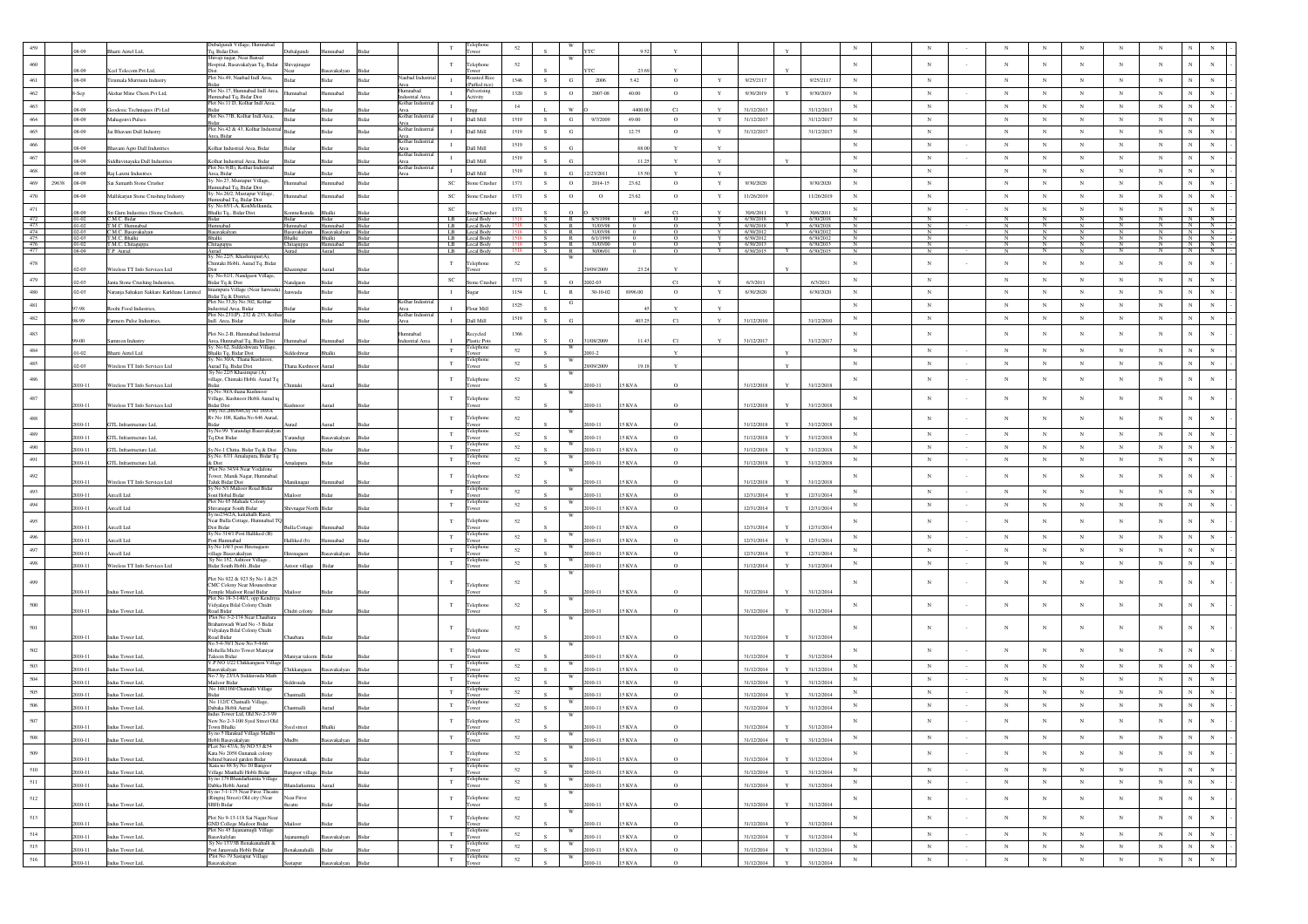|             |           |                                 | v NO 116/B Chambola Village                                                  |                           |              |       |              |              |                         |        |   |            |            |               |          |             |            |              |            |             |             |         |                 |             |             |             |            |                              |
|-------------|-----------|---------------------------------|------------------------------------------------------------------------------|---------------------------|--------------|-------|--------------|--------------|-------------------------|--------|---|------------|------------|---------------|----------|-------------|------------|--------------|------------|-------------|-------------|---------|-----------------|-------------|-------------|-------------|------------|------------------------------|
|             | $10 - 11$ | Indus Tower Ltd,                | anwada Hobli Bidar                                                           | Chambola                  |              |       |              |              | ower                    |        |   |            |            | KVA           |          |             | 31/12/2014 |              | 31/12/201- |             |             |         |                 |             |             |             |            |                              |
| 518         | 010-11    | Indus Tower Ltd.                | Plot No 928 Sy no 83/1 Kohinoor<br>village Post Basavakalvan                 | Kohinoor                  | avakalvar    |       |              | $_{\rm T}$   | Telephone               | 52     |   |            | $010 - 11$ | 5 KVA         | $\Omega$ |             | 31/12/2014 |              | 31/12/2014 | $_{\rm N}$  | $_{\rm N}$  |         | $_{\rm N}$      | $_{\rm N}$  | $_{\rm N}$  | $_{\rm N}$  | $_{\rm N}$ |                              |
| 519         |           |                                 | No 51/1 and 51/2 Kinni Nagar                                                 |                           |              |       |              | $\mathbf T$  | elephor                 | 52     |   |            |            |               |          |             |            |              |            | $_{\rm N}$  | $\,$ N      |         | $_{\rm N}$      | $_{\rm N}$  | $_{\rm N}$  | $_{\rm N}$  | $\,$ N     | $_{\rm N}$<br>$_{\rm N}$     |
|             | 2010-11   | Indus Tower Ltd,                | (Sharnanagar)<br>New Municipal No1-6-174, Old                                | Sharanagar                | Bidar        |       |              |              | ower                    |        |   |            | 010-11     | 5 KVA         | $\circ$  |             | 31/12/2014 |              | 31/12/2014 |             |             |         |                 |             |             |             |            |                              |
| $520\,$     |           |                                 | Municipal No.1-6-154 Property<br>No.1-6-111, Singharbhag, ward               |                           |              |       |              | $\mathbf T$  | Telephone               | 52     |   |            |            |               |          |             |            |              |            |             | $_{\rm N}$  |         | $_{\rm N}$      | $_{\rm N}$  | $_{\rm N}$  | N           | $_{\rm N}$ | $_{\rm N}$                   |
|             | 010-11    | Wireless TT Info Services Ltd   | No. 01 Bidar<br>y No 38/1/A Kapalapur Village,                               |                           |              |       |              |              | <b>Telephon</b>         |        |   |            | $010 - 11$ | 5 KVA         |          |             | 31/12/2014 |              | 31/12/2014 |             |             |         |                 |             |             |             |            |                              |
| 521         | $10 - 11$ | Wireless TT Info Services Ltd   | Malegaon, Badar                                                              | apalapur                  |              |       |              | $\mathbf T$  |                         | 52     |   | w          | $10 - 11$  | 5 KVA         |          |             | 31/12/2014 |              | 31/12/2014 | N           | $_{\rm N}$  |         | $_{\rm N}$      | $_{\rm N}$  | $_{\rm N}$  | $_{\rm N}$  | $_{\rm N}$ | N<br>$_{\rm N}$              |
| $522\,$     | $10 - 11$ | Wireless TT Info Services Ltd   | Sv.No 68 Plot No22 & 23<br>Aliyabad Zagir Village, Bidar                     | liyabad Zagir             |              |       |              | $_{\rm T}$   | Telephon<br>wer         | 52     |   |            | $10 - 11$  | <b>KVA</b>    |          |             | 31/12/201  |              | 31/12/2014 | $_{\rm N}$  | $_{\rm N}$  |         | $_{\rm N}$      | $_{\rm N}$  | $_{\rm N}$  | $_{\rm N}$  | $_{\rm N}$ | $_{\rm N}$<br>$_{\rm N}$     |
| 523         | 010-11    | Wireless TT Info Services Ltd   | sy.No 115/3, Sirsi A Village<br>Bagadal Hobli, Bidar                         | rsi (A)                   |              |       |              | T            | Felephone<br><b>ver</b> | 52     |   |            | $010 - 11$ | <b>SKVA</b>   | $\Omega$ |             | 31/12/2014 |              | 31/12/2014 | N           | $_{\rm N}$  |         | $_{\rm N}$      | $_{\rm N}$  | N           | $_{\rm N}$  | $_{\rm N}$ | $_{\rm N}$<br>$_{\rm N}$     |
| $524\,$     |           |                                 | Sv.No 04, Old No.2-69, New No<br>280, Addke Village Shahpur                  |                           |              |       |              | T            | Telephone               | 52     |   | W          |            |               |          |             |            |              |            | $_{\rm N}$  | $_{\rm N}$  |         | $_{\rm N}$      | $_{\rm N}$  | $_{\rm N}$  | $_{\rm N}$  | $_{\rm N}$ | N<br>$_{\rm N}$              |
|             | 2010-11   | Wireless TT Info Services Ltd   | <b>Village Gonalli Post Bidar<br/>old Property No 6-30 &amp; 6-31, New</b>   | shahapur                  |              |       |              |              | wer                     |        |   |            | $10 - 1$   | 5 KVA         |          |             | 31/12/2014 |              | 31/12/2014 |             |             |         |                 |             |             |             |            |                              |
| 525         |           |                                 | Property No 5-3 Hallikhed Village                                            |                           |              |       |              | $\mathbf T$  |                         | 52     |   |            |            |               |          |             |            |              |            | $_{\rm N}$  | $_{\rm N}$  |         | $_{\rm N}$      | N           | $_{\rm N}$  | N           | $_{\rm N}$ | N<br>$_{\rm N}$              |
|             | 2010-11   | Wireless TT Info Services Ltd   | & Post, Hallikhed (B), Tq<br>amnabad, Dist Bidar                             | falliked (B)              | Humnabad     |       |              |              | Telephone<br>ower       |        |   |            | 010-11     | <b>15 KVA</b> | $\circ$  |             | 31/12/2014 |              | 31/12/2014 |             |             |         |                 |             |             |             |            |                              |
|             |           |                                 | lot New No 28-313 old No<br>4407/95, Sy No 9 Thripurananth,                  |                           |              |       |              |              |                         |        |   |            |            |               |          |             |            |              |            |             |             |         |                 |             |             |             |            |                              |
| 526         |           |                                 | Shivajinaear Near Bansal<br>Jospital, Basayakalyana To, Bidar Shiyajinagar   |                           |              |       |              |              | Telephone               | 52     |   |            |            |               |          |             |            |              |            | $\mathbf N$ | N           |         | $_{\rm N}$      | N           | $_{\rm N}$  | N           | $_{\rm N}$ |                              |
|             | 010-11    | Xcel Telecom(P)Ltd.             |                                                                              |                           |              |       |              |              | ower                    |        |   |            | $10 - 11$  | <b>KVA</b>    |          |             | 31/12/2014 |              | 31/12/2014 |             |             |         |                 |             |             |             |            |                              |
| 527         | 2010-11   | Sharma Sweet food Products,     | P.No 52A Naubad Ind Area Bidar                                               | Naubad                    | Bidar        | Bidar |              | $\;$ I       | Sweet product           | 1503   | S | $_{\rm G}$ | 2010-11    | 9.5           | $\circ$  | $\mathbf Y$ | 31/12/2019 |              | 31/12/2019 | $_{\rm N}$  | $_{\rm N}$  |         | $_{\rm N}$      | $_{\rm N}$  | $_{\rm N}$  | $_{\rm N}$  | $_{\rm N}$ | N                            |
| 528         | 2010-11   | Shruthi Industries.             | Plot No 7 Naubad Industrial Area                                             | Naubad                    | Ridar        | Rida  | aubad Indust | $\mathbf{I}$ | Dall mill               | 1519   | S | G          | 2010-11    | 85            | $\circ$  | Y           | 31/12/2019 | Y            | 31/12/2019 | $_{\rm N}$  | $\,$ N      |         | $_{\rm N}$      | $_{\rm N}$  | $_{\rm N}$  | $_{\rm N}$  | $\,$ N     | $_{\rm N}$<br>$_{\rm N}$     |
| $529\,$     |           |                                 | o 333 Ghod<br>mpally Village<br>Nagora Grama Panchayath, Bidar               |                           |              |       |              | $_{\rm T}$   | Telephone               | 52     |   |            |            |               |          |             |            |              |            | $_{\rm N}$  | $_{\rm N}$  |         | $_{\rm N}$      | $_{\rm N}$  | $_{\rm N}$  | $_{\rm N}$  | $_{\rm N}$ | $\mathbf N$<br>N             |
|             | 2010-11   | Wireless TT Info Services Ltd   | Tq & Dist                                                                    | Ghodampally               |              |       |              |              | wer                     |        |   |            | 010-11     | 5 KVA         | $\circ$  |             | 31/12/2014 |              | 31/12/2014 |             |             |         |                 |             |             |             |            |                              |
| 530         |           |                                 | y.No. 152 Ashtoor Village Bidar                                              |                           |              |       |              | $_{\rm T}$   | elephone                | 52     |   |            |            |               |          |             |            |              |            | $_{\rm N}$  | $_{\rm N}$  |         | $_{\rm N}$      | $_{\rm N}$  | $_{\rm N}$  | $_{\rm N}$  | $_{\rm N}$ | N<br>N                       |
|             | 2010-11   | Wireless TT Info Services Ltd   | South Hobli, Bidar Tq & Dist<br>New No 23-237 Plot No 33                     | <b>Bidar South</b>        |              |       |              |              | wer                     |        |   |            | $10 - 11$  | 5 KVA         |          |             | 31/12/2014 |              | 31/12/2014 |             |             |         |                 |             |             |             |            |                              |
| 531         | 2010-11   | ATC Tower company india (P)Ltd, | Gandhi Gagar, NH-9 Hunmabad<br>Tq Bidar Dist                                 | Gandhi Nagar Humnabad     |              |       |              | T            | Telephone               | 52     |   |            | 010-11     | <b>15 KVA</b> |          |             | 31/12/2014 |              | 31/12/2014 | $_{\rm N}$  | $_{\rm N}$  |         | $_{\rm N}$      | $_{\rm N}$  | $_{\rm N}$  | $_{\rm N}$  | $_{\rm N}$ | $_{\rm N}$<br>$_{\rm N}$     |
| 532         |           |                                 | ly No 329/2A Mustari Village &                                               |                           |              |       |              | $_{\rm T}$   | Telephone               | 52     |   |            |            |               |          |             |            |              |            | $_{\rm N}$  | $_{\rm N}$  |         | $_{\rm N}$      | $_{\rm N}$  | $_{\rm N}$  | $_{\rm N}$  | $_{\rm N}$ | $_{\rm N}$<br>$_{\rm N}$     |
|             | 2010-11   | ATC Tower company india (P)Ltd, | Post Humnabad Tq Dist Bidar                                                  | Mustari village           | Humnabad     |       |              |              | wer                     |        |   | W          | $010 - 11$ | 15 KVA        |          |             | 31/12/2014 |              | 31/12/2014 |             |             |         |                 |             |             |             |            |                              |
| 533         |           |                                 | ly No 102/126 Batagera village                                               |                           |              |       |              | T            |                         | 52     |   |            |            |               |          |             |            |              |            | $\mathbf N$ | N           |         | $_{\rm N}$      | N           | $_{\rm N}$  | $_{\rm N}$  | $_{\rm N}$ | N                            |
|             | 010-11    | ATC Tower company india (P)Ltd  | Behing Govt.High School Taluk<br>asavakalayan Tq Dist Bidar                  | <b>Batagera</b>           | Basavakalyan |       |              |              | Telephone<br>ower       |        |   |            | 010-11     | 5 KVA         |          |             | 31/12/2014 |              | 31/12/2014 |             |             |         |                 |             |             |             |            |                              |
| 534         |           |                                 | v No 285 Plot No 2-123 Villa<br>Atiwal Po- Kappalpur, Tq Dist                |                           |              |       |              | $_{\rm T}$   | elephone                | 52     |   |            |            |               |          |             |            |              |            | $_{\rm N}$  | $_{\rm N}$  |         | $_{\rm N}$      | $_{\rm N}$  | $_{\rm N}$  | $_{\rm N}$  | $_{\rm N}$ | N<br>$_{\rm N}$              |
|             | 010-11    | ATC Tower company india (P)Ltd, | <b>Sidar</b>                                                                 |                           |              |       |              |              | wer                     |        |   |            | $10 - 11$  | 5 KVA         |          |             | 31/12/2014 |              | 31/12/2014 |             |             |         |                 |             |             |             |            |                              |
| 535         | 010-11    | ATC Tower company india (P)Ltd, | iy No 82 Basayakalyana Kasaba<br>Iobli Basavaklyan Tq Dist Bidar             | Gasaba                    | asavakalyan  |       |              | T            | Telephone               | 52     |   |            | 010-11     | 5 KVA         |          |             | 31/12/2014 |              | 31/12/2014 | $_{\rm N}$  | $_{\rm N}$  |         | $_{\rm N}$      | $_{\rm N}$  | $_{\rm N}$  | $_{\rm N}$  | $_{\rm N}$ | N<br>N                       |
| 536         | 010-11    |                                 | y No 1/A & 1/AB Allamber                                                     | iamber                    |              |       |              | $\mathbf T$  | Telephone               | 52     |   | W          | 010-11     | <b>SKVA</b>   | $\Omega$ |             | 31/12/2014 |              | 31/12/2014 | N           | $_{\rm N}$  |         | $_{\rm N}$      | $_{\rm N}$  | $_{\rm N}$  | $_{\rm N}$  | $_{\rm N}$ | $\overline{N}$<br>$_{\rm N}$ |
|             |           | ATC Tower company india (P)Ltd, | .<br>Village Bidar Tq & Dist.<br>No-2-2-55(old) & 2-2-60 (New                |                           |              |       |              |              |                         |        |   |            |            |               |          |             |            |              |            |             |             |         |                 |             |             |             |            |                              |
| 537         | 2010-11   | ATC Tower company india (P)Ltd, | Feen Dukan Gali, old Town<br>halki Taluk-Bhalik Distt-Bidar                  | Teen Dukan<br>Gali        |              |       |              | $_{\rm T}$   | Telephone<br>wer        | 52     |   |            | $010 - 11$ | 5 KVA         |          |             | 31/12/2014 |              | 31/12/2014 | $_{\rm N}$  | $_{\rm N}$  |         | $_{\rm N}$      | $_{\rm N}$  | $_{\rm N}$  | $_{\rm N}$  | $_{\rm N}$ | N<br>N                       |
| 538         |           |                                 | Dld No 273, New No-214, Bhosg<br>Village Taluk-Basavakalyan Dist             |                           |              |       |              | $_{\rm T}$   | Telephone               | $52\,$ |   |            |            |               |          |             |            |              |            | $_{\rm N}$  | $_{\rm N}$  |         | $_{\rm N}$      | $_{\rm N}$  | $_{\rm N}$  | $_{\rm N}$  | $_{\rm N}$ | $_{\rm N}$<br>$_{\rm N}$     |
|             | 2010-11   | ATC Tower company india (P)Ltd, | Plot No 30 Survey No 7 & 8,                                                  | hosga village             | savakalyan   |       |              |              | wer                     |        |   |            | $010 - 11$ | 5 KVA         |          |             | 31/12/2014 |              | 31/12/2014 |             |             |         |                 |             |             |             |            |                              |
| 539         | 010-11    | Wireless TT Info Services Ltd   | Hallikheda Village & Post<br>Humnabad Taluk Bidar Dis                        | alliked (b)               |              |       |              | $_{\rm T}$   | Telephone               | 52     |   |            | $10 - 11$  | 5 KVA         |          |             | 31/12/2014 |              | 31/12/2014 | $_{\rm N}$  | $_{\rm N}$  |         | $_{\rm N}$      | $_{\rm N}$  | $_{\rm N}$  | $_{\rm N}$  | $_{\rm N}$ | $_{\rm N}$<br>$_{\rm N}$     |
| 540         |           |                                 | Sy No 2/2A, Talmadgi Village &                                               |                           |              |       |              | $_{\rm T}$   | Telephone               | 52     |   |            |            |               |          |             |            |              |            | $_{\rm N}$  | $_{\rm N}$  |         | $_{\rm N}$      | $_{\rm N}$  | $_{\rm N}$  | $_{\rm N}$  | $_{\rm N}$ | $_{\rm N}$<br>N              |
|             | 2010-11   | Aircel Ltd                      | ost Humnabad Taluk, Bidar Dist                                               | Talmadgi                  |              |       |              |              |                         |        |   |            | $10 - 11$  | 5 KVA         |          |             | 12/31/2014 |              | 12/31/2014 |             |             |         |                 |             |             |             |            |                              |
| 541         |           |                                 | No 19-3-22 Steate Bank of<br>Mysore, Pratap Nagar Bidar - Udgi               |                           |              |       |              | $_{\rm T}$   | Telephone               | $52\,$ |   |            |            |               |          |             |            |              |            | $_{\rm N}$  | $_{\rm N}$  |         | $_{\rm N}$      | $_{\rm N}$  | $_{\rm N}$  | $_{\rm N}$  | $_{\rm N}$ | $\mathbf N$<br>N             |
|             | 010-11    | Aircel Ltd,                     | toad Naubad, Bidar Dist<br>vo 14, Lingadalli Village                         | Pratapnagar               | Naubad       |       |              |              | ower                    |        |   |            | $010 - 11$ | 5 KVA         |          |             | 12/31/2014 |              | 12/31/2014 |             |             |         |                 |             |             |             |            |                              |
| 542         | $10 - 11$ | ircel Ltd                       | Medapali Post Aurad Taluk, Bida                                              | Medapali                  |              |       |              | $_{\rm T}$   | Telephone               | 52     |   |            | $10 - 11$  | KVA           |          |             | 12/31/2014 |              | 12/31/2014 | $_{\rm N}$  | $_{\rm N}$  |         | $_{\rm N}$      | $_{\rm N}$  | $_{\rm N}$  | $_{\rm N}$  | $_{\rm N}$ | $\mathbf N$                  |
| 543         | $10 - 11$ | Aircel Ltd,                     | No 136 Dhu<br>Village, Aurad Taluk, Bidar Dist                               | apatmahago                |              |       |              | $_{\rm T}$   | Felephone<br>ower       | 52     |   |            | 010-11     | <b>KVA</b>    |          |             | 12/31/2014 |              | 12/31/2014 | $_{\rm N}$  | $_{\rm N}$  |         | $_{\rm N}$      | $_{\rm N}$  | $_{\rm N}$  | $_{\rm N}$  | $_{\rm N}$ | $_{\rm N}$<br>$_{\rm N}$     |
| ${\bf 544}$ |           |                                 | No 84 Near Amareshwar Temple,                                                |                           |              |       |              | $_{\rm T}$   | Telephone               | $52\,$ |   |            |            |               |          |             |            |              |            | $_{\rm N}$  | $_{\rm N}$  |         | $_{\rm N}$      | $_{\rm N}$  | $_{\rm N}$  | $_{\rm N}$  | $_{\rm N}$ | $_{\rm N}$<br>$_{\rm N}$     |
|             | $10 - 11$ | Aircel Ltd.                     | Aurad Taluk, Bidar Dist                                                      | mareshwar                 | Aurad        |       |              |              |                         |        |   |            | 010-11     | 5 KVA         |          |             | 12/31/2014 |              | 12/31/2014 |             |             |         |                 |             |             |             |            |                              |
| 545         | 010-11    | GTL Inforatsoreteeetion Ltd.,   | GTL Inforatsoretceetion Ltd.,<br>Bidar                                       | Austapur                  |              |       |              | $_{\rm T}$   | Telephone<br>wer        | $52\,$ |   | W          | $10 - 11$  | 5 KVA         | $\circ$  |             | 12/31/2014 |              | 12/31/2014 | $_{\rm N}$  | ${\bf N}$   | $\sim$  | $_{\rm N}$      | $_{\rm N}$  | $\,$ N $\,$ | $_{\rm N}$  | $_{\rm N}$ | ${\bf N}$<br>$_{\rm N}$      |
| $546\,$     |           |                                 | 14-1 Sv No 279 & 280 Jaikisha<br>Agro Equipment (p) Ltd Kolhar               |                           |              |       |              | $_{\rm T}$   | Telephone               | 52     |   |            |            |               |          |             |            |              |            | $_{\rm N}$  | $_{\rm N}$  |         | $_{\rm N}$      | $_{\rm N}$  | $_{\rm N}$  | $_{\rm N}$  | $_{\rm N}$ | N<br>$_{\rm N}$              |
| 547         | 010-11    | Wireless TT Info Services Ltd   | Indl Area, Bidar<br>Kalli galli Basavakalyan Tq Dist                         |                           |              |       |              | $_{\rm T}$   | wer<br>elepho           |        |   |            | $010 - 11$ | 5 KVA         | $\Omega$ |             | 31/12/2014 |              | 31/12/2014 | ${\bf N}$   | ${\bf N}$   |         |                 | $_{\rm N}$  | $_{\rm N}$  | $\,$ N      | $_{\rm N}$ | $_{\rm N}$<br>$_{\rm N}$     |
|             | 010-11    | Wireless TT Info Services Ltd   | Bidar.<br>Mahaday Colony Shivangar Suth                                      | Kalli Galli<br>Shivanagar |              |       |              |              | wer<br>elephon          | $52\,$ |   |            | 010-11     | 5 KVA         | $\circ$  |             | 31/12/2014 |              | 31/12/2014 |             |             |         | $_{\rm N}$      |             |             |             |            |                              |
| 548         | 010-11    | Wireless TT Info Services Ltd   | Chidri Road Bidar                                                            | iouth-                    |              |       |              | $_{\rm T}$   | ower<br>elepho          | 52     |   |            | $010 - 11$ | 5 KVA         | $\Omega$ |             | 31/12/2014 |              | 31/12/2014 | $_{\rm N}$  | $_{\rm N}$  |         | $_{\rm N}$      | $_{\rm N}$  | $_{\rm N}$  | $_{\rm N}$  | $_{\rm N}$ | N<br>$_{\rm N}$              |
| 549         | 010-11    | Wireless TT Info Services Ltd   | Behind Hosptal Subari Bidar,                                                 |                           |              |       |              | T            | wer                     | 52     |   |            | 010-11     | 5 KVA         | $\circ$  |             | 31/12/2014 |              | 31/12/2014 | $_{\rm N}$  | ${\bf N}$   |         | $_{\rm N}$      | $_{\rm N}$  | $_{\rm N}$  | $_{\rm N}$  | $_{\rm N}$ | $\mathbf{N}$<br>$_{\rm N}$   |
| 550         | $10 - 11$ | Wireless TT Info Services Ltd   | 3azaz showroom Fatha Dharag<br>Hyd Road Bidar.                               | athadharwaza              |              |       |              | $_{\rm T}$   | elephon<br>wer          | 52     |   |            | 010-11     | <b>KVA</b>    | $\Omega$ |             | 31/12/2014 |              | 31/12/2014 | $_{\rm N}$  | $_{\rm N}$  | $\sim$  | $_{\rm N}$      | $_{\rm N}$  | $_{\rm N}$  | $_{\rm N}$  | $_{\rm N}$ | $_{\rm N}$<br>$_{\rm N}$     |
| 551         | 010-11    | Wireless TT Info Services Ltd   | ashamceka Galli old town Bhalki Galli                                        | Dashameeka                |              |       |              | $_{\rm T}$   | l'elephon<br>wer        | 52     |   |            | 010-11     | 5 KVA         | $\circ$  |             | 31/12/2014 |              | 31/12/2014 | $_{\rm N}$  | $_{\rm N}$  |         | $_{\rm N}$      | $_{\rm N}$  | $_{\rm N}$  | $_{\rm N}$  | $\,$ N     | $_{\rm N}$<br>$_{\rm N}$     |
| 552         | $10 - 11$ | Wireless TT Info Services Ltd   | 6-3-38 Behind Old civil Hospital<br>Shabarinivas Bidar                       |                           |              |       |              | $_{\rm T}$   | elephon<br>ower         | 52     |   |            | $010 - 11$ | 5 KVA         | $\Omega$ |             | 31/12/2014 |              | 31/12/2014 | $_{\rm N}$  | $_{\rm N}$  |         | $_{\rm N}$      | $_{\rm N}$  | $_{\rm N}$  | $_{\rm N}$  | $_{\rm N}$ | N<br>$_{\rm N}$              |
| 553         | 010-11    | Wireless TT Info Services Ltd   | Malior Allanprabu Nagar<br>Mannahalli road Bidar.                            | Allanprabhu<br>agar       |              |       |              | $_{\rm T}$   | <b>Telephone</b><br>wer | $52\,$ |   | W          | $010 - 11$ | 5 KVA         | $\Omega$ |             | 31/12/2014 |              | 31/12/2014 | $_{\rm N}$  | $_{\rm N}$  |         | $_{\rm N}$      | $_{\rm N}$  | $_{\rm N}$  | $_{\rm N}$  | $_{\rm N}$ | $\overline{N}$<br>$_{\rm N}$ |
| 554         | $10 - 11$ | Wireless TT Info Services Ltd   | aneegar chidra-Village Bidar                                                 |                           |              |       |              | $_{\rm T}$   | elephon<br>wer          | 52     |   |            | 010-11     | 5 KVA         | $\Omega$ |             | 31/12/2014 |              | 31/12/2014 | $_{\rm N}$  | $_{\rm N}$  |         | $_{\rm N}$      | $_{\rm N}$  | $_{\rm N}$  | $_{\rm N}$  | $_{\rm N}$ | $_{\rm N}$<br>$_{\rm N}$     |
| 555         |           |                                 | Indus Towers Ltd., Aurad Tq                                                  |                           |              |       |              | $_{\rm T}$   | Felephon                | $52\,$ |   |            | $010 - 11$ |               | $\circ$  |             |            |              |            | $_{\rm N}$  | $_{\rm N}$  |         | $_{\rm N}$      | $_{\rm N}$  | $_{\rm N}$  | $_{\rm N}$  | $_{\rm N}$ | N<br>$_{\rm N}$              |
| 556         | 010-11    | Indus Tower Ltd,                | <sup>2</sup> athaydarwaza Riy Gate Lagger                                    |                           | Aurad        |       |              | $_{\rm T}$   | elephor                 | 52     |   |            |            | 5 KVA         |          |             | 31/12/2014 |              | 31/12/2014 | $_{\rm N}$  | $_{\rm N}$  |         | $_{\rm N}$      | $_{\rm N}$  | $_{\rm N}$  | $_{\rm N}$  | $_{\rm N}$ | N<br>$_{\rm N}$              |
| 557         | 010-11    | Indus Tower Ltd,                | Bidar                                                                        | athyadarwaza              |              |       |              | $_{\rm T}$   | wer<br>elephon          | $52\,$ |   |            | $10 - 11$  | KVA           | $\Omega$ |             | 31/12/2014 | $\mathbf Y$  | 31/12/201- | $_{\rm N}$  | $_{\rm N}$  |         | $_{\rm N}$      | $_{\rm N}$  | $_{\rm N}$  | $_{\rm N}$  | $_{\rm N}$ |                              |
|             | 2010-11   | Indus Tower Ltd,                | Magalgi Village Post Humnabad Magalgi village Humnabad                       |                           |              |       |              |              | wer                     |        |   |            | $010 - 11$ | 5 KVA         |          |             | 31/12/2014 |              | 31/12/2014 |             |             |         |                 |             |             |             |            |                              |
| 558         | 010-11    | Indus Tower Ltd,                | Veerbhadreshwar Colage Back<br>side Humnabad                                 | r College Back            |              |       |              | T            | Telephone<br>ower       | 52     |   |            | $010 - 11$ | <b>15 KVA</b> |          |             | 31/12/2014 |              | 31/12/2014 | $_{\rm N}$  | $_{\rm N}$  |         | $_{\rm N}$      | $_{\rm N}$  | $_{\rm N}$  | $_{\rm N}$  | $_{\rm N}$ | $_{\rm N}$<br>$\,$ N $\,$    |
| 559         | 2010-11   | Indus Tower Ltd,                | Markudi village Tq Humnabad                                                  | Markundi<br>village       | mnabad       | Bidar |              | $_{\rm T}$   | Felephone<br>ower       | $52\,$ |   |            | 010-11     | <b>15 KVA</b> | $\circ$  |             | 31/12/2014 | $\mathbf{v}$ | 31/12/2014 | $_{\rm N}$  | $_{\rm N}$  | $\sim$  | $_{\rm N}$      | $_{\rm N}$  | $_{\rm N}$  | $_{\rm N}$  | $_{\rm N}$ | $\mathbf N$<br>$_{\rm N}$    |
| 560         | 010-11    | Indus Tower Ltd,                | rpath galli Humnabad                                                         |                           | mnabad       | Ridar |              | $_{\rm T}$   | Telephone<br>Tower      | 52     |   |            | 010-11     | <b>15 KVA</b> | $\circ$  |             | 31/12/2014 |              | 31/12/2014 | $_{\rm N}$  | $_{\rm N}$  | $\sim$  | $_{\rm N}$      | $_{\rm N}$  | $_{\rm N}$  | $_{\rm N}$  | $_{\rm N}$ | ${\bf N}$<br>$_{\rm N}$      |
| 561         |           |                                 | y.No 7936/57 Patel colany                                                    | erpeth galli              | vakalvar     |       |              | $_{\rm T}$   | Telephone               | 52     |   | W          |            |               |          |             |            | $\mathbf{v}$ |            | $\,$ N      | ${\bf N}$   | $\sim$  | $_{\mathrm{N}}$ | $_{\rm N}$  | $_{\rm N}$  | $_{\rm N}$  | $_{\rm N}$ | ${\bf N}$<br>${\bf N}$       |
| 562         | 2010-11   | Wireless TT Info Services Ltd   | Basavakalyan<br>Sy.No 17-4-341 P.No 68 CMC                                   | atel colony<br>CMC colony |              |       |              | $_{\rm T}$   | Tower<br>Telephone      | 52     |   | W          | 2010-11    | <b>15 KVA</b> | $\circ$  |             | 31/12/2014 |              | 31/12/2014 | $_{\rm N}$  | $_{\rm N}$  | $\sim$  | $_{\rm N}$      | $_{\rm N}$  | $_{\rm N}$  | $_{\rm N}$  | $_{\rm N}$ | $_{\rm N}$<br>$_{\rm N}$     |
| 563         | 2010-11   | Wireless TT Info Services Ltd   | olony Mailur Bidar.<br>y.No 332/2, C.V.Collage road                          | nailoor                   |              | Rida  |              | $_{\rm T}$   | Tower<br>Telephone      | $52\,$ |   | W          | $010 - 11$ | 5 KVA         | $\circ$  |             | 31/12/2014 |              | 31/12/2014 | $\,$ N      | $_{\rm N}$  | $\cdot$ | $_{\rm N}$      | $_{\rm N}$  | $_{\rm N}$  | $_{\rm N}$  | $\,$ N     | $_{\rm N}$<br>$\,$ N $\,$    |
|             | 2010-11   | Wireless TT Info Services Ltd   | Jothi Colony Bhalki.<br>$Sv$ No CMC No 8-6-39 KHR                            | CV college                | Bhalki       |       |              |              | ower                    |        |   |            | 010-11     | <b>15 KVA</b> | $\circ$  |             | 31/12/2014 | $\mathbf{Y}$ | 31/12/2014 |             |             |         |                 |             |             |             |            |                              |
| 564         | 010-11    | Wireless TT Info Services Ltd   | Colony Be3hind Prabhsetty                                                    | rabhashetty               |              |       |              | $_{\rm T}$   | Telephone<br>ower       | $52\,$ |   |            | $010 - 11$ | 5 KVA         | $\Omega$ |             | 31/12/2014 |              | 31/12/2014 | $_{\rm N}$  | $_{\rm N}$  |         | $_{\rm N}$      | $_{\rm N}$  | $_{\rm N}$  | $_{\rm N}$  | $_{\rm N}$ | $_{\rm N}$<br>$_{\rm N}$     |
| 565         | 2010-11   | Wireless TT Info Services Ltd   | Hospital Bidar<br>P No 14,site No11659/14                                    |                           | avakalyan    | Bidar |              | $\mathbf T$  | Telephone<br>wer        | 52     |   |            | 010-11     | <b>15 KVA</b> | $\circ$  |             | 31/12/2014 | $\mathbf{v}$ | 31/12/2014 | $_{\rm N}$  | $_{\rm N}$  |         | $_{\rm N}$      | $_{\rm N}$  | $_{\rm N}$  | $_{\rm N}$  | $_{\rm N}$ | ${\bf N}$<br>$_{\rm N}$      |
| 566         | 2010-11   | Wireless TT Info Services Ltd   | 1867 -<br>Basayakalyan<br>? No Someshwar temple galli<br><b>Basavakalyan</b> | Someshwar                 | avakalyan    | Bidar |              | $_{\rm T}$   | Telephone<br>Tower      | $52\,$ |   |            | 010-11     | 5 KVA         | $\circ$  |             | 31/12/2014 |              | 31/12/2014 | $_{\rm N}$  | $_{\rm N}$  | $\sim$  | $_{\rm N}$      | $_{\rm N}$  | $\,$ N      | $_{\rm N}$  | $_{\rm N}$ | ${\bf N}$<br>$\,$ N          |
| $567\,$     |           |                                 | No 190/2 Khathana 1255,                                                      | temple<br>Gadvanthi       |              |       |              | $_{\rm T}$   | Telephone               | $52\,$ |   | W          |            |               | $\Omega$ |             |            | $\mathbf{Y}$ |            | $_{\rm N}$  | $\,$ N $\,$ |         | $\,$ N $\,$     | $\,$ N $\,$ | $_{\rm N}$  | $\,$ N $\,$ | $\,$ N     | $_{\rm N}$<br>$\,$ N $\,$    |
|             | 2010-11   | GTL Infrastructure Ltd,         | Gaduanthi(Mustapur)                                                          | mustapur)                 | badann       |       |              |              |                         |        |   |            | $010 - 11$ | <b>15 KVA</b> |          |             | 12/31/2014 |              | 12/31/2014 |             |             |         |                 |             |             |             |            |                              |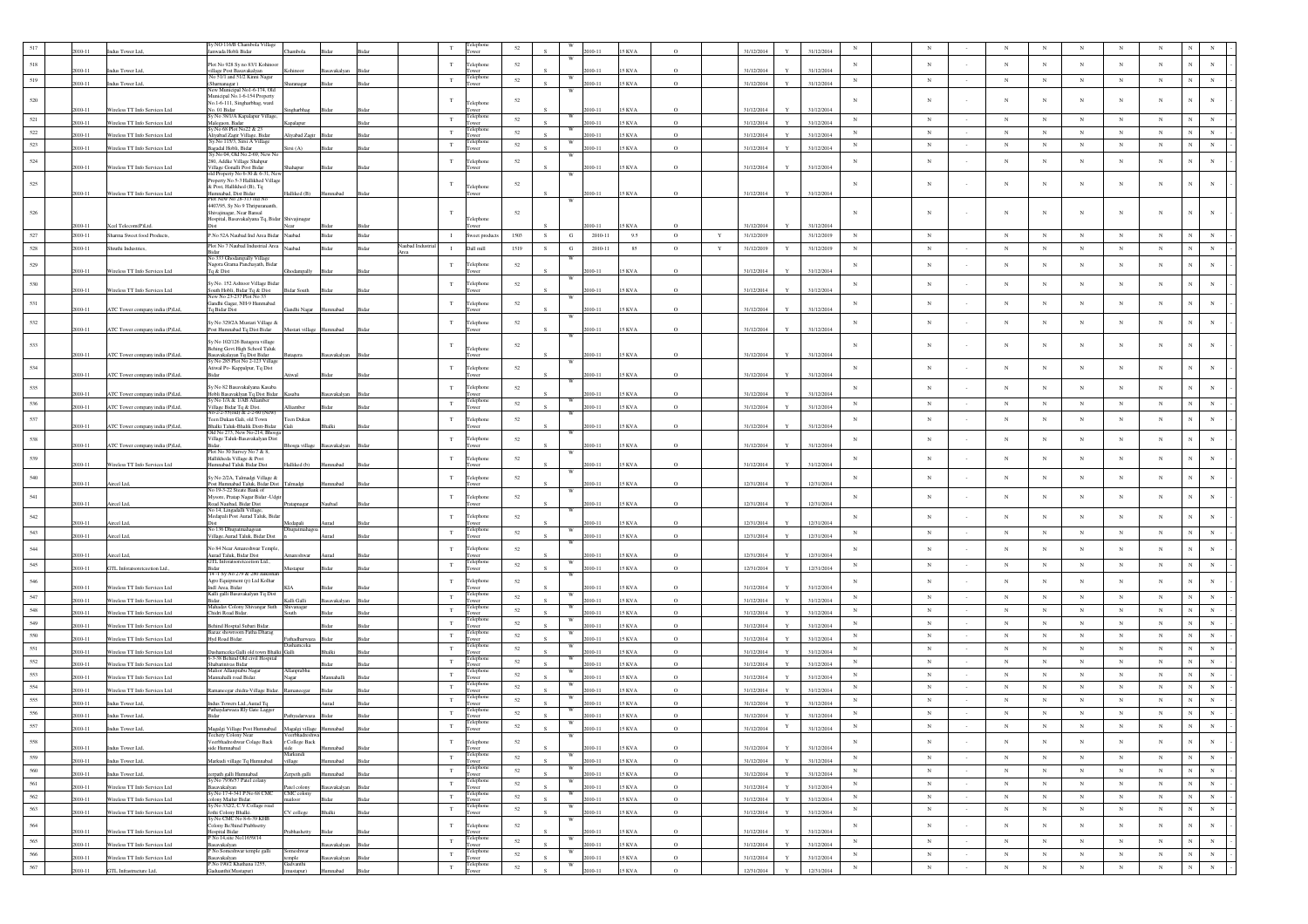|         |           |                                 | Wireless-TT info Services Ltd,                                              |                       |                             |       |             |                    |        |                         |            |               |          |            |              |            |             |             |            |                 |                 |             |            |                            |                               |
|---------|-----------|---------------------------------|-----------------------------------------------------------------------------|-----------------------|-----------------------------|-------|-------------|--------------------|--------|-------------------------|------------|---------------|----------|------------|--------------|------------|-------------|-------------|------------|-----------------|-----------------|-------------|------------|----------------------------|-------------------------------|
|         |           | Wireless TT Info Services Ltd   | Basavakalyan<br>Sy No 1 Khata No 25, Lakanaga                               |                       | avakalyar                   |       |             |                    |        |                         |            | KVA           |          | 31/12/2014 |              | 31/12/2014 |             |             |            |                 |                 |             |            |                            |                               |
| 569     |           |                                 | Hobli, Jaigaon Village & Post,                                              |                       |                             |       | $_{\rm T}$  | Telephone          | 52     |                         |            |               |          |            |              |            | $_{\rm N}$  | $_{\rm N}$  |            | $_{\rm N}$      | $_{\rm N}$      | $_{\rm N}$  | $_{\rm N}$ | $_{\rm N}$                 |                               |
|         | 010-11    | Indus Tower Ltd.                | Bhalki To Bidar<br>y No 12/A/B Katha No 274                                 |                       | halki                       |       |             | wer                |        |                         | $010 - 11$ | 5 KVA         | $\circ$  | 31/12/2014 |              | 31/12/2014 |             |             |            |                 |                 |             |            |                            |                               |
| 570     | 010-11    | Indus Tower Ltd,                | Malegaon Village & Post Bidar                                               |                       | <b>Bidar North</b>          |       | $_{\rm T}$  | elephone           | 52     |                         | $10 - 11$  | 5 KVA         | $\Omega$ | 31/12/2014 |              | 31/12/2014 | $_{\rm N}$  | $_{\rm N}$  |            | $_{\rm N}$      | $_{\rm N}$      | $_{\rm N}$  | $_{\rm N}$ | $_{\rm N}$                 |                               |
|         |           |                                 | -<br>Narth Hobli Bidar<br>Sy No 69/1 Katha No -411 Kallur                   | falegoan              |                             |       |             | wer                |        |                         |            |               |          |            |              |            |             |             |            |                 |                 |             |            |                            |                               |
| 571     | 010-11    | Indus Tower Ltd,                | .<br>Village & Post Humnabad Tq                                             |                       |                             |       | T           | Telephone          | 52     |                         | 010-11     | 5 KVA         |          | 31/12/2014 |              | 31/12/2014 | $_{\rm N}$  | $_{\rm N}$  |            | $_{\rm N}$      | $_{\rm N}$      | $_{\rm N}$  | $_{\rm N}$ | $_{\rm N}$                 |                               |
| 572     | $10 - 11$ | Indus Tower Ltd,                | iy No 9 Kapargoan Village & Po<br>lumnbad Tq                                |                       | mnabad                      |       | $\mathbf T$ | Telephone          | 52     | w                       | $10 - 11$  | 5 KVA         |          | 31/12/2014 |              | 31/12/2014 | N           | $_{\rm N}$  |            | $_{\rm N}$      | $_{\mathrm{N}}$ | $_{\rm N}$  | $_{\rm N}$ | $_{\rm N}$                 | $\mathbf N$<br>$_{\rm N}$     |
|         |           |                                 | Sy No 9 169/1 Kathan NO 418                                                 | apargaon              |                             |       |             |                    |        |                         |            |               |          |            |              |            |             |             |            |                 |                 |             |            |                            |                               |
| 573     | $10 - 11$ | Indus Tower Ltd,                | Hupla Village & Post Nitur Hobli<br>Bhalki Tq                               | Nittur (B)            | 3halk                       |       | T           | Telephone<br>wer   | 52     |                         | 010-11     | 5 KVA         |          | 31/12/2014 |              | 31/12/2014 | $_{\rm N}$  | $_{\rm N}$  |            | $_{\rm N}$      | $_{\rm N}$      | $_{\rm N}$  | $_{\rm N}$ | $_{\rm N}$<br>$\mathbf{N}$ | $_{\rm N}$                    |
| 574     | 010-11    | Indus Tower Ltd.                | G.P No 1-37/2 Beeri Village &<br>Post Bhalki To                             | eri village           | <b>Shalki</b>               |       | $_{\rm T}$  | elephon<br>ower    | 52     |                         | 010-11     | KVA           | $\circ$  | 31/12/2014 |              | 31/12/2014 | $_{\rm N}$  | $_{\rm N}$  |            | $_{\rm N}$      | $_{\rm N}$      | $_{\rm N}$  | $_{\rm N}$ | $_{\rm N}$                 | $_{\rm N}$<br>$_{\rm N}$      |
|         |           |                                 | iy No 44/1 Katha No 40 Gogga                                                |                       |                             |       |             |                    |        |                         |            |               |          |            |              |            |             |             |            |                 |                 |             |            |                            |                               |
| 575     | 2010-11   | Indus Tower Ltd,                | illage Rajeshwr Hobli<br>asavakalyan                                        | <b>Rajeshwar</b>      | Basavakalyan                | Bida  | $_{\rm T}$  | elephone<br>ower   | 52     |                         | 010-11     | 15 KVA        |          | 31/12/2014 |              | 31/12/2014 | $_{\rm N}$  | $_{\rm N}$  |            | $_{\rm N}$      | $_{\rm N}$      | $_{\rm N}$  | $_{\rm N}$ | $_{\rm N}$<br>N            | N                             |
|         |           |                                 | M.No. 18-167 New Kolivada                                                   |                       |                             |       |             |                    |        |                         |            |               |          |            |              |            |             |             |            |                 |                 |             |            |                            |                               |
| 576     |           |                                 | Village & Post, Near A1 Ameen                                               |                       |                             |       | $_{\rm T}$  | Telephone          | 52     |                         |            |               |          |            |              |            | $_{\rm N}$  | $_{\rm N}$  |            | $_{\rm N}$      | $_{\rm N}$      | $_{\rm N}$  | $_{\rm N}$ | $_{\rm N}$<br>N            |                               |
|         | 2010-11   | Wireless TT Info Services Ltd   | ichool, Humnabad Tq, Bidar Dist                                             | neen school           |                             |       |             |                    |        | W                       | $10 - 11$  | 5 KVA         |          | 31/12/2014 |              | 31/12/2014 |             |             |            |                 |                 |             |            |                            |                               |
| 577     |           |                                 | No 30-268(old) New 30-326 Nea<br>G.K.Patil House Biradar Colony             |                       |                             |       | $\mathbf T$ | elephone           | 52     |                         |            |               |          |            |              |            | $\mathbf N$ |             |            | $_{\rm N}$      | N               | $_{\rm N}$  |            | $_{\rm N}$<br>$_{\rm N}$   |                               |
|         | 010-11    | Wireless TT Info Services Ltd   | Basayakalyan Tq, Bidar Dist<br>i No 828                                     |                       | Biradar colony Basavakalyan |       |             | ower               |        |                         | 010-11     | 15 KVA        |          | 31/12/2014 |              | 31/12/2014 |             |             |            |                 |                 |             |            |                            |                               |
| 578     |           |                                 | S.V.Trust Kallur Road, Humnaba                                              |                       |                             |       | T           | Telephone          | $52\,$ |                         |            |               |          |            |              |            | $_{\rm N}$  | $_{\rm N}$  |            | $_{\rm N}$      | $_{\rm N}$      | $_{\rm N}$  | $_{\rm N}$ | $_{\rm N}$                 | $_{\rm N}$<br>$_{\rm N}$      |
|         | 010-11    | Quippo Telecom Infracture Ltd.  | y No 21 Katha No                                                            | Kallur Road           | maha                        |       |             | wer                |        | W                       | $10 - 11$  | 5 KVA         |          | 31/12/2014 |              | 31/12/2014 |             |             |            |                 |                 |             |            |                            |                               |
| 579     | 010-11    |                                 | 05Haragere(Jangal Koi)Village<br>Near Gandhi Junj Bidar                     | Jangal koi            |                             |       | $_{\rm T}$  | Telephone          | 52     |                         | $10 - 11$  | KVA           |          | 31/12/2014 |              | 31/12/2014 | $_{\rm N}$  | $_{\rm N}$  |            | $_{\rm N}$      | $_{\rm N}$      | $_{\rm N}$  | $_{\rm N}$ | $_{\rm N}$                 | $_{\rm N}$<br>$_{\rm N}$      |
|         |           | Quippo Telecom Infracture Ltd   | v No 47/1Bhorgi Village(J)                                                  | llage                 |                             |       |             |                    |        | W                       |            |               |          |            |              |            |             |             |            |                 |                 |             |            |                            |                               |
| $580\,$ | 2010-11   | Quippo Telecom Infracture Ltd., | .<br>antnapur Hobbli, Aura(B) Tq,<br><b>Bidar Dist</b>                      | Bhorgi village        | Aurad                       |       | $_{\rm T}$  | Telephone          | $52\,$ |                         | $010 - 11$ | 15 KVA        |          | 31/12/2014 |              | 31/12/2014 | $_{\rm N}$  | ${\bf N}$   |            | $_{\rm N}$      | $_{\rm N}$      | $_{\rm N}$  | $_{\rm N}$ | $_{\rm N}$                 | $_{\rm N}$<br>$_{\rm N}$      |
|         |           |                                 | Municipal New No 8-10-267, Old                                              |                       |                             |       |             |                    |        |                         |            |               |          |            |              |            |             |             |            |                 |                 |             |            |                            |                               |
| 581     |           |                                 | No 8-10-172 Sangam Arcade,                                                  |                       |                             |       | T           |                    | 52     |                         |            |               |          |            |              |            | $_{\rm N}$  | N           | $\sim$     | $_{\rm N}$      | $\mathbf N$     | $_{\rm N}$  | $_{\rm N}$ | $_{\rm N}$                 | $\mathbf{N}$                  |
|         | 010-11    | Quippo Telecom Infracture Ltd   | Stadium Road New Housing<br>Colony Ganesh Maidan Bidar                      | Ganesh maidan         |                             |       |             | Telephone<br>wer   |        |                         | $10 - 11$  |               |          | 31/12/2014 |              | 31/12/2014 |             |             |            |                 |                 |             |            |                            |                               |
| 582     | 2010-11   | Quippo Telecom Infracture Ltd., | iy No 74 Gadavanthi Village &<br>Post, Humnabad Tq, Bidar                   | Gadavanthi<br>village | badamma                     | Rida  | $_{\rm T}$  | Telephone<br>ower  | 52     |                         | 2010-11    | <b>15 KVA</b> | $\circ$  | 31/12/2014 | Y            | 31/12/2014 | $_{\rm N}$  | $_{\rm N}$  |            | $_{\rm N}$      | $_{\rm N}$      | $_{\rm N}$  | $_{\rm N}$ | $_{\rm N}$                 | N<br>$_{\rm N}$               |
|         |           |                                 | Site No 9-8-152 Sy No 38 Opp                                                |                       |                             |       | T           |                    |        | W                       |            |               |          |            |              |            |             | $_{\rm N}$  |            |                 |                 |             | $_{\rm N}$ | $_{\rm N}$                 | $_{\rm N}$<br>$_{\rm N}$      |
| 583     | 2010-11   | Quippo Telecom Infracture Ltd.  | Water Tank Basayanagar Bidar<br>Town & Dist<br>CMC No 15-3-205/2 Plot No 19 |                       |                             |       |             | Telephone          | 52     |                         | $10 - 11$  | 5 KVA         |          | 31/12/2014 |              | 31/12/2014 | $_{\rm N}$  |             |            | $_{\rm N}$      | $_{\rm N}$      | $_{\rm N}$  |            |                            |                               |
| $584\,$ |           |                                 | Ramanagar, Bank Colony                                                      |                       |                             |       | T           | Telephone          | 52     |                         |            |               |          |            |              |            | $_{\rm N}$  | ${\bf N}$   |            | $_{\rm N}$      | $_{\rm N}$      | $_{\rm N}$  | $_{\rm N}$ | $_{\rm N}$                 | $\mathbf N$<br>$_{\rm N}$     |
|         | 010-11    | Quippo Telecom Infracture Ltd   | mbrawada Road Bidar<br>iy.No 121 A/B Malegow Pos                            |                       |                             |       |             |                    |        |                         | $010-1$    | KVA           |          | 31/12/2014 |              | 31/12/201- |             |             |            |                 |                 |             |            |                            |                               |
| 585     | 010-11    | Quippo Telecom Infracture Ltd., | <b>Sidor</b>                                                                |                       |                             |       | T           | Felephone<br>ower  | 52     |                         | $010 - 11$ | <b>SKVA</b>   | $\Omega$ | 31/12/2014 |              | 31/12/2014 | N           | $_{\rm N}$  |            | $_{\rm N}$      | $_{\rm N}$      | N           | $_{\rm N}$ | N                          | $_{\rm N}$<br>$_{\rm N}$      |
| 586     | 010-11    | Quippo Telecom Infracture Ltd.  | Plot No 1 & 2 satapur Post<br>asavakalyan tq Bidar                          | stapur                | savakalyan                  |       | $_{\rm T}$  | Telephone<br>wer   | 52     | W                       | 010-11     | 5 KVA         |          | 31/12/2014 | $\mathbf Y$  | 31/12/2014 | $_{\rm N}$  | $_{\rm N}$  |            | $_{\rm N}$      | $_{\rm N}$      | $_{\rm N}$  | $_{\rm N}$ | $_{\rm N}$                 | $_{\rm N}$                    |
| 587     | 2010-11   |                                 | y No S/p1 Sipalagera Village                                                |                       |                             |       | $\mathbf T$ | Telephone          | 52     | W                       | 010-11     | <b>SKVA</b>   | $\Omega$ | 31/12/2014 |              | 31/12/2014 | N           | $_{\rm N}$  | $\sim$     | $_{\rm N}$      | $_{\mathrm{N}}$ | $_{\rm N}$  | $_{\rm N}$ | $_{\rm N}$                 | $_{\rm N}$<br>$_{\mathrm{N}}$ |
|         |           | Quippo Telecom Infracture Ltd., | Plot No 26 Near MI Office                                                   |                       |                             |       |             |                    |        |                         |            |               |          |            |              |            |             |             |            |                 |                 |             |            |                            |                               |
| 588     | 010-11    | Quippo Telecom Infracture Ltd., | <b>NOubad Industrial Area Basava</b><br>Nagar Bidar                         | aubad                 |                             |       | $_{\rm T}$  | Telephone          | 52     |                         | 010-11     | 5 KVA         |          | 31/12/2014 |              | 31/12/2014 | $_{\rm N}$  | $_{\rm N}$  |            | $_{\rm N}$      | $_{\rm N}$      | $_{\rm N}$  | $_{\rm N}$ | $_{\rm N}$<br>$\mathbf N$  | N                             |
| 589     | 010-11    |                                 | inchayat No 378 Kodambal                                                    | tambal                |                             |       | $\mathbf T$ | elephon            | 52     |                         | $10-11$    | <b>SKVA</b>   | $\Omega$ | 31/12/2014 |              | 31/12/2014 | $_{\rm N}$  | $_{\rm N}$  | $\epsilon$ | $_{\rm N}$      | $_{\rm N}$      | $_{\rm N}$  | $_{\rm N}$ | $_{\rm N}$                 | ${\bf N}$<br>$_{\rm N}$       |
|         |           | Quippo Telecom Infracture Ltd., | illage & Post Humnabad                                                      |                       |                             |       |             |                    |        |                         |            |               |          |            |              |            |             |             |            |                 |                 |             |            |                            |                               |
| 590     | 2010-11   | Quippo Telecom Infracture Ltd., | Plot No 34 Town Panchayath Back<br>Side Basavab Galli Aurad Bidar           | Basavab Galli Aurad   |                             |       | $_{\rm T}$  | elephone           | 52     |                         | $10 - 11$  | 5 KVA         |          | 31/12/2014 |              | 31/12/2014 | $_{\rm N}$  | $_{\rm N}$  | $\sim$     | $_{\rm N}$      | $_{\rm N}$      | $_{\rm N}$  | $_{\rm N}$ | $_{\rm N}$                 | N<br>$_{\rm N}$               |
| 591     |           |                                 | Plot No-1 Dhatta Nagar Near                                                 |                       |                             |       | T           | Telephone          | 52     |                         |            |               |          |            |              |            | $_{\rm N}$  | $_{\rm N}$  |            | $_{\rm N}$      | $_{\rm N}$      | $_{\rm N}$  | $_{\rm N}$ | $_{\rm N}$                 | N                             |
|         | 2010-11   | Quippo Telecom Infracture Ltd., | Railway Bridge Bhalki Taluk Bidar Railway Bridge Bhalki                     |                       |                             |       |             |                    |        |                         | 010-11     | 5 KVA         |          | 31/12/2014 |              | 31/12/2014 |             |             |            |                 |                 |             |            |                            |                               |
| 592     | $10 - 11$ | Viom Networks Ltd.              | Santosh Lodge Ambedkar Circle, Z-<br>N Road Bidar                           | mbedkar circle        |                             |       | $_{\rm T}$  | l'elephon          | 52     | w                       | $10 - 11$  | KVA           |          | 31/12/2014 |              | 31/12/2014 | $_{\rm N}$  | $_{\rm N}$  |            | $_{\rm N}$      | $_{\rm N}$      | $_{\rm N}$  | $_{\rm N}$ | $_{\rm N}$                 | N<br>$_{\rm N}$               |
| 593     |           |                                 | 70 Sangsheety Patil, Kumba<br>vada Coss, Mandhlli Road,                     |                       |                             |       | T           | Telephone          | 52     |                         |            |               |          |            |              |            | $_{\rm N}$  | $_{\rm N}$  |            | $_{\rm N}$      | $_{\rm N}$      | $_{\rm N}$  | $_{\rm N}$ | $_{\rm N}$<br>$\mathbf N$  | N                             |
|         | 2010-11   | Viom Networks Ltd.,             | <b>Jumpa Road</b> , Bidar                                                   |                       | mbar wada Gumpa Bidar       |       |             | wer                |        |                         | 010-11     | <b>15 KVA</b> | $\circ$  | 31/12/2014 |              | 31/12/2014 |             |             |            |                 |                 |             |            |                            |                               |
| 594     |           |                                 | roperty No,6-110 Opp Nabiddar<br>Darga, Chithagoppa, Humnabad               |                       |                             |       | $_{\rm T}$  | Telephone          | $52\,$ |                         |            |               |          |            |              |            | $_{\rm N}$  | $_{\rm N}$  |            | $_{\rm N}$      | $_{\rm N}$      | $_{\rm N}$  | $_{\rm N}$ | $_{\rm N}$                 | $_{\rm N}$<br>$_{\rm N}$      |
|         | 2010-11   | Viom Networks Ltd.              | <sup>r</sup> q, Bidar Dist<br>01d No-5-2-216, New No-5-2-3                  | hitaguppa             | nnahad                      |       |             | wer                |        |                         | 010-11     | <b>15 KVA</b> | $\Omega$ | 31/12/2014 |              | 31/12/2014 |             |             |            |                 |                 |             |            |                            |                               |
| 595     |           |                                 | Old Civil Hospital, Near All                                                |                       |                             |       | T           |                    | 52     |                         |            |               |          |            |              |            | $_{\rm N}$  | N           |            | $_{\rm N}$      | $_{\rm N}$      | $_{\rm N}$  | $_{\rm N}$ | $_{\rm N}$                 | N                             |
|         | 010-11    | Viom Networks Ltd.              | Ameen College, Bhamani Road.                                                | Tvil hospital         |                             |       |             | Telephone          |        |                         | 010-11     | 5 KVA         |          | 31/12/2014 |              | 31/12/2014 |             |             |            |                 |                 |             |            |                            |                               |
| 596     | 2010-11   | Viom Networks Ltd.              | #8-9-315/2 Vijayanagar Colony<br>Jurudwara Bidar                            | Vijaynagar<br>colony  |                             |       | $_{\rm T}$  | Telephone<br>Tower | $52\,$ | W                       | $10 - 11$  | 15 KVA        | $\circ$  | 31/12/2014 |              | 31/12/2014 | $_{\rm N}$  | ${\bf N}$   |            | $_{\rm N}$      | $_{\rm N}$      | $\,$ N $\,$ | $_{\rm N}$ | $\,$ N                     | $_{\rm N}$<br>$_{\rm N}$      |
|         |           |                                 |                                                                             |                       |                             |       |             |                    |        |                         |            |               |          |            |              |            |             |             |            |                 |                 |             |            |                            |                               |
| 597     |           |                                 | Site Id: IN 1114618 Site Name<br>Homnabad(TMC) Prpty No 327                 |                       |                             |       | T           |                    | 52     |                         |            |               |          |            |              |            | $_{\rm N}$  | N           | $\sim$     | $_{\rm N}$      | N               | $_{\rm N}$  | $_{\rm N}$ | $_{\rm N}$<br>N            |                               |
|         | 010-11    | Indus Tower Ltd,                | Gadavanthi Village Manik Nagar<br>Post Humnabad Tq, Bidar Dist              | Gadavanthi<br>village |                             |       |             | Telephone<br>ower  |        |                         | 010-11     | 15 KVA        |          | 31/12/2014 | $\mathbf{Y}$ | 31/12/2014 |             |             |            |                 |                 |             |            |                            |                               |
|         |           |                                 |                                                                             |                       |                             |       |             |                    |        | W                       |            |               |          |            |              |            |             |             |            |                 |                 |             |            |                            |                               |
| 598     |           |                                 | Plot No 922 & 923 Sv No 1 & 25<br>CMC colony Near Muneshwatra               |                       |                             |       | $_{\rm T}$  | elephone           | 52     |                         |            |               |          |            |              |            |             | $_{\rm N}$  |            | $_{\rm N}$      | N               | $_{\rm N}$  | N          | $_{\rm N}$<br>$_{\rm N}$   | N                             |
|         | 010-11    | Indus Tower Ltd                 | lemple Mailur Road Bidar<br>No 1-156, Yakthapur                             |                       |                             |       |             | elephon            |        |                         | 010-11     | 5 KVA         |          | 31/12/2014 |              | 31/12/2014 |             |             |            |                 |                 |             |            |                            |                               |
| 599     | 010-11    | Indus Tower Ltd,                | Village, Yakthapur Post Bidr<br>Sy No 131 Chandanahalli Village             | akthpur village       |                             |       | $_{\rm T}$  | wer                | 52     |                         | 010-11     | <b>SKVA</b>   | $\Omega$ | 31/12/2014 |              | 31/12/2014 | $_{\rm N}$  | $_{\rm N}$  |            | $_{\rm N}$      | $_{\rm N}$      | $_{\rm N}$  | $_{\rm N}$ | $_{\rm N}$                 | $_{\rm N}$<br>$_{\rm N}$      |
| 600     |           |                                 | Dubalgundi Hobli Humnabad Tq,                                               |                       |                             |       | $_{\rm T}$  | elephone           | 52     |                         |            |               |          |            |              |            | $_{\rm N}$  | $_{\rm N}$  |            | $_{\rm N}$      | $_{\rm N}$      | $_{\rm N}$  | $_{\rm N}$ | $_{\rm N}$                 | $_{\rm N}$<br>$_{\rm N}$      |
|         | 2010-11   | Indus Tower Ltd,                | <b>Bidar Dist</b>                                                           | Jubalgundi            | Humnabad                    |       |             | wer                |        |                         | 010-11     | 5 KVA         | $\circ$  | 31/12/2014 |              | 31/12/2014 |             |             |            |                 |                 |             |            |                            |                               |
| 601     |           |                                 | Sy No 24/10 Near                                                            |                       |                             |       |             |                    | 52     |                         |            |               |          |            |              |            |             | $_{\rm N}$  |            | $_{\rm N}$      | $_{\rm N}$      | $_{\rm N}$  | $_{\rm N}$ | $_{\rm N}$<br>N            |                               |
|         | 010-11    | Indus Tower Ltd,                | Revanasiddeshwar Temple, Ishwar<br>Nagar Basavakalyan Tq, Bidar             | Ishwar nagar          |                             |       |             | Telephone          |        |                         | 010-11     | 5 KVA         |          | 31/12/2014 |              | 31/12/2014 |             |             |            |                 |                 |             |            |                            |                               |
| 602     | 110-11    | Indus Tower Ltd                 | y No 157 Astoor Village & Post                                              | stoor village         |                             |       | $_{\rm T}$  | elepho             | 52     |                         | $10 - 11$  | KVA           | $\Omega$ | 31/12/2014 |              | 31/12/2014 | $_{\rm N}$  | $_{\rm N}$  |            | $_{\rm N}$      | $_{\rm N}$      | $_{\rm N}$  | $_{\rm N}$ | $_{\rm N}$                 | $_{\rm N}$<br>$_{\rm N}$      |
| 603     |           |                                 | No 56 Bolegaun Village Bhalki                                               |                       | Bhalki                      |       | $_{\rm T}$  | :leph              | 52     |                         | 010-11     | <b>15 KVA</b> | $\circ$  | 31/12/2014 |              | 31/12/2014 | $_{\rm N}$  | $_{\rm N}$  |            | $_{\rm N}$      | $_{\rm N}$      | $_{\rm N}$  | $_{\rm N}$ | $_{\rm N}$<br>$\mathbf N$  | $_{\rm N}$                    |
|         | 2010-11   | Indus Tower Ltd,                | Tq, Bidar Dist<br>y No 137 Chimegaon village                                | 3olegoan              |                             |       |             | ower               |        |                         |            |               |          |            |              |            |             |             |            |                 |                 |             |            |                            |                               |
| $604\,$ | 2010-11   | Indus Tower Ltd,                | Chimegaon Post Aurad Tq, Bidar                                              |                       |                             |       | $_{\rm T}$  | Telephone          | $52\,$ |                         | $010 - 11$ | KVA           |          | 31/12/2014 |              | 31/12/2014 | $\mathbf N$ | $_{\rm N}$  |            | $_{\rm N}$      | $_{\rm N}$      | $_{\rm N}$  | N          | $_{\rm N}$                 |                               |
| 605     | 2010-11   |                                 | iy No 278 Imambad Village &                                                 |                       | Bidar                       |       | $\mathbf T$ | :lephone           | 52     |                         | 2010-11    | <b>15 KVA</b> | $\Omega$ | 31/12/2014 | $\mathbf{v}$ | 31/12/2014 | $_{\rm N}$  | $_{\rm N}$  |            | $_{\rm N}$      | $_{\rm N}$      | $_{\rm N}$  | $_{\rm N}$ | $_{\rm N}$                 | $_{\rm N}$<br>$_{\rm N}$      |
| 606     |           | Indus Tower Ltd,                | Post Bidar<br>Sy No 1/2A Keshar Jawalga<br>Village Bhalki Tq Bidar          | hadman                |                             | Bidar | $_{\rm T}$  | Tower<br>Telephone | 52     |                         |            |               |          |            |              |            | $_{\rm N}$  | $_{\rm N}$  | $\sim$     | $_{\rm N}$      | $_{\rm N}$      | $_{\rm N}$  | $_{\rm N}$ | $_{\rm N}$                 | ${\bf N}$<br>${\bf N}$        |
|         | 010-11    | Indus Tower Ltd,                | y No 89, Hangargab Village                                                  | valgi village         | Bhalki                      |       |             | Tower              |        | W                       | 010-11     | <b>15 KVA</b> | $\circ$  | 31/12/2014 |              | 31/12/2014 |             |             |            |                 |                 |             |            |                            |                               |
| $607\,$ | 2010-11   | Indus Tower Ltd,                | Aurad Tq, Bidar Dist<br>Sy No 1/0 Katha 189, Chondi                         | fangargab             | Aurad                       |       | $_{\rm T}$  | Telephone<br>Tower | $52\,$ | W                       | 010-11     | <b>15 KVA</b> | $\circ$  | 31/12/2014 | $\mathbf{v}$ | 31/12/2014 | $\,$ N      | $_{\rm N}$  | $\sim$     | $\,$ N          | $\,$ N          | $_{\rm N}$  | $\,$ N     | ${\bf N}$                  | $\mathbf{N}^-$<br>$\,$ N $\,$ |
| $608\,$ |           |                                 | Mukhed Village Nandabigalogon                                               |                       |                             |       | $_{\rm T}$  |                    | 52     |                         |            |               |          |            |              |            | $_{\rm N}$  | $_{\rm N}$  | $\cdot$    | $_{\rm N}$      | $_{\rm N}$      | $_{\rm N}$  | N          | $_{\rm N}$                 | $\mathbf N$<br>$\,$ N         |
|         | 2010-11   | Indus Tower Ltd,                | Post Dabaka Hobli Aurad Tq.<br><b>Bidar Dist</b>                            | Chondi mukhed Aurad   |                             |       |             | Telephone<br>Tower |        |                         | 010-11     | <b>15 KVA</b> |          | 31/12/2014 |              | 31/12/2014 |             |             |            |                 |                 |             |            |                            |                               |
| 609     |           |                                 | Sy No 158/1A Khata No 428                                                   |                       |                             |       | $_{\rm T}$  | Telephone          | $52\,$ |                         |            |               |          |            |              |            | $_{\rm N}$  | $_{\rm N}$  | $\sim$     | $_{\rm N}$      | $_{\rm N}$      | $_{\rm N}$  | $_{\rm N}$ | $_{\rm N}$                 | $\mathbf N$<br>${\bf N}$      |
|         | 2010-11   | Indus Tower Ltd,                | Hokran Road Manahalli Post Bidar Manhalli                                   |                       |                             |       |             | ower               |        |                         | 2010-11    | <b>15 KVA</b> | $\Omega$ | 31/12/2014 |              | 31/12/2014 |             |             |            |                 |                 |             |            |                            |                               |
| 610     | 2010-11   | Indus Tower Ltd,                | y No 27/1 Sirimandal Village &<br>Post Bidar                                | Isbas                 |                             |       | $_{\rm T}$  | Felephone<br>ower  | $52\,$ |                         | 2010-11    | <b>15 KVA</b> | $\circ$  | 31/12/2014 | $\mathbf{v}$ | 31/12/2014 | $\,$ N      | $\,$ N $\,$ | $\sim$     | $_{\rm N}$      | $_{\rm N}$      | $_{\rm N}$  | $_{\rm N}$ | $_{\rm N}$                 | $\mathbf N$<br>${\bf N}$      |
| $611\,$ | 010-11    | Indus Tower Ltd,                | Ho No 2-404 Othagi Village &<br>Post Humnabad Tq, Bidar Dist                | Othagi                | mnabad                      | Ridar | $_{\rm T}$  | Telephone<br>Tower | 52     |                         | 010-11     | 5 KVA         | $\circ$  | 31/12/2014 |              | 31/12/2014 | $_{\rm N}$  | $_{\rm N}$  | $\sim$     | $_{\rm N}$      | $_{\rm N}$      | $_{\rm N}$  | $_{\rm N}$ | $_{\rm N}$                 | ${\bf N}$<br>${\bf N}$        |
| 612     | 2010-11   | Indus Tower Ltd.                | 7.P No 4/91 Rekulgi Village &                                               | Rekulgi               |                             |       | $_{\rm T}$  | Telephone          | $52\,$ | $\ensuremath{\text{W}}$ | 2010-11    | <b>15 KVA</b> | $\circ$  | 31/12/2014 | $\mathbf{v}$ | 31/12/2014 | $_{\rm N}$  | $\,$ N $\,$ | $\sim$     | $_{\mathrm{N}}$ | $_{\rm N}$      | $\,$ N      | $\,$ N     | $\,$ N                     | $\mathbf N$<br>$\,$ N $\,$    |
|         |           |                                 | ost Bidar                                                                   |                       |                             |       |             |                    |        |                         |            |               |          |            |              |            |             |             |            |                 |                 |             |            |                            |                               |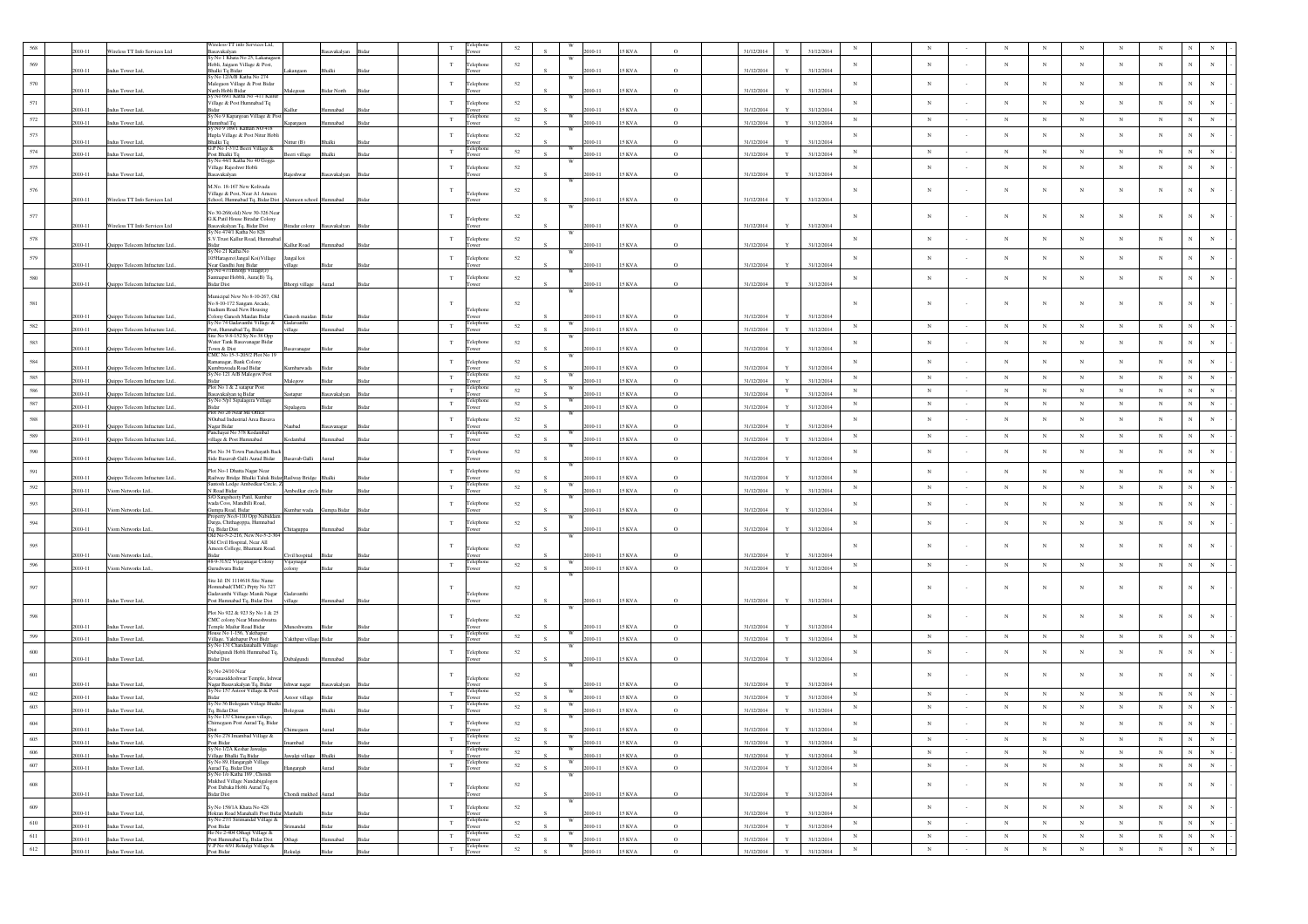|         |       |            |                                              | P No 1-115/1 Dongapur Village                                                        |                       |              |                                   | T<br>lephone                          | 52       |              |                         |               |                                     |            |            |            |             |              |              |                 |              |            |                           |  |
|---------|-------|------------|----------------------------------------------|--------------------------------------------------------------------------------------|-----------------------|--------------|-----------------------------------|---------------------------------------|----------|--------------|-------------------------|---------------|-------------------------------------|------------|------------|------------|-------------|--------------|--------------|-----------------|--------------|------------|---------------------------|--|
|         |       | 11-010     | Indus Tower Ltd,                             | k Post Bhalki Tq, Bidar Dist<br>y No 25 Balur Village & Post                         |                       |              |                                   |                                       |          |              |                         | 5 KV/         | 31/12/2014                          |            | 31/12/2014 |            |             |              |              |                 |              |            |                           |  |
| 614     |       | 910-11     | ndus Tower Ltd.                              | Bhalki Taluk Netrubi Hobli.<br>Bhalki Tq, bidar Dist                                 |                       |              |                                   | Felephone<br>T                        | 52       |              | $010-1$                 | 5 KVA         | 31/12/2014<br>$\Omega$              |            | 31/12/2014 | $_{\rm N}$ | $\mathbf N$ | $_{\rm N}$   | $_{\rm N}$   | $_{\rm N}$      | N            | $_{\rm N}$ | N                         |  |
| 615     |       | 2010-11    |                                              | No 15-184 Ranjol Kher                                                                | jolkheni              |              |                                   | elephone<br>T                         | 52       |              | W<br>$010 - 11$         | <b>15 KVA</b> | $\circ$<br>31/12/2014               |            | 31/12/2014 | N          | $_{\rm N}$  | $_{\rm N}$   | $_{\rm N}$   | $_{\rm N}$      | $_{\rm N}$   | $_{\rm N}$ | $_{\rm N}$                |  |
|         |       |            | Indus Tower Ltd,                             |                                                                                      |                       |              |                                   | wer                                   |          |              |                         |               |                                     |            |            |            |             |              |              |                 |              |            |                           |  |
| 616     |       | 2010-11    | Indus Tower Ltd.                             | adustiral Area Humnabad Tq,<br>idar Dist                                             | mabad Ind             |              |                                   | T<br>Felephone                        | 52       |              | $010-11$                | <b>15 KVA</b> | 31/12/2014<br>$\circ$               |            | 31/12/2014 | $_{\rm N}$ | $_{\rm N}$  | $_{\rm N}$   | $_{\rm N}$   | $_{\rm N}$      | N            | $_{\rm N}$ | N                         |  |
| 617     |       |            |                                              | y No -114/AA. Chandakapura<br>'illage Post mantala Hobld                             | andakapur             |              |                                   | $_{\rm T}$<br>Telephone               | 52       |              |                         |               |                                     |            |            | $_{\rm N}$ | $_{\rm N}$  | $_{\rm N}$   | $_{\rm N}$   | $_{\rm N}$      | $_{\rm N}$   | $_{\rm N}$ | N                         |  |
|         |       | 2010-11    | Indus Tower Ltd.                             | savakalyan Tq, Bidar Dist<br>y No-150,m AMBE sangavi                                 | llage                 | avakalyan    |                                   |                                       |          |              | $010 - 11$              | 15 KVA        | 31/12/2014<br>$\circ$               |            | 31/12/2014 |            |             |              |              |                 |              |            |                           |  |
| 618     |       |            |                                              | .<br>illage Post Nittur Hobli Bhalki                                                 |                       |              |                                   | Felephone<br>$_{\rm T}$               | 52       |              |                         |               |                                     |            |            | $_{\rm N}$ | $_{\rm N}$  | $_{\rm N}$   | $_{\rm N}$   | $\mathbf N$     |              |            | N                         |  |
|         |       | 1010-11    | Indus Tower Ltd,                             | îq, Bidar Dist<br>iy No -1/3Khata No-381 Sawfi                                       | ttur $(B)$            | šhalki       |                                   |                                       |          |              |                         | 5 KV/         | 31/12/2014<br>$\circ$               |            | 31/12/2014 |            |             |              |              |                 |              |            |                           |  |
| 619     |       | 2010-11    | Indus Tower Ltd.                             | 'illage Post Kamala Nagar Hobli<br>urad Tq, Bidar Dist<br>y No -155/3 Godhi Hipparga |                       | urad         |                                   | T<br>Telephone                        | 52       |              | DIO-1                   | 5 KV/         | 31/12/2014<br>$\circ$               |            | 31/12/2014 | $_{\rm N}$ | $_{\rm N}$  | $_{\rm N}$   | $_{\rm N}$   | $_{\rm N}$      | $_{\rm N}$   | $_{\rm N}$ | N<br>$_{\rm N}$           |  |
| $620\,$ |       |            |                                              | 'illage Post Halabarga Hobli                                                         |                       |              |                                   | $_{\rm T}$<br>elephone                | $52\,$   |              |                         |               |                                     |            |            | $_{\rm N}$ | $_{\rm N}$  | $_{\rm N}$   | $_{\rm N}$   | $_{\rm N}$      | $_{\rm N}$   | $_{\rm N}$ | N                         |  |
|         |       | 2010-11    | Indus Tower Ltd.                             | Bhalki Tq, Bidar Dist<br>iy No -3/2B Near Ambedker (                                 | ppargaon              | 3halki       |                                   |                                       |          |              | $010-1$                 | 15 KVA        | $\circ$<br>31/12/2014               |            | 31/12/2014 |            |             |              |              |                 |              |            |                           |  |
| 621     |       |            |                                              | Malkapura wadi Village Post                                                          |                       |              |                                   | elephone<br>$_{\rm T}$                | 52       |              |                         |               |                                     |            |            | $_{\rm N}$ | $_{\rm N}$  | $_{\rm N}$   | $_{\rm N}$   | $_{\rm N}$      | $_{\rm N}$   | $_{\rm N}$ |                           |  |
|         |       | 2010-11    | Indus Tower Ltd,                             | mmabad Tq, Bidar Dist<br>v No -5/1 Kaplapur-J Villas                                 | lalkapur wadi         | Iumnabad     |                                   |                                       |          |              | 010-11                  | 15 KVA        | $\circ$                             | 31/12/2014 | 31/12/2014 |            |             |              |              |                 |              |            |                           |  |
| 622     |       | 2010-11    | Indus Tower Ltd.                             | falegaom Post Bidara uthara<br>lobli Bidar                                           | falegon post          | Bidar        |                                   | Felephone<br>$\mathbf T$              | 52       |              | $010 - 11$              | 15 KVA        | $\circ$                             | 31/12/2014 | 31/12/2014 | $_{\rm N}$ | $_{\rm N}$  | $_{\rm N}$   | $_{\rm N}$   | $_{\rm N}$      | $_{\rm N}$   | $_{\rm N}$ | $\mathbb{N}$<br>N         |  |
| $623\,$ |       |            |                                              | y No -38/B Limbapura village<br>ulasur Hobli Basavakalyana Tq,                       |                       |              |                                   | T<br>Telephone                        | 52       |              |                         |               |                                     |            |            | $_{\rm N}$ | $_{\rm N}$  | $_{\rm N}$   | $_{\rm N}$   | $_{\rm N}$      | $_{\rm N}$   | $_{\rm N}$ | $_{\rm N}$<br>$_{\rm N}$  |  |
|         |       | 2010-11    | Indus Tower Ltd.                             | idar Dist                                                                            | lsoor                 | asavakalyan  |                                   |                                       |          |              | $010-1$                 | 5 KVA         | 31/12/2014<br>$^{\circ}$            |            | 31/12/2014 |            |             |              |              |                 |              |            |                           |  |
| 624     |       |            |                                              | No -65 Yernalli village & Post<br>anavada Hobli Bidar Uthara Hobl                    |                       |              |                                   | Felephone<br>$_{\rm T}$               | $52\,$   |              | W                       |               |                                     |            |            | $_{\rm N}$ | $_{\rm N}$  | $_{\rm N}$   | $_{\rm N}$   | $_{\rm N}$      | $_{\rm N}$   | $_{\rm N}$ | $\mathbf N$<br>$_{\rm N}$ |  |
|         |       | 2010-11    | <b>Indus Tower Ltd</b>                       | v No -38/5 Kaata No-341                                                              | nwada                 |              |                                   |                                       |          |              | W                       | 5 KVA         | 31/12/2014                          |            | 31/12/2014 |            |             |              |              |                 |              |            |                           |  |
| 625     |       |            |                                              | aldhari Bus stop sadapur Cross<br>'erabagh Village Rajeshwara                        |                       |              |                                   | т                                     | 52       |              |                         |               |                                     |            |            | $_{\rm N}$ | N           | $_{\rm N}$   | $_{\rm N}$   | $_{\rm N}$      | $_{\rm N}$   | $_{\rm N}$ |                           |  |
|         |       | 2010-11    |                                              | Hobli Basavakalyana Tq, Bidar                                                        |                       |              |                                   | Felephone                             |          |              |                         | 5 KVA         | $\Omega$                            |            |            |            |             |              |              |                 |              |            |                           |  |
|         |       |            | Indus Tower Ltd.                             | 01d TMC No. 2-181, New TMC                                                           | ajeshwar              | savakalyan   |                                   |                                       |          |              | W                       |               | 31/12/2014                          |            | 31/12/2014 |            |             |              |              |                 |              |            |                           |  |
| 626     |       | 2010-11    | Viom Networks Ltd.                           | No 2/194, Chetty Gally, Humnaba<br><b>Tq, Bidar Dist</b>                             | hetty gally           |              |                                   | $_{\rm T}$<br>Telephone               | 52       |              |                         | 5 KVA         | 31/12/2015<br>$\circ$               |            | 31/12/2015 | $_{\rm N}$ | $_{\rm N}$  | $_{\rm N}$   | $_{\rm N}$   | $_{\rm N}$      | $_{\rm N}$   | $_{\rm N}$ | $_{\rm N}$<br>N           |  |
| 627     |       |            |                                              | lot No 5. Katha No 8-6-152<br>Govinda Layout, Jahawada Road                          |                       |              |                                   | $_{\rm T}$<br>Telephone               | 52       |              |                         |               |                                     |            |            | $_{\rm N}$ | $_{\rm N}$  | $_{\rm N}$   | $_{\rm N}$   | $_{\rm N}$      | $_{\rm N}$   | $_{\rm N}$ | $_{\rm N}$                |  |
|         |       | 2010-11    | Viom Networks Ltd.                           | achii<br>dgir Road Opp Hotal Sapna                                                   |                       |              |                                   |                                       |          |              | 010-1                   | 5 KVA         | 31/12/2015<br>$\circ$               |            | 31/12/2015 |            |             |              |              |                 |              |            |                           |  |
| $628\,$ |       | 2009-10    | HDFC Banlk Ltd.                              | nternational Bidar<br>Mo 65 Halikhed K Villgae &                                     | ipna                  |              |                                   |                                       | 52       |              | $\mathbf{u}$            | 5 KVA         | $\Omega$<br>31/12/2019              |            | 31/12/2015 | $_{\rm N}$ | $_{\rm N}$  | $_{\rm N}$   | $_{\rm N}$   | $_{\rm N}$      | $\mathbb{N}$ | $_{\rm N}$ | $_{\rm N}$                |  |
| 629     |       | 2010-11    | ATC Tower company india (P)Ltd,              | ost Humnabad Taluk, Bidar                                                            | alliked (k)           |              |                                   | elephon<br>$_{\rm T}$<br>wer          | $52\,$   |              | 010-11                  | 15 KVA        | 12/31/2014<br>$\circ$               |            | 12/31/2014 | $_{\rm N}$ | $_{\rm N}$  | $_{\rm N}$   | $_{\rm N}$   | $_{\rm N}$      | $_{\rm N}$   | $_{\rm N}$ | $_{\rm N}$                |  |
| 630     |       | 2010-11    | ATC Tower company india (P)Ltd,              | No 53/AA Kakinal Villgae &<br>Post Bhalki Tq, Bidar Dist                             | skinal village        | Bhalki       |                                   | elephon<br>T<br>wer                   | 52       |              | $10 - 11$               | 15 KVA        | $\circ$<br>12/31/2014               |            | 12/31/2014 | $_{\rm N}$ | N           | $_{\rm N}$   | $_{\rm N}$   | $_{\rm N}$      | $_{\rm N}$   | $_{\rm N}$ | $_{\rm N}$                |  |
| 631     |       |            |                                              | olt No 2-43, Dhannura (H) Head                                                       |                       |              |                                   | $\mathbf T$<br>Felephone              | 52       |              |                         |               |                                     |            |            | $_{\rm N}$ | $_{\rm N}$  | $_{\rm N}$   | $_{\rm N}$   | $_{\mathrm{N}}$ | $_{\rm N}$   | $_{\rm N}$ | $_{\rm N}$<br>N           |  |
|         |       | 2010-11    | ATC Tower company india (P)Ltd,              | Post, Bhalki Tq, Bidar Dist<br>Sy.No 286/7, Talmadgi Heae Post                       | hannura (H)           | shalki       |                                   |                                       |          |              | $010 - 11$              | 5 KVA         | 12/31/2014<br>$\circ$               |            | 12/31/2014 |            |             |              |              |                 |              |            |                           |  |
| 632     |       | 2010-11    | ATC Tower company india (P)Ltd,              | munbad Tq Bidar Dist                                                                 | nade                  |              |                                   | 'elephone<br>$\mathbf T$              | 52       |              | W<br>$010 - 11$         | <b>SKVA</b>   | $\Omega$<br>12/31/2014              |            | 12/31/2014 | $_{\rm N}$ | $_{\rm N}$  | $_{\rm N}$   | $\mathbb{N}$ | $_{\rm N}$      | $_{\rm N}$   | $_{\rm N}$ | $_{\rm N}$                |  |
| 633     |       | 2010-11    | Cushal Industries                            | Plot No 7 Kolhar Indl Area Bidar                                                     | olhar                 |              | Colhar Industri<br>sidar<br>vrea  | $\;$ I<br>quett                       | 1516     |              | $010-11$                |               | C1<br>31/12/2019                    |            | 31/12/2019 | $_{\rm N}$ | $_{\rm N}$  | $_{\rm N}$   | N            | $_{\rm N}$      | $_{\rm N}$   | $_{\rm N}$ | $_{\rm N}$<br>N           |  |
| 634     | 26369 | 2010-12    | Nectar crop sciences Ltd., (Formely known as | Sy. NO. 50, 82 P, 83 & 84 P,<br>mnbad Industrial area,                               | nnabad Indi           |              | Iumnabad Indl                     | stiside                               | 1114     | L            | $\,$ R                  | 1290          | $\,$ O<br>6/30/2021<br>Y            |            | 6/30/2021  | $_{\rm N}$ | $_{\rm N}$  | $_{\rm N}$   | $_{\rm N}$   | $_{\rm N}$      | $_{\rm N}$   | $_{\rm N}$ | $_{\rm N}$                |  |
|         |       |            | <b>Iydrebad Chemicals Products Itd)</b>      | <mark>lumnabad Tq, Bidar Dist</mark><br>'lot No.200, Kolhar Indl Area,               |                       |              | trea                              | ilk drug &                            |          |              |                         |               |                                     |            |            |            |             |              |              |                 |              |            |                           |  |
| 635     | 29162 | 2010-11    | handra Life science Pvt Ltd.,                | Bidar                                                                                |                       |              | olhar Indl are<br>ida             | -1<br>ermediates                      | 1141     |              | 008-09                  |               | C2<br>6/30/2016                     |            | 6/30/2016  | ${\bf N}$  | $_{\rm N}$  | $_{\rm N}$   | $_{\rm N}$   | $_{\rm N}$      | $_{\rm N}$   | $_{\rm N}$ | $_{\rm N}$                |  |
| 636     |       | 2010-11    | <b>KGN</b> Enterprises                       | Plot No 110P/1&111/1,                                                                | sabad                 | mabad        | hadammu<br>Sida                   | process of<br>us/non                  | 1322     | S            | $\,$ O<br>2010-11       | 60            | $\circ$<br>30/6/2017<br>Y           | Y          | 30/6/2017  | $_{\rm N}$ | $_{\rm N}$  | $_{\rm N}$   | $_{\rm N}$   | $_{\rm N}$      | N            | $_{\rm N}$ | $_{\rm N}$                |  |
|         |       |            |                                              | umndbad Indl area, Bidar                                                             |                       |              | dustrial Area                     | rous metal                            |          |              |                         |               |                                     |            |            |            |             |              |              |                 |              |            |                           |  |
| 637     | 74988 | 2019-20    | tr Pyrolysis Plant.                          | Plot No 112 KIADB indl<br>Area.Humnabad, Dt. Bidar                                   | nabad                 | mabad        | KIADB Indi<br>Area, Humnabar      | yrolsis Oil                           | 1178     | $\,$ s       | $\mathbb{R}$            |               | $\circ$<br>6/30/2024<br>Y           |            | 6/30/2024  | $_{\rm N}$ | $_{\rm N}$  | $_{\rm N}$   | N            | $_{\rm N}$      |              | $_{\rm N}$ | N                         |  |
|         |       |            |                                              |                                                                                      |                       |              |                                   |                                       | 1141     |              | $\mathbb{R}$            |               | $\mathcal{C}$                       |            |            | $_{\rm N}$ | $_{\rm N}$  |              |              |                 |              | $_{\rm N}$ | $_{\rm N}$<br>$_{\rm N}$  |  |
|         |       |            |                                              | Plot No 78-D, Kolhar Indi Area                                                       |                       |              |                                   |                                       |          |              |                         |               |                                     |            | 6/30/2022  |            |             |              |              |                 |              |            |                           |  |
| 638     |       | 2010-11    | Sir Indu Drugs India (P) Ltd.                | Plot No 108(A) KIADB Ind Area                                                        |                       |              | olhar Indi are                    | -1                                    |          |              |                         |               | 6/30/2022                           |            |            |            |             | $_{\rm N}$   | $_{\rm N}$   | $_{\rm N}$      | $_{\rm N}$   |            |                           |  |
| 639     |       |            |                                              | lumnabad, Humnabad Tq, Bidar                                                         | <b>GADB</b> Ind       |              |                                   |                                       | 1320     |              |                         |               |                                     |            |            | $_{\rm N}$ | $_{\rm N}$  | $_{\rm N}$   | $_{\rm N}$   | $_{\rm N}$      | $_{\rm N}$   | $_{\rm N}$ | $_{\rm N}$                |  |
|         |       | 2010-11    | Saidurga Minerals P                          | 112 Part . Plot No 112 Part. Kiadł                                                   | ea Humnaba            |              | KIADB Indi                        |                                       |          |              |                         |               | C1<br>Returned                      |            | Returned   |            |             |              |              |                 |              |            |                           |  |
| 640     | 74987 | 2019-20    | Os Pyrolysis                                 | ndustrial Area, Humnabad Tal,                                                        | mabad                 | hadann       | sida<br>trea, Humnaba             | yrolsis Oil                           | 1178     | s            | $\mathbb{R}$            |               | $\circ$<br>6/30/2024<br>Y           |            | 6/30/2024  | $_{\rm N}$ | $_{\rm N}$  | $_{\rm N}$   | $_{\rm N}$   | $_{\rm N}$      | $_{\rm N}$   | $_{\rm N}$ | $_{\rm N}$                |  |
| 641     |       |            |                                              | /t. Bidar<br>Plot No 171,172,173 & 174,<br>KIADB, Humnabad, Humnabad                 |                       |              | IbnI bedsmmu                      | $\mathbf{I}$                          | 1141     |              |                         |               |                                     |            |            | $_{\rm N}$ | $_{\rm N}$  | $_{\rm N}$   | $_{\rm N}$   | $_{\rm N}$      | $_{\rm N}$   | $_{\rm N}$ | $_{\rm N}$<br>N           |  |
|         |       | 2010-11    | Elbs Pharma Pvt.Ltd,                         | q Bidar Dist                                                                         | nabad                 | ımnabac      |                                   |                                       |          |              |                         |               |                                     |            |            |            |             |              |              |                 |              |            |                           |  |
| 642     |       | 2010-11    | Dhaneshwari Industrie                        | y No 95/1 Village Hall<br>savakalyan Tq, Bidar Dist                                  |                       | avakalya     |                                   | $\blacksquare$                        | 1516     |              |                         |               | $\mathbf{v}$<br>$\mathbf{v}$        |            |            | $_{\rm N}$ | $_{\rm N}$  | $_{\rm N}$   | $_{\rm N}$   | $_{\rm N}$      | $_{\rm N}$   | $_{\rm N}$ | $_{\rm N}$                |  |
| 643     |       | 2010-11    | Sri Veernhadreshwar Briquette Industries     | Sy No 95/2 Village Halli<br>asavakalyan Tq, Bidar Dist                               | 'illage Halli         | isavakalyan  | Bidar                             | $\mathbf{I}$<br>equett                | 1516     |              | 010-1                   |               |                                     |            |            | $_{\rm N}$ | $_{\rm N}$  | $_{\rm N}$   | $_{\rm N}$   | $_{\rm N}$      | $_{\rm N}$   | $_{\rm N}$ | $_{\rm N}$<br>N           |  |
| 644     |       |            |                                              | lot No 106(B) & 107, Humnah<br>Industrial Area, Humnabad Tq,                         | mabad Indi            |              | umnabad Indl                      | $\;$ I                                | 1141     |              | R                       |               |                                     |            |            | $_{\rm N}$ | $_{\rm N}$  | $_{\rm N}$   | $_{\rm N}$   | $_{\rm N}$      | $_{\rm N}$   | $_{\rm N}$ | $_{\rm N}$                |  |
|         |       | 2010-11    | Khastriya Laboratories (P) Ltd.              | <b>Ridar Dist</b><br>Plot No: 100P3 Humnabad                                         |                       | nnabad       |                                   |                                       |          |              |                         |               |                                     |            |            |            |             |              |              |                 |              |            |                           |  |
|         |       |            |                                              | Industiral Area, Humnabad Bidar                                                      |                       |              |                                   | & Bulk Drug                           |          |              |                         |               |                                     |            |            |            |             |              |              |                 |              |            |                           |  |
| 645     |       |            |                                              |                                                                                      |                       |              |                                   | xcluding<br>nulation)                 | 1141     |              |                         |               |                                     |            |            | $_{\rm N}$ | $_{\rm N}$  | $_{\rm N}$   | N            | $_{\rm N}$      | $_{\rm N}$   | $_{\rm N}$ |                           |  |
|         |       | 2014-15    | Sri Sai uma Laboratories (P) Ltd.            |                                                                                      | mnabad I A            | amnabad      | mnabad<br>ndustrial Area<br>Bidar |                                       |          |              |                         | 4.91          |                                     |            |            |            |             |              |              |                 |              |            |                           |  |
| 646     |       |            |                                              | lot No 90,91-P1 91-P2<br>imnabad Industrial Area,                                    | nnabad Indl           |              | Iumnabad Indl                     |                                       | 1141     |              |                         |               |                                     |            |            | $_{\rm N}$ | $_{\rm N}$  | $_{\rm N}$   | $_{\rm N}$   | $_{\rm N}$      | $_{\rm N}$   | $_{\rm N}$ | ${\bf N}$<br>$_{\rm N}$   |  |
|         |       | 2010-11    | Hy-Gro Chemicals Pharmtek (P) Ltd.           | mnabad Tq, Bidar Dist.                                                               |                       | nabad        |                                   |                                       |          |              | 014-15                  |               |                                     |            |            |            |             |              |              |                 |              |            |                           |  |
| 647     |       |            |                                              | Plot No 4P2 Humnabad Industrial                                                      | mnabad Indi           |              | umnabad Indl                      | $\mathbf I$                           | 1141     |              |                         |               |                                     |            |            | $_{\rm N}$ | $_{\rm N}$  | $_{\rm N}$   | $_{\rm N}$   | $_{\rm N}$      | $_{\rm N}$   | $_{\rm N}$ | $_{\rm N}$                |  |
|         |       | $010 - 11$ | sista Life Sciences (P) Ltd.,                | Area, Humnabad Tq, Bidar Dist                                                        |                       |              |                                   |                                       |          |              |                         |               | 6/30/202                            |            | 6/30/2021  |            |             |              |              |                 |              |            |                           |  |
| 648     | 29168 | .78-79     | Ravindra & Company                           | Mallika Mirzapur Sy, No-96, Bidar<br>Plot No 183 Kolhar Indi Area,                   | Malick Mirjapur Bidar |              | Bidar                             | istillery<br>$\mathbf{I}$             | 1112     | $\mathbf L$  | 16-2-1979<br>$\,$ R     | 1709.00       | 6/30/2021<br>$\circ$<br>$\mathbf Y$ |            | 6/30/2021  | $_{\rm N}$ | $_{\rm N}$  | $_{\rm N}$   | $_{\rm N}$   | $_{\rm N}$      | $_{\rm N}$   | $_{\rm N}$ | $_{\rm N}$                |  |
| 649     | 29611 | 2010-11    | itereo Drugs Pvt Ltd.                        |                                                                                      | lhar I.A              |              | olhar Indi are                    | $\;$ I<br>emica                       | $1141\,$ | $\mathbf{M}$ |                         |               | 30/6/2017<br>C1                     |            | 30/6/2017  | $_{\rm N}$ | $_{\rm N}$  | $_{\rm N}$   | $\mathbb{N}$ | $_{\rm N}$      | $_{\rm N}$   | $_{\rm N}$ | $_{\rm N}$                |  |
| 650     |       | $.01 - 02$ | R-Chem (Somanahalli) Pvt Ltd.,               | Plot No 122 A, Humanabad<br>dustrial Area, Humnabad, Bidar                           | mabad                 | mnabad       | lumnabad<br>Bidar                 |                                       | 1141     | $\mathbf M$  | R<br>8/3/1999           | 2022.66       | $\circ$<br>6/30/2021                |            | 6/30/2021  | $_{\rm N}$ | $_{\rm N}$  | $_{\rm N}$   | $_{\rm N}$   | $\mathbf N$     | N            | $_{\rm N}$ |                           |  |
|         |       |            |                                              | 78 © Kolhar indl Area                                                                |                       |              | astrial Area                      | $\mathbf{I}$                          |          |              |                         |               |                                     |            |            | N          | $_{\rm N}$  | $_{\rm N}$   | N            | $_{\rm N}$      | $_{\rm N}$   | $_{\rm N}$ | $_{\rm N}$<br>$_{\rm N}$  |  |
| 651     |       | 2008-09    | Devi Bio Rechearch Pvt Ltd                   | Bidar<br>Plot No104, Humnabad Indl Area,                                             | nabad Ind             |              | Kolhar Indi area<br>Sidar         | armaceutical                          | 1141     |              | 2008-09                 |               | $\mathbf{Y}$<br>Y                   |            |            |            |             |              |              |                 |              |            |                           |  |
| 652     |       | 2007-08    | msa labs                                     | Humnabad Tq, Bidar Dist<br>Plot No-50 &51), Kolhar Indust                            |                       | hadann       | Ridar<br>olhar Indust             | $\mathbf{I}$<br>entics<br>Bulk drug & | 1141     |              | 008-9                   |               | $\mathbf{Y}$<br>$\mathbf{Y}$        |            |            | $_{\rm N}$ | $_{\rm N}$  | $_{\rm N}$   | $_{\rm N}$   | ${\bf N}$       | $_{\rm N}$   | $_{\rm N}$ | ${\bf N}$<br>$_{\rm N}$   |  |
| 653     |       | 2008-09    | Chiral Bio Sciences Ltd,                     |                                                                                      | .<br>olhar            |              | Bidar<br>trea,                    | $\mathbf{I}$<br>termediates           | 1141     | $\epsilon$   | 2008-09<br>$\mathbf{D}$ | 389.00        | C1<br>$\mathbf Y$<br>6/30/2017      |            | 6/30/2017  | $\,$ N     | $_{\rm N}$  | $_{\rm N}$   | $_{\rm N}$   | N               | ${\bf N}$    | ${\bf N}$  | $_{\rm N}$<br>${\bf N}$   |  |
| 654     |       |            |                                              | Area, Bidar<br>Old No A-8-345 & New No A-8-<br>357 Multani Colony Azad Chowk         |                       |              |                                   |                                       |          |              | w                       |               |                                     |            |            | $_{\rm N}$ | $_{\rm N}$  | $_{\rm N}$   | $_{\rm N}$   | $_{\rm N}$      | $_{\rm N}$   | $_{\rm N}$ | $_{\rm N}$                |  |
|         |       | 2011-12    | Indus Tower Ltd,                             | Near Public Well & Grave Yard                                                        |                       |              |                                   | $_{\rm T}$<br>Telephone<br>wer        | $52\,$   |              | 010-11                  | <b>15 KVA</b> | $\circ$                             | 31/12/2014 | 31/12/2014 |            |             |              |              |                 |              |            | $_{\rm N}$                |  |
|         |       |            |                                              | iy No 15/A Khata No 416,<br>annalli Village, Nirna Hobli                             |                       |              |                                   | T                                     |          |              |                         |               |                                     |            |            |            | $_{\rm N}$  | Y            | $_{\rm N}$   |                 |              |            |                           |  |
| 655     |       | 2011-12    | Indus Tower Ltd,                             | umnabad Tq Bidar                                                                     |                       | umnabad      | Ridar                             | Telephone                             | $52\,$   |              | 010-11                  | <b>15 KVA</b> | 12/31/2015<br>$\circ$               |            | 12/31/2015 | $_{\rm N}$ |             |              |              | $_{\rm N}$      | $_{\rm N}$   | $_{\rm N}$ | $_{\rm N}$<br>$_{\rm N}$  |  |
| 656     |       |            |                                              | y No 87/2, Khata No 82, Bhosga                                                       |                       |              |                                   | $_{\rm T}$                            | 52       |              |                         |               |                                     |            |            | $_{\rm N}$ | $_{\rm N}$  | $\mathbf{Y}$ | $_{\rm N}$   | $_{\rm N}$      | $_{\rm N}$   | $_{\rm N}$ | $\mathbf N$<br>$_{\rm N}$ |  |
|         |       | 2011-12    | Indus Tower Ltd,                             | Village & Post, Kohinoora Hobli<br>Basayakalyan Tq Bidar Dist                        |                       | sasavakalyan | Bidar                             | elephone<br>ower                      |          |              | 010-11                  | 15 KVA        | $\circ$                             | 12/31/2015 | 12/31/2015 |            |             |              |              |                 |              |            |                           |  |
| 657     |       |            |                                              | Plot No 21 No 8-9-361 (OLD) 8-9<br>522(NEW) Outside Shah Ganj,                       |                       |              |                                   | $_{\rm T}$<br>Telephone               | $52\,$   |              | W                       |               |                                     |            |            | $_{\rm N}$ | $_{\rm N}$  | $_{\rm N}$   | $\mathbb{N}$ | $\overline{N}$  | $_{\rm N}$   | $_{\rm N}$ | $_{\rm N}$<br>$\,$ N $\,$ |  |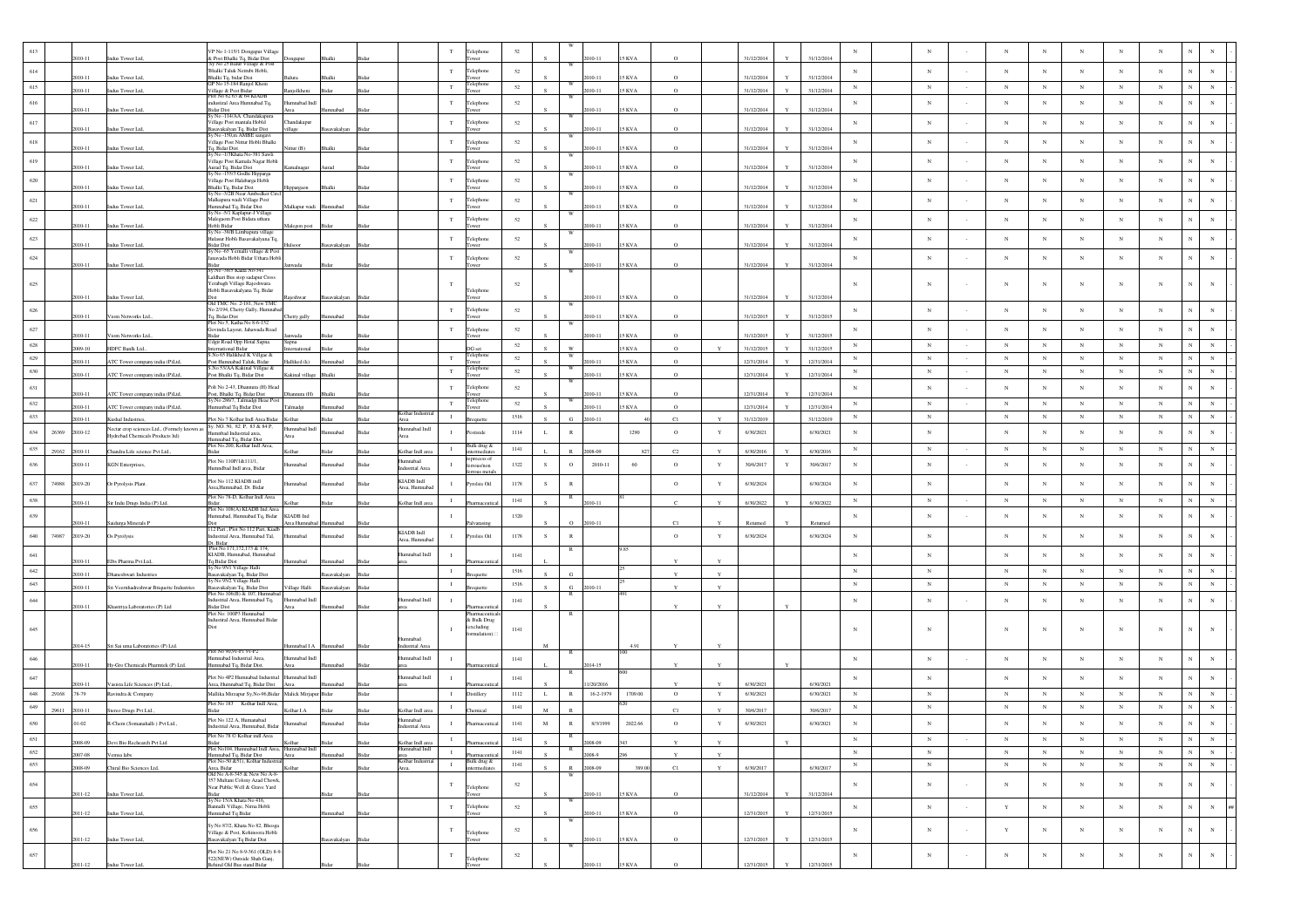|               |             |                                             | lot No 92P1 93 KIADB Ind Are                                                                        |                     |               |       |                  |              |                                |          |    |               |             |               |              |              |            |              |            |            |              |        |             |            |             |             |             |                              |
|---------------|-------------|---------------------------------------------|-----------------------------------------------------------------------------------------------------|---------------------|---------------|-------|------------------|--------------|--------------------------------|----------|----|---------------|-------------|---------------|--------------|--------------|------------|--------------|------------|------------|--------------|--------|-------------|------------|-------------|-------------|-------------|------------------------------|
|               | 2011-12     | wara Industries                             | lumnabad ,Humnabad Tq Bidar                                                                         |                     |               |       | IbnI badamm      |              |                                | 1519     |    |               |             |               |              |              |            |              |            |            |              |        |             |            | N           |             |             |                              |
| 659           | 2011-12     | loodwill polymers Industres                 | Plot No-17-C Kolhar Ind Area                                                                        | ilhar               | idar          | Bida  | Colhar Industria | $\;$ I       | Storage tank                   | 1358     | s. | $_{\rm G}$    | $2011 - 12$ | 25.00         | $\circ$      | $\mathbf Y$  | 12/31/2023 |              | 12/31/2023 | $_{\rm N}$ | $_{\rm N}$   |        | $_{\rm N}$  | $_{\rm N}$ | $_{\rm N}$  | $_{\rm N}$  | $_{\rm N}$  |                              |
|               |             | <b>Syyappa Beverages New Jhira Packaged</b> | Sv NO 13/1 Plot No 78 & 79                                                                          |                     |               |       |                  |              |                                |          |    |               |             |               |              |              |            |              |            |            |              |        |             |            |             |             |             |                              |
| 660           | 2011-12     | rinking water.                              | Ayspur (V) Tq & Dist Bidar<br>Sy No 1, Ayaeshpur Yadlapur T                                         | <b>Ayspur</b>       | <b>Sichar</b> | Ridar |                  | $\mathbf{I}$ | Package<br><b>Irinking</b> wat | 1538     | s. | G             | 2011-12     | 41.10         | $\circ$      | $\mathbf Y$  | 31/12/2019 |              | 31/12/2019 | $_{\rm N}$ | ${\bf N}$    |        | $_{\rm N}$  | $_{\rm N}$ | $_{\rm N}$  | $_{\rm N}$  | ${\bf N}$   | $_{\rm N}$<br>$_{\rm N}$     |
| 661           | 2011-12     | ndia Telecom infra Itd.                     | <b>Bidar Dist.</b>                                                                                  |                     |               |       |                  | $_{\rm T}$   | ower                           | 52       |    |               | $10 - 11$   | <b>KVA</b>    | $\Omega$     |              | 31/12/2015 |              | 31/12/2015 | $_{\rm N}$ | $_{\rm N}$   |        | $_{\rm N}$  | $_{\rm N}$ | $_{\rm N}$  | $_{\rm N}$  | $_{\rm N}$  |                              |
| 662           | 2011-12     | India Telecom infra Itd.                    | Door No 1/192 Ballur, Aurad<br>Tq.Bidar.Dist                                                        |                     | bem           |       |                  | $_{\rm T}$   | <b>Telephone</b>               | 52       |    | w             | 010-11      | <b>KVA</b>    | $\circ$      |              | 31/12/2015 |              | 31/12/2015 | $_{\rm N}$ | $_{\rm N}$   |        | $_{\rm N}$  | $_{\rm N}$ | $_{\rm N}$  | $_{\rm N}$  | $\mathbf N$ | $_{\rm N}$                   |
| 663           |             |                                             | lot No 104, ward No.3 Belkoni                                                                       |                     |               |       |                  | $_{\rm T}$   | elepho                         | 52       |    |               |             |               |              |              |            |              |            | $_{\rm N}$ | $_{\rm N}$   |        | $_{\rm N}$  | $_{\rm N}$ | $_{\rm N}$  | $_{\rm N}$  | $_{\rm N}$  | $_{\rm N}$                   |
|               | 2011-12     | ndia Telecom infra Itd.                     | Aurud Tq, Bidar Dist<br>latha No 372/1 Malioor. Near                                                |                     | bem           |       |                  |              | elepho                         |          |    |               | 010-11      | 5 KVA         | $\Omega$     |              | 31/12/2015 |              | 31/12/2015 |            |              |        |             |            |             |             |             |                              |
| $\,$ 664 $\,$ | $2011 - 12$ | ndia Telecom infra Itd.                     | an<br>Bidri Colony Bidar<br>Katha No 206 Bonthi Village                                             |                     |               |       |                  | $_{\rm T}$   | elepho                         | 52       |    |               | $10 - 11$   | <b>KVA</b>    |              |              | 31/12/2015 |              | 31/12/2013 | $_{\rm N}$ | $\mathbf N$  |        | $_{\rm N}$  | $_{\rm N}$ | $_{\rm N}$  | $_{\rm N}$  | $_{\rm N}$  | $_{\rm N}$<br>$_{\rm N}$     |
| 665           | 2011-12     | India Telecom infra Itd.                    | Aurad Tq, Bidar Dist                                                                                |                     |               |       |                  | T            | Tower                          | 52       |    |               | $010 - 11$  | <b>SKVA</b>   | $\Omega$     |              | 31/12/2015 |              | 31/12/2015 | $_{\rm N}$ | $_{\rm N}$   |        | N           | $_{\rm N}$ | N           | $_{\rm N}$  | $_{\rm N}$  | $_{\rm N}$                   |
| 666           | 2011-12     | India Telecom infra ltd.                    | y No 25/1 Situated at Dabka<br>Aurud Tq, Bidar Dist                                                 |                     | benu          | Bida  |                  | $_{\rm T}$   | <b>Telephon</b><br>wer         | 52       |    |               | 010-11      | 5 KVA         | $\circ$      |              | 31/12/2015 |              | 31/12/2015 | $_{\rm N}$ | $_{\rm N}$   |        | $\mathbf Y$ | $_{\rm N}$ | $_{\rm N}$  | $_{\rm N}$  | $_{\rm N}$  |                              |
| 667           |             |                                             | lot No 127 Ladha Aurad Tq.                                                                          |                     |               |       |                  | $_{\rm T}$   | l'elephon                      | 52       |    | W             |             |               |              |              |            |              |            | $_{\rm N}$ | $_{\rm N}$   |        | $_{\rm N}$  | $_{\rm N}$ | $_{\rm N}$  | $_{\rm N}$  | $_{\rm N}$  | $_{\rm N}$                   |
|               | 2011-12     | India Telecom infra Itd.                    | <b>Bidar Dist</b><br>v No 7 & 8 Hallikhed, B.                                                       |                     |               |       |                  |              | elephon                        |          |    |               | $10 - 11$   | KVA           | $\Omega$     |              | 31/12/2015 |              | 31/12/2015 |            |              |        |             |            |             |             |             |                              |
| 668           | 2011-12     | India Telecom infra ltd.                    | umnabad Tq, Bidar Dist                                                                              |                     | nnabad        |       |                  | $_{\rm T}$   | ower                           | 52       |    |               | $10 - 11$   | 5 KVA         | $\circ$      |              | 31/12/2015 |              | 31/12/2015 | $_{\rm N}$ | $_{\rm N}$   |        | $\mathbf Y$ | $_{\rm N}$ | $_{\rm N}$  | $_{\rm N}$  | $_{\rm N}$  | $_{\rm N}$<br>$_{\rm N}$     |
| 669           |             |                                             | y No 309, wadagaon Deshumkh                                                                         |                     |               |       |                  | $_{\rm T}$   | elephon                        | $52\,$   |    |               |             |               |              |              |            |              |            | $_{\rm N}$ | $_{\rm N}$   |        | $_{\rm N}$  | $_{\rm N}$ | $_{\rm N}$  | $_{\rm N}$  | $_{\rm N}$  |                              |
|               | 2011-12     | Indus Tower Ltd,                            | Aurad Tq. Bidar Dist<br>Sy No 121, Alwai Villa                                                      |                     |               |       |                  |              |                                |          |    |               | $10 - 11$   | 5 KVA         |              |              | 31/12/2014 |              | 31/12/2014 |            |              |        |             |            |             |             |             |                              |
| 670           |             |                                             | .<br>sayagaon Hobli, Bhalki Tq Bidar                                                                |                     |               |       |                  | $_{\rm T}$   | elephone                       | 52       |    |               |             |               |              |              |            |              |            | $_{\rm N}$ | $_{\rm N}$   |        | $_{\rm N}$  | $_{\rm N}$ | $_{\rm N}$  | $_{\rm N}$  | $_{\rm N}$  |                              |
|               | 2011-12     | Indus Tower Ltd,                            | nst<br>Iouse NO 5-4-66(New) 5-4-39/1                                                                |                     | Bhalki        |       |                  |              |                                |          |    |               | $10 - 11$   | 5 KVA         | $\circ$      |              | 31/12/2014 |              | 31/12/2014 |            |              |        |             |            |             |             |             |                              |
| 671           | 2011-12     | Indus Tower Ltd,                            | Mohalla Micro Tower Maniya<br>aleem, Bidar                                                          |                     |               |       |                  | T            | Felephone                      | 52       |    |               | 010-11      | 5 KVA         |              |              | 31/12/2014 |              | 31/12/2014 | $_{\rm N}$ | $_{\rm N}$   |        | Y           | $_{\rm N}$ | $_{\rm N}$  | $_{\rm N}$  | $_{\rm N}$  | N                            |
| 672           |             |                                             | ouse NO 4-1-438/2 Guru Colon                                                                        |                     |               |       |                  | T            | l'elephon                      | 52       |    | W             |             |               |              |              |            |              |            | $_{\rm N}$ | $_{\rm N}$   |        | N           | $_{\rm N}$ | $_{\rm N}$  | $_{\rm N}$  | $_{\rm N}$  |                              |
|               | 2011-12     | Indus Tower Ltd,                            | Bhalki Tq, Bidar Dist<br>Plot No 8-9-573. Near Farden                                               |                     | hem           |       |                  |              | wer<br>elephon                 |          |    |               | 010-11      | <b>SKVA</b>   | $\Omega$     |              | 31/12/2014 |              | 31/12/2014 |            |              |        |             |            |             |             |             |                              |
| 673           | 2011-12     | ndus Tower Ltd.                             | heatre, Udgire Road Bidar                                                                           |                     |               |       |                  | $_{\rm T}$   | ower                           | 52       |    |               | $10 - 11$   | 5 KVA         |              |              | 31/12/2014 |              | 31/12/2014 | $_{\rm N}$ | $_{\rm N}$   | $\sim$ | $_{\rm N}$  | $_{\rm N}$ | $\mathbf Y$ | $_{\rm N}$  | $_{\rm N}$  | $_{\rm N}$<br>$_{\rm N}$     |
| $\sqrt{674}$  |             |                                             | y No 60/3 Alogood Village &                                                                         |                     |               |       |                  | $_{\rm T}$   | Telephone                      | $52\,$   |    |               |             |               |              |              |            |              |            | $_{\rm N}$ | $_{\rm N}$   |        | $_{\rm N}$  | $_{\rm N}$ | $_{\rm N}$  | $_{\rm N}$  | $_{\rm N}$  |                              |
|               | 2011-12     | Indus Tower Ltd,                            | ost Basavakalyan Tq Bidar Dist<br>y NO 55/K Yengunda Village                                        |                     | Basavakalyan  | Bidar |                  |              |                                |          |    |               | 010-11      | 5 KVA         | $\Omega$     |              | 31/12/2014 |              | 31/12/2014 |            |              |        |             |            |             |             |             |                              |
| 675           |             |                                             | Chintaki Hobli Aurad Tq, Bidar                                                                      |                     |               |       |                  | $_{\rm T}$   | elephone                       | 52       |    |               |             |               |              |              |            |              |            | $_{\rm N}$ | $_{\rm N}$   |        | $_{\rm N}$  | $_{\rm N}$ | $_{\rm N}$  | $_{\rm N}$  | $_{\rm N}$  |                              |
|               | 2011-12     | Indus Tower Ltd,                            |                                                                                                     |                     | benu          |       |                  |              |                                |          |    |               | $10 - 11$   | 15 KVA        |              |              | 31/12/2014 |              | 31/12/2014 |            |              |        |             |            |             |             |             |                              |
| 676           |             |                                             | LNo 254, Gadlegaon Village &                                                                        |                     |               |       |                  | T            | Felephone                      | 52       |    |               |             |               |              |              |            |              |            | $_{\rm N}$ | $_{\rm N}$   |        | $_{\rm N}$  | $_{\rm N}$ | $_{\rm N}$  | $_{\rm N}$  | $_{\rm N}$  |                              |
| 677           | 2011-12     | Indus Tower Ltd,                            | Post Basavakalyan Tq, Bidar Dis<br>lot No 457, Malkapur Village &                                   |                     | Basavakalyan  | Bida  |                  | $_{\rm T}$   | Felephon                       | 52       |    | W             | 010-11      | 15 KVA        |              |              | 31/12/2014 |              | 31/12/2014 | $_{\rm N}$ | $_{\rm N}$   |        | $_{\rm N}$  | $_{\rm N}$ | $\mathbf Y$ | $_{\rm N}$  | $_{\rm N}$  |                              |
|               | 2011-12     | Indus Tower Ltd,                            | Post Bidar<br>Plot No 182, Sangolgi Village &                                                       |                     |               |       |                  |              | elephone                       |          |    |               | $10 - 11$   | KVA           | $\Omega$     |              | 31/12/2014 |              | 31/12/2014 |            |              |        |             |            |             |             |             |                              |
| 678           | 2011-12     | ndus Tower Ltd,                             | Post Bidar                                                                                          |                     |               |       |                  | $_{\rm T}$   | ower                           | 52       |    |               | $10 - 11$   | 5 KVA         | $\circ$      |              | 31/12/2014 |              | 31/12/2014 | $_{\rm N}$ | $_{\rm N}$   |        | $_{\rm N}$  | $_{\rm N}$ | $_{\rm N}$  | $_{\rm N}$  | $_{\rm N}$  | $_{\rm N}$                   |
| 679           |             |                                             | Sy No 250 Katha No 583 Dabaka<br>'illage & Post Aurad Tq Bidar                                      |                     |               |       |                  | $_{\rm T}$   | Telephone                      | 52       |    |               |             |               |              |              |            |              |            | $_{\rm N}$ | $_{\rm N}$   |        | $_{\rm N}$  | $_{\rm N}$ | $_{\rm N}$  | $_{\rm N}$  | $_{\rm N}$  |                              |
|               | 1011-12     | dus Tower Ltd,                              |                                                                                                     |                     |               |       |                  |              |                                |          |    |               | $0 - 1$     | <b>KVA</b>    |              |              | 31/12/2014 |              | 31/12/201  |            |              |        |             |            |             |             |             |                              |
| 680           | 2011-12     | Hoogar Pharmaceutical (P) Ltd.,             | Plot No 82-P2 Kolhar Industrial                                                                     | Kolhar              | Bidar         | Bidar | olhar indust     | $\mathbf{I}$ | Ayurvedio<br>edicine           | 1304     | S  | $\circ$       | $2011 - 12$ | 99.5          | $\circ$      | $\mathbf Y$  | 12/31/2024 |              | 12/31/2024 | $_{\rm N}$ | $_{\rm N}$   |        | $_{\rm N}$  | $_{\rm N}$ | $_{\rm N}$  | $_{\rm N}$  | $_{\rm N}$  | $_{\rm N}$                   |
| 681           |             |                                             | Area Bidar<br>Sy No 91A/1 Mangalgi Village,<br>lirga Hobli Humnabad Tq, Bida                        |                     |               |       |                  | $_{\rm T}$   | Telephone                      | 52       |    | W             |             |               |              |              |            |              |            | $_{\rm N}$ | $_{\rm N}$   |        | $_{\rm N}$  | $_{\rm N}$ | $\mathbf Y$ | $_{\rm N}$  | $_{\rm N}$  | $\mathbf N$                  |
|               | 2011-12     | Viom Networks Limited                       |                                                                                                     |                     | Iomnabad      |       |                  |              | <b>TWPF</b>                    |          |    |               | $010 - 11$  | 5 KVA         |              |              | 31/12/2015 |              | 31/12/2015 |            |              |        |             |            |             |             |             |                              |
| 682           |             |                                             | urvey No. 33/2, Yerandi villag<br>& Post, Basavakalyan Tq, Bidar                                    |                     |               |       |                  | $_{\rm T}$   | Felephone                      | $52\,$   |    |               |             |               |              |              |            |              |            | $_{\rm N}$ | $_{\rm N}$   |        | $_{\rm N}$  | $_{\rm N}$ | $_{\rm N}$  | $_{\rm N}$  | $_{\rm N}$  |                              |
|               | 2011-12     | Viom Networks Limited                       | lot NO 71 & 72 KIADB                                                                                |                     | asavakalyan   |       |                  |              |                                |          |    |               | 010-11      | 5 KVA         | $\Omega$     |              | 31/12/2015 |              | 31/12/2015 |            |              |        |             |            |             |             |             |                              |
| 683           |             |                                             | ndustrial Area Humnabad,                                                                            |                     |               |       | IbnI badam       | $\mathbf{I}$ | entonite                       | 1320     |    |               |             |               |              |              |            |              |            | $_{\rm N}$ | $_{\rm N}$   |        | $_{\rm N}$  | $_{\rm N}$ | $_{\rm N}$  | N           | $_{\rm N}$  |                              |
|               | 2011-12     | Jnimin Clay Tech (P)Ltd                     | umnabad Tq, Bidar Dist<br>lot no 11-B Naubad Industrial                                             |                     | omnabad       |       | ubad indl        |              | wder<br>eaching                |          |    |               | 011-12      |               |              |              |            |              |            |            |              |        |             |            |             |             |             |                              |
| 684           | 2011-12     | ishwa Labs                                  | nea Ridar                                                                                           | bedo                |               |       |                  | $\;$ I       | wder                           | 1518     |    |               | 011-12      |               |              | $\mathbf{v}$ |            |              |            | $_{\rm N}$ | $_{\rm N}$   |        | $_{\rm N}$  | $_{\rm N}$ | $_{\rm N}$  | $_{\rm N}$  | $_{\rm N}$  | $_{\rm N}$                   |
| 685           | 2011-12     | iom Networks Ltd                            | lot No 270 Varavatti Village<br><b>Bhalki Tq, Bidar Dist</b>                                        |                     | halki         | sida  |                  | $_{\rm T}$   | elephon<br>wer                 | 52       |    |               | 010-11      | <b>KVA</b>    | $\circ$      |              | 31/12/2015 |              | 31/12/2015 | $_{\rm N}$ | $_{\rm N}$   |        | $_{\rm N}$  | $_{\rm N}$ | $_{\rm N}$  | $_{\rm N}$  | $_{\rm N}$  | N<br>$_{\rm N}$              |
| 686           | 2011-12     | iom Networks Ltd                            | y No 59-/4 Byalhalli Villag                                                                         |                     | halki         |       |                  | $_{\rm T}$   | elepho                         | 52       |    |               | $010 - 11$  | KVA           | $\Omega$     |              | 31/12/2015 | $\mathbf{v}$ | 31/12/2015 | $_{\rm N}$ | $_{\rm N}$   |        | $_{\rm N}$  | $_{\rm N}$ | $_{\rm N}$  | $_{\rm N}$  | $_{\rm N}$  | $\overline{N}$<br>$_{\rm N}$ |
| 687           |             |                                             | a<br>Bhalki Tq, Bidar<br>CMC No 19-6-1113 kiran Stores                                              |                     |               |       |                  | $_{\rm T}$   | lenh                           | 52       |    |               |             |               |              |              |            |              |            | $_{\rm N}$ | $_{\rm N}$   |        | $_{\rm N}$  | $_{\rm N}$ | $_{\rm N}$  | $_{\rm N}$  | $_{\rm N}$  |                              |
|               | $2011 - 12$ | Indus Tower Ltd,                            | Shivangar (North) Bidar<br>Plot No 10 KIADB industrial An                                           |                     | Bidar         | Bidar |                  |              | ower                           |          |    |               | 010-11      | <b>15 KVA</b> | $\circ$      |              | 31/12/2014 |              | 31/12/2014 |            |              |        |             |            |             |             |             |                              |
| $688\,$       | 2011-12     |                                             | lumnabad, Humnabad Tq, Bidar                                                                        |                     |               |       | mnabad Ind       |              |                                | 1366     |    |               | $011 - 12$  | 13.2          | C1           |              | 12/31/2022 |              | 12/31/2022 | $_{\rm N}$ | $_{\rm N}$   |        | $_{\rm N}$  | $_{\rm N}$ | $_{\rm N}$  | $_{\rm N}$  | $_{\rm N}$  | $_{\rm N}$<br>$_{\rm N}$     |
| 689           |             | namalai Plastic Industrie                   | Plot No 20 (A) Kolhar Ind Area                                                                      | hedm                | omnabad       |       | Kolhar Industri: | $\mathbf{I}$ | astic gran<br>Phoova           | 1546     |    |               |             |               |              |              |            |              |            | $_{\rm N}$ | $_{\rm N}$   |        | $_{\rm N}$  | $_{\rm N}$ | $_{\rm N}$  | $\,$ N      | $_{\rm N}$  |                              |
|               | 2011-12     | Sri Om Murmura Industry                     | idar<br>Plot NO 62,63 & 64 KIADB Indi                                                               |                     |               |       |                  |              | nufactu                        |          |    | G.            | 011-12      |               |              |              |            |              |            |            |              |        |             |            |             |             |             |                              |
| 690<br>35023  | 2011-12     | Manek Activ Clay (P) Ltd                    | Area Humnabad, Humnabad Tq                                                                          | I ADB I<br>Iumnabad | hadam         | Rida  | Humnabad Indl    | $\mathbf{I}$ | Fullar Earth                   | 1320     | s. | $\circ$       | 11/26/2008  | 2.13          | $\circ$      | Y            | 30/11/2022 |              | 30/11/2022 | $_{\rm N}$ | $_{\rm N}$   |        | $_{\rm N}$  | $_{\rm N}$ | $\mathbf N$ | $_{\rm N}$  | $_{\rm N}$  | $_{\rm N}$                   |
|               |             |                                             | iidar Dist<br>y NO 156 VP No 159 Koutha (1                                                          |                     |               |       |                  |              |                                |          |    |               |             |               |              |              |            |              |            |            |              |        |             |            |             |             |             |                              |
| 691           | 2011-12     | Indus Tower Ltd,                            | 'illage & Post Aurad Tq, Bidar                                                                      |                     | benu          |       |                  | $_{\rm T}$   | Telephone<br>ister.            | $52\,$   |    |               | $10 - 11$   | 15 KVA        | $\Omega$     |              | 31/12/2014 |              | 31/12/2014 | $_{\rm N}$ | $_{\rm N}$   |        | $_{\rm N}$  | $_{\rm N}$ | $_{\rm N}$  | $_{\rm N}$  | $_{\rm N}$  |                              |
|               |             |                                             | .<br>Sy.No 148 Benchincholi Village                                                                 |                     |               |       |                  |              |                                |          |    |               |             |               |              |              |            |              |            |            |              |        |             |            |             |             |             |                              |
| 692           | 2011-12     | ndus Tower Ltd,                             | fallikheda Hobli Humnabad Tq,<br>idar Dist                                                          |                     |               |       |                  | $_{\rm T}$   | Felephone                      | 52       |    |               | $10 - 11$   | KVA           |              |              | 31/12/2014 |              | 31/12/2014 | $_{\rm N}$ | $_{\rm N}$   |        | $_{\rm N}$  | $_{\rm N}$ | $_{\rm N}$  | $_{\rm N}$  | $_{\rm N}$  | $_{\rm N}$                   |
| 693           |             |                                             |                                                                                                     |                     |               |       | Kolhar Indus     | $\mathbf{I}$ |                                | 1519     |    |               |             |               |              |              |            |              |            | $_{\rm N}$ | $_{\rm N}$   |        | $_{\rm N}$  | $_{\rm N}$ | $_{\rm N}$  | $_{\rm N}$  | $_{\rm N}$  | $\overline{N}$<br>$_{\rm N}$ |
| 694           | 2011-12     | axmi Papad Manufacturing unit               | Plot No 342 Kolhar Ind Area Bid:<br>Plot No. 291/P5, Kolhar Indl Area                               |                     |               | Sida  | Kolhar Industri  | $\mathbf{I}$ | Kacha Papa                     |          |    | $\mathbf{W}$  | 2010-11     |               |              |              |            |              |            |            |              |        |             |            | $_{\rm N}$  |             |             | $_{\rm N}$                   |
|               | 2011-12     | enature Industries                          | PLot No. 224, Kolhar Indi Area,                                                                     |                     |               |       | Kolhar Indus     |              | rolsis Oil                     | $1178\,$ |    |               | 2011-12     |               | C1           | Y            | 6/30/2018  |              | 6/30/2018  | $_{\rm N}$ | $_{\rm N}$   |        | $_{\rm N}$  | $_{\rm N}$ |             | $_{\rm N}$  | $_{\rm N}$  |                              |
| 695           | 2011-12     | eenature Ions                               |                                                                                                     |                     |               |       |                  | $\mathbf{I}$ | rolsis Oil                     | 1178     |    |               | 010-11      |               |              |              | 6/30/2018  |              | 6/30/2018  | $_{\rm N}$ | $_{\rm N}$   |        | $_{\rm N}$  | $_{\rm N}$ | $_{\rm N}$  | $_{\rm N}$  | $_{\rm N}$  | $\mathbf N$<br>$_{\rm N}$    |
| 696           | 2011-12     | Sai Durga Minerals                          | Plot no 108-A. KIADB Indi Area<br>fumnabad, Humnabad Tq, Bidar                                      | hadadmu             | hadamno       |       | Ilumnabad Indl   | $\mathbf{I}$ | Fullar Earth                   | 1320     | s  | $\circ$       | $2010 - 11$ | 19            | $\mathbf{o}$ | Y            | 9/30/2017  |              | 9/30/2017  | $_{\rm N}$ | $_{\rm N}$   |        | $_{\rm N}$  | $_{\rm N}$ | $_{\rm N}$  | $_{\rm N}$  | $_{\rm N}$  |                              |
|               |             |                                             | )ist<br>lo- 18-1-315, Behind Hanuman                                                                |                     |               |       |                  |              |                                |          |    |               |             |               |              |              |            |              |            |            |              |        |             |            |             |             |             |                              |
| 697           |             |                                             | 'emple,                                                                                             |                     |               |       |                  | $_{\rm T}$   |                                | 52       |    |               |             |               |              |              |            |              |            | $_{\rm N}$ | N            |        | $_{\rm N}$  | $_{\rm N}$ | $_{\rm N}$  | N           | $_{\rm N}$  |                              |
|               | 2011-12     | Viom Networks Ltd.                          | Chidri Village & Post Bidar                                                                         |                     |               |       |                  |              | Felephone                      |          |    |               | $10 - 11$   | KVA           |              |              | 31/12/2015 |              | 31/12/2015 |            |              |        |             |            |             |             |             |                              |
|               |             |                                             | лятет.<br>2MC-No. 9-11-52 (Old) New Ne<br>9-11-225, Basavanagar Vidyanag                            |                     |               |       |                  |              |                                |          |    |               |             |               |              |              |            |              |            |            |              |        |             |            |             |             |             |                              |
| 698           |             |                                             | Near Bhavani Temple, Bidar Tq &                                                                     |                     |               |       |                  | T            | Telephone                      | $52\,$   |    |               |             |               |              |              |            |              |            | $_{\rm N}$ | N            |        | Y           | $_{\rm N}$ | $_{\rm N}$  | N           | $_{\rm N}$  | $_{\rm N}$                   |
|               | 2011-12     | Viom Networks Ltd,                          |                                                                                                     |                     | Bidar         |       |                  |              |                                |          |    |               | 010-11      | <b>15 KVA</b> |              |              | 31/12/2015 |              | 31/12/2015 |            |              |        |             |            |             |             |             |                              |
|               |             |                                             | CMC No 4-2-78 & 4-2-79,                                                                             |                     |               |       |                  | T            |                                | 52       |    |               |             |               |              |              |            |              |            | $_{\rm N}$ | N            |        | $_{\rm N}$  | $_{\rm N}$ | N           | $_{\rm N}$  | $_{\rm N}$  |                              |
|               | 2011-12     | Viom Networks Ltd,                          | Mission Hospital,<br>Chowbara to Magalpet Road, Bida                                                |                     |               |       |                  |              | Felephone                      |          |    |               |             | 5 KVA         |              |              | 31/12/2015 |              | 31/12/2015 |            |              |        |             |            |             |             |             |                              |
|               |             |                                             | $0.0.22$ Map Ms. $0.4.47/2$                                                                         |                     |               |       |                  |              |                                |          |    | W             |             |               |              |              |            |              |            |            |              |        |             |            |             |             |             |                              |
|               | 2011-12     | Viom Networks Ltd,                          | Ambedkar Circle, Shahgunj Bidar                                                                     |                     | Bidar         | Bidar |                  |              | <b>Fower</b>                   |          |    |               | 2010-11     | 15 KVA        | $\circ$      |              | 31/12/2015 | $\mathbf{Y}$ | 31/12/2015 |            |              |        |             |            |             |             |             |                              |
| $701\,$       |             |                                             | No. 2-187, Sy No. 29/A/A/Kath                                                                       |                     |               |       |                  | $_{\rm T}$   | Telephone                      | 52       |    |               |             |               |              |              |            |              |            | $_{\rm N}$ | $_{\rm N}$   | $\sim$ | $_{\rm N}$  | $_{\rm N}$ | $_{\rm N}$  | $\mathbf N$ | $_{\rm N}$  |                              |
|               | 2011-12     | Viom Networks Ltd,                          | No. 178, Amalapura Village, Bida<br>Plot no. 393, Jalasangi Village &                               |                     |               |       |                  |              | ower                           |          |    |               | 010-11      | 5 KVA         | $\circ$      |              | 31/12/2015 |              | 31/12/2015 |            |              |        |             |            |             |             |             |                              |
| $702\,$       | 2011-12     | ndus Tower Ltd,                             | POst Humnabad<br>Address old Katha No 5-3-151,                                                      |                     | mnabad        | Ridar |                  | $_{\rm T}$   | Felephone<br><b>Fower</b>      | $52\,$   |    |               | 010-11      | 5 KVA         | $\circ$      |              | 31/12/2015 |              | 31/12/2015 | $\,$ N     | ${\bf N}$    | $\sim$ | $_{\rm N}$  | $_{\rm N}$ | $\,$ N      | ${\bf N}$   | ${\bf N}$   | $_{\rm N}$<br>$_{\rm N}$     |
|               |             | Viom Networks Itd                           | New NO. 5-3-201, Manyar Talem                                                                       |                     |               |       |                  |              |                                |          |    |               |             |               |              |              |            |              |            |            |              |        |             |            |             |             |             |                              |
| $703\,$       |             |                                             | Colony, Dulhan Darwaza Road,                                                                        |                     |               |       |                  | $_{\rm T}$   | Felephone                      | 52       |    |               |             |               |              |              |            |              |            | $_{\rm N}$ | $_{\rm N}$   | $\sim$ | $_{\rm N}$  | $_{\rm N}$ | $_{\rm N}$  | $\mathbf N$ | $_{\rm N}$  | $_{\rm N}$<br>$_{\rm N}$     |
|               | $2011 - 12$ |                                             | 3idar Dist                                                                                          |                     |               | Bidar |                  |              | ower                           |          |    |               | $010 - 11$  | <b>15 KVA</b> | $\circ$      |              | 31/12/2015 |              | 31/12/2015 |            |              |        |             |            |             |             |             |                              |
| $704\,$       |             |                                             | <br>56/1,66/2,67,68/A,69,70,72,78,79/                                                               |                     |               |       |                  | $\;$ I       |                                | 1146     |    |               |             | 3426          | $\mathbf{Y}$ | $\mathbf{Y}$ |            |              |            | $_{\rm N}$ | $_{\rm N}$   |        | $_{\rm N}$  | $_{\rm N}$ | $_{\rm N}$  | $_{\rm N}$  | $_{\rm N}$  | $_{\rm N}$<br>$_{\rm N}$     |
|               | 2011-12     | Saheli Exports Private Ltd,                 | .<br>A of Sirkatnalli Village Bidar<br>Sy No 204/2A, Kodambal Village.                              | irkantanahalli      |               |       |                  |              |                                |          |    | W             | 2011-12     |               |              |              |            |              |            |            |              |        |             |            |             |             |             |                              |
| $705\,$       | 2011-12     | Indus Tower Ltd.                            | hitaguppa POst Humnabad TQ<br>idar Dist                                                             |                     |               |       |                  | $_{\rm T}$   | Felephone<br>ower              | 52       |    |               | 010-11      | <b>15 KVA</b> | $\circ$      |              | 31/12/2016 |              | 31/12/2016 | $\,$ N     | $_{\rm N}$   | $\sim$ | $_{\rm N}$  | $_{\rm N}$ | $_{\rm N}$  | $_{\rm N}$  | $_{\rm N}$  | $_{\rm N}$<br>$_{\rm N}$     |
|               |             |                                             |                                                                                                     |                     |               |       |                  |              |                                |          |    |               |             |               |              |              |            |              |            |            |              |        |             |            |             |             |             | $\overline{N}$               |
| $706\,$       | 2011-12     | Kirti Homeo Research Laboratary.            | Plot No 115-P, and 116, Shed No<br>& 4 Industrial Area, Humnabad<br>Sy No. 39/1/3, Village Islampur | Humnabad            | mnabad        |       | Ilumnabad Indl   | $\;$ I       | Ayurvedic<br>edicine           | $1304\,$ |    | $\circ$       | 2011-12     |               |              |              |            |              |            | $\,$ N     | $_{\rm N}$   |        | $_{\rm N}$  | $_{\rm N}$ | $_{\rm N}$  | $_{\rm N}$  | $_{\rm N}$  | $\,$ N                       |
| $707\,$       | 2011-12     | Shahzad Paper Mills,                        | idar TQ & Dist                                                                                      | Islampur<br>illage  |               |       |                  | $\;$ I       | Kraft Paper                    | 1150     |    | $\mathbb R^-$ | 2011-12     |               | C1           | $\mathbf{Y}$ | 6/30/2017  |              | 6/30/2017  | $\,$ N     | $\mathbf{Y}$ |        | $_{\rm N}$  | $_{\rm N}$ | $\mathbf Y$ | $\mathbf N$ | $\,$ N      | $_{\rm N}$<br>$_{\rm N}$     |
|               |             |                                             |                                                                                                     |                     |               |       |                  |              |                                |          |    |               |             |               |              |              |            |              |            |            |              |        |             |            |             |             |             |                              |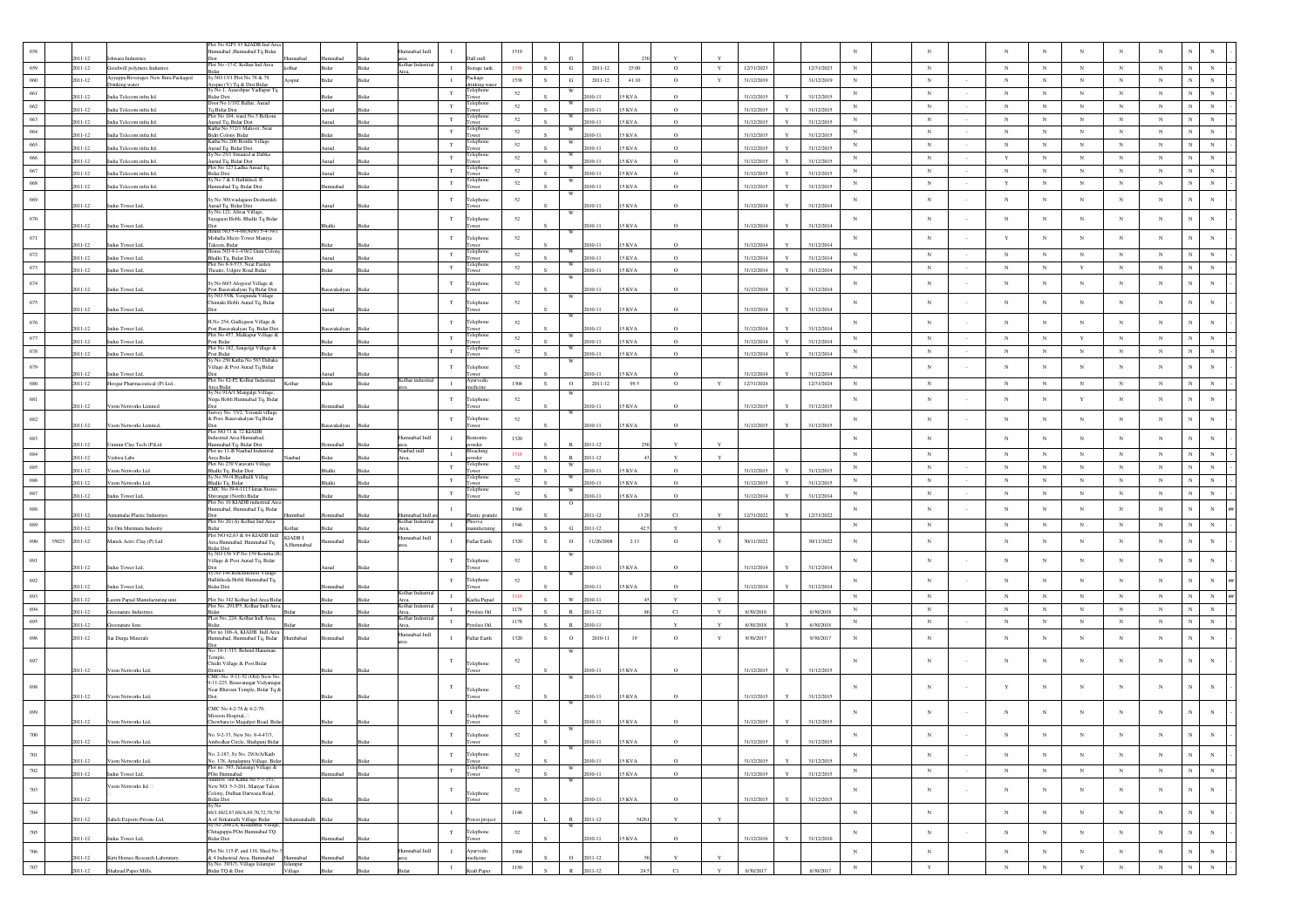|         |           |                                 | iy No. 370 Katha No 370.                                                              |                     |               |       |                                        |              |                        |        |    |            |            |               |              |              |            |              |            |             |             |            |             |                 |             |            |            |                               |
|---------|-----------|---------------------------------|---------------------------------------------------------------------------------------|---------------------|---------------|-------|----------------------------------------|--------------|------------------------|--------|----|------------|------------|---------------|--------------|--------------|------------|--------------|------------|-------------|-------------|------------|-------------|-----------------|-------------|------------|------------|-------------------------------|
|         |           | ATC Tower company india (P)Ltd, | <b>Anadoor Post Bidar Tq</b>                                                          |                     |               |       |                                        |              |                        | 52     |    |            |            | KVA           |              |              | 31/12/201  |              | 31/12/2016 |             |             |            |             |                 | N           |            |            |                               |
| 709     | 011-12    | ATC Tower company india (P)Ltd, | v NO 28. Katha NO 208<br>asavakalyan Tq Bidar                                         |                     | avakalyar     |       |                                        | $_{\rm T}$   | elephon<br>ower        | 52     |    |            | 2010-11    | <b>15 KVA</b> | $\circ$      |              | 31/12/2016 |              | 31/12/2016 | $_{\rm N}$  | $_{\rm N}$  |            | $_{\rm N}$  | $_{\rm N}$      | $_{\rm N}$  | $_{\rm N}$ | $_{\rm N}$ | N                             |
| $710\,$ |           |                                 | iy NO 118/2/A, Katha NO 135                                                           |                     |               |       |                                        | $_{\rm T}$   | <b>Telephone</b>       | 52     |    | W          |            |               |              |              |            |              |            | $_{\rm N}$  | $_{\rm N}$  |            | $_{\rm N}$  | $_{\rm N}$      | $\mathbf Y$ | $_{\rm N}$ | $_{\rm N}$ | $\mathbf{N}$<br>$_{\rm N}$    |
|         | $11 - 12$ | ATC Tower company india (P)Ltd, | kadgi village, Post Bidar<br>GP NO 7/3, Hudgi village                                 |                     |               |       |                                        |              | wer<br>elephone        |        |    | W          | 010-11     | 5 KVA         | $\Omega$     |              | 31/12/2016 |              | 31/12/2016 |             |             |            |             |                 |             |            |            |                               |
| 711     | 2011-12   | ATC Tower company india (P)Ltd, | Iumnabad TQ Bidar Dist                                                                |                     | mnahad        |       |                                        | $_{\rm T}$   | ower                   | 52     |    |            | 010-11     | KVA           | $\Omega$     |              | 31/12/2016 |              | 31/12/2016 | $_{\rm N}$  | $_{\rm N}$  |            | $_{\rm N}$  | $_{\rm N}$      | $\mathbf Y$ | $_{\rm N}$ | $_{\rm N}$ | $_{\rm N}$<br>$_{\rm N}$      |
| $712\,$ |           |                                 | Door NO 2-3-6/9, Near Govt                                                            |                     |               |       |                                        | T            |                        | 52     |    | W          |            |               |              |              |            |              |            | $\mathbf N$ | N           |            | $_{\rm N}$  | N               | $_{\rm N}$  | N          | $_{\rm N}$ | $\mathbf{N}$<br>N             |
|         | 011-12    | ATC Tower company india (P)Ltd, | High School Opp Chowbara Road                                                         |                     |               |       |                                        |              | elephone               |        |    |            | $10 - 11$  | 5 KVA         |              |              | 31/12/2016 |              | 31/12/2016 |             |             |            |             |                 |             |            |            |                               |
|         |           |                                 | K Galli (Multhani colony-2), Bida                                                     |                     |               |       |                                        |              |                        |        |    |            |            |               |              |              |            |              |            |             |             |            |             |                 |             |            |            |                               |
| $713\,$ | 2011-12   | ATC Tower company india (P)Ltd, | Sy NO. 73, Plot NO. 14/10/105/1<br>Abu Faiz Colony Bidar Dist                         |                     |               |       |                                        | T            | Telephone<br>wer       | 52     |    |            | 010-11     | KVA           |              |              | 31/12/2016 |              | 31/12/2016 | $_{\rm N}$  | $_{\rm N}$  |            | $_{\rm N}$  | $_{\rm N}$      | $_{\rm N}$  | $_{\rm N}$ | $_{\rm N}$ | N                             |
|         |           |                                 |                                                                                       |                     |               |       |                                        |              |                        |        |    |            |            |               |              |              |            |              |            |             |             |            |             |                 |             |            |            |                               |
| $714\,$ | 011-13    | Laxmi Papad Manufacturing unit  | Plot No 342 Kolhar Ind Area Bidar Indl Area, Bidar                                    | <b>KIADB</b> Kolha  |               |       | <b>KIADB</b> Kolhar<br>ndustrial Area. |              | Papad                  | 1371   |    | G          | 2011-12    |               |              |              |            |              |            | $_{\rm N}$  | $_{\rm N}$  |            | $_{\rm N}$  | $_{\rm N}$      | $_{\rm N}$  | $_{\rm N}$ | $_{\rm N}$ | N<br>$_{\rm N}$               |
|         |           |                                 | Plot No.108-A, , Humanabad                                                            |                     |               |       | hedsmm                                 |              |                        |        |    |            |            |               |              |              |            |              |            |             |             |            |             |                 |             |            |            |                               |
| $715\,$ | 2011-12   | Sai Durga Minerals              | ndustrial Area, Homnabad, Bidar -                                                     | hadam               | nnabad        |       | dustrial Area                          | $\mathbf{I}$ | Fullar Earth           | 1320   |    | $\circ$    | 2011-12    | 19.00         | $\mathbf{o}$ | $\mathbf Y$  | 30/9/2012  | $\mathbf Y$  | 30/9/2012  | $_{\rm N}$  | $_{\rm N}$  |            | $_{\rm N}$  | $_{\rm N}$      | $_{\rm N}$  | $_{\rm N}$ | $_{\rm N}$ | N<br>$_{\rm N}$               |
| 716     | 011-12    | Greenature Ions                 | Lot No. 224, Kolhar Indi Area,                                                        |                     |               |       | Kolhar Indus                           | $\mathbf{I}$ |                        | 1178   |    |            | 2011-12    | 86.0          |              | Y            |            |              |            | $_{\rm N}$  | $\,$ N      |            | $\mathbf Y$ | $_{\rm N}$      | $_{\rm N}$  | $_{\rm N}$ | $\,$ N     | $_{\rm N}$<br>$_{\rm N}$      |
| $717\,$ |           |                                 | 3idar.<br>No.117 KIADR Industrial Are                                                 |                     |               |       | Area,<br>nahad Ir                      | $\mathbf{I}$ | recycling uni          | 1141   |    |            |            |               |              |              |            |              |            | $_{\rm N}$  | $_{\rm N}$  |            | $_{\rm N}$  | $_{\mathrm{N}}$ | $_{\rm N}$  | $_{\rm N}$ | $_{\rm N}$ | $_{\rm N}$<br>N               |
|         | 11-12     | Optimus Life Sciences           | fumnabad Taluk<br>Plot No.76 (B) Bidar, Kolhar                                        |                     | mabas         |       | Kolhar Indus                           |              |                        |        |    |            | 1/2012     | 961.0         |              | $\mathbf{v}$ |            |              |            |             |             |            |             |                 |             |            |            |                               |
| 718     | 2011-15   | <b>Basavaprasad Industries</b>  | ndustrial Area, Bidar, Bidar -                                                        | Kolhar              | idar          | Bidar | Area,                                  | $\mathbf{I}$ | Dall Mill              | 1519   | S  | G          | 6/3/2007   | 79.00         | $\circ$      | $\mathbf Y$  | 12/31/2033 | $\mathbf Y$  | 12/31/2033 | $_{\rm N}$  | $_{\rm N}$  |            | $\mathbf Y$ | $_{\rm N}$      | $_{\rm N}$  | $_{\rm N}$ | $_{\rm N}$ | $_{\rm N}$<br>$_{\rm N}$      |
| $719\,$ |           |                                 | Plot No 113-P1. Humanabad<br>ndustrial Area, Homnabad, Bidar                          | fumnahar            |               |       | mnabad                                 | $\mathbf{I}$ | Platic plots &         | 1366   |    |            |            |               |              |              |            |              |            | $_{\rm N}$  | $_{\rm N}$  |            | $_{\rm N}$  | $_{\rm N}$      | $_{\rm N}$  | $_{\rm N}$ | $_{\rm N}$ | N<br>$_{\rm N}$               |
|         | 011-12    | Sana Polymers                   |                                                                                       |                     |               |       | ndustrial Area                         |              | astic granue           |        |    |            | 011-12     |               |              |              | 31/12/2017 |              | 31/12/2017 |             |             |            |             |                 |             |            |            |                               |
| $720\,$ | 99-2000   | Lucky soap                      | Plot No 262 Kolhar Indi Area                                                          |                     | Bidar         | Rida  | Kolhar Industr                         | $\mathbf{I}$ | Soap industry          | 1555   | S  | $_{\rm G}$ | 99-2000    | 9.5           | $\circ$      | Y            | 31/12/2014 |              | 31/12/2014 | N           | $_{\rm N}$  |            | $_{\rm N}$  | $_{\rm N}$      | $_{\rm N}$  | $_{\rm N}$ | $_{\rm N}$ | $_{\rm N}$<br>$_{\rm N}$      |
|         |           |                                 | Site NO -13 CMC no 18/4/95/26.<br>Chidri Road, Opp Central School                     |                     |               |       |                                        |              |                        |        |    |            |            |               |              |              |            |              |            |             |             |            |             |                 | $_{\rm N}$  |            | $_{\rm N}$ | $_{\rm N}$<br>$_{\rm N}$      |
| $721\,$ | 011-12    | Viom Networks Itd               |                                                                                       |                     |               |       |                                        | T            | ismission              | 52     |    |            |            | 5 KVA         |              |              | 31/12/2015 |              | 31/12/2015 | $_{\rm N}$  | $_{\rm N}$  |            | $_{\rm N}$  | $_{\rm N}$      |             | $_{\rm N}$ |            |                               |
| $722\,$ | 012-13    | Star Soaps Ltd                  | lot No 6 KIADB Ind Area,<br>herlenn                                                   |                     |               |       | nnabad In                              | $\;$ I       |                        | 1371   |    | $\circ$    | 1/27/2012  |               | $\mathbf{v}$ | $\mathbf{Y}$ |            | $\mathbf{v}$ |            | $_{\rm N}$  | $_{\rm N}$  |            | $_{\rm N}$  | $_{\rm N}$      | $_{\rm N}$  | $_{\rm N}$ | $_{\rm N}$ | $_{\rm N}$<br>$_{\rm N}$      |
|         |           |                                 |                                                                                       |                     |               |       |                                        |              |                        |        |    |            |            |               |              |              |            |              |            |             |             |            |             |                 |             |            |            |                               |
| $723\,$ | 012-13    | Vodafone South Ltd              | y No 80/2A Khata NO 25<br>alegaon Post Bhalki                                         |                     |               |       |                                        | $_{\rm T}$   |                        | 52     |    |            |            | KVA           |              |              | 31/12/2016 |              | 31/12/2016 | $_{\rm N}$  | $_{\rm N}$  |            | $_{\rm N}$  | $_{\rm N}$      | $_{\rm N}$  | $_{\rm N}$ | $_{\rm N}$ | N<br>$\mathbf N$              |
| $724\,$ |           |                                 | CMC No 5-1-81 Old 5-1-92                                                              |                     |               |       |                                        | T            |                        |        |    |            |            |               |              |              |            |              |            | $_{\rm N}$  |             |            |             | $_{\rm N}$      |             | $_{\rm N}$ | $_{\rm N}$ | $\overline{N}$<br>N           |
|         | 2012-13   | Indus Tower Ltd,                | Ahmed Near Shahen School Bidar                                                        |                     |               |       |                                        |              |                        | 52     |    |            |            | 5 KVA         | $\circ$      |              | 31/12/2016 |              | 31/12/2016 |             | $_{\rm N}$  |            | $_{\rm N}$  |                 | $_{\rm N}$  |            |            |                               |
| $725\,$ |           |                                 |                                                                                       |                     |               |       |                                        | $_{\rm T}$   |                        | 52     |    |            |            |               |              |              |            |              |            | $_{\rm N}$  | $_{\rm N}$  |            | $_{\rm N}$  | $_{\rm N}$      | $\mathbf Y$ | $_{\rm N}$ | $_{\rm N}$ | N                             |
|         | 012-13    | Vodafone South Ltd              | Sy No 46/D Kherda Post Aurad<br>Sy no 22/5 Khatha NO 73                               |                     |               |       |                                        |              |                        |        |    |            |            | 5 KVA         |              |              | 31/12/2016 |              | 31/12/2016 |             |             |            |             |                 |             |            |            |                               |
| $726\,$ |           |                                 | Casampur village Yergunda PO                                                          |                     |               |       |                                        | $_{\rm T}$   |                        | 52     |    |            |            |               |              |              |            |              |            | $_{\rm N}$  | $_{\rm N}$  |            | $_{\rm N}$  | $_{\rm N}$      | $_{\rm N}$  | $_{\rm N}$ | $_{\rm N}$ | N                             |
|         | 012-13    | Vodafone South Ltd              | Aurad Tq, Bidar Dist                                                                  |                     |               |       |                                        |              |                        |        |    |            |            | 5 KVA         |              |              | 31/12/2016 |              | 31/12/2016 |             |             |            |             |                 |             |            |            |                               |
| 727     |           |                                 | v no 578/1/A-p-2, vithalpu<br>Meenkera Humnabad Tq, Bidar                             |                     |               |       |                                        | T            | smission               | 52     |    |            |            |               |              |              |            |              |            | $_{\rm N}$  | $_{\rm N}$  |            | $_{\rm N}$  | $_{\rm N}$      | $_{\rm N}$  | $_{\rm N}$ | $_{\rm N}$ | N<br>N                        |
|         | 2012-13   | Vodafone South Ltd              | Sy No 133 Katha No 479                                                                | badann              |               |       |                                        |              |                        |        |    |            |            | 15 KVA        |              |              | 31/12/2016 |              | 31/12/2016 |             |             |            |             |                 |             |            |            |                               |
| $728\,$ |           |                                 | Dhupatmahagaon Aurad Tq, Bidar                                                        |                     |               |       |                                        | $_{\rm T}$   |                        | 52     |    |            |            |               |              |              |            |              |            | $_{\rm N}$  | $_{\rm N}$  |            | $_{\rm N}$  | $_{\rm N}$      | $_{\rm N}$  | $_{\rm N}$ | $_{\rm N}$ | $_{\rm N}$<br>$_{\rm N}$      |
|         | 2012-13   | Vodafone South Ltd              |                                                                                       |                     |               |       |                                        |              |                        |        |    |            |            | 5 KVA         |              |              | 31/12/2016 |              | 31/12/2016 |             |             |            |             |                 |             |            |            |                               |
| $729\,$ |           |                                 | Sy No 106/3 Gadi Rayapalli village                                                    |                     |               |       |                                        | $_{\rm T}$   |                        | 52     |    |            |            |               |              |              |            |              |            | $_{\rm N}$  | $\mathbf Y$ | 1/12/2012  | $_{\rm N}$  | $_{\rm N}$      | $_{\rm N}$  | $_{\rm N}$ | $_{\rm N}$ | N                             |
|         | 012-13    | Vodafone South Ltd              | Basavakalyan Tq, Bidar Dist                                                           | Basavakalyan        |               |       |                                        |              |                        |        |    |            |            | KVA           |              |              | 31/12/2016 |              | 31/12/201  |             |             |            |             |                 |             |            |            |                               |
| 730     | 2012-13   |                                 | Sy No 8-6-108 Rental colony Old                                                       |                     |               |       |                                        | T            | ismissior              | 52     |    |            |            | 5 KVA         |              |              | 31/12/2016 |              | 31/12/2016 | $_{\rm N}$  | Y           |            | $_{\rm N}$  | $_{\rm N}$      | $_{\rm N}$  | $_{\rm N}$ | $_{\rm N}$ | $\mathbf N$<br>$_{\rm N}$     |
|         |           | Indus Tower Ltd,                | ervice Stand Bidar<br>Syno 249 Katha No 118                                           |                     |               |       |                                        |              |                        |        |    |            |            |               |              |              |            |              |            |             |             |            |             |                 |             |            |            |                               |
| 731     | 2012-13   | Indus Tower Ltd,                | Mannaekheli village Humnabad<br>l'a. Bidar Dist                                       | mabac               |               |       |                                        | $_{\rm T}$   |                        | 52     |    |            |            | 5 KVA         |              |              | 31/12/2016 |              | 31/12/2016 | $_{\rm N}$  | $\mathbf Y$ |            | $_{\rm N}$  | N               | $_{\rm N}$  | $_{\rm N}$ | $_{\rm N}$ | N<br>$_{\rm N}$               |
|         |           |                                 | šv No 110/2 Katha No 125                                                              | Aurad               | Aurad         |       |                                        |              | Telephone              |        | -S | W          |            |               | $\circ$      |              |            |              |            |             |             |            |             |                 |             |            |            |                               |
| 732     | 2012-13   | Vodafone South Ltd              | Karkayal Village Dabka Hobli,                                                         |                     |               |       |                                        | $_{\rm T}$   | Tower                  | 52     |    |            | 011-12     | 15 KVA        |              |              | 12/31/2016 |              | 12/31/2016 | $_{\rm N}$  | $\mathbf Y$ | 1/12/2012  | $_{\rm N}$  | $_{\rm N}$      | $_{\rm N}$  | $_{\rm N}$ | $_{\rm N}$ | N<br>N                        |
|         |           |                                 | Aurad Tq, Bidar Dist<br>Indus Tower Ltd,CMC No 5-1-81<br>Ahmedbag Near Shaheen School |                     |               |       |                                        |              | Telephone              |        |    |            |            |               |              |              |            |              |            | $_{\rm N}$  |             | 1/12/2012  | $_{\rm N}$  | $_{\rm N}$      | $_{\rm N}$  | $_{\rm N}$ | $_{\rm N}$ | N                             |
| 733     | 2011-12   | Indus Tower Ltd,                | 3idar                                                                                 | Mailoor             |               |       |                                        | $_{\rm T}$   | wer                    | 52     |    |            | 011-12     | 15 KVA        |              |              | 12/31/2016 |              | 12/31/2016 |             | Y           |            |             |                 |             |            |            | N                             |
| 734     |           |                                 | iy No 88/Katha NO 2321                                                                | , Basavakalyan      | , Basavakalya |       |                                        | $_{\rm T}$   | l'elephon              | 52     |    |            |            |               |              |              |            |              |            | $_{\rm N}$  | Y           |            | $_{\rm N}$  | $_{\rm N}$      | $_{\rm N}$  | $_{\rm N}$ | $_{\rm N}$ | N                             |
|         | 012-13    | Indus Tower Ltd,                | Morkhandi Basavkalyan Tq, Bida                                                        |                     |               |       |                                        |              | ower                   |        |    |            | 011-12     | 5 KVA         |              |              | 12/31/2016 |              | 12/31/2016 |             |             | 31/12/2012 |             |                 |             |            |            |                               |
| $735\,$ | 012-13    | Indus Tower Ltd,                | New No 8-6-108 Rental colony<br>Near service station Bidar                            | Bidar               | Bidar         |       |                                        | $_{\rm T}$   | Telephone<br>ower      | 52     | -S | W          | 011-12     | <b>15 KVA</b> | $\circ$      |              | 12/31/2016 | $\mathbf{v}$ | 12/31/2016 | $_{\rm N}$  | $\mathbf Y$ | 31/12/2012 | $_{\rm N}$  | $_{\rm N}$      | $_{\rm N}$  | $_{\rm N}$ | $_{\rm N}$ | $\mathbf N$<br>$_{\rm N}$     |
|         |           |                                 | Sy No 249, Katha no 118                                                               | mabad               | nnabad        |       |                                        |              | <b>Telephon</b>        |        |    |            |            |               |              |              |            |              |            |             |             |            |             |                 |             |            |            |                               |
| 736     |           |                                 | Mannaekheli village Bemalkheda<br>lumnabad Tq, Bidar                                  |                     |               |       |                                        | $_{\rm T}$   | ower                   | 52     |    |            |            |               |              |              |            |              |            | $_{\rm N}$  | Y           | 1/12/2012  | $_{\rm N}$  | $_{\rm N}$      | $_{\rm N}$  | $_{\rm N}$ | $_{\rm N}$ | N                             |
|         | 2012-13   | Indus Tower Ltd,                | Sy No 81, Near Hutch tower, Kalli Basavakalyan                                        |                     |               |       |                                        |              |                        |        |    |            | 2011-12    | <b>15 KVA</b> |              |              | 12/31/2016 |              | 12/31/2016 |             |             |            |             |                 |             |            |            |                               |
| 737     |           |                                 | gali Basavakalyan Tq, Bidar                                                           |                     | 3asavakalyan  |       |                                        | $_{\rm T}$   | <b>Telephon</b><br>wer | 57     |    |            |            |               |              |              |            |              |            | $_{\rm N}$  | $\mathbf Y$ | 31/12/2012 | $_{\rm N}$  | $_{\rm N}$      | $_{\rm N}$  | $_{\rm N}$ | $_{\rm N}$ | $_{\rm N}$                    |
|         | 2010-11   | Wireless TT Info Services Ltd   | Sy No 89, Sy no 91 /A /1/NH-09,                                                       | mnabad              | lumnabad      |       |                                        |              | Telephon               |        |    |            | 011-12     | 15 KVA        | $\circ$      |              | 12/31/2014 |              | 12/31/2014 |             |             |            |             |                 |             |            |            |                               |
| 738     |           |                                 | Mangalgi village, Humnabad Tq,                                                        |                     |               |       |                                        | $_{\rm T}$   | ower                   | 52     |    |            |            |               |              |              |            |              |            | $_{\rm N}$  | $\mathbf Y$ | 1/12/2012  | $_{\rm N}$  | $_{\rm N}$      | $_{\rm N}$  | $_{\rm N}$ | $_{\rm N}$ | $\overline{N}$                |
|         | 2010-11   | Indus Tower Ltd,                | Sy No 89, Plot NO 16/144,                                                             | Humnabad            | Humnabad      |       |                                        |              | Telephon               |        |    |            | 011-12     | 5 KVA         | $\circ$      |              | 12/31/2014 |              | 12/31/2014 |             |             |            |             |                 |             |            |            |                               |
| 739     |           |                                 | Zerpeth Galli Humnabad Tq, Bidar                                                      |                     |               |       |                                        | T            | ower                   | 52     |    |            |            |               |              |              |            |              |            | $_{\rm N}$  | Y           | 1/12/2011  | $_{\rm N}$  | $_{\rm N}$      | $_{\rm N}$  | $_{\rm N}$ | $_{\rm N}$ | $_{\rm N}$                    |
|         | 2010-11   | Indus Tower Ltd,                | Plot No 2, TMC 24-2, Teacher                                                          | mabad               | mnabac        |       |                                        |              | elephon                |        |    |            | 011-12     | 15 KVA        |              |              | 12/31/2014 |              | 12/31/2014 |             |             |            |             |                 |             |            |            |                               |
| 740     | 2010-11   | Indus Tower Ltd,                | olony New Veerabhadreshwar                                                            |                     |               |       |                                        | $_{\rm T}$   | ower                   | 52     |    |            | $011 - 12$ | 15 KVA        |              |              | 12/31/2014 |              | 12/31/2014 | $_{\rm N}$  | Y           | 31/12/2011 | $_{\rm N}$  | $_{\rm N}$      | $_{\rm N}$  | $_{\rm N}$ | $_{\rm N}$ | $_{\rm N}$<br>$_{\rm N}$      |
|         |           |                                 | ollege, Humnabad Tq, Bidar<br>iy No 89, Katha 232 Markandi                            | <b>Basavakalyan</b> | Basavakalyan  |       |                                        |              | Telephone              |        |    |            |            |               | $^{\circ}$   |              |            |              |            |             |             |            |             |                 |             |            |            |                               |
| $741\,$ | $10 - 11$ | Indus Tower Ltd                 | rillage Post Basvakalyan Tq, Bidar                                                    |                     |               |       |                                        | $_{\rm T}$   | ower                   | 52     |    |            | $11-12$    | KVA           |              |              | 12/31/2014 |              | 12/31/2014 | $_{\rm N}$  | $\mathbf Y$ | 1/12/2011  | $_{\rm N}$  | $_{\rm N}$      | $_{\rm N}$  | $_{\rm N}$ | $_{\rm N}$ | $_{\rm N}$                    |
| $742\,$ | 2010-11   | Indus Tower Ltd,                | šy No 5, Katha No 9, Hollyal                                                          | Aurad               | Aurad         |       |                                        | $_{\rm T}$   | Telephone              | 52     |    | W          | $011 - 12$ | 5 KVA         | $\circ$      |              | 12/31/2014 |              | 12/31/2014 | $_{\rm N}$  | $\mathbf Y$ | 31/12/2014 | $_{\rm N}$  | $_{\rm N}$      | $_{\rm N}$  | $_{\rm N}$ | $_{\rm N}$ | $_{\rm N}$                    |
|         |           |                                 | Aurad Tq, Bidar<br>Plot NO 49, Sy no 49 mahadev                                       | Bidar               | Bidar         |       |                                        |              | wer<br>Telephone       |        | -S | W          |            |               | $\circ$      |              |            |              |            |             |             |            |             |                 |             |            |            |                               |
| 743     | 2010-11   | Wireless TT Info Services Ltd   | olony Shinagar south Chidri Bida                                                      |                     |               |       |                                        | $_{\rm T}$   | ower                   | 57     |    |            | 2011-12    | 15 KVA        |              |              | 12/31/2014 |              | 12/31/2014 | $_{\rm N}$  | $\mathbf Y$ | 1/12/2011  | $_{\rm N}$  | $_{\rm N}$      | $_{\rm N}$  | $_{\rm N}$ | $_{\rm N}$ | $_{\rm N}$<br>$_{\rm N}$      |
|         |           |                                 | Sy No 27/1/2 Mailoon                                                                  |                     |               |       |                                        |              | elephon                |        |    |            |            |               | $\circ$      |              |            |              |            |             |             |            |             |                 |             |            |            |                               |
| $744\,$ | 010-11    | Wireless TT Info Services Ltd   | Allamprubhunagar Mannalli Road<br>3idar                                               |                     |               |       |                                        | $_{\rm T}$   | ower                   | 57     |    |            | 011-12     | 5 KVA         |              |              | 12/31/2014 |              | 12/31/2014 | $_{\rm N}$  | $\mathbf Y$ | 31/12/2011 | $_{\rm N}$  | $_{\rm N}$      | $_{\rm N}$  | $_{\rm N}$ | $_{\rm N}$ | N                             |
| $745\,$ | 2010-11   |                                 | y No 22/1/1B, /1A, Kailash                                                            | Bidar               | Bidar         |       |                                        | $_{\rm T}$   | elephon                | 57     |    |            | $011 - 12$ | 15 KVA        |              |              | 12/31/2014 | $\mathbf{v}$ | 12/31/2014 | $_{\rm N}$  | $\mathbf Y$ | 31/12/2011 | $_{\rm N}$  | $_{\rm N}$      | $_{\rm N}$  | $_{\rm N}$ | $_{\rm N}$ | $_{\rm N}$<br>$_{\rm N}$      |
|         |           | Wireless TT Info Services Ltd   | yout Mailoor Bidar<br>Sy No 89 Near Fatheh Darwarza Bidar                             |                     |               |       |                                        |              | elephone               |        |    |            |            |               |              |              |            |              |            |             |             |            |             |                 |             |            |            |                               |
| $746\,$ | 2010-11   | Indus Tower Ltd,                | Railway Gate, Ladgeri Bidar                                                           |                     |               |       |                                        | $_{\rm T}$   | Tower                  | $52\,$ |    |            | 011-12     | <b>SKVA</b>   |              |              | 12/31/2014 | $\mathbf{Y}$ | 12/31/2014 | $_{\rm N}$  | $\mathbf Y$ | 1/12/2011  | $_{\rm N}$  | $_{\rm N}$      | $_{\rm N}$  |            | $_{\rm N}$ |                               |
| $747\,$ |           |                                 | šy No 15/2 AP3, Bavi Doddi                                                            | Bida                | Bidar         |       |                                        | $_{\rm T}$   | elephon                | $52\,$ |    | w          |            |               | $\Omega$     |              |            |              |            | $_{\rm N}$  | $\mathbf Y$ | 31/12/2011 | $_{\rm N}$  | $_{\rm N}$      | $_{\rm N}$  | $_{\rm N}$ | $_{\rm N}$ | $\,$ N $\,$<br>N              |
|         | 2010-11   | Wireless TT Info Services Ltd   | Chidri Bidar<br>Sy No 12-1139 C/o Ramesh Bajaj Bidar                                  |                     | Bidar         |       |                                        |              | Tower                  |        |    |            | 2011-12    | 15 KVA        | $\circ$      |              | 12/31/2014 | $\mathbf Y$  | 12/31/2014 |             |             |            |             |                 |             |            |            |                               |
| 748     |           |                                 | towroom, Fathedarwaza Bidar                                                           |                     |               |       |                                        | $_{\rm T}$   | Telephone<br>Tower     | 52     |    |            |            |               |              |              |            |              |            | $_{\rm N}$  | $\mathbf Y$ | 31/12/2011 | $_{\rm N}$  | $_{\rm N}$      | $_{\rm N}$  | $_{\rm N}$ | $_{\rm N}$ | $_{\rm N}$<br>$_{\rm N}$      |
|         | $10 - 11$ | Wireless TT Info Services Ltd   | iy No 4-7 Deshmukh Galli                                                              | savakalyan          | asavakalyan   |       |                                        | $_{\rm T}$   | Telephone              | 52     |    |            | 011-12     | 5 KVA         | $\circ$      |              | 12/31/2014 |              | 12/31/2014 |             |             | 31/12/2011 |             |                 | $_{\rm N}$  | $_{\rm N}$ |            | $_{\rm N}$<br>${\bf N}$       |
| 749     | 2010-11   | Wireless TT Info Services Ltd   | .<br>Basavakalayan Tq, Bidar<br>Sy No 4-7 Deshmukh Galli                              | avakalyan           | avakalyan     |       |                                        |              | ower<br>Telephone      |        |    |            | 2011-12    | <b>15 KVA</b> | $\circ$      |              | 12/31/2014 | $\mathbf Y$  | 12/31/2014 | $_{\rm N}$  | $\mathbf Y$ |            | $_{\rm N}$  | $_{\rm N}$      |             |            | $\,$ N     |                               |
| 750     | 010-11    | Wireless TT Info Services Ltd   | .<br>Basayakalayan Tq, Bidar                                                          |                     |               |       |                                        | $_{\rm T}$   | ower                   | 52     |    |            | $011 - 12$ | 5 KVA         |              |              | 12/31/2014 |              | 12/31/2014 | $_{\rm N}$  | $\mathbf Y$ | 31/12/2011 | $_{\rm N}$  | $_{\rm N}$      | $_{\rm N}$  | $_{\rm N}$ | $_{\rm N}$ | ${\bf N}$<br>${\bf N}$        |
| 751     |           |                                 | New No 2-1-5/1, Old no<br>Deshmukh galli Bhalki Tq, Bidar                             |                     | halki         |       |                                        | $_{\rm T}$   | Telephone<br>Tower     | 52     |    |            |            |               | $\circ$      |              |            |              |            | $_{\rm N}$  | $\mathbf Y$ | 1/12/2011  | $_{\rm N}$  | $_{\rm N}$      | $_{\rm N}$  | $_{\rm N}$ | $_{\rm N}$ | $_{\rm N}$<br>$_{\rm N}$      |
|         | 010-11    | Wireless TT Info Services Ltd   |                                                                                       |                     | Bidar         |       |                                        |              |                        |        |    |            | 011-12     | 5 KVA         |              |              | 12/31/2014 |              | 12/31/2014 |             |             |            |             |                 |             |            |            |                               |
| 752     | 010-11    | GTL Infrastructure Ltd,         | haubra Ladeefpura, Bidar                                                              |                     |               |       |                                        | $_{\rm T}$   | Telephone              | 52     |    |            | 2011-12    | 5 KVA         |              |              | 12/31/2014 |              | 12/31/2014 | $_{\rm N}$  | $\mathbf Y$ | 31/12/2011 | $_{\rm N}$  | $_{\rm N}$      | $_{\rm N}$  | $_{\rm N}$ | $_{\rm N}$ | ${\bf N}$<br>${\bf N}$        |
| 753     | 2010-11   | Wireless TT Info Services Ltd   | Sy No6-3-38 Behind old civil                                                          | Bidar               | Bidar         | Bida  |                                        | $_{\rm T}$   | Telephone<br>Tower     | $52\,$ | S. | W          | 011-12     | <b>15 KVA</b> | $\circ$      |              | 12/31/2014 | $\mathbf{Y}$ | 12/31/2014 | $\,$ N      | $\mathbf Y$ | 31/12/2011 | $_{\rm N}$  | $_{\rm N}$      | $\,$ N $\,$ | $_{\rm N}$ | $\,$ N     | $\mathbf{N}^-$<br>$\,$ N $\,$ |
|         |           |                                 | Iospital Bidar<br>SY No 507/2, Muchlam                                                |                     |               |       |                                        |              |                        |        |    |            |            |               |              |              |            |              |            |             |             |            |             |                 |             |            |            | $\mathbf{N}$                  |
| $754\,$ | 011-12    | Viom Networks Itd               | illage, Post Hulasur, Tq<br>Basavakalyan, Dist Bidar                                  |                     | rvakalyan     |       |                                        | $_{\rm T}$   |                        | $52\,$ |    |            |            | 5 KVA         |              |              | 31/12/2015 |              | 31/12/2015 | $\,$ N      | $\mathbf Y$ |            | $_{\rm N}$  | $_{\rm N}$      | $_{\rm N}$  | $_{\rm N}$ | $_{\rm N}$ | $_{\rm N}$                    |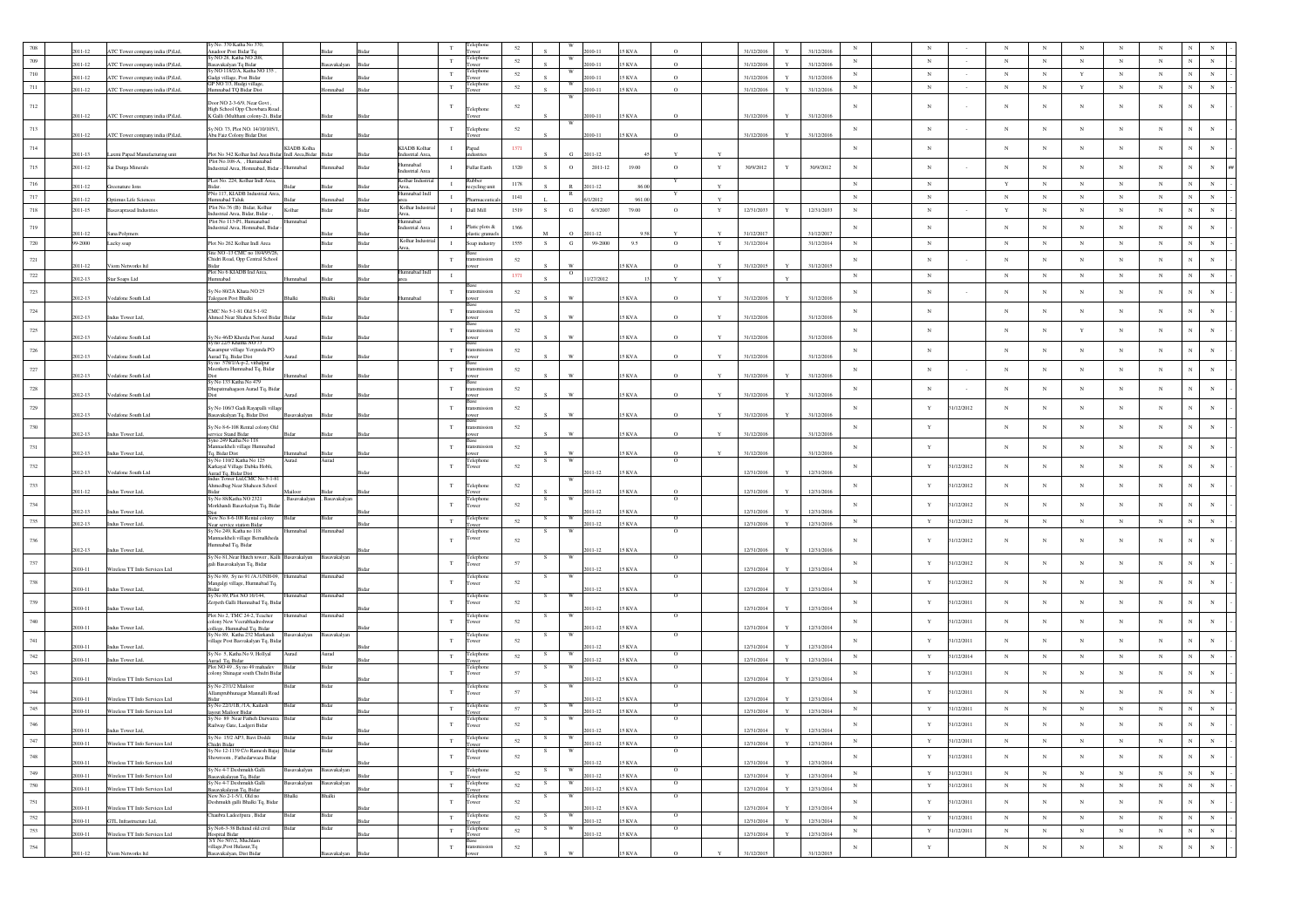| 755            |               | 1011-12            | Viom Networks Itd                            | y No 51 Rekulgi village Post<br>nahalli Humnabad Tq BidarDis                                          |                               |                      |                |                                        | $_{\rm T}$                                       | 52           |              |              |                       | 5 KVA                    |                         |             | 31/12/2015             |              | 31/12/2015             | $_{\rm N}$               | $\mathbf{Y}$               |            | $_{\rm N}$           | $_{\rm N}$               | $_{\rm N}$           | $_{\rm N}$               | N                        |                         |  |
|----------------|---------------|--------------------|----------------------------------------------|-------------------------------------------------------------------------------------------------------|-------------------------------|----------------------|----------------|----------------------------------------|--------------------------------------------------|--------------|--------------|--------------|-----------------------|--------------------------|-------------------------|-------------|------------------------|--------------|------------------------|--------------------------|----------------------------|------------|----------------------|--------------------------|----------------------|--------------------------|--------------------------|-------------------------|--|
| $756\,$        |               |                    |                                              | Mr Harish chandra Rao S/o Late                                                                        |                               |                      |                |                                        | $_{\rm T}$                                       | $52\,$       |              |              |                       |                          |                         |             |                        |              |                        | $_{\rm N}$               | $\mathbf Y$                | 1/12/2011  | $_{\rm N}$           | $_{\rm N}$               | $_{\rm N}$           | $_{\rm N}$               | $_{\rm N}$               | $_{\rm N}$              |  |
|                |               | 2010-11            | Xcel Telecom(P)Ltd.                          | Krishna Rao No 9-12-557/1 No.5<br>Road Vidyanagar Colony Bidar<br><i>A</i> r chandramuk W/o Basavaraj | Vidyanagar<br>Colony          | Bidar                | Bidar          |                                        | Telephone                                        |              |              |              |                       |                          | $\mathbf{o}$            |             | 12/31/2016             |              | 12/31/2016             |                          |                            |            |                      |                          |                      |                          |                          |                         |  |
| 757            |               |                    |                                              | Door No 13-3-33 Near Rudramur<br>Temple Hydrabad Road Lalvadi                                         | Hydrabad Road                 |                      |                |                                        | $_{\rm T}$<br>Telephone                          | 52           |              |              |                       |                          |                         |             |                        |              |                        | $_{\rm N}$               | $\mathbf{Y}$               | 9/30/2024  | $_{\rm N}$           | $_{\rm N}$               | $_{\rm N}$           | $_{\rm N}$               | $_{\rm N}$               | $_{\rm N}$              |  |
|                |               | 2010-11            | Xcel Telecom(P)Ltd.                          | C/o Mr S.S.Patil S/o Late saiban                                                                      | alvadi                        | Bidar                |                |                                        | ower                                             |              |              |              |                       |                          | $\circ$                 |             | 12/31/2016             |              | 12/31/2016             |                          |                            |            |                      |                          |                      |                          |                          |                         |  |
| 758            |               |                    |                                              | No19-4-214 Opp Hanumnan<br>Temple Near Marjid Naubad Post                                             | Near Marjid                   |                      |                |                                        | $_{\rm T}$<br>Telephone                          | 52           |              |              |                       |                          |                         |             |                        |              |                        | $_{\rm N}$               | $\mathbf Y$                | 1/12/2012  | $_{\rm N}$           | $_{\rm N}$               | $_{\rm N}$           | $_{\rm N}$               | $_{\rm N}$               | $_{\rm N}$              |  |
|                |               | 2010-11            | Xcel Telecom(P)Ltd.                          | 3idar<br>Mr Kharum Nisha Begam W/o<br>M.D Gous Qhuksh Door No 2-3-                                    | Naubad                        |                      |                |                                        | Tower                                            |              |              |              |                       |                          | $\circ$                 |             | 12/31/2016             |              | 12/31/2016             |                          |                            |            |                      |                          |                      |                          |                          |                         |  |
| 759            |               | 2010-11            | Xcel Telecom(P)Ltd.                          | 6/9 Near Govt High School Opp<br>howbara Road K. Galli Bidar                                          | Chowbara Road<br>K. Galli     | <b>Ridar</b>         |                |                                        | T<br>Telephone                                   | 52           |              |              |                       |                          | $\circ$                 |             | 12/31/2016             | Y            | 12/31/2016             | $_{\rm N}$               | Y                          | 31/12/2015 | $_{\rm N}$           | $_{\rm N}$               | $_{\rm N}$           | $_{\rm N}$               | $_{\rm N}$               | $_{\rm N}$              |  |
| 760            |               |                    |                                              | Irs Meenakshi W/o<br>Mr/Jangawanth Door No 14-10-                                                     |                               |                      |                |                                        | $\mathbf T$                                      | 52           |              | W            |                       |                          |                         |             |                        |              |                        | $_{\rm N}$               | Y                          | 31/12/2011 | $_{\rm N}$           | $_{\rm N}$               | $_{\rm N}$           | $_{\rm N}$               | $_{\rm N}$               | $_{\rm N}$              |  |
|                |               | 2010-11            | Xcel Telecom(P)Ltd.                          | 134 Opp Police Quasters Edan<br>Colony bidar.<br>Mr Abdul Rauff S/o Mr. Ab Jabba                      | Police Quaster<br>Edan Colony | Bidar                |                |                                        | Telephone                                        |              |              |              |                       |                          | $\Omega$                |             | 12/31/2016             |              | 12/31/2016             |                          |                            |            |                      |                          |                      |                          |                          |                         |  |
| $761\,$        |               |                    |                                              | Door No 8-1-48/A/8-1-97 New<br>Ajad chouqe Multhani Colony                                            | Multhani                      |                      |                |                                        | $_{\rm T}$<br>Telephone                          | 52           |              |              |                       |                          |                         |             |                        |              |                        | $_{\rm N}$               | Y                          | 1/12/2012  | $_{\rm N}$           | $_{\rm N}$               | $_{\rm N}$           | $\mathbf{N}$             | $_{\rm N}$               | $_{\rm N}$              |  |
|                |               | 2010-11            | Xcel Telecom(P)Ltd.                          | dar i<br>India (P) Ltd Sy No 53/1 Komal                                                               | colony.                       |                      |                |                                        |                                                  |              |              | W            |                       |                          | $\circ$                 |             | 12/31/2016             |              | 12/31/2016             |                          |                            |            |                      |                          |                      |                          |                          |                         |  |
| 762            |               | 2012-13            | ATC Tower company india (P)Ltd,              | konda Village Taluk-Bhalki, Bidar                                                                     | Komal konda                   |                      |                |                                        | $_{\rm T}$<br>Telephone                          | $52\,$       |              |              |                       |                          | $\circ$                 |             | 12/31/2014             |              | 12/31/2014             | $_{\rm N}$               | $\mathbf Y$                | 1/12/2011  | $_{\rm N}$           | $_{\rm N}$               | $_{\rm N}$           | $_{\rm N}$               | $_{\rm N}$               | $_{\rm N}$              |  |
| 763            |               | 2012-13            | Vishwa Industries                            | Plot no 177 & 177 (B), Kolhar Indl<br>Area, Bida<br>Sy.No. 19/6,Mudbi                                 | Kolbar                        | Ridar                | Rida           |                                        | $\;$ I<br>iolar hearter                          | 34           | $\mathbf{c}$ | W            |                       |                          | $\mathbf{v}$            |             |                        |              |                        | $_{\rm N}$               | $\mathbf Y$                |            | $_{\rm N}$           | $_{\rm N}$               | ${\bf N}$            | ${\bf N}$                | $_{\rm N}$               | $_{\rm N}$              |  |
| 764            |               | 1012-13            | arsen Turbo Itd                              | .<br>illage, Basavakalyan Tq, Bidar<br>Dist                                                           | Audbi                         |                      |                |                                        | $_{\rm SC}$<br>one Crush                         | 1371         |              |              |                       |                          | C1                      |             | 6/30/2016              |              | 6/30/2016              | $_{\rm N}$               | $\mathbf Y$                |            | $_{\rm N}$           | $_{\rm N}$               | $_{\rm N}$           | $_{\rm N}$               | $_{\rm N}$               | $_{\rm N}$              |  |
| 765            |               | 2012-13            | K construction & Hot Mix Plant               | asanthpur village, Humnabad Tq,<br><b>Bidar Dist</b>                                                  | antpur                        | nnabad               | Ridar          |                                        | $\mathbf{T}$<br>Hot mix plan                     | 1334         | $\mathbf{s}$ | $\Omega$     |                       |                          | $\mathbf Y$             | $\mathbf Y$ |                        |              |                        | $_{\rm N}$               | $\mathbf Y$                | 1/12/2012  | $_{\rm N}$           | $_{\rm N}$               | $_{\rm N}$           | $_{\rm N}$               | $_{\rm N}$               | $_{\rm N}$              |  |
| 766            |               | 2012-13            | L& T construction Infrastrure                | farandi village, Basavakalyan tq<br><b>Bidar Dist</b>                                                 |                               | avakalyan            |                |                                        | $\mathbf{I}$<br>Hot mix plan                     | 1334         |              | $\Omega$     |                       |                          | Y                       | Y           |                        |              |                        | $_{\rm N}$               | Y                          |            | $_{\rm N}$           | $_{\rm N}$               | $_{\rm N}$           | $_{\rm N}$               | $_{\rm N}$               | $_{\rm N}$              |  |
| 767            |               | 2012-13            | jai Bhavani Activated Earths                 | Plot no 95 KIADB Indl Area,<br>Humnabad Tq, Bidar Dist                                                | KIADB Indl<br>Area            | nnahad               | <b>Sidar</b>   | <b>CIADB</b> Indl Ht                   | iiverising<br>$\;$ I<br>Activity                 | 1320         |              | $\Omega$     |                       |                          | Y                       | Y           |                        |              |                        | $_{\rm N}$               | $\mathbf Y$                | 30/06/2017 | $_{\rm N}$           | $_{\rm N}$               | $_{\rm N}$           | $_{\rm N}$               | $_{\rm N}$<br>$_{\rm N}$ | $_{\rm N}$              |  |
| 768            |               | 2010-11            | Sahithi Drugs & Intermediates Pravate Ltd.,  | Plot No 108(B) & 109 Humnabad<br>ndustrial Area, Humnabad Tq,                                         | Mahad Indl                    | lumnabad             | Bidar          | Humnabad Indl                          | $\mathbf{I}$<br>Pharmaceutical                   | 1141         | $_{\rm M}$   | $\,$ R       | 8/16/2014             | 875                      | $\circ$                 | Y           | 6/30/2021              | Y            | 6/30/2021              | $_{\rm N}$               | $\mathbf Y$                | 31/12/2012 | $_{\rm N}$           | $_{\rm N}$               | $_{\rm N}$           | $_{\rm N}$               | $_{\rm N}$               | $_{\rm N}$              |  |
| 769            |               | 2012-13            | Kori constructions                           | Bidar Dist<br>SyNo.15/3,Hamilapur,Bidar Taluk<br>& Dist                                               |                               | Ridar                | Bidar          |                                        | $\;$ I<br><b>BMTF</b>                            | 57           |              |              |                       |                          | $\mathbf Y$             | Y           |                        |              |                        | ${\bf N}$                | $\mathbf Y$                |            | $_{\rm N}$           | $\,$ N                   | $\,$ N               | $_{\rm N}$               | $_{\rm N}$<br>${\bf N}$  | $\,$ N $\,$             |  |
|                |               |                    |                                              | Plot No. 135, 11,& 12, Kolhar                                                                         |                               |                      |                | Kolhar Industrial                      | Reprocessing<br>used oils and                    |              |              |              |                       |                          |                         |             |                        |              |                        |                          |                            |            |                      |                          |                      |                          |                          |                         |  |
| 770            | 34180         | 2012-13            | Mahagaonvi Polymer Energy,                   | ndustrial Area, Bidar                                                                                 | Kolhar                        | Bidar                | Bidar          |                                        | л.<br>aste oils□                                 | 1339         | S            | $\circ$      | 2012-13               | 90.5                     | $\circ$                 | Y           |                        |              |                        | $_{\rm N}$               | Y                          |            | $_{\rm N}$           | $_{\rm N}$               | $_{\rm N}$           | $_{\rm N}$               | $_{\rm N}$               | $_{\rm N}$              |  |
| 771            |               |                    |                                              | Hot Mix Plant), Sy No 228/A/2,<br>Laldari Village, Humnnabad Tq,                                      |                               |                      |                |                                        | $\;$ I                                           | 1334         |              |              |                       |                          |                         |             |                        |              |                        | $_{\rm N}$               | $\mathbf Y$                |            | $_{\rm N}$           | $_{\rm N}$               | $_{\rm N}$           | $_{\rm N}$               | $_{\rm N}$               | $_{\rm N}$              |  |
|                |               | 2012-13            | Mehul constructions Co.Pvt.Ltd.,             | <b>Gdar Dist</b><br>lot NO 69,70                                                                      |                               |                      |                |                                        | vaste tyre                                       |              |              |              |                       |                          | C1                      |             |                        |              |                        |                          |                            |            |                      |                          |                      |                          | $\mathbb{N}$             |                         |  |
| $772\,$<br>773 |               | 2013-14<br>2013-14 | ndira Enterprises<br>M.P.K Pulveriser,       | KIADBBasavkalyan Bidar<br>Plot No 135H2,135H3, KIADB                                                  | savakalyan<br>Bidar           | isavakalyan<br>Bidar | Bidar<br>Bidar | isavakalyan Ind<br><b>KIADB</b> Kolhar | $\mathbf I$<br>recycling<br>ilverising<br>$\;$ I | 1178<br>1320 | S            | $\circ$      | 013-14<br>$2013 - 14$ | 22.5                     | $\mathbf{c}$<br>$\circ$ | $\mathbf Y$ | 6/30/2019<br>9/30/2019 |              | 6/30/2019<br>9/30/2019 | $_{\rm N}$<br>$_{\rm N}$ | $\mathbf Y$<br>$\mathbf Y$ |            | $\,$ N<br>$_{\rm N}$ | $_{\rm N}$<br>$_{\rm N}$ | $\,$ N<br>$_{\rm N}$ | $_{\rm N}$<br>$_{\rm N}$ | $_{\rm N}$<br>$_{\rm N}$ | ${\bf N}$<br>$_{\rm N}$ |  |
| 774            |               |                    | Profit & Gas Energy Company                  | ndl Area, Bidar                                                                                       |                               |                      |                | lustrial area                          | <b>kctivity</b><br>LPG cylinde                   |              |              | $_{\rm G}$   |                       | 97                       |                         |             |                        | Y            |                        |                          |                            | 31/12/2011 |                      |                          | $_{\rm N}$           | $_{\rm N}$               |                          | $_{\rm N}$              |  |
|                |               | 2013-14            |                                              | Sy No 9/2 sindenkera village                                                                          | lumabad                       | mnabad               | Bidar          |                                        | $\mathbf{T}$<br>filling &<br>orage               | 1623         | S            |              | $2013 - 14$           |                          | $\circ$                 | $\mathbf Y$ | 6/30/2018              |              | 6/30/2018              | $_{\rm N}$               | $\mathbf Y$                |            | $_{\rm N}$           | $_{\rm N}$               |                      |                          | $_{\rm N}$               |                         |  |
| 775            |               | 2013-14            | Garrison Engineer (AF)                       | 406 Air Force station Udgir Road                                                                      |                               |                      | 3idar          | dagit road bid                         | ${\tt STP}$                                      | 1652         |              |              |                       | 3145 based<br>m populati |                         |             |                        |              |                        | $_{\rm N}$               | $\mathbf Y$                |            | $_{\rm N}$           | $_{\rm N}$               | $_{\rm N}$           | $_{\rm N}$               | $_{\rm N}$               | $_{\rm N}$              |  |
| 776            |               | 2013-14            | A-One Agro Industries                        | Plot no 69 & 77 KTADB<br>lumnabad Indl Area Humnabad                                                  | mabad                         | nnabad               | Bida           | KIADB Indl<br>mnabad                   | $\mathbf{I}$<br>Dall Mill                        | 1519         | ${\bf S}$    | ${\bf G}$    | 9/1/2013              | 421                      | $\,$ O                  | $\mathbf Y$ | 12/31/2022             | Y            | 12/31/2022             | $_{\rm N}$               | $\mathbf Y$                | 31/12/2011 | $_{\rm N}$           | $_{\rm N}$               | $_{\rm N}$           | $_{\rm N}$               | $_{\rm N}$               | $_{\rm N}$              |  |
| $777\,$        |               |                    |                                              | y No 33/2,34/8/37/4 at village<br>erandi Hobli Rajeshwar                                              |                               |                      |                |                                        | $_{\rm SC}$                                      | 1371         |              |              |                       |                          |                         |             |                        |              |                        | $_{\rm N}$               | $\mathbf Y$                |            | $_{\rm N}$           | $_{\rm N}$               | $_{\rm N}$           | $_{\rm N}$               | $_{\rm N}$               | $_{\rm N}$              |  |
|                |               | 2012-13            | Larsen&Turbo Itd (Batching Plant)            | Basavakalyan Tq & District<br>iy NO 198/4, Basvanthapur,                                              | Iudbi                         |                      |                |                                        | one Crusher                                      |              |              | $\Omega$     | 4/30/2013             |                          | Y                       |             | 6/30/2017              |              | 6/30/2017              |                          |                            |            |                      |                          |                      |                          |                          |                         |  |
| 778            |               | 2013-14            | Jai Bhavani Contructions Hot Mix Plant       | Gadvanti, Humnabad Tq Bidar                                                                           | nabad                         |                      | Bidar          | himkod                                 | Hot mix<br>plant<br>ot mix plant                 | 1334         |              |              |                       | 24.25                    | C1                      |             | 2/15/2016              |              | 2/15/2016              | $_{\rm N}$               | $\mathbf Y$                |            | $_{\rm N}$           | $_{\rm N}$               | $_{\rm N}$           | $_{\rm N}$               | $_{\rm N}$               | $_{\rm N}$              |  |
| 779            |               | 2013-14            | Larsen & Toubro Itd.                         | ly No 19/6 at village Mudbi<br>savakalyan Tq Bidar Dist                                               | <b>Basayakalyan</b>           |                      | Bidar          |                                        | $_{\rm SC}$<br>Stone Crusher                     | 1371         | S            | $\circ$      |                       | -26                      | $\circ$                 | Y           | 6/30/2016              |              | 6/30/2016              | $_{\rm N}$               | Y                          |            | N                    | $_{\rm N}$               | N                    | $_{\rm N}$               | $_{\rm N}$<br>$_{\rm N}$ | ${\bf N}$               |  |
|                |               |                    |                                              |                                                                                                       |                               |                      |                |                                        | General                                          |              |              |              |                       |                          |                         |             |                        |              |                        |                          |                            |            |                      |                          |                      |                          |                          |                         |  |
|                |               |                    |                                              |                                                                                                       |                               |                      |                |                                        | ngineering<br>strie:                             |              |              |              |                       |                          |                         |             |                        |              |                        |                          |                            |            |                      |                          |                      |                          |                          |                         |  |
|                |               |                    |                                              |                                                                                                       |                               |                      |                |                                        | (Excluding<br>lectroplating<br>$\mathbf{I}$      |              |              |              |                       |                          |                         |             |                        |              |                        | $_{\rm N}$               | $\mathbf{Y}$               |            | $_{\rm N}$           |                          | $_{\rm N}$           |                          |                          | $_{\rm N}$              |  |
|                |               |                    |                                              |                                                                                                       |                               |                      |                |                                        | heat treatmen<br>forging, castin                 | 1397         |              |              |                       |                          |                         |             |                        |              |                        |                          |                            |            |                      | $_{\rm N}$               |                      | $_{\rm N}$               | $_{\rm N}$               |                         |  |
|                |               |                    |                                              |                                                                                                       |                               |                      |                |                                        | pickling de-<br>greasing                         |              |              |              |                       |                          |                         |             |                        |              |                        |                          |                            |            |                      |                          |                      |                          |                          |                         |  |
|                |               | 2013-14            |                                              | Plot No 177 A, 177B, 178 & 178<br>Ridar                                                               |                               |                      |                |                                        | Phosphating, d<br>isting,                        |              | S            | W            |                       | 25                       | $\mathbf Y$             | Y           |                        |              |                        |                          |                            |            |                      |                          |                      |                          |                          |                         |  |
|                |               |                    | Vishwa Industries                            |                                                                                                       | Bidar                         |                      |                |                                        | uenching)<br>armaceutic:                         |              |              | $\mathbb{R}$ |                       |                          |                         |             |                        |              |                        |                          |                            |            |                      |                          |                      |                          |                          |                         |  |
| 781            |               |                    |                                              |                                                                                                       |                               |                      |                |                                        | & Bulk Drug<br>excluding                         | 1141         |              |              |                       |                          |                         |             |                        |              |                        | $_{\rm N}$               | Y                          |            | $_{\rm N}$           | $_{\rm N}$               | $_{\rm N}$           | $_{\rm N}$               | $_{\rm N}$               | $_{\rm N}$              |  |
|                |               | 2013-14            | GPR LIfe Sciences pvt Ltd                    | Plot No 66 E & 66 F, KIADB<br>Humnabad Tq, Bidar Dist<br>Sy No 19/6, Mudbi Village,                   | mabad                         |                      | Bidar          | KIADB industri<br>rea, Humnabad        | mulation).                                       |              | M            |              |                       | 57.53                    |                         |             |                        |              |                        |                          |                            |            |                      |                          |                      |                          |                          |                         |  |
| 782            | 29644         | 2013-14            | <b>Bharat Stone Crushing Industries</b>      | asavakalyan Tq, Bidar Dist                                                                            | badann                        |                      | Bidar          |                                        | $_{\rm SC}$<br>one Crushe                        | 1371         | S            | $\circ$      |                       | 23.62                    | C1                      | Y           | 3/26/2022              | $\mathbf{v}$ | 3/26/2022              | $_{\rm N}$               | $\mathbf Y$                | 31/12/2011 | $\,$ N               | $_{\rm N}$               | $_{\rm N}$           | $_{\rm N}$               | ${\bf N}$<br>$_{\rm N}$  | $\,$ N $\,$             |  |
|                |               |                    |                                              |                                                                                                       |                               |                      |                |                                        | ommon<br>reatment and                            |              |              |              |                       |                          |                         |             |                        |              |                        |                          |                            |            |                      |                          |                      |                          |                          |                         |  |
|                |               |                    |                                              |                                                                                                       |                               |                      |                |                                        | disposal<br>facilities                           |              |              |              |                       |                          |                         |             |                        |              |                        |                          |                            |            |                      |                          |                      |                          |                          |                         |  |
|                |               |                    |                                              |                                                                                                       |                               |                      |                |                                        | (CETP, TSDF.<br>E-Waste                          |              |              |              |                       |                          |                         |             |                        |              |                        |                          |                            |            |                      |                          |                      |                          |                          |                         |  |
|                |               |                    |                                              |                                                                                                       |                               |                      |                |                                        | ecycling.<br>CBMWTF.                             | 1171         |              |              |                       |                          |                         |             |                        |              |                        | $_{\rm N}$               | $\mathbf Y$                | 31/12/2011 | $_{\rm N}$           | $_{\rm N}$               | $_{\rm N}$           | $_{\rm N}$               | N                        |                         |  |
|                |               |                    |                                              |                                                                                                       |                               |                      |                |                                        | Effluent<br>onveyance                            |              |              |              |                       |                          |                         |             |                        |              |                        |                          |                            |            |                      |                          |                      |                          |                          |                         |  |
|                |               |                    |                                              |                                                                                                       |                               |                      |                |                                        | project,<br>incinerators,                        |              |              |              |                       |                          |                         |             |                        |              |                        |                          |                            |            |                      |                          |                      |                          |                          |                         |  |
|                |               |                    |                                              | PLot No 77A1, A2, A3, Sy No.12,<br>Kolhar Industrial Area, Nizampur                                   |                               |                      |                | Kolhar industrial                      | Solvent/Acid<br>overy plant,<br>MSW sanitary     |              |              |              |                       |                          |                         |             |                        |              |                        |                          |                            |            |                      |                          |                      |                          |                          |                         |  |
|                |               | 2013-14            | Hygiene Bio Tec                              | Village & Tq, Bidar District.                                                                         |                               |                      |                |                                        | andfill sites)                                   |              |              |              |                       | 128                      | C1                      |             |                        |              |                        |                          |                            |            |                      |                          |                      |                          |                          |                         |  |
| 784            | 29163         | $.00 - 01$         | Sai Life Science Itd (Formerly Sai Advantius | Plot No 79B,80A, 80B, & 81 A &<br>82, Kolhar Industrial Area, Bidar Kolhar                            |                               | Bidar                | Bidar          | Kolhar Industrial<br>Area.             | armaceutical<br>$\mathbf{I}$<br>& Bulk drug      | 1141         | $\mathbf L$  | $\,$ R $\,$  | 01-01-01996           | 13000.00                 | $\circ$                 | $\mathbf Y$ | 6/30/2021              |              | 6/30/2021              | ${\bf N}$                | $\mathbf Y$                |            | $_{\rm N}$           | $_{\rm N}$               | $_{\rm N}$           | $_{\rm N}$               | $_{\rm N}$<br>$_{\rm N}$ | ${\bf N}$               |  |
|                |               |                    |                                              |                                                                                                       |                               |                      |                |                                        | emulation/pa<br>tization of                      |              |              |              |                       |                          |                         |             |                        |              |                        |                          |                            |            |                      |                          |                      |                          |                          |                         |  |
|                |               |                    |                                              |                                                                                                       |                               |                      |                |                                        | camphor<br>tablets,                              |              |              |              |                       |                          |                         |             |                        |              |                        |                          |                            |            |                      |                          |                      |                          |                          |                         |  |
| 785            |               |                    |                                              |                                                                                                       |                               |                      |                |                                        | $\;$ I<br>napthalene bal<br>from camphor/        | 1323         |              |              |                       |                          |                         |             |                        |              |                        | $_{\rm N}$               | $\mathbf Y$                | 31/12/2011 | $_{\rm N}$           | $_{\rm N}$               | $_{\rm N}$           | $_{\rm N}$               | $_{\rm N}$<br>$_{\rm N}$ | $_{\rm N}$              |  |
|                |               |                    |                                              |                                                                                                       |                               |                      |                |                                        | aphthalene                                       |              |              |              |                       |                          |                         |             |                        |              |                        |                          |                            |            |                      |                          |                      |                          |                          |                         |  |
|                | 30310 2013-14 |                    |                                              | Plot No. 127 & 128, Kolhar<br>Industrial Area, Bidar - 585403                                         |                               |                      |                | Colhar industrial                      | wder                                             |              |              |              |                       |                          |                         |             |                        |              |                        |                          |                            |            |                      |                          |                      |                          |                          |                         |  |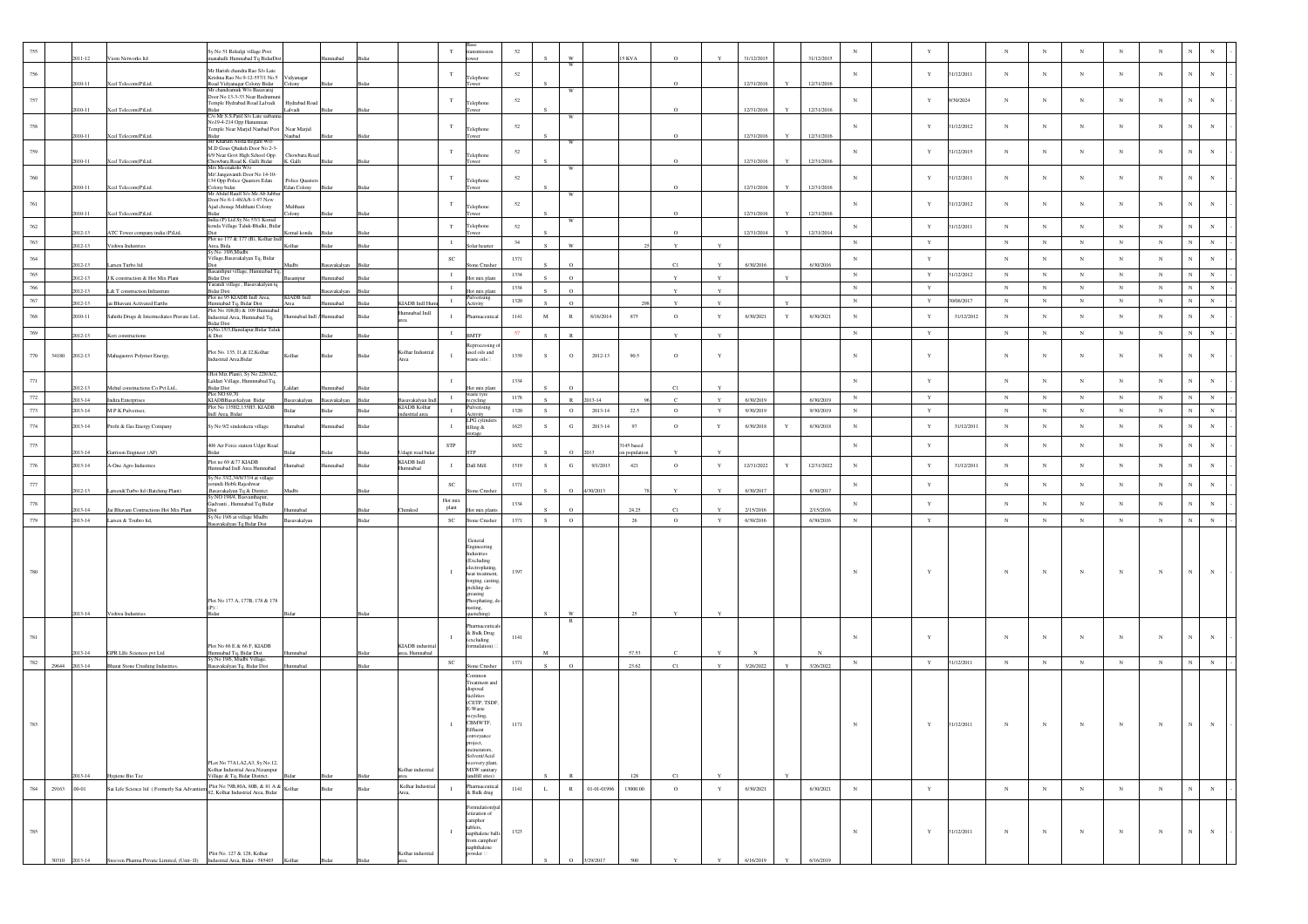| 786     | 29165 | .94-95             | Satyadeeptha Pharmacueticals                             | Plot No 101A, Humanabad<br>dustrial Area, Homnabad, Bidar                                  | nnabad       | mnabad                 | Bida  | Humnabad<br><b>Industrial Area</b> | $\mathbf{I}$ | irmaceutica                                             | 1141     | L            | $\,$ R       | 1/1/1995  | 4298.00   | $\circ$            | Y            | 6/30/2020  |              | 6/30/2020  | $_{\rm N}$  | $\mathbf{Y}$ |            | $_{\rm N}$   | $_{\rm N}$  | $_{\rm N}$ | $_{\rm N}$  | N           |                               |
|---------|-------|--------------------|----------------------------------------------------------|--------------------------------------------------------------------------------------------|--------------|------------------------|-------|------------------------------------|--------------|---------------------------------------------------------|----------|--------------|--------------|-----------|-----------|--------------------|--------------|------------|--------------|------------|-------------|--------------|------------|--------------|-------------|------------|-------------|-------------|-------------------------------|
| 787     |       | .79-80             | Shivashakti Khandasari Sugar Mill                        | Village Bangoor, Bidar                                                                     | angoor       | Bidar                  | Bidar |                                    | $\mathbf{I}$ | Khandasari<br>ugar<br>Plastic units                     | 1154     | S            | R            | 1979      | 46.00     | $\circ$            | Y            | 6/30/2019  | Y            | 6/30/2019  | $_{\rm N}$  | Y            | 31/12/2011 | $\mathbb{N}$ | $_{\rm N}$  | ${\bf N}$  | ${\bf N}$   | $_{\rm N}$  | $\mathbf N$<br>$_{\rm N}$     |
| 788     |       |                    |                                                          | UPVC Division Bidar, Plot No 72<br>& 73 P Road No $6\Box$                                  |              |                        |       | Kolhar industria                   |              | vered under<br>Plastic Rules,<br>$2011 \square$         | 1366     |              |              |           |           |                    |              |            |              |            | $_{\rm N}$  | $\mathbf Y$  | 1/12/2011  | $_{\rm N}$   | $_{\rm N}$  | $_{\rm N}$ | $_{\rm N}$  | $_{\rm N}$  | $_{\rm N}$<br>N               |
| 789     |       | 2013-14<br>2013-14 | Apama Enterprises Ltd<br>Amity Fuel Industry             | Kolhar Industrial Area, Bidar<br>Plot No 201 Kolhar Industrial<br>Area, Bidar              | olhar        | Bidar                  |       | area<br>Kolhar industri:           | $\mathbf{I}$ | aste tyre                                               | $1178\,$ |              | $\mathbb{R}$ | 2013-14   | 192<br>99 | C1<br>$\mathbf{Y}$ |              | 12/31/2022 |              | 12/31/2022 | $\,$ N      | $\mathbf Y$  | 1/12/2011  | $_{\rm N}$   | $_{\rm N}$  | $_{\rm N}$ | $_{\rm N}$  | $_{\rm N}$  | $\mathbf N$<br>$\,$ N         |
|         |       |                    |                                                          |                                                                                            |              |                        |       |                                    |              | ecycling<br>eprocessing                                 |          |              |              |           |           |                    |              |            |              |            |             |              |            |              |             |            |             |             |                               |
| 790     |       | 2013-14            | Greenature Carbon                                        | Plot no 227 Kolhar Industrial Area,<br>idar -                                              |              |                        |       | Kolhar industria                   | п.           | used oils and<br>aste oils⊟                             | 1339     |              | $\circ$      | 2013-14   | 99        | C1                 |              |            |              |            | $_{\rm N}$  | Y            |            | $_{\rm N}$   | $_{\rm N}$  | $_{\rm N}$ | $_{\rm N}$  | $_{\rm N}$  | $_{\rm N}$                    |
|         |       |                    |                                                          |                                                                                            |              |                        |       |                                    |              | Solar power<br>eneration                                |          |              |              |           |           |                    |              |            |              |            |             |              |            |              |             |            |             |             |                               |
| 791     |       |                    |                                                          |                                                                                            |              |                        |       |                                    |              | through solar<br>totovoltic cel<br>wind power &         | 35       |              |              |           |           |                    |              |            |              |            | $_{\rm N}$  | $\mathbf{Y}$ |            | $_{\rm N}$   | $_{\rm N}$  | $_{\rm N}$ | $_{\rm N}$  | $_{\rm N}$  | $_{\rm N}$<br>$_{\rm N}$      |
|         |       |                    |                                                          | 427/1c, 427/3, 427/1B, 428/1, 428/1,<br>428/3, and 258/,259/A and 259/A,                   |              |                        |       |                                    |              | ini hydel<br>power $(< 25$                              |          |              |              |           |           |                    |              |            |              |            |             |              |            |              |             |            |             |             |                               |
|         |       | 2013-14            | Bidar Solar Power Private Ltd,                           | emulkheda and Udamnalli,<br>village Humnabad Tq Bidar Dist<br>Plot No 253,254 & 255 Kolhar | nnabad       | Humnabad               | Bida  |                                    |              | $MW) \Box$                                              |          |              | $\mathbf{W}$ | 2013-14   | 95        | $\circ$            | Y            | 12/31/2023 |              | 12/31/2023 |             |              |            |              |             |            |             |             |                               |
| 792     |       |                    |                                                          | Indl Area, Bidar                                                                           |              |                        |       |                                    | п.           | Chilling plant,<br>cold storage and                     | 1513     |              |              |           |           |                    |              |            |              |            | $_{\rm N}$  | Y            |            | $_{\rm N}$   | $_{\rm N}$  | $_{\rm N}$ | $_{\rm N}$  | $_{\rm N}$  | $_{\rm N}$<br>$_{\rm N}$      |
|         |       | 014-15             | Indian Hi-Tech Industries                                |                                                                                            |              |                        |       | Kolhar industria                   |              | e making $\Box$                                         |          |              |              | 014-15    | 357       |                    |              | 9/30/2018  |              | 9/30/2018  |             |              |            |              |             |            |             |             |                               |
| 793     |       | 2013-14            | Jyothi Mineral Drinking water unit                       | Plot no 3A/2, KIADB Industrial<br>Area, Humnabad Tq Bidar Dist                             | hadan        | nnabad                 |       | KIADB industria<br>area, Humnabad  |              | <i>dineralized</i><br>$\arctan$                         | 1538     | S            | $_{\rm G}$   | 2013-14   | $120\,$   | $\circ$            | $\mathbf Y$  | 12/31/2023 |              | 12/31/2023 | $_{\rm N}$  | $\mathbf Y$  |            | $\,$ N       | $_{\rm N}$  | $_{\rm N}$ | $_{\rm N}$  | $_{\rm N}$  | $_{\rm N}$<br>$\mathbf{v}$    |
| 794     |       |                    |                                                          |                                                                                            |              |                        |       |                                    | $\mathbf{I}$ | read rubbe<br>acluding pre-                             | 1563     |              |              |           |           |                    |              |            |              |            | $_{\rm N}$  | Y            | 31/12/2011 | $_{\rm N}$   | $_{\rm N}$  | $_{\rm N}$ | $_{\rm N}$  | $_{\rm N}$  | $_{\rm N}$<br>$_{\rm N}$      |
|         |       | 013-14             | Akshaya Tyres & Retreads                                 | Plot No 101/A, Basavakalyan                                                                |              | avakalyan Basavakalyan | Bidar |                                    |              | red rubber                                              |          |              | Ġ.           | 013-14    | 25        |                    |              |            |              |            |             |              |            |              |             |            |             |             |                               |
| 795     | 42091 | 2013-14            | Om Enterprises                                           | PLot NO 66 P1, KIADB Industrial<br>Area, Humnabad                                          | bedsmmab     | ammabad                | Bida  | KIADB industria<br>rea, Humnabad   |              | Printing ink<br>anufacturing                            | 1362     | S            | $\circ$      | 2013-14   | 70        | $\circ$            | Y            | 9/30/2018  |              | 9/30/2018  | $_{\rm N}$  | Y            |            | $_{\rm N}$   | $_{\rm N}$  | $_{\rm N}$ | $_{\rm N}$  | $_{\rm N}$  | $_{\rm N}$<br>$_{\rm N}$      |
|         |       |                    |                                                          |                                                                                            |              |                        |       |                                    |              | ownships                                                |          |              |              |           |           |                    |              |            |              |            |             |              |            |              |             |            |             |             |                               |
| 796     |       |                    |                                                          |                                                                                            |              |                        |       |                                    | $\circ$      | development<br>ojects                                   | 1641     |              |              |           |           |                    |              |            |              |            | $_{\rm N}$  | Y            |            | $_{\rm N}$   | $_{\rm N}$  | $_{\rm N}$ | $_{\rm N}$  | $_{\rm N}$  | $_{\rm N}$<br>$_{\rm N}$      |
|         |       | 2013-14            | Karnataka Housing Board,                                 | Chitta Village, Bidar TQ & Dist<br>Plot No CMC no 12-3-79                                  |              |                        |       |                                    |              | vering an<br>ea>10 Ace                                  |          |              |              |           | 5122      |                    |              |            |              |            |             |              |            |              |             |            |             |             |                               |
| 797     |       | 2013-14            | <b>Arvind Footwear</b>                                   | aroorgeri Dist Bidar                                                                       |              |                        |       |                                    | $\mathbf{I}$ | eather<br>otwear<br>nthetic                             | 1533     | $\mathbf{c}$ | $\alpha$     | 2013-14   | 24.5      | $\mathbf Y$        | $\mathbf{v}$ |            |              |            | ${\bf N}$   | $\mathbf Y$  | 31/12/2011 | $_{\rm N}$   | $_{\rm N}$  | $_{\rm N}$ | $_{\rm N}$  | $_{\rm N}$  | $\,$ N $\,$<br>$\overline{N}$ |
| 798     |       | 2013-14            | RSPL Limited                                             | Plot No 339, Kolhar Industrial<br>Area, Bidar                                              |              |                        |       | Kolhar industria                   |              | letergent<br>mulation                                   | 1373     | $\mathbf L$  | $\circ$      | 5/20/2015 | 2854      | $\,$ O             |              | 9/30/2021  |              | 9/30/2021  | $_{\rm N}$  | $\mathbf Y$  |            | $_{\rm N}$   | $_{\rm N}$  | $_{\rm N}$ | $_{\rm N}$  | $\mathbf N$ | $_{\rm N}$                    |
| 799     |       |                    |                                                          | Plot No 173, KIADB Industrial                                                              |              |                        |       | <b>KIADB</b> industri              | $\mathbf{I}$ | <b>Biomass</b>                                          | 1505     |              |              |           |           |                    |              |            |              |            | $_{\rm N}$  | $\mathbf Y$  |            | $\,$ N       | $_{\rm N}$  | $_{\rm N}$ | $_{\rm N}$  | $_{\rm N}$  | $_{\rm N}$<br>N               |
|         |       | 2013-14            | Mangalgi Bio Fuel Industry                               | Area, Bidar                                                                                |              |                        |       | area, Humnabad                     |              | priquettes<br>Polythene &                               |          |              | G            | 2013-14   | 49.55     | Y                  |              |            |              |            |             |              |            |              |             |            |             |             |                               |
|         |       |                    |                                                          |                                                                                            |              |                        |       |                                    |              | plastic<br>processed                                    |          |              |              |           |           |                    |              |            |              |            |             |              |            |              |             |            |             |             |                               |
|         |       |                    |                                                          |                                                                                            |              |                        |       |                                    |              | products<br>mufacturing<br>virgin plastics              |          |              |              |           |           |                    |              |            |              |            |             |              |            |              |             |            |             |             |                               |
|         |       |                    |                                                          |                                                                                            |              |                        |       |                                    |              | including<br>plastic                                    | 1543     |              |              |           |           |                    |              |            |              |            | $_{\rm N}$  | $\mathbf Y$  | 9/30/2024  | $_{\rm N}$   | $_{\rm N}$  | $_{\rm N}$ | $_{\rm N}$  | $_{\rm N}$  | $_{\rm N}$<br>$_{\rm N}$      |
|         |       |                    |                                                          |                                                                                            |              |                        |       |                                    |              | ijection/<br>xtrusion                                   |          |              |              |           |           |                    |              |            |              |            |             |              |            |              |             |            |             |             |                               |
|         |       |                    |                                                          |                                                                                            |              |                        |       |                                    |              | noulding and<br>plastic cable<br>anufacturing           |          |              |              |           |           |                    |              |            |              |            |             |              |            |              |             |            |             |             |                               |
|         |       | 2013-14            | Suraj Industries Ltd                                     | Plot No 200 P-2, Kolhar Industrial<br>Area, Bidar                                          | Bidar        |                        |       | Kolhar industria                   |              |                                                         |          |              |              |           | 25 lakhs  | Y                  | Y            |            |              |            |             |              |            |              |             |            |             |             |                               |
|         |       |                    |                                                          |                                                                                            |              |                        |       |                                    |              | Solvent<br>traction                                     |          |              |              |           |           |                    |              |            |              |            |             |              |            |              |             |            |             |             |                               |
| $801\,$ |       |                    |                                                          | Plot NO 8, KIADB Humnabad<br>ndustrial Area, Humnabad TQ                                   |              |                        |       | mnabad                             |              | lants<br>excluding<br>efining)                          | 1169     |              |              |           |           |                    |              |            |              |            | $_{\rm N}$  | $\mathbf{Y}$ |            | $_{\rm N}$   | $_{\rm N}$  | $_{\rm N}$ | $_{\rm N}$  | $_{\rm N}$  | $_{\rm N}$<br>$_{\rm N}$      |
|         |       | 013-14             | <b>Mag Enterprises</b>                                   | idar Dist                                                                                  |              |                        |       | Industrial Area                    |              |                                                         |          |              | R            | 3/1/2014  | 95 lakhs  |                    |              |            |              |            |             |              |            |              |             |            |             |             |                               |
| $802\,$ |       | 2013-14            | S K Organics                                             | Plot NO 16 P1, KIADB,<br><b>Imnabad Taluk Bidar Dist</b>                                   |              |                        |       | KIADB industria<br>area, Humnabad  | $\;$ I       | solvent<br>covery                                       | 1169     |              |              |           | 95        |                    |              |            |              |            | $_{\rm N}$  | $\mathbf Y$  |            | $_{\rm N}$   | $_{\rm N}$  | $_{\rm N}$ | $_{\rm N}$  | $_{\rm N}$  | $_{\rm N}$<br>$\mathbf N$     |
|         |       |                    |                                                          |                                                                                            |              |                        |       |                                    |              |                                                         |          |              |              |           |           |                    |              |            |              |            |             |              |            |              |             |            |             |             |                               |
|         |       |                    |                                                          |                                                                                            |              |                        |       |                                    |              | ement<br>roducts<br>without using                       |          |              |              |           |           |                    |              |            |              |            |             |              |            |              |             |            |             |             |                               |
|         |       |                    |                                                          |                                                                                            |              |                        |       |                                    |              | Asbestos) like<br>pipe, pillar,                         |          |              |              |           |           |                    |              |            |              |            |             |              |            |              |             |            |             |             |                               |
|         |       |                    |                                                          |                                                                                            |              |                        |       |                                    | л.           | jafri, well ring,<br>blocks/tiles etc<br>should be done | 1171     |              |              |           |           |                    |              |            |              |            | $_{\rm N}$  | Y            |            | $_{\rm N}$   | $_{\rm N}$  | $_{\rm N}$ | ${\bf N}$   | $_{\rm N}$  | $_{\rm N}$<br>N               |
|         |       |                    |                                                          |                                                                                            |              |                        |       |                                    |              | mder closed<br>wered shed t                             |          |              |              |           |           |                    |              |            |              |            |             |              |            |              |             |            |             |             |                               |
|         |       |                    |                                                          |                                                                                            |              |                        |       |                                    |              | control fugitive<br>(anoissin                           |          |              |              |           |           |                    |              |            |              |            |             |              |            |              |             |            |             |             |                               |
|         |       | 2013-14            | Nandi Poles & Allied Materials<br>Manufacturing Industry | Plot No 296 Kolhar Industrial<br>Area, Bidar                                               |              |                        | Bidar | Kolhar industria<br>area           |              | <b>Ionly</b> industrial<br>cale]⊟                       |          |              |              |           | 71        | Y                  |              |            |              |            |             |              |            |              |             |            |             |             |                               |
| $804\,$ |       |                    |                                                          | Plot No R-03 & R-20 KSSIDC                                                                 |              |                        |       | <b>KSSIDC</b><br>Industrial Area,  | $\;$ I       |                                                         | 1546     |              |              |           |           |                    |              |            |              |            | $\,$ N      | $\mathbf Y$  |            | $\,$ N       | $\,$ N      | $_{\rm N}$ | $_{\rm N}$  | $_{\rm N}$  | $_{\rm N}$<br>$_{\rm N}$      |
|         |       | 2013-14            | Omsai Industries                                         | ndustrial Area, Bidar                                                                      |              |                        | Ridar | Bidar                              |              | uffed rice<br>Lubricating oils                          |          |              | G            | 2013-14   | 42        | Y                  | Y            |            |              |            |             |              |            |              |             |            |             |             |                               |
|         |       |                    |                                                          |                                                                                            |              |                        |       |                                    |              | reases or<br>etroleum                                   |          |              |              |           |           |                    |              |            |              |            |             |              |            |              |             |            |             |             |                               |
| 805     |       | 2013-14            | <b>ARI</b> Industrial Grease                             | Plot No 9 , KIADB Industrial<br>Area, Humnabad Tq, Bidar Dist                              | mabad        | lumnabad               |       | Indi                               |              | ased prodi<br>(only blending<br>at normal               | 1534     | - S          | G            | 2013-14   | - 24      | $\circ$            |              | 12/31/2022 | Y            | 12/31/2022 | N           |              | 31/12/2012 | N            |             |            |             |             |                               |
|         |       |                    |                                                          |                                                                                            |              |                        |       |                                    |              | mperature)                                              |          |              |              |           |           |                    |              |            |              |            |             |              |            |              |             |            |             |             |                               |
| $806\,$ |       | 2013-14            | A.K Enterprises                                          | Plot No 357, KIADB Kolhar<br>ndustrial Area, Bidar                                         | <b>ilhar</b> | Bidar                  | Bidar | Kolhar industria                   | $\mathbf{I}$ | recycling<br>ocess                                      | 57       | $\mathbf{c}$ | $\mathbb R$  | 2013-14   | $10\,$    | $\mathbf Y$        | $\mathbf{Y}$ |            | $\mathbf{Y}$ |            | $\,$ N $\,$ | $\mathbf{Y}$ | 31/12/2012 | $\,$ N       | $\,$ N $\,$ | $_{\rm N}$ | $\mathbf N$ | $\,$ N $\,$ | $_{\rm N}$<br>$\mathbf{N}$    |
| 807     |       |                    |                                                          |                                                                                            |              |                        |       |                                    | л.           | Chilling plant,<br>cold storage and                     | 1328     |              |              |           |           |                    |              |            |              |            | $_{\rm N}$  | $\mathbf{Y}$ |            | $_{\rm N}$   | $_{\rm N}$  | N          | $_{\rm N}$  | $_{\rm N}$  | $_{\rm N}$<br>$_{\rm N}$      |
|         | 26696 | 2013-14            | Omer Forzen Foods                                        | PLot No 55 A, KIADB Indl Area,<br>lumnabad Tq, Bidar Dist                                  | hadam        |                        |       | KIADB industria<br>area, Humnabad  |              | Ice making <sup>□</sup>                                 |          |              | $\alpha$     |           | 200 Lakhs | C2                 | $\mathbf{Y}$ | 9/30/2020  |              | 9/30/2020  |             |              |            |              |             |            |             |             |                               |
|         |       |                    |                                                          |                                                                                            |              |                        |       |                                    |              | Oil mill ghani<br>& extraction                          |          |              |              |           |           |                    |              |            |              |            |             |              |            |              |             |            |             |             |                               |
| $808\,$ |       |                    |                                                          | Plot No 3 Sy No -119/B, Aurad                                                              |              |                        |       |                                    | $\;$ I       | hydrogenation/<br>fining)                               | 1540     |              |              |           |           |                    |              |            |              |            | $_{\rm N}$  | $\mathbf Y$  | 31/12/2012 | $_{\rm N}$   | $_{\rm N}$  | $_{\rm N}$ | $_{\rm N}$  | $_{\rm N}$  | $\,$ N<br>$_{\rm N}$          |
|         |       | 013-14             | Durga Edible Oil Industries                              | (B) Tq Bidar Dist<br>Plot No 100 (P2), Sy No 223,                                          |              |                        |       |                                    |              |                                                         |          |              |              |           | 34.6      |                    | Y            |            |              |            |             |              |            |              |             |            |             |             |                               |
| $809\,$ |       | 2014-15            | Virupaksha Organics Ltd                                  | Gadvanthi Village, Humnabad Tq<br>idar DIst                                                |              |                        |       | mnabad<br>strial An                | $\mathbf{I}$ | Bulk drug &                                             | $1141\,$ |              |              |           | 476       |                    |              |            |              |            | $_{\rm N}$  | $\mathbf Y$  |            | $_{\rm N}$   | $_{\rm N}$  | $_{\rm N}$ | $_{\rm N}$  | $_{\rm N}$  | $_{\rm N}$<br>$\mathbb{N}$    |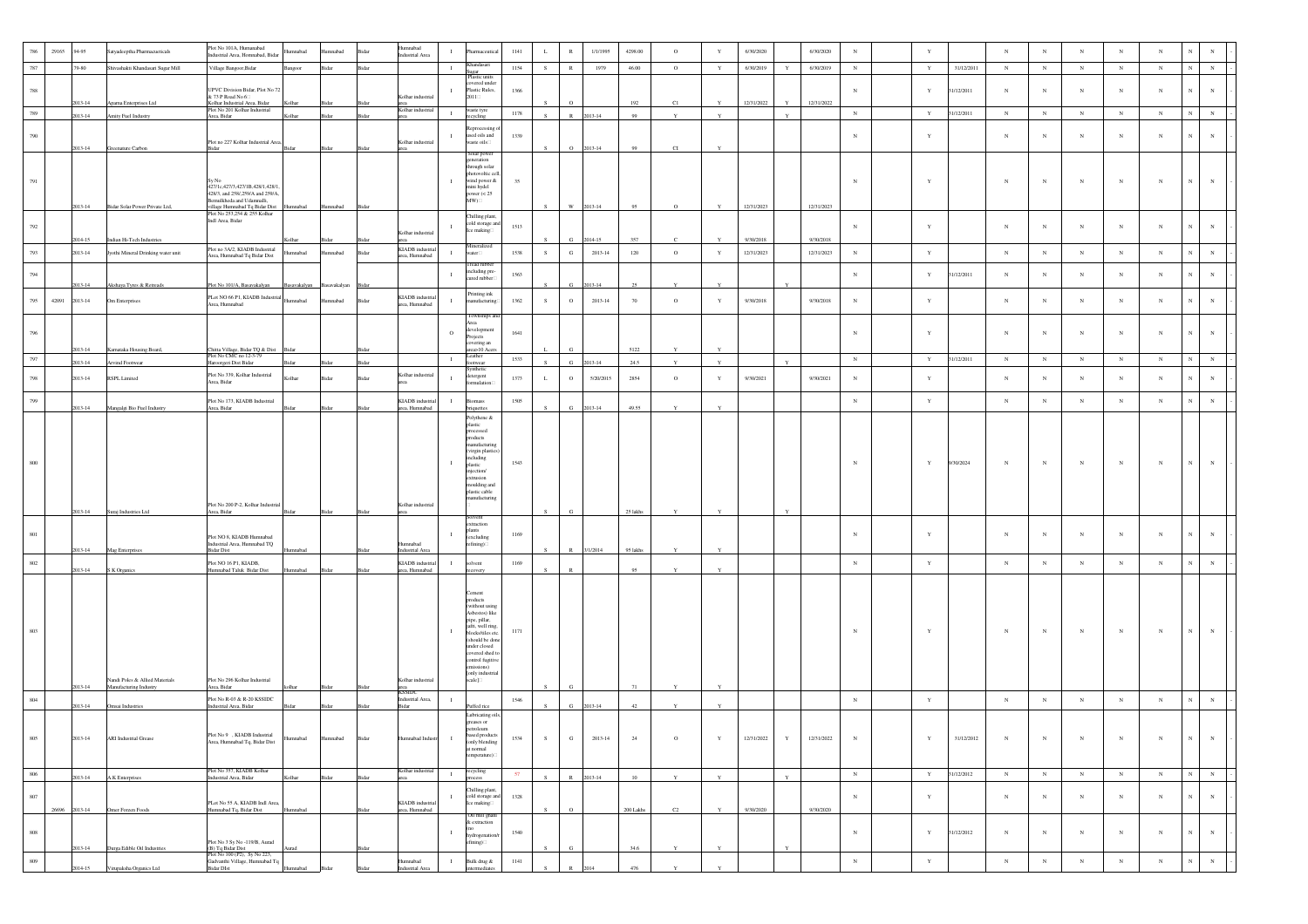|         |                             |                                                                      |                                                                                      |                            |               |                                         |                  | ulk Drug &                  |      |             |                            |              |               |              |            |                           |            |              |            |             |              |             |              |              |             |             |
|---------|-----------------------------|----------------------------------------------------------------------|--------------------------------------------------------------------------------------|----------------------------|---------------|-----------------------------------------|------------------|-----------------------------|------|-------------|----------------------------|--------------|---------------|--------------|------------|---------------------------|------------|--------------|------------|-------------|--------------|-------------|--------------|--------------|-------------|-------------|
|         |                             |                                                                      | Plot No 23 B, Kolhar Industrial                                                      |                            |               | olhar industrial                        |                  | <i>rmediates</i>            | 1141 |             |                            |              |               |              |            |                           |            |              |            |             |              |             |              |              |             |             |
|         | 31869<br>2014-15            | Chrous Labs Ltd.(Formerly Known as BSN Ph:Area, Bidar, District      | <b>IRTEL POT NO.36, SY</b>                                                           |                            |               |                                         |                  |                             |      |             | 1009-10                    |              |               |              | 6/30/2015  | 6/30/2015                 |            |              |            |             |              |             |              |              |             |             |
| 811     |                             |                                                                      | NO.551/C3, WARD NO.8, NA                                                             |                            |               |                                         |                  |                             | 52   |             |                            |              |               |              |            |                           | $_{\rm N}$ | Y            |            |             | N            | N           |              | $\mathbf{N}$ | N           | N           |
|         | 26890<br>2014-15            | VIOM NETWORK LTD                                                     | SITE BELLARY HSPT RD,<br><b>JUDITHINI, BELALRY</b>                                   |                            |               |                                         |                  |                             |      |             |                            |              | $\Omega$      |              |            |                           |            |              |            |             |              |             |              |              |             |             |
| 812     | 2014-15                     |                                                                      | Plot No 123.124. Kolhar Industri                                                     | nasayakarya<br>Kolhar Indl |               | olhar indus                             | $\blacksquare$   | Bulk drug å                 | 1141 |             | $\mathbb{R}$               | 341          | $\mathcal{C}$ | $\mathbf{v}$ | 6/30/2016  | 6/30/2016                 | $_{\rm N}$ | Y            |            | $_{\rm N}$  | $_{\rm N}$   | $_{\rm N}$  | $_{\rm N}$   | $_{\rm N}$   |             | $_{\rm N}$  |
|         |                             | Wohler Laboratories Pvt Limited.                                     | Irea, Bidar -<br>Plot NO 213, 214 & 215 Kolha                                        |                            |               | Ridar<br>Kolhar industria               |                  | ermediate<br>Dal Mills ⊟    |      |             | 2009-10                    |              |               |              |            |                           |            |              |            |             |              |             |              |              |             |             |
| 813     | 2014-15                     | Shree Siddeshwar Fride Gram Industry                                 | Industrial Area, Bidar<br>AIRTEL POT NO.36, SY                                       |                            |               |                                         | $\mathbf{I}$     |                             | 1519 |             | $\alpha$<br>2014-15        | 95           | Y             | $\mathbf{Y}$ |            |                           | $_{\rm N}$ | $\mathbf Y$  | 31/12/2011 | ${\bf N}$   | $_{\rm N}$   | $_{\rm N}$  | $\mathbf N$  | $_{\rm N}$   |             | $_{\rm N}$  |
|         |                             |                                                                      | NO.551/C3, WARD NO.8, NA                                                             |                            |               |                                         |                  |                             |      |             |                            |              |               |              |            |                           |            |              |            |             |              |             |              |              | N           |             |
| 814     |                             |                                                                      | SITE BELLARY HSPT RD,                                                                |                            |               |                                         |                  |                             | 52   |             |                            |              |               |              |            |                           |            |              |            |             | N            | N           | $_{\rm N}$   | $_{\rm N}$   |             | $_{\rm N}$  |
| 815     | 1014-15<br>2014-15<br>74797 | <b>JIOM NETWORK LTD</b><br><b>Bharat Stone Crusher</b>               | KUDITHINI, BELALRY<br>v No 22/6. Mudbi Village                                       | savakalyan                 |               | Bidar                                   | $_{\rm SC}$      | Stone Crusher               | 1371 | S           | $\circ$                    | 25 lakhs     | $\circ$       | $\mathbf Y$  | 3/26/2022  | 3/26/2022                 | ${\bf N}$  |              | 31/12/2011 | ${\bf N}$   | $_{\rm N}$   | $_{\rm N}$  | $\mathbf N$  | $_{\rm N}$   |             | $_{\rm N}$  |
|         |                             |                                                                      | asayakalyan Taluk Bidar Dist                                                         |                            |               |                                         |                  |                             |      |             |                            |              |               |              |            | $\mathbf Y$               |            | Y            |            |             |              |             |              |              |             |             |
| 816     | 2014-15                     | <b>Bharath Stone Crusher</b>                                         | Sy No 220/7, Kallur Village<br>umnabad Taluk Bidar Dist                              | mnabad                     |               | Ridar                                   | <b>SC</b>        | one Crushe                  | 1371 | S.          | $\circ$<br>7/16/2015       | 24.5         | $\circ$       | Y            | 9/30/2017  | Y<br>9/30/2017            | N          | Y            | 31/12/2011 | $_{\rm N}$  | $_{\rm N}$   | $_{\rm N}$  | ${\bf N}$    | $_{\rm N}$   |             | $_{\rm N}$  |
|         |                             |                                                                      |                                                                                      |                            |               |                                         |                  | istic sack                  |      |             |                            |              |               |              |            |                           |            |              |            |             |              |             |              |              |             |             |
|         |                             |                                                                      |                                                                                      |                            |               |                                         |                  | ags, woven<br>ck with       |      |             |                            |              |               |              |            |                           |            |              |            |             |              |             |              |              |             |             |
|         |                             |                                                                      | Plot No 50 Road No 8 Pratap                                                          |                            |               | laubad indl                             |                  | HDPE, LDPE,                 |      |             |                            |              |               |              |            |                           |            |              |            |             |              |             |              |              |             |             |
| 817     | 2014-15                     | Siddh Sai Industries                                                 | Jagar KIADB Naubad Industrial<br>rea, Bidar                                          | ida                        |               | Bida<br>Area                            |                  | Polythene bag<br>without    | 1614 | S           | ${\bf G}$<br>2013          | $42\,$       | $\,$ O        |              | 12/31/2024 | 12/31/2024                | $_{\rm N}$ |              |            | $_{\rm N}$  |              | $_{\rm N}$  | N            |              | N           | $_{\rm N}$  |
|         |                             |                                                                      |                                                                                      |                            |               |                                         |                  | ecycling                    |      |             |                            |              |               |              |            |                           |            |              |            |             |              |             |              |              |             |             |
|         |                             |                                                                      |                                                                                      |                            |               |                                         |                  | astic) ⊟                    |      |             |                            |              |               |              |            |                           |            |              |            |             |              |             |              |              |             |             |
|         |                             |                                                                      |                                                                                      |                            |               |                                         |                  | lastic granule              |      |             |                            |              |               |              |            |                           |            |              |            |             |              |             |              |              |             |             |
|         | 2014-15                     | M.K Industries                                                       | Plot NO 54 KIADB Indl Area,<br>Iumnabad Taluk Bidar Dist                             | nnabad                     | hadamma       | KIADB industr<br>Bidar<br>rea. Humnabad |                  | & allied                    | 1366 | s           | $\circ$                    | 80 lakhs     | $\circ$       |              | 3/6/2023   | 3/6/2023                  | $_{\rm N}$ | Y            |            |             | N            | $\mathbf N$ |              |              | $_{\rm N}$  | $_{\rm N}$  |
|         |                             |                                                                      |                                                                                      |                            |               |                                         |                  | <b>xducts</b>               |      |             |                            |              |               |              |            |                           |            |              |            |             |              |             |              |              |             |             |
|         |                             |                                                                      |                                                                                      |                            |               |                                         |                  | vurvedic and                |      |             |                            |              |               |              |            |                           |            |              |            |             |              |             |              |              |             |             |
|         |                             |                                                                      | Plot No 22 KIADB Indl Area,                                                          |                            |               | KIADB Indus                             |                  | meopathic<br>nedicine       |      |             |                            |              |               |              |            |                           |            |              |            |             |              |             |              |              |             |             |
| 819     | 2014-15                     | Cobalt Herbal                                                        | asavakalyan Tq Bidar Dist                                                            | savakalyan                 | sasavakalyan  | Bidar<br>Basavakalyan                   |                  | vithout                     | 1304 | -S          | G                          | 5.00 lakhs   | $\circ$       |              |            |                           | $_{\rm N}$ | Y            | 31/12/2011 | $_{\rm N}$  | N            | $\mathbf N$ | N            | $\mathbf{N}$ |             |             |
|         |                             |                                                                      |                                                                                      |                            |               |                                         |                  | oiler)                      |      |             |                            |              |               |              |            |                           |            |              |            |             |              |             |              |              |             |             |
|         |                             |                                                                      | C/o B.R Stone Crusher Sy NO                                                          |                            |               |                                         |                  | lot mi:                     |      |             |                            |              |               |              |            |                           |            |              |            |             |              |             |              |              |             |             |
| 820     |                             |                                                                      | 3/AA Janwada Village,Bidar                                                           |                            |               |                                         | Hot mix<br>plant | ints.                       | 1334 |             |                            |              |               |              |            |                           | $_{\rm N}$ | Y            | 1/12/2011  | $_{\rm N}$  | $_{\rm N}$   | $_{\rm N}$  | $_{\rm N}$   | $_{\rm N}$   | N           | $_{\rm N}$  |
|         | 2014-15                     | <b>B.R Hot Mix Plant</b>                                             | sidar TQ & Dist<br>y No 101/2 Hirnag                                                 |                            |               |                                         |                  |                             |      |             |                            | $50\,$ lakhs | C1            |              |            |                           |            |              |            |             |              |             |              |              |             |             |
| 821     | 1014-15                     | Parvaz Stone Crushing Industry                                       | asavkalyan TQ Bidar Dist                                                             | vakalya                    |               |                                         | $_{\rm SC}$      | me Crush                    | 1371 |             | 014-15<br>$\Omega$         | 23.62        |               |              |            |                           | $_{\rm N}$ | Y            |            | $_{\rm N}$  | $_{\rm N}$   | $_{\rm N}$  | $_{\rm N}$   | $_{\rm N}$   |             | $_{\rm N}$  |
| $822\,$ | 2014-15                     | Chabok Sawar Stone Crusher                                           | Sv No 22/1. Mudbi village.                                                           | avakalyan                  | Iudbi         | Ridar                                   | <b>SC</b>        | tone Crusher                | 1371 | S           | 12/10/2014<br>$\circ$      | 23.62        | $\circ$       | Y            | 2/28/2021  | Y<br>2/28/2021            | $_{\rm N}$ | Y            | 31/12/2011 | ${\bf N}$   | N            | ${\bf N}$   | ${\bf N}$    | ${\bf N}$    |             | $_{\rm N}$  |
| 823     | 74728                       |                                                                      | iasavakalyan Tq Bidar Dist<br>'y No 19/4, Mustapur, Humnaba                          |                            |               | lot In LA.<br>Ridar                     | <b>SC</b>        |                             | 1371 |             | $\Omega$<br>2/10/2014      | 40           | $\mathbf{v}$  |              | 9/30/2019  |                           | N          | Y            | 1/12/2011  | N           | $_{\rm N}$   | N           | $\mathbb{N}$ | $_{\rm N}$   |             | $_{\rm N}$  |
|         | 2014-15                     | lassic Stone Crushing Co.                                            | TQ Bidar Dist<br>Sy no 19/3, Mudbi village                                           | nabad                      | mabad         |                                         |                  | me Crush                    |      |             |                            |              |               |              |            | 9/30/2019                 | $_{\rm N}$ | Y            |            |             | $_{\rm N}$   | $_{\rm N}$  | $_{\rm N}$   |              |             | $_{\rm N}$  |
| 824     | 2014-15                     | Crystal Stone Crushing unit                                          | savakalyan Tq Bidar Dist<br>No 46/3, Chimkod Village,                                | savakalyan                 |               |                                         | $_{\rm SC}$      | one Crushe                  | 1371 |             | $\Omega$                   | 45           |               |              |            |                           |            |              |            | $_{\rm N}$  |              |             |              | $_{\rm N}$   |             |             |
| 825     | 014-15                      | eshan Stone Crushing Unit                                            | idar TQ & DIst                                                                       |                            |               |                                         | SC               | ne Crush                    | 1371 |             | $\alpha$                   | 45           | Y             |              |            |                           | $_{\rm N}$ | $\mathbf{Y}$ |            | $_{\rm N}$  | $\mathbb{N}$ | N           | $_{\rm N}$   | $_{\rm N}$   |             | $_{\rm N}$  |
| 826     | 2014-15                     | Manikant Stone Crusher                                               | Sy No 116/1-P1 Janawad Village<br>idar Taluk & District                              | Bidar                      |               | Bidar                                   | $_{\rm SC}$      | one Crusher                 | 1371 | S           | $\circ$<br>12/6/2014       | 25           | $\circ$       | Y            | 11/26/2019 | 11/26/2019                | $_{\rm N}$ | $\mathbf Y$  |            | ${\bf N}$   | $_{\rm N}$   | $_{\rm N}$  | ${\bf N}$    | $_{\rm N}$   | N           | $\,$ N      |
| 827     | 101431<br>2014-15           | Star Stone Crushing unit                                             | y No. 86⊟A Aliamber Bidar To                                                         | iamber                     | idar          | Bidar                                   | $_{\rm SC}$      | tone Crusher                | 1371 | S.          | $\circ$<br>2014-15         | 16.5         | $\circ$       | Y            | 6/30/2020  | 6/30/2020                 | $_{\rm N}$ | $\mathbf Y$  |            | $_{\rm N}$  | $_{\rm N}$   | $_{\rm N}$  | $_{\rm N}$   | $_{\rm N}$   |             | $_{\rm N}$  |
|         |                             |                                                                      | bist<br>y No 197/1, Markhal village,                                                 |                            |               |                                         |                  |                             |      |             |                            |              |               |              |            |                           |            |              |            |             |              |             |              |              |             |             |
| $828\,$ | 2014-15                     | 'aj Stone Crusher                                                    | idar Tq & Dist                                                                       | arkha                      |               |                                         | $_{\rm SC}$      | one Crushe                  | 1371 | S           | $\circ$<br>2014-15         | 19.5         | $\,$ O        | Y            | 6/30/2020  | 6/30/2020                 | $_{\rm N}$ | $\mathbf Y$  |            | $_{\rm N}$  | $_{\rm N}$   | $_{\rm N}$  | $_{\rm N}$   | $_{\rm N}$   |             | $_{\rm N}$  |
| 829     | 78656<br>2014-15            | Cotarki Stone Crusher                                                | y No 44 Almaspur, Bidar Tq &                                                         |                            |               |                                         | <b>SC</b>        | one Crust                   | 1371 |             |                            | 950          |               |              | 9/30/2017  | 9/30/2017                 | $_{\rm N}$ | $\mathbf{Y}$ |            | $_{\rm N}$  | $\mathbf N$  | $_{\rm N}$  | $_{\rm N}$   | $_{\rm N}$   | N           | $_{\rm N}$  |
| 830     | 34638<br>2010-11            | Shree Metal Products                                                 | y No.61, Halladkere, Hydrabad                                                        | Halladkeri                 | falladkeri    | Bida                                    | $\mathbf{I}$     | ngg with                    | 14   | ${\bf S}$   | $\,$ R<br>$2009 - 10$      | 217          | $\,$ O        | $\mathbf Y$  | 30/6/2017  | 30/6/2017<br>$\mathbf Y$  | $_{\rm N}$ | $\mathbf Y$  | 31/12/2011 | $_{\rm N}$  | $_{\rm N}$   | $_{\rm N}$  | $_{\rm N}$   | $_{\rm N}$   | N           | $\,$ N      |
|         |                             |                                                                      | ad, Bidar<br>iy NO 114/1, Sevanagar Bhalki 7                                         |                            |               |                                         |                  | xphati                      |      |             |                            |              |               |              |            |                           |            |              |            |             |              |             |              |              |             |             |
| 831     | 2014-15                     | Govindrao Nireude Stone Crushing Industries                          |                                                                                      | mnabad                     |               | Bidar                                   | <b>SC</b>        | Stone Crusher               | 1371 | S           | $\circ$                    | 91.11        | $\circ$       | Y            | 6/30/2016  | 6/30/2016<br>Y            | $_{\rm N}$ | Y            | 31/12/2011 | N           | N            | $_{\rm N}$  | $\mathbf N$  | $_{\rm N}$   |             | $_{\rm N}$  |
|         |                             |                                                                      |                                                                                      |                            |               |                                         |                  |                             |      |             |                            |              |               |              |            |                           |            |              |            |             |              |             |              |              |             |             |
|         |                             |                                                                      | Bidar Dist<br>ly No 33/3,33/2 & 34/1, At                                             |                            |               |                                         |                  |                             |      |             |                            |              |               |              |            |                           |            |              |            |             |              |             |              |              |             |             |
| 832     | 33737<br>2014-15            | Larsan & Turbo Limited                                               | Aangalgi Village, Humnabad Tq<br><b>Bidar District</b>                               |                            |               |                                         | $\blacksquare$   |                             | 1548 |             |                            | 50 lakhs     | C1            |              |            |                           | $_{\rm N}$ | $\mathbf{Y}$ |            | $_{\rm N}$  | $_{\rm N}$   | $_{\rm N}$  | $_{\rm N}$   | $_{\rm N}$   | $_{\rm N}$  | $_{\rm N}$  |
|         |                             |                                                                      |                                                                                      |                            |               |                                         |                  | ement bulk                  |      |             |                            |              |               |              |            |                           |            |              |            |             |              |             |              |              |             |             |
|         |                             |                                                                      |                                                                                      |                            |               |                                         |                  | orage attache               |      |             |                            |              |               |              |            |                           |            |              |            |             |              |             |              |              |             |             |
| 833     | 2014-15                     | Larsen & Turbo Limited                                               | Sy No 33/3, 33/2 & 34/1, At                                                          | mnabad                     |               | Rida                                    | л.               | ith bagging<br>plant/bulk   | 1389 | S.          | G                          | 50 lakhs     | $\mathbf{o}$  | Y            |            |                           | $_{\rm N}$ | $\mathbf{Y}$ |            | $_{\rm N}$  | N            | N           | $_{\rm N}$   | $_{\rm N}$   | N           |             |
|         |                             |                                                                      | Mangalgi Village, Humnabad Tq<br><b>Bidar District</b>                               |                            |               |                                         |                  | upply in                    |      |             |                            |              |               |              |            |                           |            |              |            |             |              |             |              |              |             |             |
|         |                             |                                                                      |                                                                                      |                            |               |                                         |                  | ankers <sup>[1</sup>        |      |             |                            |              |               |              |            |                           |            |              |            |             |              |             |              |              |             |             |
|         |                             |                                                                      |                                                                                      |                            |               |                                         |                  | tgarbathi                   |      |             |                            |              |               |              |            |                           |            |              |            |             |              |             |              |              |             |             |
| 834     |                             |                                                                      |                                                                                      |                            |               |                                         |                  | lanufacturin                | 37   |             |                            |              |               |              |            |                           | $_{\rm N}$ | $\mathbf{Y}$ |            | $\mathbf N$ | N            | $\mathbf N$ |              | $\mathbf{N}$ | $_{\rm N}$  | $_{\rm N}$  |
|         | 2014-15                     | Vaishnavi Enterprises                                                | lot No 272 KIADB Kolhar<br>ndustrial Area, Bidar                                     |                            |               | olhar industria                         |                  |                             |      |             |                            |              |               |              |            |                           |            |              |            |             |              |             |              |              |             |             |
| 835     | 33659<br>2014-15            | Shreegen Pharma Itd (Formerly Known as                               | Plot No. 135 F . Kolhar Industrial                                                   | Kolbar                     | <b>Nichar</b> | Kolhar Industria<br>Ridar               | $\mathbf{I}$     | Bulk drug &                 | 1141 | M           | $\mathbb{R}$<br>10/17/2013 | 827          | $\circ$       | $\mathbf Y$  | 6/30/2021  | $\mathbf{Y}$<br>6/30/2021 | N          | Y            | 31/12/2012 | ${\bf N}$   | $_{\rm N}$   | $_{\rm N}$  | $_{\rm N}$   | $_{\rm N}$   |             | $_{\rm N}$  |
|         |                             | even Pharma Private Limited,<br>SN2 Asymmetrix Pvt Ltd (Formerly SNS | rea, Bidar - 585401<br>Plot No 94, Kolhar Industrial                                 |                            |               | Solhar Industri                         |                  | mediat<br>ılk drug &        |      |             |                            |              |               |              |            |                           |            |              |            |             |              |             |              |              |             |             |
| 836     | 52950<br>.08-09             | abs, J.V.R Laboratories)                                             |                                                                                      | Kolhar                     | <b>Sidar</b>  | Bidar                                   | $\blacksquare$   | ermediate                   | 1141 | S           | $\,$ R<br>2008             | 74.41        | $\circ$       | $\mathbf Y$  | 6/30/2018  | Y<br>6/30/2018            | $_{\rm N}$ | Y            | 31/12/2013 | $_{\rm N}$  | $_{\rm N}$   | $_{\rm N}$  | ${\bf N}$    | $_{\rm N}$   |             | ${\bf N}$   |
| 837     | 2014-15                     | Muzalfa Cold Storage                                                 | Area, Bidar<br>Plot NO 75 C, Kolhar Industrial<br>Area, Bidar                        |                            | sidar         | Colhar Indl Are<br>Bidar                | $\mathbf{I}$     | old storage                 | 1513 |             | 1/25/2015                  |              |               |              | 9/30/2021  | 9/30/2021                 | $_{\rm N}$ | $\mathbf Y$  |            | $_{\rm N}$  | $_{\rm N}$   | $_{\rm N}$  | $_{\rm N}$   | ${\bf N}$    |             | $_{\rm N}$  |
|         |                             |                                                                      | Plot NO 92. Humnabad Industria                                                       |                            |               | <b>lumnabad</b>                         |                  | mulation                    |      |             |                            |              |               |              |            |                           |            |              |            |             |              |             |              |              |             |             |
| 838     | 2015-16                     | Applo Industries                                                     |                                                                                      | mabad                      | Bidar         | ndustrial Area<br>Bidar                 |                  | sticides                    | 1323 |             | $\Omega$<br>2015-16        |              | Y             |              |            |                           | $_{\rm N}$ | $\mathbf Y$  | 1/12/2012  | $_{\rm N}$  | $_{\rm N}$   | $_{\rm N}$  | N            | $_{\rm N}$   |             | $_{\rm N}$  |
|         |                             |                                                                      | Area, Humnabad Tq Bidar Dist<br>Plot NO 105 Part P,KIADB                             |                            |               |                                         |                  |                             | 15   |             |                            |              |               |              |            |                           | $_{\rm N}$ | $\mathbf Y$  |            | $_{\rm N}$  | $_{\rm N}$   | $_{\rm N}$  | $_{\rm N}$   | $_{\rm N}$   |             |             |
| 839     | 33419<br>$2015 - 16$        | Kalpasthana Life care products ltd                                   | ndustrial Area, Humnabad Tq<br>Sidar Dist                                            |                            |               | hadam<br>dustrial Are                   |                  |                             |      |             |                            |              |               |              |            |                           |            |              |            |             |              |             |              |              |             | $_{\rm N}$  |
| 840     | $.04 - 05$                  | Suryakala Laboratories P Limited                                     | Plot No 131/ A-1 & 130 C & D,                                                        | Kolhar                     | <b>Sidar</b>  | Kolhar Industi<br>Bidar                 | $\;$ I           | Bulk drug                   | 1141 | $\mathbf M$ | $\,$ R<br>3/1/2006         | 750.00       | $\circ$       | Y            | 6/30/2021  | 6/30/2021<br>$\mathbf Y$  | $_{\rm N}$ | $\mathbf Y$  | 31/12/2012 | $_{\rm N}$  | $_{\rm N}$   | $_{\rm N}$  | $_{\rm N}$   | $_{\rm N}$   |             | $_{\rm N}$  |
|         |                             |                                                                      | Colhar Industrial Area, Bidar<br>lot No 14 (B) KIADB Naubad                          |                            |               | Area,<br>Naubad indl                    | $\mathbf{I}$     | armaceutic                  | 1141 |             | $\mathbb{R}$               |              |               |              |            |                           | $_{\rm N}$ | Y            |            | $_{\rm N}$  | $_{\rm N}$   | N           | $_{\rm N}$   | N            | N           | $_{\rm N}$  |
| 841     | 2015-16                     | KJD Pharma Itd                                                       | ndl Area, Bidar<br>lot No 24 . KIADB Industrial                                      |                            |               |                                         |                  | mulation                    |      |             | $15 - 16$                  |              | Y             | $\mathbf{v}$ |            |                           |            |              |            |             |              |             |              |              |             |             |
| $842\,$ | 81888<br>2014-15            | oineer Industries                                                    | rea, Humnabad Tq Bidar Dist                                                          | nabad                      | mnabad        | Colhar Indl Are<br>Sidar                | $\mathbf{I}$     | rolsis Oil                  | 1178 |             | 2014-15                    |              |               |              |            |                           | $_{\rm N}$ | $\mathbf Y$  |            | $_{\rm N}$  | $_{\rm N}$   | $_{\rm N}$  | $_{\rm N}$   | $_{\rm N}$   |             | $_{\rm N}$  |
| 843     | 2015-16                     |                                                                      | lot NO 13-3-195,/2, Ladgri                                                           |                            |               |                                         | $\mathbf{I}$     | nana                        | 57   |             | $\alpha$<br>2015-16        | 74.3         |               | $\mathbf{v}$ |            |                           | $_{\rm N}$ | $\mathbf{Y}$ |            | $_{\rm N}$  | $\mathbf N$  | $_{\rm N}$  | $_{\rm N}$   | $_{\rm N}$   |             | $_{\rm N}$  |
| 844     |                             | Zaker fruits Riping chambers unit                                    | <b>Iydrebad Road Bidar</b><br>Plot NO 3, Sy no 119/B, Aurad To                       |                            |               |                                         | $\mathbf{I}$     | pining                      | 1540 |             |                            |              |               |              |            |                           | $_{\rm N}$ | $\mathbf Y$  | 0/06/2015  | $_{\rm N}$  | $_{\rm N}$   | $_{\rm N}$  | $_{\rm N}$   | $_{\rm N}$   |             | ${\bf N}$   |
|         | 2013-14                     | Jurga Edible Oil Industrie                                           | Sidar Dist<br>lot NO 203 KIADB Kolhar                                                |                            | med           | Sidar                                   |                  | 1 mill                      |      |             | 2013-14<br>$\circ$         |              | Y             |              |            |                           |            |              |            |             |              |             |              |              |             |             |
| 845     | 25768<br>2015-16            | Sai Plastic Industries                                               |                                                                                      |                            | sidar         | Bidar<br>Colhar Indl Are                | $\mathbf{I}$     | astic grant                 | 1366 |             | 015-16                     |              | C1            | Y            | 12/31/2025 | 12/31/2025                | N          | Y            |            | $_{\rm N}$  | N            | $_{\rm N}$  | $\mathbb{N}$ | $_{\rm N}$   |             | $_{\rm N}$  |
| 846     |                             |                                                                      | Industrial Area, Bidar<br>Plot NO200, P-2, KIADB<br>ndustrial Area, Kolhar Indl Aea, |                            |               |                                         | -1               |                             |      |             |                            |              |               |              |            |                           | $_{\rm N}$ | $\mathbf Y$  | 1/12/2012  | $_{\rm N}$  | $_{\rm N}$   | $_{\rm N}$  | $_{\rm N}$   | $_{\rm N}$   |             | $_{\rm N}$  |
|         | 2013-14                     | Suraj Industries Itd                                                 |                                                                                      |                            |               | Colhar Indi Are                         |                  |                             | 1543 |             | G<br>2013-14               |              |               |              |            |                           |            |              |            |             |              |             |              |              |             |             |
|         |                             |                                                                      | Plot no 4-7-139/A Near Sirse<br>ol Bunk Bhalki Tq Bidar                              |                            |               |                                         |                  |                             | 1538 |             |                            |              |               |              |            |                           |            |              |            |             |              |             |              |              |             |             |
|         | 2015-16                     | Karanja Aqua Packaged                                                | District                                                                             | Bidar                      | Bhalki        | Bidar                                   |                  | drinking water              |      |             | G<br>2015-16               |              | $\mathbf Y$   | $\mathbf{Y}$ |            |                           |            |              |            |             |              |             |              |              |             |             |
| $848\,$ |                             |                                                                      | Plot NO. 67, Sy. No.21/1, Nauba                                                      |                            |               |                                         |                  | ineralized<br>ter           | 1538 |             |                            |              |               |              |            |                           | $_{\rm N}$ | $\mathbf{Y}$ |            | $_{\rm N}$  | $_{\rm N}$   | $_{\rm N}$  | $_{\rm N}$   | $_{\rm N}$   |             | $_{\rm N}$  |
|         | 2015-16                     | Jai Hanuman waters                                                   |                                                                                      |                            |               | Sidar                                   |                  |                             |      |             | G<br>2015-16               |              |               |              |            |                           |            |              |            |             |              |             |              |              |             |             |
| 849     | 2015-16                     | Basava chetan industries                                             | Plot NO 210, KIADB Industrial                                                        | Kolhar                     | Bidar         | Bidar<br>Kolhar Indl Area               | $\;$ I           | astic Carry                 | 1366 | S           | $\circ$<br>2015-16         | 64.73        | $\circ$       | $\mathbf Y$  | 12/31/2025 | $\mathbf Y$<br>12/31/2025 | ${\bf N}$  | $\mathbf Y$  | 30/06/2017 | ${\bf N}$   | $_{\rm N}$   | ${\bf N}$   | $_{\rm N}$   | ${\bf N}$    | $_{\rm N}$  | $\,$ N $\,$ |
|         |                             |                                                                      | Area, Kolhar Indl Area, Bidar<br>Sy no 41/9, 41/10, kotgira cross                    |                            |               |                                         |                  | neralizo                    |      |             |                            |              |               |              |            |                           |            |              |            |             |              |             |              |              |             |             |
| $850\,$ | 2014-15                     | sava Minerals                                                        | illage, uchha, Bhalki Tq, Bidar                                                      |                            |               |                                         | $\mathbf{I}$     | iter⊟                       | 1538 |             | G.<br>2014-15              |              | $\mathbf{v}$  |              |            |                           | $_{\rm N}$ | $\mathbf Y$  | /30/2100   | $_{\rm N}$  | $_{\rm N}$   | $_{\rm N}$  | $_{\rm N}$   | $_{\rm N}$   | $_{\rm N}$  | $\,$ N      |
|         |                             |                                                                      | lot no 19 (P), 26, KIADB                                                             |                            |               |                                         |                  |                             |      |             |                            |              |               |              |            |                           |            |              |            |             |              |             |              |              |             |             |
| 851     | 37679 2014-15               | Marva plastic industry                                               | ndustrial Area, Humnabad,<br>umnabad Tq Bidar Dist                                   |                            | amnabad       | olhar Indi Area                         | $\mathbf{I}$     | lastic granul               | 1366 |             | $\circ$<br>1/1/2014        |              | Y             | $\mathbf{Y}$ | 6/3/2023   | 6/3/2023                  | $_{\rm N}$ | $\mathbf Y$  |            | $_{\rm N}$  | $_{\rm N}$   | $_{\rm N}$  | $_{\rm N}$   | $_{\rm N}$   | $_{\rm N}$  | $_{\rm N}$  |
|         |                             |                                                                      |                                                                                      |                            |               |                                         |                  | $\rm_{Meal}$                |      |             |                            |              |               |              |            |                           |            |              |            |             |              |             |              |              |             |             |
|         |                             |                                                                      | Plot NO 18 B&C, Sy No 302, 308,                                                      |                            |               |                                         |                  | rimming.                    |      |             |                            |              |               |              |            |                           |            |              |            |             |              |             |              |              |             |             |
| 852     | 33370<br>2015-16            | Al Aziz international industries                                     | KIADB Industrial Area, Kolhar<br>Indl Area, Bidar                                    | Kolhar                     | Bidar         | Bidar<br>Kolhar Indl Area               | $\mathbf{I}$     | packing, pre<br>coolong and | 1328 | ${\bf S}$   | $_{\rm G}$<br>8/10/2015    | 300          | $\circ$       | Y            | 6/20/2022  | 6/20/2022<br>Y            | $_{\rm N}$ | Y            | 31/12/2011 | ${\bf N}$   | $_{\rm N}$   | $_{\rm N}$  | ${\bf N}$    | $_{\rm N}$   | $\mathbf N$ | $\,$ N $\,$ |
|         |                             |                                                                      |                                                                                      |                            |               |                                         |                  | cold storage                |      |             |                            |              |               |              |            |                           |            |              |            |             |              |             |              |              |             |             |
| 853     | 26180 2015-16               | Jai Bharath Ice Industries                                           | fouse No 4-2-23 Near Noor<br>Taleem Bidar                                            | oor Taleem                 | Bidar         | Bidar                                   | $\mathbf{I}$     | lee Block<br>nufacturin     | 1513 |             | G<br>2015-16               | 12.5         | $\mathbf{Y}$  | $\mathbf Y$  |            |                           | $\,$ N     | $\mathbf Y$  |            | $_{\rm N}$  | $_{\rm N}$   | ${\bf N}$   | $_{\rm N}$   | $\,$ N       | $_{\rm N}$  | $\mathbf N$ |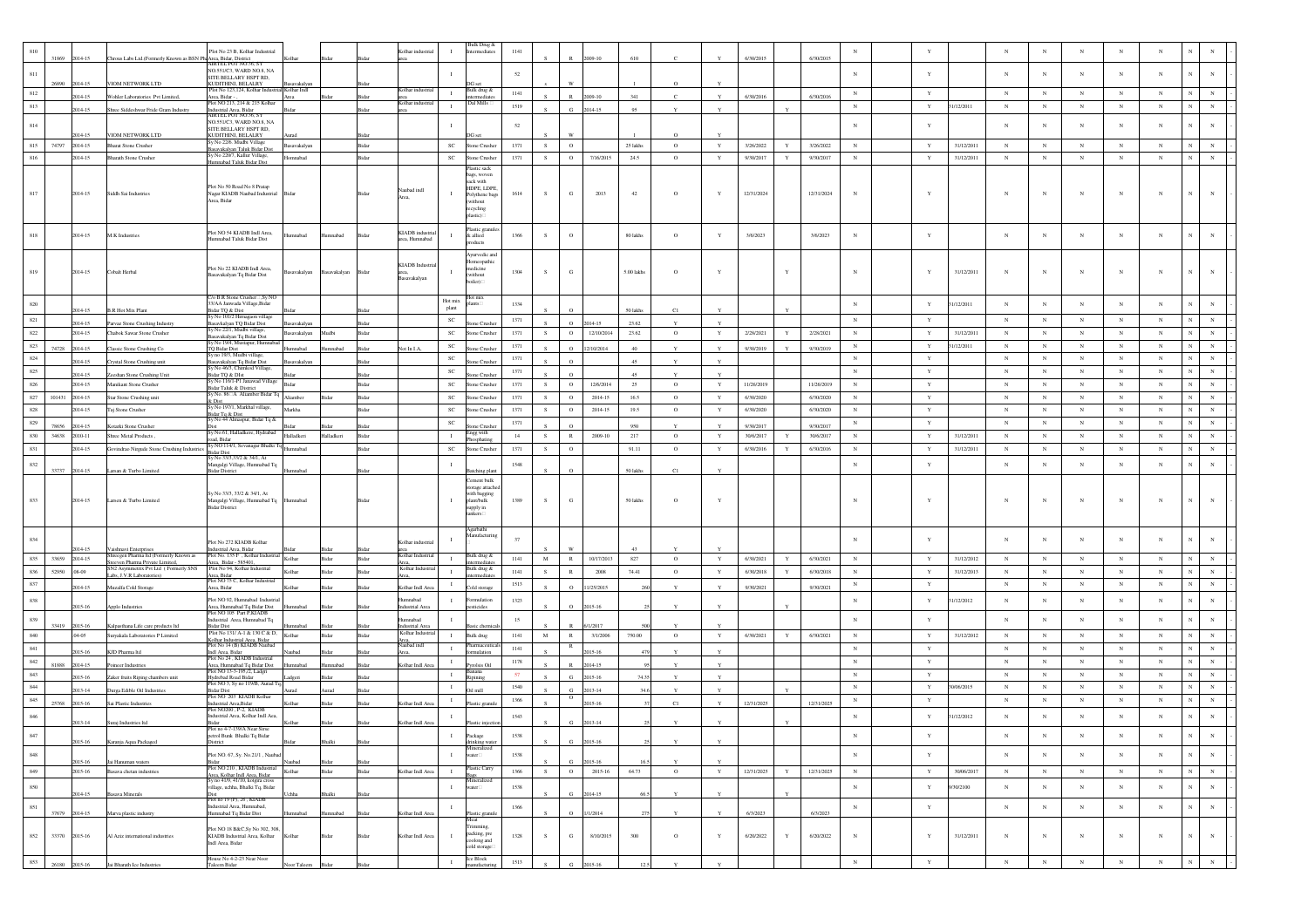| 854     |        |                  |                                                                | Plot NO 72, , KIADB Industrial                                                      |                    |                 |              |                              |                             | aint and<br>amish witho       | 1356     |               |                |                      |             |              |              |                        |             |                       |                          |              |            |            | N               | $_{\rm N}$  |            |            |                              |             |
|---------|--------|------------------|----------------------------------------------------------------|-------------------------------------------------------------------------------------|--------------------|-----------------|--------------|------------------------------|-----------------------------|-------------------------------|----------|---------------|----------------|----------------------|-------------|--------------|--------------|------------------------|-------------|-----------------------|--------------------------|--------------|------------|------------|-----------------|-------------|------------|------------|------------------------------|-------------|
|         |        | 115-16           | Zahi Green Machineires Pvt Ltd                                 | ea, Bida                                                                            |                    |                 |              | lhar Indl An                 |                             | ill mill<br>neralize          |          |               |                | 015-16               |             |              |              |                        |             |                       |                          |              |            |            |                 |             |            |            |                              |             |
| 855     |        | $15 - 16$        | R.K Mineral water plant                                        | Plot No 15 Main Road Aurad Tq.<br>3idar Dist<br>Plto No P-1 P-2, Kolhar Indl Are:   |                    |                 |              |                              | $\mathbf{I}$                | water                         | 1538     |               |                | $15 - 16$            |             |              |              |                        |             |                       | $_{\rm N}$               | $\mathbf Y$  |            | $_{\rm N}$ | $_{\rm N}$      | $_{\rm N}$  | $_{\rm N}$ | $_{\rm N}$ | $_{\rm N}$<br>$_{\rm N}$     |             |
| 856     |        | 2015-16          | Shiva Cement Hollow Block Industries                           |                                                                                     |                    | Colhar          |              | olhar Indl Are               | $\mathbf{I}$                | ment H<br>block               | 1511     |               | $\alpha$       | 2015-16              |             |              | $\mathbf{v}$ |                        |             |                       | $_{\rm N}$               | $\mathbf Y$  |            | $_{\rm N}$ | $_{\rm N}$      | $_{\rm N}$  | $_{\rm N}$ | $_{\rm N}$ | N<br>$_{\rm N}$              |             |
| 857     |        | $15-16$          | J J Minerals Industry                                          | Plot NO 17-P, KIADB Industria<br>Area, Humnabad Tq, Bidar Dist                      | mnabad             | amnabad         |              | umnabad Indi                 | $\;$ I                      | dlverising<br>Activity        | 1320     |               | $\circ$        | 015-16               |             |              | Y            |                        |             |                       | $_{\rm N}$               | $\mathbf Y$  |            | $_{\rm N}$ | $_{\rm N}$      | $_{\rm N}$  | $_{\rm N}$ | $_{\rm N}$ | $\overline{N}$               | $_{\rm N}$  |
| 858     |        | 2014-15          | Mag Industries                                                 | Plot NO 8 KLADB Indu<br>Area, Humnabad Tq, Bidar Dist                               | Humnabad           | mnabad          | <b>Sidar</b> | Industrial Area              | $\mathbf{I}$                | recycling                     | 57       |               |                | 014-15               |             |              | $\mathbf{v}$ |                        |             |                       | $\mathbf N$              | $\mathbf Y$  |            | $_{\rm N}$ | $_{\rm N}$      | $_{\rm N}$  | $_{\rm N}$ | $_{\rm N}$ | $_{\rm N}$<br>$_{\rm N}$     |             |
|         |        |                  |                                                                |                                                                                     |                    |                 |              |                              |                             | astre saek<br>ags, woven      |          |               |                |                      |             |              |              |                        |             |                       |                          |              |            |            |                 |             |            |            |                              |             |
|         |        |                  |                                                                |                                                                                     |                    |                 |              |                              |                             | sack with                     |          |               |                |                      |             |              |              |                        |             |                       |                          |              |            |            |                 |             |            |            |                              |             |
|         |        |                  |                                                                |                                                                                     |                    |                 |              |                              |                             | HDPE, LDPE,<br>Polythene bags | 1614     |               |                |                      |             |              |              |                        |             |                       | $\mathbf N$              |              |            | $_{\rm N}$ | N               | $_{\rm N}$  | N          | N          | $_{\rm N}$<br>$\mathbb{N}$   |             |
|         |        |                  |                                                                | Plot NO 50 Road No 8 Pratap                                                         |                    |                 |              |                              |                             | ithout<br>ecycling            |          |               |                |                      |             |              |              |                        |             |                       |                          |              |            |            |                 |             |            |            |                              |             |
|         |        | 2014-33          | Siddha Sai Industrie                                           | Nagar, KIADB Industrial Area<br>Jaubad, Bidar                                       |                    |                 |              | Vaubad indl                  |                             | astic)                        |          |               | G.             | 2014-15              |             |              |              | 12/31/2024             |             | 12/31/2024            |                          |              |            |            |                 |             |            |            |                              |             |
|         |        |                  |                                                                |                                                                                     |                    |                 |              |                              |                             |                               |          |               |                |                      |             |              |              |                        |             |                       |                          |              |            |            |                 |             |            |            |                              |             |
| 860     |        |                  |                                                                | Plot NO 54, vidya nagar colony                                                      |                    |                 |              |                              |                             | detergent                     | 1373     |               |                |                      |             |              |              |                        |             |                       | $\mathbf N$              | Y            |            | $_{\rm N}$ | N               | $_{\rm N}$  |            | N          | N<br>$_{\rm N}$              |             |
|         |        | 2014-15          | Dattatrey village Industry                                     |                                                                                     | lyanagar Colo Bida |                 |              |                              |                             | linerali:                     |          |               | $\Omega$       | 1014-15              |             |              |              |                        |             |                       |                          |              |            |            |                 |             |            |            |                              |             |
| 861     |        | 14-15            | Ganesh Packaged drinking water                                 | Plot NO 16 A-1, , KIADB<br>ndustrial Area, Bidar                                    |                    |                 |              | olhar Indl As                | $\mathbf{I}$                | ater                          | 1538     |               |                | 014-15               |             |              |              |                        |             |                       | $_{\rm N}$               | Y            |            | $_{\rm N}$ | $_{\rm N}$      | $_{\rm N}$  | $_{\rm N}$ | $_{\rm N}$ |                              |             |
| 862     |        | 2014-15          | Adhinath plastic                                               | Plot NO 19 B, KIADB Indu<br>Area, Naubad, Bidar                                     | laubad             |                 |              | Vaubad indl<br>Area.         | $\;$ I                      | astic ba                      | 1366     |               | $\rm _O$       | 014-15               |             | C1           | Y            | 12/31/2114             |             | 12/31/2114            | $_{\rm N}$               | $\mathbf Y$  | 31/12/2011 | $_{\rm N}$ | $_{\rm N}$      | $_{\rm N}$  | $_{\rm N}$ | $_{\rm N}$ | $_{\rm N}$<br>$_{\rm N}$     |             |
| 863     |        |                  |                                                                | Plot No 99, Humnabad Indl Area                                                      |                    |                 |              | nnabad                       | - 1                         | amium &                       | 1501     |               |                |                      |             |              |              |                        |             |                       | $_{\rm N}$               | $\mathbf Y$  |            | $_{\rm N}$ | $_{\rm N}$      | $_{\rm N}$  | $_{\rm N}$ | $_{\rm N}$ | N<br>N                       |             |
|         |        | 013-14           | Shah Metals Industries                                         | Humnabad Tq, Bidar Dist                                                             | mnabad             | mnahad          |              | Industrial Are               |                             | pper utens<br>eather          |          |               | G.             | 2013-14              | 664         |              |              |                        |             |                       |                          |              |            |            |                 |             |            |            |                              |             |
| 864     |        | $13 - 14$        | Lucky foot wear                                                | Plot NO 3-185, chikpet Bidar                                                        | Thikpet            |                 |              |                              | $\mathbf{I}$                | otwear                        | 1533     |               |                | 013-14               |             |              |              |                        |             |                       | $_{\rm N}$               | $\mathbf Y$  |            | $_{\rm N}$ | $_{\rm N}$      | $\,$ N      | $_{\rm N}$ | $_{\rm N}$ | ${\bf N}$<br>$_{\rm N}$      |             |
| $865\,$ | 33044  | 2008-09          | <b>fimalaya</b> Steels                                         | Plot NO 100 P1, KIADB,<br>ndustrial Area, Humnabad Tq,                              | mabad              | nnabad          |              | bedsnmul<br>ndustrial Area   |                             | le Rolling mi                 | 1370     |               | $\circ$        | 3/30/2017            | 235         | $\circ$      | $\mathbf Y$  | 9/30/2021              |             | 9/30/2021             | $_{\rm N}$               | $\mathbf Y$  |            | $_{\rm N}$ | $_{\rm N}$      | $_{\rm N}$  | $_{\rm N}$ | $_{\rm N}$ | $\mathbf N$<br>$_{\rm N}$    |             |
|         |        |                  |                                                                | dar Dist                                                                            |                    |                 |              |                              |                             |                               |          |               |                |                      |             |              |              |                        |             |                       |                          |              |            |            |                 |             |            |            |                              |             |
| $866\,$ |        | $14 - 15$        | Siddharth Seeds Company                                        | <b>Asture Compound Lecture colon</b><br>Bhalki Tq, Bidar Dist                       |                    |                 |              |                              | $\mathbf{I}$                | yabeens se<br>ocessing        | 1654     |               | $\Omega$       | 014-15               |             |              |              |                        |             |                       | $_{\rm N}$               | Y            | 1/12/2011  | $_{\rm N}$ | $_{\rm N}$      | $_{\rm N}$  | $_{\rm N}$ | $_{\rm N}$ | N<br>$_{\rm N}$              |             |
| 867     |        | 014-15           | Sadanjana Pharma                                               | Plot No 55 & 56 KIADB Ind<br>Area, Humnabad To, Bidar Dist                          | mahar              | nnahad          |              | mnabad<br>ndustrial Area     | $\mathbf{I}$                |                               | 1141     |               | R              | 014-15               |             |              | $\mathbf{v}$ |                        |             |                       | $\mathbf N$              | Y            |            | $_{\rm N}$ | $_{\rm N}$      | $_{\rm N}$  | $_{\rm N}$ | $_{\rm N}$ | $_{\rm N}$<br>$_{\rm N}$     |             |
| $868\,$ |        | 008-09           | <b>Biradar Plastic Industries</b>                              | Plot No 36,37 & 38 KIADB<br>ndustrial Area, Bidar                                   | avakalyan          |                 |              | savakalyan                   | $\mathbf{I}$                | Plastic Carry                 | 1366     |               | $\circ$        | 008-09               | 1/24/190    | $_{\rm C1}$  | $\mathbf Y$  |                        |             |                       | $_{\rm N}$               | $\mathbf Y$  |            | $_{\rm N}$ | $\,$ N $\,$     | $_{\rm N}$  | $_{\rm N}$ | $_{\rm N}$ | $_{\rm N}$                   | $_{\rm N}$  |
| 869     |        | $12 - 13$        | Patel Dall Mill                                                | Plot NO 135 D2 D3, Kolhar Indl<br>Area, Bidar                                       | Colbar             |                 |              | olhar Indl Are               | $\mathbf{I}$                | Dall Mill                     | 1519     |               | $\alpha$       | 2012-13              |             |              | Y            |                        |             |                       | $_{\rm N}$               | $\mathbf Y$  |            | $_{\rm N}$ | $_{\rm N}$      | $_{\rm N}$  | $_{\rm N}$ | $_{\rm N}$ | N                            | $_{\rm N}$  |
| $870\,$ |        | $12 - 13$        |                                                                | Plot No 61/B, KIADB Indl Area,                                                      |                    |                 |              | olhar Indl An                | $\mathbf{I}$                | Dall Mill                     | 1519     |               | $\alpha$       | 2012-13              |             |              | $\mathbf{Y}$ |                        |             |                       | ${\bf N}$                | $\mathbf Y$  |            | $_{\rm N}$ | $_{\rm N}$      | $_{\rm N}$  | $_{\rm N}$ | $_{\rm N}$ | N<br>$_{\rm N}$              |             |
| 871     |        | 2004-05          | Sri Guru Raghavendra Food Products<br>Kings Polymers           | lot no 2-B . KIADB Industria                                                        | hadam              | hadamma         | Bida         | nnabad                       | $\mathbf{I}$                | Recycled                      | 1366     | S             | $\circ$        | 2004-05              | 11.43       | $\circ$      | $\mathbf Y$  |                        |             |                       | $\mathbf N$              | $\mathbf Y$  |            | $_{\rm N}$ | $_{\rm N}$      | $_{\rm N}$  | $_{\rm N}$ | $_{\rm N}$ | $_{\rm N}$                   | $_{\rm N}$  |
| $872\,$ |        |                  |                                                                | Area, Humnabad Tq, Bidar Dist.<br>Plot no 74, KIADB Industrial                      |                    |                 |              | ndustrial Are<br>asavakalyan | $\mathbf{I}$                | lastic Pots                   | 1546     |               |                |                      |             |              |              |                        |             |                       | ${\bf N}$                | $\mathbf Y$  | 31/12/2011 | $_{\rm N}$ | $_{\rm N}$      | $_{\rm N}$  | $_{\rm N}$ | $_{\rm N}$ | $_{\rm N}$                   | $_{\rm N}$  |
|         |        | 006-07           | Sri Ram Murumun                                                | Area, Basavakalyan Tq, Bidar                                                        | avakalyan          | avakalyan       |              | ndl Area                     |                             | uffed rice                    |          |               |                | 2006-07              |             |              |              |                        |             |                       |                          |              |            |            |                 |             |            |            |                              |             |
| $873\,$ |        | 2013-14          | Kohinoor Industrie                                             | Plot no 206 B , KIADB Industria<br>Area, Kolhar Indl Area, Bidar                    |                    |                 |              | Kolhar industria             |                             | lastic granul                 | 1366     | S.            | $\circ$        | $2013 - 14$          | 7.5         | $\circ$      | Y            | 12/31/2022             |             | 12/31/2022            | $_{\rm N}$               | Y            |            | $_{\rm N}$ | N               | $_{\rm N}$  | $_{\rm N}$ | $_{\rm N}$ | N<br>$_{\rm N}$              |             |
| $874\,$ |        |                  |                                                                | sy no 52/1, Nirgudi village,                                                        | irgudi             | savakalyan      |              |                              | $_{\rm T}$                  | <b>Telephon</b>               | 52       |               |                |                      |             | $\circ$      |              |                        |             |                       | $_{\rm N}$               | Y            | 1/12/2011  | $_{\rm N}$ | N               | $_{\rm N}$  | $_{\rm N}$ | $_{\rm N}$ | N<br>$_{\rm N}$              |             |
|         |        | 14-15            | ATC Tower company india (P)Ltd,                                | tajeshwar Hobli, Basavakalyan<br><sup>r</sup> q, Bidar Dist                         |                    |                 |              |                              |                             | ower                          |          |               |                | $14 - 15$            | 5 KVA       |              |              | Life time              |             | Life time             |                          |              |            |            |                 |             |            |            |                              |             |
| 875     |        | 014-16           | ATC Tower company india (P)Ltd,                                | y NO 38/14, 5,7/A, Ekalara<br>illage Aurad Tq, Bidar District                       | Ekla               | Aurad           |              |                              | $_{\rm T}$                  | elephone                      | 52       |               | W              | 014-15               | 5 KVA       | $\circ$      |              | Life time              |             | Life time             | $_{\rm N}$               | $\mathbf Y$  | 31/12/2011 | $_{\rm N}$ | $_{\rm N}$      | $_{\rm N}$  | $_{\rm N}$ | $_{\rm N}$ | $_{\rm N}$<br>$_{\rm N}$     |             |
| 876     |        | 014-17           | ATC Tower company india (P)Ltd                                 | Sy No 47/A, Hokarana village<br>Aanahalli hobli, Bidar                              | Hokarana           | Bidar           |              |                              | T                           | Telephone<br>ower             | 52       |               | W              | 014-15               | 5 KVA       | $\circ$      |              | Life time              |             | Life tim              | N                        | Y            | 31/12/2011 | $_{\rm N}$ | $_{\rm N}$      | N           | $_{\rm N}$ | $_{\rm N}$ | $_{\rm N}$                   | $_{\rm N}$  |
| $877\,$ |        |                  |                                                                | šy No103, Gadirayapalli, Gorta<br>Basurgi Hobli, Basavakalyan Tq.                   | Gadiyarpalli       | Basavakalyan    |              |                              | T                           | elephon<br>ower               | 52       |               | W              |                      |             | $\circ$      |              |                        |             |                       | $_{\rm N}$               | Y            | 1/12/2011  | $_{\rm N}$ | $_{\rm N}$      | $_{\rm N}$  | $_{\rm N}$ | $_{\rm N}$ | $_{\rm N}$<br>$_{\rm N}$     |             |
|         |        | 14-18            | ATC Tower company india (P)Ltd,                                | <b>Bidar Dist</b><br>y No 160/1 Domnsoor Humnaba                                    | umansoo            | mnaba           |              |                              |                             | elephone                      |          |               |                | $(14-1)$             | KVA         |              |              | Life time              |             | Life tim              |                          |              |            |            |                 |             |            |            |                              |             |
| 878     |        | 014-19           | ATC Tower company india (P)Ltd,                                | q, Bidar Dist<br>iy No 18 Janapura Village                                          |                    | savakalvar      |              |                              | $_{\rm T}$                  | wer                           | 52       |               |                | 014-15               | <b>SKVA</b> | $\circ$      |              | Life tim               |             | Life tim              | $_{\rm N}$               | $\mathbf Y$  | 31/12/2011 | $_{\rm N}$ | $_{\rm N}$      | $_{\rm N}$  | $_{\rm N}$ | $_{\rm N}$ | $_{\rm N}$                   | $\,$ N $\,$ |
| 879     |        | 14-20            | ATC Tower company india (P)Ltd,                                | savkalyan                                                                           | mapura             |                 |              |                              | T                           | elephone                      | 52       |               |                | 014-15               | 5 KVA       |              |              | Life time              |             | Life time             | $_{\rm N}$               | $\mathbf Y$  | 31/12/2011 | $_{\rm N}$ | $_{\rm N}$      | $_{\rm N}$  | $_{\rm N}$ | $_{\rm N}$ | N                            | $\,$ N $\,$ |
| 880     |        | 14-21            | ATC Tower company india (P)Ltd,                                | / No 18/A, Bommapall<br>famahalli Janwada Hobli Bidar                               | ıwada              |                 |              |                              | $_{\rm T}$                  | ≳lephone<br>wer               | 52       |               |                | 014-15               | KVA         |              |              | Life time              |             | Life time             | $_{\rm N}$               | $\mathbf Y$  | 31/12/2011 | $_{\rm N}$ | $_{\rm N}$      | $_{\rm N}$  | $_{\rm N}$ | $_{\rm N}$ | $_{\rm N}$                   | $_{\rm N}$  |
| 881     |        | 014-22           | ATC Tower company india (P)Ltd                                 | y No 1-16/1, Hunji K Village<br>halki TO Bidar                                      |                    |                 |              |                              | $_{\rm T}$                  | elephon<br>wer                | 52       |               |                | $14 - 15$            | KVA         | $\circ$      |              | Life time              |             | Life time             | $_{\rm N}$               | $\mathbf Y$  | 31/12/2011 | $_{\rm N}$ | $_{\rm N}$      | $_{\rm N}$  | $_{\rm N}$ | $_{\rm N}$ | $_{\rm N}$                   | $_{\rm N}$  |
| $882\,$ |        | 114-23           | ATC Tower company india (P)Ltd,                                | iy No 130/1 Sindankera<br>mnabad Tq, Bidar Dist                                     | indinkera          | amnabad         |              |                              | T                           | Telephone<br>wer              | 52       |               |                | 014-15               | <b>SKVA</b> | $\circ$      |              | Life tim               |             | Life tim              | $_{\rm N}$               | Y            | 5/30/2022  | $_{\rm N}$ | $_{\rm N}$      | $_{\rm N}$  | $_{\rm N}$ | $_{\rm N}$ | $_{\rm N}$<br>N              |             |
| 883     |        | 2014-24          | ATC Tower company india (P)Ltd,                                | Sy No 3 Insur Bhalki Tq, Bidar                                                      |                    | dhalki          |              |                              | $_{\rm T}$                  | Telephone<br>wer              | 52       | $\mathcal{S}$ | W              | 014-15               | 5 KVA       | $\circ$      |              | Life time              |             | Life time             | $_{\rm N}$               | $\mathbf Y$  | 1/12/2012  | $_{\rm N}$ | $_{\rm N}$      | $_{\rm N}$  | $_{\rm N}$ | $_{\rm N}$ |                              | $_{\rm N}$  |
| $884\,$ |        |                  |                                                                | Sy No 51/1A, Bhanknal Village<br>hinoor Hobli BasavaKalyan To                       | Bhankanala         | asavakalyan     |              |                              | $_{\rm T}$                  | Telephone<br>ower             | 52       |               | W              |                      |             | $\circ$      |              |                        |             |                       | $_{\rm N}$               | Y            | 1/12/2012  | $_{\rm N}$ | $_{\rm N}$      | $_{\rm N}$  | $_{\rm N}$ | $_{\rm N}$ | $_{\rm N}$                   | $_{\rm N}$  |
|         |        | 2014-25          | ATC Tower company india (P)Ltd                                 | <b>Sidar Dist</b><br>šv No 106/7. Kakinal Sonalwadi                                 |                    | Aurad           |              |                              |                             |                               |          |               |                | 014-15               | 5 KVA       | $\Omega$     |              | Life time              |             | Life time             |                          |              |            |            |                 |             |            |            |                              |             |
| 885     |        |                  |                                                                | Village Kamalnagar Hobli Aurad                                                      | amalnagar          |                 |              |                              | $_{\rm T}$                  | elephon<br>ower               | 52       |               |                |                      |             |              |              |                        |             |                       | $_{\rm N}$               | $\mathbf Y$  | 12/31/2100 | $_{\rm N}$ | $_{\rm N}$      | $_{\rm N}$  | N          | $_{\rm N}$ | $_{\rm N}$<br>$_{\rm N}$     |             |
| 886     |        | 14-26<br>2015-16 | ATC Tower company india (P)Ltd,<br>Guru stone crusher Industry | Tq, Bidar Dist<br>ly No 65/1 Kon melkunda village                                   | melkunda           | Bhalki          |              |                              | $_{\rm SC}$                 | one Crushe                    | 1371     | s.            | $\circ$        | $14 - 19$<br>2014-16 |             | $\circ$      | $\mathbf Y$  | Life time<br>3/26/2022 | $\mathbf Y$ | Life tim<br>3/26/2022 | $_{\rm N}$               | $\mathbf Y$  | 31/12/2011 | $_{\rm N}$ | $_{\rm N}$      | $_{\rm N}$  | $_{\rm N}$ | $_{\rm N}$ | N                            | $_{\rm N}$  |
| $887\,$ |        | 2015-17          | Larsen & Toubro Ltd                                            | halki Tq Bidar District.<br>iy No 19/6 at village Mudbi                             | Konmelkunda        | Bhalki          | Bidar        |                              | $_{\rm SC}$                 | tone Crushe                   | 1371     | S             | $\circ$        | 2014-17              |             | $\circ$      | $\mathbf Y$  |                        |             |                       | N                        | Y            |            | $_{\rm N}$ | $_{\rm N}$      | $_{\rm N}$  | $_{\rm N}$ | $_{\rm N}$ | $\overline{N}$<br>$_{\rm N}$ |             |
| $888\,$ |        |                  |                                                                | asavakalyan Tq Bidar Dis<br>iy No 45 Mustapur village                               |                    |                 |              |                              | $_{\rm SC}$                 |                               | 1371     |               |                |                      |             |              |              |                        |             |                       | $\mathbf N$              | $\mathbf Y$  |            | $_{\rm N}$ | $_{\rm N}$      | $_{\rm N}$  | $_{\rm N}$ | $_{\rm N}$ | $_{\rm N}$<br>$_{\rm N}$     |             |
|         |        | 015-18           | ngameshwar Stone Crusher                                       | mnabad Tq,Bidar Dist<br>Sy No 22/3 Mudbi village                                    | Mudbi              | Basavakalyar    |              |                              |                             | one Crushe                    |          | - 8           |                | 2015-16              |             |              |              |                        |             |                       |                          |              |            |            |                 |             |            |            |                              |             |
| 889     |        | 015-16           | Shaheen Stone Crushing Industries                              | 3asvakalyan,Bidar<br>ly No 36 Tegampur village                                      | Tegampur           | 3halki          |              |                              | SC                          | e Crush                       | 1371     |               | $\Omega$       |                      |             | $\mathbf Y$  |              |                        |             |                       | $_{\rm N}$               | $\mathbf Y$  |            | $_{\rm N}$ | $_{\rm N}$      | $_{\rm N}$  | $_{\rm N}$ | $_{\rm N}$ | $_{\rm N}$                   | $_{\rm N}$  |
| 890     |        | 2015-16          | Manikprabhu Stone crushe                                       | Shalki.Bidar<br>Sy No 102/1, Musptapur village,                                     | Mustapur           | Humnabad        |              |                              | $\ensuremath{\text{sc}}$    | one Crushe                    | 1371     |               | $\Omega$       | 2015-16              | 47.6        | Y<br>Y       | $\mathbf{Y}$ |                        |             |                       | $_{\rm N}$               | $\mathbf Y$  |            | $_{\rm N}$ | $_{\rm N}$      | $_{\rm N}$  | $_{\rm N}$ | $_{\rm N}$ | N                            | $_{\rm N}$  |
| 891     |        | 015-16           | M M Stone Crushe                                               | lumnabad Tq Bidar Dist                                                              |                    |                 |              |                              | $_{\rm SC}$                 | se Crushe                     | 1371     |               | $\Omega$       | 2014-21              |             |              |              |                        |             |                       | $_{\rm N}$               | $\mathbf Y$  |            | $_{\rm N}$ | $_{\rm N}$      | $_{\rm N}$  | N          | $_{\rm N}$ | N<br>$_{\rm N}$              |             |
| 892     |        | 2015-16          | Larsen & Toubro Ltd                                            | v No 14/1B2,14/3,14/3, 15/1                                                         | Kallur             | mnabad          |              |                              | $_{\rm SC}$                 | Wet Mix Plant                 | 1548     |               | $\mathbf{G}$   | 5/29/2015            | 21.65       | $\circ$      | $\mathbf Y$  | 6/30/2016              |             | 6/30/2016             | $_{\rm N}$               | $\mathbf Y$  |            | $_{\rm N}$ | $_{\rm N}$      | $_{\rm N}$  | $_{\rm N}$ | $_{\rm N}$ |                              | $_{\rm N}$  |
| $893\,$ |        |                  |                                                                | Callur village Humnabad, Bidar<br>v No 45, Mustapur Village                         | Mustapur           | mnabad          |              |                              | $_{\rm SC}$                 |                               | 1371     |               |                |                      |             |              |              |                        |             |                       | N                        | $\mathbf Y$  |            | $_{\rm N}$ | $_{\rm N}$      | $_{\rm N}$  | $_{\rm N}$ | $_{\rm N}$ | N                            | $_{\rm N}$  |
| 894     | 103009 | 2015-16          | <b>M.N Stone Crushing Industries</b>                           | amnabad,Bidar<br>y No 26/4, Shemshepu<br>wad                                        |                    | halk            |              |                              | $_{\rm SC}$                 | one Crush                     | 1371     |               | $\circ$        | 10/2015              |             |              |              |                        |             |                       | $_{\rm N}$               | $\mathbf Y$  |            | $_{\rm N}$ | $_{\rm N}$      | $_{\rm N}$  | $_{\rm N}$ | $_{\rm N}$ | $_{\rm N}$                   | $_{\rm N}$  |
|         |        | 015-16           | Vaishanavi Stone Crusher                                       | halki TQ Bidar District<br>y No 54/1, Mustapur village                              | Austapur           | nnaba           |              |                              |                             | ne Crush                      |          |               |                |                      |             |              |              |                        |             |                       |                          |              |            |            |                 |             |            |            |                              |             |
| 895     |        | 015-16           | Rudra Stone Crushing Industris                                 | Iumnabad Tq Bidar District<br>Sy No 6/*/2, Rasulad village Bidar                    |                    |                 |              |                              | $\protect\operatorname{SC}$ | e Crush                       | 1371     |               | $\rm ^{\circ}$ | $15 - 16$            |             |              |              | 1/20/2016              |             | 1/20/2016             | $_{\rm N}$<br>$_{\rm N}$ | $\mathbf Y$  |            | $_{\rm N}$ | $_{\rm N}$      | $_{\rm N}$  | $_{\rm N}$ | $_{\rm N}$ | $_{\rm N}$                   | $_{\rm N}$  |
| 896     | 27694  | 2015-16          | Sangameshwar Stone Crusher                                     | O.8 District<br>sy No 33/3, 33/2 & 34/1, At                                         | Rasulabad          |                 |              |                              | $\protect\operatorname{SC}$ | Stone Crusher                 | 1371     | s.            | $\,$ O         | 2015-16              | $70\,$      | $\circ$      | Y            | 6/30/2016              |             | 6/30/2016             |                          | $\mathbf Y$  |            | $_{\rm N}$ | $_{\rm N}$      | $_{\rm N}$  | $_{\rm N}$ | $_{\rm N}$ | N                            |             |
| 897     |        | 2015-16          | Larsen & Toubro Ltd                                            | Mangalgi Village, Humnabad Tq                                                       | Mangalgi           | mnabad          |              |                              | $\protect\operatorname{SC}$ | Batch Mix plan                | 1548     | s.            | G              | $2015 - 16$          | 50          | $\circ$      | $\mathbf Y$  | 9/30/2020              |             | 9/30/2020             | $_{\rm N}$               | $\mathbf Y$  |            | $_{\rm N}$ | $_{\rm N}$      | $_{\rm N}$  | $_{\rm N}$ | $_{\rm N}$ | $_{\rm N}$                   | ${\bf N}$   |
| 898     |        | 2015-16          | Jai Bhavani                                                    | <b>Sidar District</b><br>Sy No 110/1, Halhipparga Village                           | Hallhiparga        | Bhalki          | Bidar        |                              | Hot mix                     | Hot mix plant                 | 1334     | S             | $\circ$        | 2014-15              | $40\,$      | $\circ$      | $\mathbf Y$  | 6/30/2015              |             | 6/30/2015             | $_{\rm N}$               | $\mathbf Y$  |            | $_{\rm N}$ | $_{\rm N}$      | $_{\rm N}$  | $_{\rm N}$ | $_{\rm N}$ | $_{\rm N}$                   | $\,$ N $\,$ |
| 899     |        | 2015-16          | Larsen & Toubro Ltd.                                           | 3halki.Bidar<br>Sy No 14/1B2, 14/3, 15/1, Kallur                                    | Kallur             | <b>Iumnabad</b> | Bidar        |                              | plant<br><b>SC</b>          | <b>Stone Crusher</b>          | 1371     | S             | $\circ$        | 2014-15              | 253         | $\circ$      | $\mathbf Y$  | 6/30/2016              |             | 6/30/2016             | $_{\rm N}$               | $\mathbf Y$  |            | $_{\rm N}$ | $_{\mathrm{N}}$ | $_{\rm N}$  | N          | $_{\rm N}$ | ${\bf N}$                    | ${\bf N}$   |
|         |        |                  |                                                                | illage Humnabad, Bidar                                                              |                    |                 |              |                              |                             |                               |          |               |                |                      |             |              |              |                        |             |                       |                          |              |            |            |                 |             |            |            |                              |             |
| 900     | 39104  | 2015-16          | halkeshwar Sugars Ltd (Distillery Division)                    | Sy No. 83, 84, 85, Bajolga village<br>Bhalki, Bidar<br>Sy No 33/AA, Janwada Village |                    | halki           |              |                              | $\;$ I<br>Hot mix           | istiller                      | 1112     |               |                | 7/1905               | 8922.2      | $\mathbf{Y}$ | $\mathbf{Y}$ | 6/30/2021              |             | 6/30/2021             | $_{\rm N}$               | $\mathbf Y$  | 30/06/2015 | $_{\rm N}$ | ${\bf N}$       | $_{\rm N}$  | $_{\rm N}$ | $_{\rm N}$ | ${\bf N}$                    | ${\bf N}$   |
| 901     |        | 2015-16          | <b>B.R Hot Mix Plant</b>                                       | šy No 143/2, Hupla Village                                                          | Janwada            | Bidar           | Bidar        |                              | plant                       | Hot Mix plant                 | 1334     | S             | $\circ$        | 2014-15              | 50          | $\circ$      | $\mathbf Y$  | 6/30/2015              |             | 6/30/2015             | $_{\rm N}$               | Y            | 31/12/2011 | $_{\rm N}$ | ${\bf N}$       | N           | ${\bf N}$  | ${\bf N}$  | ${\bf N}$<br>${\bf N}$       |             |
| $902\,$ | 102668 | 2015-16          | Sharada Stone Crusher                                          | 3halki, Bidar<br>Sy No 216/2, Kallur Village                                        | Hupla              | Bhalki          | Bidar        |                              | $_{\rm SC}$                 | Stone Crusher                 | 1371     | ${\bf S}$     | $\,$ O         | 2014-15              | 42          | $\circ$      | $\mathbf Y$  | 11/26/2019             |             | 11/26/2019            | $_{\rm N}$               | $\mathbf Y$  |            | $_{\rm N}$ | $_{\rm N}$      | $_{\rm N}$  | $_{\rm N}$ | $_{\rm N}$ | $_{\rm N}$                   | $\,$ N $\,$ |
| 903     |        | 2015-16          | Shakuntala Stone Crusher                                       | lumnabad, Bidar                                                                     | Kallur             | Bidar           | Bidar        |                              | $_{\rm SC}$                 | Stone Crusher                 | 1371     | S             | $\circ$        | 2015-16              | 220         | $\circ$      | $\mathbf Y$  | 6/30/2016              |             | 6/30/2016             | $_{\rm N}$               | $\mathbf Y$  |            | $_{\rm N}$ | $_{\rm N}$      | $_{\rm N}$  | $_{\rm N}$ | $_{\rm N}$ | $_{\rm N}$                   | ${\bf N}$   |
| 904     | 52977  | 2012-13          | Mehal Construction co pvt Ltd                                  | iy No 228/A/2 Laldari village<br>Kallur Humnabad, Bidar                             | Kallur             | Bidar           | Bidar        |                              | $_{\rm SC}$                 | Stone Crusher                 | 1371     | S             | $\,$ O         | 2012-13              | 44.2        | $\circ$      | $\mathbf Y$  | 6/30/2017              |             | 6/30/2017             | $_{\rm N}$               | $\mathbf Y$  |            | $_{\rm N}$ | $_{\rm N}$      | $\,$ N      | $_{\rm N}$ | $_{\rm N}$ | ${\bf N}$<br>$\,$ N          |             |
| 905     | 74662  | $15-16$          | Riyaz stone Crusher                                            | y No 35/3, Kundanpoor village<br>3halki, Bidar                                      | Bhalki             | Bidar           |              |                              | $_{\rm SC}$                 | tone Crusher                  | 1371     | S.            | $\circ$        |                      |             | Y            | Y            |                        |             |                       | $_{\rm N}$               | $\mathbf Y$  |            | $_{\rm N}$ | $_{\rm N}$      | $_{\rm N}$  | $_{\rm N}$ | ${\bf N}$  | ${\bf N}$                    | ${\bf N}$   |
| 906     |        | 2012-13          | Jai Bhavani Construction Hot Mix Plant                         | sasavanthpur village Humnabad,<br>idur.                                             | Basvanthpur        | Humnabad        | Bidar        |                              | Hot mix<br>plant            | Hot Mix plant                 | $1334\,$ | ${\bf S}$     | $\circ$        | 2012-13              | 19.75       | $\circ$      | $\mathbf Y$  | 6/30/2016              |             | 6/30/2016             | $\,$ N                   | $\mathbf{Y}$ |            | $_{\rm N}$ | $_{\rm N}$      | $\,$ N $\,$ | $\,$ N     | $\,$ N     | $\mathbf N$                  | ${\bf N}$   |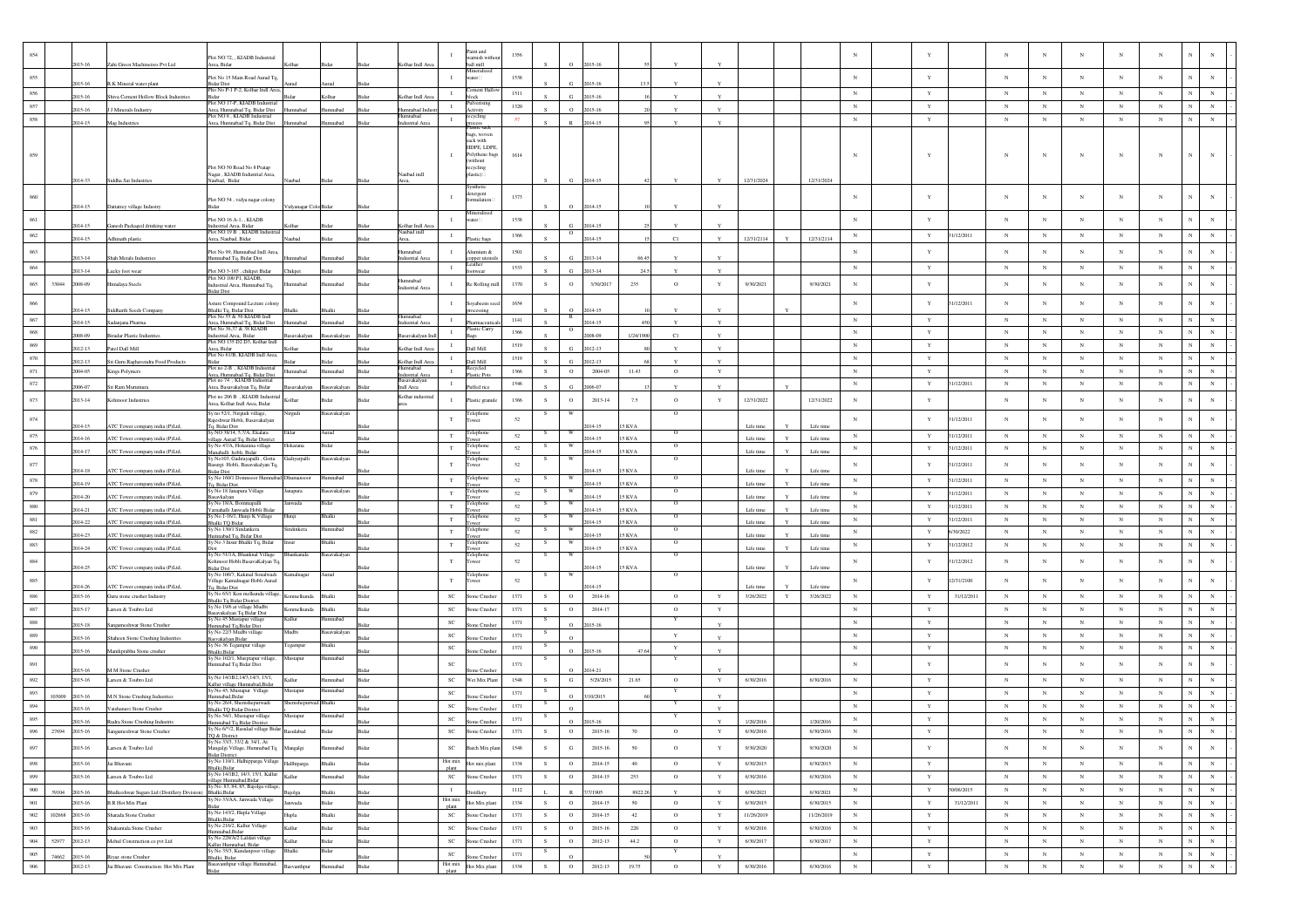|                |                |                       |                                                                             | Plot No 78-C, KIADB Indl Area, Humnabad<br>fumnabad                                   |                                 | Humnabad        |               | KIADB industria                    |                      | <b>Cold</b> storage         | 1513     |             |              |                  |         |              |              |            |             |            | $_{\rm N}$   |              |            | $_{\rm N}$ | N              | $_{\rm N}$ |            |            |                |             |
|----------------|----------------|-----------------------|-----------------------------------------------------------------------------|---------------------------------------------------------------------------------------|---------------------------------|-----------------|---------------|------------------------------------|----------------------|-----------------------------|----------|-------------|--------------|------------------|---------|--------------|--------------|------------|-------------|------------|--------------|--------------|------------|------------|----------------|------------|------------|------------|----------------|-------------|
|                |                | 015-16                | Mulzafa Cold Storage                                                        | lot NO 92 KIADB Indi Area                                                             | mnabad                          | mnabad          |               | area, Humnabad<br>Humnabad         |                      | ormulation c                |          |             | $\circ$      | 2015-16          | 260     | <b>YTC</b>   |              |            |             |            |              |              |            |            |                |            |            |            |                |             |
| 908            |                |                       | ppolo Industrie                                                             | Iumnabad Tq Bidar District.                                                           |                                 |                 |               | ndustrial Area                     |                      | sticides                    | 1323     |             | $\Omega$     | 115-16           |         |              |              |            |             |            | $_{\rm N}$   | $\mathbf Y$  | /30/2022   | $_{\rm N}$ | $_{\rm N}$     | $_{\rm N}$ | $_{\rm N}$ | $_{\rm N}$ | $_{\rm N}$     | $_{\rm N}$  |
| 909            |                |                       |                                                                             | y No 42/3 , Almaspur village, Tq                                                      |                                 |                 |               |                                    |                      |                             | 1371     |             |              |                  |         |              |              |            |             |            | $_{\rm N}$   | $\mathbf Y$  | 31/12/2011 | $_{\rm N}$ | $_{\rm N}$     | $_{\rm N}$ | N          | $_{\rm N}$ | $\mathbf N$    | $_{\rm N}$  |
|                |                |                       | Syed asad Stone Crusher                                                     | & Dist Bidar                                                                          |                                 |                 |               |                                    | <b>SC</b>            | Stone Crushe                |          |             | $\circ$      | 2015-16          |         |              |              |            |             |            |              |              |            |            |                |            |            |            |                |             |
| 910            | 26702          |                       | Shiva Minerals & Beverages                                                  | Plot No 48 Sy no162/3, Near Auto                                                      | 3ida                            |                 |               | Auto Nagar                         |                      | ater                        | 1538     |             | G.           | 015-16           |         |              |              |            |             |            | $\mathbf N$  | $\mathbf{Y}$ |            | $_{\rm N}$ | $_{\rm N}$     | $_{\rm N}$ | N          | $_{\rm N}$ | $_{\rm N}$     | $_{\rm N}$  |
| 911            |                |                       |                                                                             | Nagar Naubad Bidar<br>Sy No 68/2, Chimkod village Bidar Bidar                         |                                 | Bidar           |               | Not In LA.                         | SC                   |                             | 1371     | -S          | $\Omega$     |                  |         |              | $\mathbf{v}$ |            |             |            | $_{\rm N}$   | $\mathbf Y$  |            | $_{\rm N}$ | $_{\rm N}$     | $_{\rm N}$ | $_{\rm N}$ | $_{\rm N}$ | $_{\rm N}$     | $_{\rm N}$  |
|                |                |                       | Serikar Stone Crusher                                                       | TQ & District                                                                         |                                 |                 |               |                                    |                      | e Crus<br>Polythene &       |          |             |              |                  |         |              |              | 9/30/2019  |             | 9/30/2019  |              |              |            |            |                |            |            |            |                |             |
|                |                |                       |                                                                             |                                                                                       |                                 |                 |               |                                    |                      | astic                       |          |             |              |                  |         |              |              |            |             |            |              |              |            |            |                |            |            |            |                |             |
|                |                |                       |                                                                             |                                                                                       |                                 |                 |               |                                    |                      | rocessed<br>oducts          |          |             |              |                  |         |              |              |            |             |            |              |              |            |            |                |            |            |            |                |             |
|                |                |                       |                                                                             |                                                                                       |                                 |                 |               |                                    |                      | nufactur                    |          |             |              |                  |         |              |              |            |             |            |              |              |            |            |                |            |            |            |                |             |
|                |                |                       |                                                                             |                                                                                       |                                 |                 |               |                                    |                      | irgin plastic<br>including  |          |             |              |                  |         |              |              |            |             |            |              |              |            |            |                |            |            |            |                |             |
|                |                |                       |                                                                             |                                                                                       |                                 |                 |               |                                    |                      | plastic<br>njection/        | 1543     |             |              |                  |         |              |              |            |             |            | $\mathbb{N}$ |              |            | $_{\rm N}$ | N              | $_{\rm N}$ |            |            |                | $_{\rm N}$  |
|                |                |                       |                                                                             |                                                                                       |                                 |                 |               |                                    |                      | trusion                     |          |             |              |                  |         |              |              |            |             |            |              |              |            |            |                |            |            |            |                |             |
|                |                |                       |                                                                             |                                                                                       |                                 |                 |               |                                    |                      | oulding and<br>lastic cable |          |             |              |                  |         |              |              |            |             |            |              |              |            |            |                |            |            |            |                |             |
|                |                |                       |                                                                             | Plot No 130/B Kolhar Industrial                                                       |                                 |                 |               | Kolhar Industria                   |                      | nufacturin                  |          |             |              |                  |         |              |              |            |             |            |              |              |            |            |                |            |            |            |                |             |
|                | 27943          |                       | Raghavendra Plastic Air Ball Industry                                       | Area Bidar                                                                            |                                 |                 |               |                                    |                      |                             |          |             | G            | 2015-16          |         |              |              |            |             |            |              |              |            |            |                |            |            |            |                |             |
| 913            |                |                       |                                                                             | Plot No 119-B, Humnabad                                                               |                                 |                 |               | mabad                              |                      | Fish feed,<br>Poultry feed  | 1324     |             |              |                  |         |              |              |            |             |            | $_{\rm N}$   | $\mathbf Y$  |            | $_{\rm N}$ | $_{\rm N}$     | $_{\rm N}$ | $_{\rm N}$ | $_{\rm N}$ | $_{\rm N}$     | $_{\rm N}$  |
|                |                |                       | Sri Vinayaka Feeds Industry                                                 | ndustrial Area, Humnabad, Bidar                                                       | Humnabad                        | Humnabad        |               | lustrial An                        |                      | d cattle fee                |          |             | $\circ$      | 015-16           |         |              |              |            |             |            |              |              |            |            |                |            |            |            |                |             |
| $914\,$        |                |                       |                                                                             | Plot No 64 B1 & 64 B2, Kolhar                                                         |                                 |                 |               | Kolhar Industria                   | $\mathbf{I}$         | umiture                     | 1543     |             |              |                  |         |              |              |            |             |            | $_{\rm N}$   | $\mathbf Y$  |            | $_{\rm N}$ | $_{\rm N}$     | $_{\rm N}$ | $_{\rm N}$ | $_{\rm N}$ | $_{\rm N}$     | $_{\rm N}$  |
|                | 27988          |                       | Sri Sai Industries                                                          | industrial area, Bidar                                                                |                                 |                 |               | Area                               |                      | fanufacture                 |          |             |              | 2015-16          | 113.    |              |              |            |             |            |              |              |            |            |                |            |            |            |                |             |
| 915            |                |                       |                                                                             | Plot No 110 & 111 Sv. No. 214.<br>Humnabad industrial area,                           |                                 |                 |               | hedem                              |                      | & Water,<br>tumen           | 1140     |             |              |                  |         |              |              |            |             |            | $_{\rm N}$   | Y            |            | $_{\rm N}$ | $_{\rm N}$     | N          |            | $_{\rm N}$ | $_{\rm N}$     | $_{\rm N}$  |
|                | 28072          |                       | Hindustan Petro Chem                                                        | Iumnabad, Bidar district<br>Plot No 82-P3, Sy. NO. 15 P                               | badnmul                         | Humnabad        | Bidar         | ndustrial Area<br>Kolhar Indus     |                      | mulsion<br>Metal            |          |             | $\mathbb{R}$ | 6/1/2016         |         |              |              |            |             |            |              |              |            |            |                |            |            |            |                |             |
| 916            |                |                       | Shakuntala Fabrication Works                                                | Kolhar industrial area, Bidar                                                         |                                 |                 |               | Area                               | $\mathbf{I}$         | Fabrication                 | 14       |             | w            | 2015-16          | 95.3    |              | Y            |            |             |            | $_{\rm N}$   | Y            |            | $_{\rm N}$ | $_{\rm N}$     | $_{\rm N}$ | $_{\rm N}$ | $_{\rm N}$ | $_{\rm N}$     | $_{\rm N}$  |
|                |                |                       |                                                                             | Vo4/P4/10,Sy.No.4/P4/11,Sy.No.4                                                       |                                 |                 |               |                                    |                      |                             |          |             |              |                  |         |              |              |            |             |            |              |              |            |            |                |            |            |            |                |             |
| 917            |                |                       |                                                                             | P4/15, Sy No.4/P4/17, Sy No.4/P4/                                                     |                                 |                 |               |                                    |                      |                             | 1650     |             |              |                  |         |              |              |            |             |            | $_{\rm N}$   |              |            | $_{\rm N}$ | N              | $_{\rm N}$ |            | $_{\rm N}$ | N              | $_{\rm N}$  |
|                |                | 016-17                | Residential Layout by Meer Muddabir<br>Alikhan                              | 8, Sy. No. 4/P4/19, Sy. No. 4/P4/20<br>&Sv No 4/P4/43                                 |                                 |                 |               |                                    | Layout               | Layout                      |          |             |              |                  |         |              |              | 14-09-2021 |             | 14-09-2021 |              |              |            |            |                |            |            |            |                |             |
| 918            |                |                       |                                                                             | No 223/8, Wadgaon (1<br>(illage, Aurad (B), Taluk Bidar                               |                                 |                 |               |                                    | $\mathbf{I}$         | arment                      | 1589     |             |              |                  |         |              |              |            |             |            | N            | Y            | 1/12/2011  | $_{\rm N}$ | $_{\rm N}$     | $_{\rm N}$ | $_{\rm N}$ | $_{\rm N}$ | $_{\rm N}$     | $_{\rm N}$  |
|                | 30549          | 2016-17               | Adke Mini Powerloom Textile Park Pvt.Ltd., District                         |                                                                                       |                                 | Aurad           |               |                                    |                      | abrics                      |          |             |              |                  |         |              |              |            |             |            |              |              |            |            |                |            |            |            |                |             |
| 919            |                |                       |                                                                             |                                                                                       |                                 |                 |               |                                    | $\mathbf{I}$         | Plastic granule             | 1366     |             |              |                  |         |              |              |            |             |            | $_{\rm N}$   |              |            | $_{\rm N}$ | N              | $_{\rm N}$ | N          | $_{\rm N}$ | $_{\rm N}$     | $_{\rm N}$  |
|                | 30189          | 2018-19               | Vinayak Plastic Industry                                                    | Plot No 266, Kolhar industrial<br>rea, Bidar                                          |                                 |                 |               | Kolhar industria                   |                      | sing waste                  |          |             |              |                  |         |              |              |            |             |            |              |              |            |            |                |            |            |            |                |             |
| $\,920$        |                |                       |                                                                             | Sv No 37/3, Chondi Village<br>Kamthana Hobli, Tq & Dist:                              |                                 |                 |               |                                    |                      |                             | $1641\,$ |             |              |                  |         |              |              |            |             |            | $_{\rm N}$   | $\mathbf Y$  | 30/09/2100 | $_{\rm N}$ | $_{\rm N}$     | $_{\rm N}$ | $_{\rm N}$ | $_{\rm N}$ | N              | $_{\rm N}$  |
|                |                | 016-17                | Residential Layout by Sanjay                                                |                                                                                       |                                 |                 |               |                                    | Layout               | Layout                      |          |             |              |                  |         |              |              | 14/12/2021 |             | 14/12/2021 |              |              |            |            |                |            |            |            |                |             |
| 921            |                | $16 - 17$             | Shivkala Residential Layout                                                 | Sy No 471/1, Narayanpur road, Tq:<br>Basavakalyan, Dist: Bidar                        | 3asvakalyan                     | avakalyar       |               |                                    | Layout               | ayou                        | 1650     |             |              |                  |         | $\mathbf{v}$ |              | 3/20/2022  |             | 3/20/2022  | $_{\rm N}$   | $\mathbf Y$  | 30/06/2017 | $_{\rm N}$ | $_{\rm N}$     | $_{\rm N}$ | $_{\rm N}$ | $_{\rm N}$ | $_{\rm N}$     | $_{\rm N}$  |
|                |                |                       |                                                                             | Plot No. 18, 19A, Sy.No. 35/2,<br>KIADB Ind. Area, Gadavanthi                         |                                 |                 |               | Indl bodsmu                        |                      |                             |          |             |              |                  |         |              |              |            |             |            |              |              |            |            |                |            |            |            |                |             |
| 922            | 31503          | 2016-17               | Bajaj Earths Pvt, LTd.,                                                     | Village, Tq: Humnabad, Dist:                                                          |                                 |                 |               |                                    |                      | <b>Fullers Earth</b>        | 1320     | S           | $\circ$      | 1/20/2017        | 350     | $\circ$      | Y            | 30/09/2022 | $\mathbf Y$ | 30/09/2022 | $_{\rm N}$   |              | 30/09/2100 | $_{\rm N}$ | N              | N          |            | $_{\rm N}$ | $_{\rm N}$     | $_{\rm N}$  |
|                |                |                       |                                                                             | y No 32, Yerandi Village, Near                                                        |                                 |                 |               |                                    |                      | ıtomobil                    |          |             |              |                  |         |              |              |            |             |            |              |              |            |            |                |            |            |            |                |             |
| 923            | 31087          | 2016-17               | Tv Sundaram Iyengar & Sons Private Limited Mudbi Cross, Basavakalyan Taluk, |                                                                                       | savakalyan                      | avakalyan       | Rida          | savakalyan                         | Servicing<br>station | rvicing                     | 1303     | S           | $\circ$      | 2016-17          | 56.77   | $\circ$      | Y            | 9/30/2021  |             | 9/30/2021  | N            | $\mathbf{Y}$ |            | $_{\rm N}$ | $_{\rm N}$     | $_{\rm N}$ | $_{\rm N}$ | $_{\rm N}$ | $_{\rm N}$     | $_{\rm N}$  |
| $\mathbf{924}$ |                |                       |                                                                             | Bidar District<br>Plot No. 16 P1, Humnabad                                            |                                 |                 |               |                                    |                      | dvent                       | 1169     |             |              |                  |         |              |              |            |             |            | $\,$ N       | $\mathbf Y$  | 1/12/2011  | $_{\rm N}$ | $_{\rm N}$     | $_{\rm N}$ | $_{\rm N}$ | $_{\rm N}$ | $_{\rm N}$     | $_{\rm N}$  |
|                |                | $16 - 17$             | S. K. organics                                                              | ndustrial area, Bidar District<br>Compressor Station #5,                              | nnabac                          |                 |               | mnabad                             |                      | dustry                      |          |             |              | 015-16           |         |              |              | 5/22/2014  |             | 5/22/2014  |              |              |            |            |                |            |            |            |                |             |
| 925            | 10494          | 2015-16               | Reliance Gas Transportation Infrastructure<br>imited,(RGTIL)                | sv.No.158/A.B.C. 159/1.2.3.4.5.<br>alsangi Village, Humnabad Tqluk                    | mabad                           |                 |               | mabad                              | Station              | ompresso<br>noitas          | 1539     |             | $_{\rm G}$   |                  | 861.17  | $\circ$      | Y            | 6/30/2020  | Y           | 6/30/2020  | $_{\rm N}$   |              | 31/12/2013 | $_{\rm N}$ | N              | $_{\rm N}$ | N          | $_{\rm N}$ | N              | $_{\rm N}$  |
|                |                |                       |                                                                             | Bidar District.<br>sy no.53/2, 55, 56/1, 56/2 & 56/3                                  |                                 |                 |               |                                    |                      |                             |          |             |              |                  |         |              |              |            |             |            |              |              |            |            |                |            |            |            |                |             |
| 926            |                |                       |                                                                             | Aliabad village, Bidar Taluk &                                                        |                                 |                 |               |                                    |                      |                             | 1650     |             |              |                  |         |              |              |            |             |            | $_{\rm N}$   | $\mathbf Y$  |            | $_{\rm N}$ | $_{\rm N}$     | $_{\rm N}$ | $_{\rm N}$ | $_{\rm N}$ | $_{\rm N}$     | $_{\rm N}$  |
|                |                | 017-18                | Residential Layout by S.M.Amarkhed                                          | District<br>sy no.4/5, Daddapur village, Bidar                                        |                                 |                 |               |                                    | Layou                | ayout                       |          |             |              |                  |         |              |              |            |             |            |              |              |            |            |                |            |            |            |                |             |
| 927            |                | 16-17                 | Motoshree stone crusher                                                     | Tq & Dist<br>y no.55/4, mustapur village                                              |                                 |                 |               |                                    | sc                   | ne Crush                    | 1371     |             | $\circ$      | 2016-17          |         | $\mathbf{v}$ | Y            |            |             |            | $\,$ N       | $\mathbf Y$  |            | $_{\rm N}$ | $_{\rm N}$     | $_{\rm N}$ | $_{\rm N}$ | $_{\rm N}$ | ${\bf N}$      | $_{\rm N}$  |
| 928            |                | 2017-18               | Jai mata stone crusher                                                      | Iumnabad Tq Bidar Dist                                                                |                                 | mnabad          |               |                                    | <sub>SC</sub>        | tone Crushe                 | 1371     |             | $\circ$      |                  |         |              |              |            |             |            | $_{\rm N}$   | $\mathbf Y$  |            | $_{\rm N}$ | $_{\rm N}$     | $_{\rm N}$ | $_{\rm N}$ | $_{\rm N}$ | $_{\rm N}$     | $_{\rm N}$  |
| 929            |                |                       |                                                                             | y no. 102/3,4 Mustapur Village,                                                       |                                 |                 |               |                                    |                      |                             | 1371     |             |              |                  |         |              |              |            |             |            | $_{\rm N}$   | $\mathbf Y$  |            | $_{\rm N}$ | $_{\rm N}$     | $_{\rm N}$ | $_{\rm N}$ | $_{\rm N}$ | $_{\rm N}$     | $_{\rm N}$  |
|                | 42642          | 017-18                | Manik Stone Crusher                                                         | Humnabad Tq Bidar Dist<br>šy.No.475 kamtana village, Bidar                            | Bida                            | mnahad          |               |                                    | SC                   | one Crush                   |          |             | $\Omega$     |                  |         |              |              | 9/30/2023  |             | 9/30/2023  |              |              |            |            |                |            |            |            |                |             |
| 930            | 33000          | 017-18                | D.P. Jain & Co.Infrastructure Pvt.Ltd.,                                     | Tq, Bidar District.                                                                   |                                 |                 |               |                                    | $\mathbf{SC}$        | one Crushe                  | 1371     |             | $\circ$      |                  |         |              | $\mathbf{v}$ |            |             |            | $_{\rm N}$   | $\mathbf Y$  |            | $_{\rm N}$ | $_{\rm N}$     | $_{\rm N}$ | $_{\rm N}$ | $_{\rm N}$ | $_{\rm N}$     | $\,$ N $\,$ |
| 931            | 82100          | 17-18                 | huba stone crusher                                                          | No.6/4,khanjamalpur village<br>Bidar Tq & Dist.<br>Sy No.59/1-B, Nandga               |                                 |                 |               |                                    | <sub>SC</sub>        | tone Crushe                 | 1371     |             | $\Omega$     |                  |         |              |              | 9/30/2020  |             | 9/30/2020  | N            | Y            | 30/06/2011 | $_{\rm N}$ | $_{\rm N}$     | $_{\rm N}$ | $_{\rm N}$ | $_{\rm N}$ | N              | $_{\rm N}$  |
| 932            | 99621          | 017-18                | M.S. stone crusher                                                          | ıon village                                                                           |                                 |                 |               |                                    | sc                   | one Crushe                  | 1371     |             | $\circ$      |                  |         |              | $\mathbf{Y}$ |            |             |            | $_{\rm N}$   | $\mathbf Y$  |            | $_{\rm N}$ | $_{\rm N}$     | $_{\rm N}$ | $_{\rm N}$ | $_{\rm N}$ | $_{\rm N}$     | $_{\rm N}$  |
| 933            | 53741          | $17 - 18$             |                                                                             | .<br>Bidar Tq & Dist<br>Plot No.31/2, Kotagyalwad                                     |                                 |                 |               |                                    | <sub>SC</sub>        | ne Crusi                    | 1371     |             | $\circ$      |                  | 53      |              | $\mathbf Y$  |            |             |            | N            | Y            |            | $_{\rm N}$ | $_{\rm N}$     | $_{\rm N}$ | $_{\rm N}$ | $_{\rm N}$ | $_{\rm N}$     | $\,$ N $\,$ |
| $\,934$        |                |                       | Rameshwar Stone Crusher                                                     | village, Bhalki Tq Bidar Dist.<br>Sy No. 102/6, Mustapur Village                      |                                 |                 |               |                                    |                      |                             | 1371     |             |              |                  |         |              |              |            |             |            | $_{\rm N}$   | $\mathbf Y$  | 30/09/2100 | $_{\rm N}$ | $_{\rm N}$     | $_{\rm N}$ | $_{\rm N}$ | $_{\rm N}$ | $\mathbf N$    | $\,$ N $\,$ |
|                |                | 017-18                | Ghavalkar Stone Crusher                                                     | Iumnabad Tq, Bidar Dist<br>v No.292/6, Dongapur Village                               | badann                          | mnabad          |               |                                    | <sub>SC</sub>        | one Crushe                  |          |             | $\circ$      |                  |         |              | Y            |            |             |            |              |              |            |            |                |            |            |            | N              |             |
| 935            |                | $17 - 18$             | Sarswati Stone Crusher<br>New Laxmi Sangameshwar Rawa                       | <b>Shalki Tq, Bidar Dist</b><br>y no.102/1 Mustapur Village                           |                                 |                 |               |                                    | $_{\rm SC}$          | one Crushe                  | 1371     |             | $\circ$      |                  |         |              | Y            |            |             |            | $_{\rm N}$   | $\mathbf Y$  |            | $_{\rm N}$ | $_{\rm N}$     | $_{\rm N}$ | $_{\rm N}$ | $_{\rm N}$ |                | $_{\rm N}$  |
| 936            |                | 17-18                 | Manufacturing Unit                                                          | amnabad To, Bidar Dist.                                                               | mahad                           | nnaha           |               |                                    | $_{\rm SC}$          | one Crush                   | 1371     |             | $\Omega$     |                  |         |              | $\mathbf{v}$ |            |             |            | $_{\rm N}$   | $\mathbf Y$  |            | $_{\rm N}$ | $_{\rm N}$     | $_{\rm N}$ | $_{\rm N}$ | $_{\rm N}$ | $_{\rm N}$     | $\,$ N $\,$ |
| 937            |                | 017-18                | <b>Gouri Stone Crusher</b>                                                  | y No.220/8 Kallur Village<br>mnabad Tq, Bidar Dist                                    |                                 | anaba           |               |                                    | SC                   | te Crush                    | 1371     |             | $\Omega$     |                  |         | $\mathbf{v}$ | Y            |            |             |            | N            | $\mathbf Y$  |            | $_{\rm N}$ | $_{\rm N}$     | $_{\rm N}$ | $_{\rm N}$ | $_{\rm N}$ | ${\bf N}$      | $\,$ N $\,$ |
| 938            | 35593          | 017-18                | Karanja Industries                                                          | plot no 82 KIADB Industrial Area                                                      | hadan                           | nnabad          |               | KIADB Indi                         | $\mathbf{I}$         | All Household               | 1543     | -S          | ${\bf G}$    | 2/1/2018         | 222     | $\circ$      | $\mathbf Y$  | 30/12/2026 |             | 30/12/2026 | $_{\rm N}$   | $\mathbf Y$  |            | $_{\rm N}$ | N              | $_{\rm N}$ | $_{\rm N}$ | $_{\rm N}$ | $_{\rm N}$     | $_{\rm N}$  |
|                |                |                       |                                                                             | mnabad Tq Bidar Dist                                                                  |                                 |                 |               | Area, Humnab                       |                      |                             |          |             |              |                  |         |              |              |            |             |            |              |              |            |            |                |            |            |            |                |             |
| 939            | 35022          | 2017-18               | Vadde Industries                                                            | plot no 358 & 359, KIADB Kolhar<br>strial Area, Bidar                                 | Kolhar LA                       | idar            | Bidar         | Kolhar Industri                    | $\mathbf{I}$         | šattery<br>Distilled wa     | 1522     | S.          | G            |                  | 30      | $\circ$      | Y            | 12/31/2031 |             | 12/31/2031 | N            | Y            |            | N          | $_{\rm N}$     | $_{\rm N}$ | $\,$ N     | $_{\rm N}$ | ${\bf N}$      | $_{\rm N}$  |
| 940            | 37140          | 2017-18               | Yioneer Industries                                                          | plot no 80 (part) KIADB Industria                                                     | fumnabad I A                    | mnabad          | Bida          | KIADB Indl An                      | $\blacksquare$       | ouse hold                   | 1543     | S.          | ${\bf G}$    | 0203-2017        | 222     | $\circ$      | Y            | 12/31/2027 |             | 12/31/2027 | $_{\rm N}$   | $\mathbf Y$  |            | $_{\rm N}$ | $_{\rm N}$     | $_{\rm N}$ | $_{\rm N}$ | $_{\rm N}$ | N              | $_{\rm N}$  |
|                |                |                       |                                                                             | Area Humnaba Tq Bidar Dist                                                            |                                 |                 |               |                                    |                      | ms & Mats                   |          |             |              |                  |         |              |              |            |             |            |              |              |            |            |                |            |            |            |                |             |
| 941            |                |                       |                                                                             | #115 P, 116P, KIADB Industrial KIADB Indl                                             |                                 |                 |               | KIADB Indl Are                     | $\mathbf{I}$         | rtilize                     | 1323     |             |              |                  |         |              |              |            |             |            | $_{\rm N}$   | $\mathbf{v}$ |            | $_{\rm N}$ | $\overline{N}$ | $_{\rm N}$ | $_{\rm N}$ | $_{\rm N}$ | $\overline{N}$ |             |
|                | 34572          | 2017-18               | Geolife Agritech (L) Pvt Ltd                                                | irea,Humnabad Tq Bidar Dist<br>Plot No.97/P1, Sy No.214,216 and                       | Area Humnabad                   | <b>Jumnabad</b> | Bidar         | Humnabad                           |                      | anulation                   |          |             |              |                  |         |              |              |            |             |            |              |              |            |            |                |            |            |            |                |             |
| 942            | 33372          | 2017-18               | Karnataka Paper Industry                                                    | 219, KIADB Industrial Area,<br>Humnabad Tq Bidar Dist                                 | KIADB Indl                      | nnabad          |               | <b>KIADB</b> Indl An               | $\;$ I               | <b>Craft Paper</b>          | 1150     | M           |              | V30/2024         |         |              |              |            |             |            | $_{\rm N}$   | $\mathbf Y$  |            | $_{\rm N}$ | $_{\rm N}$     | $_{\rm N}$ | $_{\rm N}$ | $_{\rm N}$ | $_{\rm N}$     | $_{\rm N}$  |
|                |                |                       |                                                                             |                                                                                       |                                 |                 |               |                                    |                      |                             |          |             |              |                  |         |              |              |            |             |            |              |              |            |            |                |            |            |            |                |             |
| 943            |                | 2017-18               | Shree Sai Fertilisers & Chemicals                                           | plot no# 28, Humnabad industrial<br>are, Humnabad Tq Bidar Dist                       | Humnabad Indi / Humnabad        |                 |               | mnabad Indl a                      | $\mathbf{I}$         |                             | 57       |             | $\circ$      | 5/21/2017        | 108.6   |              | Y            |            |             |            | $_{\rm N}$   | $\mathbf{Y}$ |            | $_{\rm N}$ | $_{\rm N}$     | $_{\rm N}$ | $_{\rm N}$ | $_{\rm N}$ | $\mathbf N$    | $_{\rm N}$  |
| $\bf 944$      |                |                       |                                                                             | 57, Sy No 57 Navadgeri Near Ring Near Ring road                                       |                                 |                 |               |                                    |                      | Ready Mix<br>concrete       | $1548\,$ |             |              |                  |         |              |              |            |             |            | $_{\rm N}$   | $\mathbf Y$  |            | $_{\rm N}$ | $_{\rm N}$     | $_{\rm N}$ | $_{\rm N}$ | $\,$ N     | $\mathbf N$    | $\,$ N $\,$ |
|                | 37247          | 2017-18               | Sri Shivanand K Patil's Rmc Plant                                           | Road, Bidar                                                                           | <b>Bidar</b>                    |                 |               |                                    | Plant                | Batching plant              |          |             | G            |                  |         |              |              |            |             |            |              |              |            |            |                |            |            |            |                |             |
| $\,945$        |                | 2017-18               | New Laxmi Sangameshwar Rawa<br>Manufacturing Unit                           | Plot No 105 (p) KIADB Industrial KIADAB Area<br>Area, Humnabad Tq Bidar Dist Humnabad |                                 | hadam           | Bidar         | KIADB Indl Are                     | Manufacturi          | Rawa                        | 1525     | S           | ${\bf G}$    | 9/1/2006         | 12      | $\circ$      | $\mathbf Y$  | 12/30/2117 |             | 12/30/2117 | $_{\rm N}$   | $\mathbf Y$  |            | $_{\rm N}$ | $_{\rm N}$     | $_{\rm N}$ | $_{\rm N}$ | $_{\rm N}$ | $\mathbf N$    | $\,$ N      |
|                |                |                       |                                                                             |                                                                                       |                                 |                 |               |                                    | ng Unit              |                             |          |             |              |                  |         |              |              |            |             |            |              |              |            |            |                |            |            |            |                |             |
| $\,946$        |                |                       |                                                                             | plot no 284 kolhar industrial area, KIADB Indl                                        |                                 |                 |               |                                    | $\mathbf{I}$         | Reprocessing                | 1339     |             |              |                  |         |              |              |            |             |            | $_{\rm N}$   | $\mathbf Y$  |            | $_{\rm N}$ | $_{\rm N}$     | $_{\rm N}$ | $_{\rm N}$ | $_{\rm N}$ | ${\bf N}$      | $\,$ N $\,$ |
| 947            | 36006<br>29357 | 2017-18<br>$.07 - 08$ | Mehanaj Lubricants<br>Talampally Rubber Industries Pvt. Ltd.,               | .<br>Bidar, KIADB Indl Area Bidar<br>Plot No. 139, 140, 141 Kolhar                    | Area<br>Kolhar                  | Bidar           | Bida<br>Bidar | KIADB Indl Are<br>Kolhar Industria | $\mathbf{I}$         | sed oil<br>Reclaiming       | 1178     | $\mathbf L$ | $\,$ R $\,$  | $30 - 11 - 2007$ | 1374.00 | $\circ$      | $\mathbf Y$  | 6/30/2021  |             | 6/30/2021  | $_{\rm N}$   | $\mathbf Y$  |            | $_{\rm N}$ | $_{\rm N}$     | $_{\rm N}$ | $_{\rm N}$ | ${\bf N}$  | ${\bf N}$      | $\,$ N $\,$ |
|                |                |                       |                                                                             | Indl Area, Bidar                                                                      |                                 |                 |               |                                    |                      | <b>Rubber</b>               |          |             |              |                  |         |              |              |            |             |            |              |              |            |            |                |            |            |            |                |             |
| $\bf 948$      | 35132          | 2017-18               | Premier Rubbers                                                             | 203, KIADB Kolhar Industrial<br>Area Bidar                                            | KIADB Kolha<br>Indl Area, Bidar |                 |               | KIADAB Kolhar<br>ndl Area          | $\;$ I               |                             | 1178     |             |              |                  |         |              |              |            |             |            | $_{\rm N}$   | $\mathbf Y$  |            | $_{\rm N}$ | $_{\rm N}$     | $_{\rm N}$ | $_{\rm N}$ | $_{\rm N}$ | $_{\rm N}$     | $_{\rm N}$  |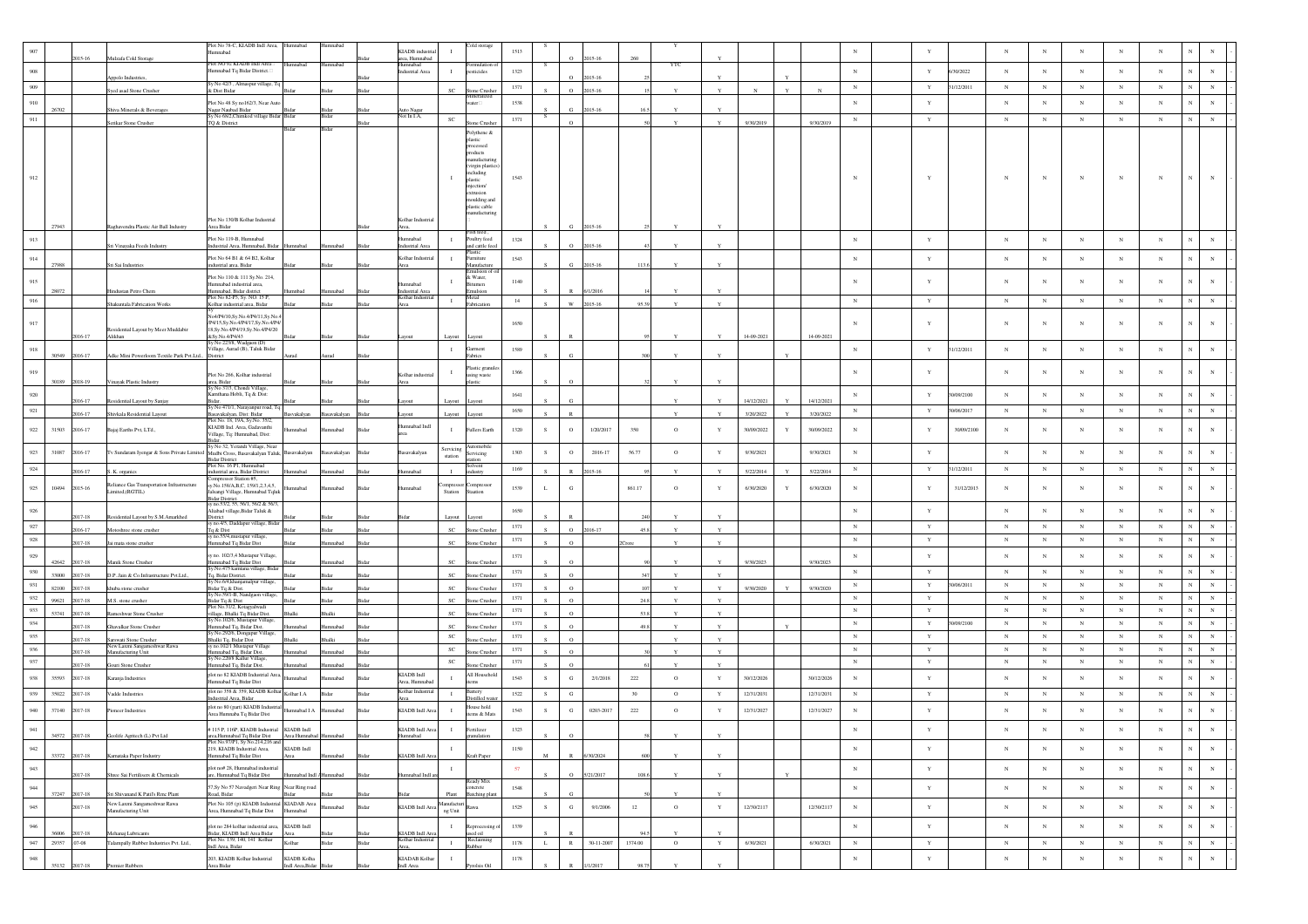|                    |       | 2017-18              | <b>M</b> K Industries                                                                                  | Plot No.54.KIADB Industrial<br>Area, Humnabad Tq Bidar Dist                                        | KIADB Indl                | nabad                   |       | KIADAB Indi A               | $\mathbf{I}$       | Plastic granule<br>k allied              | 1366 |             | $\circ$      |            |         | $\circ$       |              | 3/6/2023                 |              | 3/6/2023                 | $_{\rm N}$  |              |            |            |                 | N          |            |                                          |                               |
|--------------------|-------|----------------------|--------------------------------------------------------------------------------------------------------|----------------------------------------------------------------------------------------------------|---------------------------|-------------------------|-------|-----------------------------|--------------------|------------------------------------------|------|-------------|--------------|------------|---------|---------------|--------------|--------------------------|--------------|--------------------------|-------------|--------------|------------|------------|-----------------|------------|------------|------------------------------------------|-------------------------------|
|                    |       |                      |                                                                                                        |                                                                                                    |                           |                         |       |                             |                    | Purified                                 |      |             |              |            |         |               |              |                          |              |                          |             |              |            |            |                 |            |            |                                          |                               |
| 950                | 31777 | 2017-18              | Cellulose Solutions Pvt Ltd., Unit-2                                                                   | y.No 169, Manhalli Village, Tq<br>& Dist Bidar<br>/ No.175/P1,Chitta village Tq &                  |                           |                         |       | Vot In I.A.                 |                    | arboxymeth<br>ellulose                   | 1138 |             |              | /19/201    |         |               |              |                          |              |                          | $_{\rm N}$  | $\mathbf Y$  | 1/12/2011  | $_{\rm N}$ | $_{\rm N}$      | $_{\rm N}$ | $_{\rm N}$ | $_{\rm N}$                               |                               |
| 951                |       | 017-18               | Seacon Energy & Biotech Itd.,                                                                          | Dist Bidar                                                                                         |                           |                         |       |                             |                    | vout                                     | 1650 |             |              | /1/2018    |         |               |              |                          |              |                          | $_{\rm N}$  | $\mathbf Y$  |            | $_{\rm N}$ | $_{\rm N}$      | $_{\rm N}$ | $_{\rm N}$ | $_{\rm N}$<br>N                          |                               |
| 952                |       | 17-18                | Sri Chanbasappa shetakar Residential Layout Sy no.28/2, Gornalli, Bidar<br>plot no.66 (P3) KIADB Indus |                                                                                                    | <b>Gomalli</b>            |                         |       |                             | Layout             | syout                                    | 1650 |             |              |            |         |               | Y            |                          |              |                          | N           | $\mathbf Y$  |            | ${\bf N}$  | $_{\rm N}$      | $_{\rm N}$ | $_{\rm N}$ | ${\bf N}$                                | $\mathbf N$<br>$_{\rm N}$     |
| 953                |       | 2018-19              | M B industry                                                                                           | Area. Humnabad Indl Area,<br>Iumnabad Tq Bidar Dist.<br>blot no.29,30,31 & 32, KIADB               | mnbad IA                  | mnabad                  | Bidar | Humnabad I A                | $\mathbf{I}$       | rolsis Oi                                | 1178 |             |              | /1/2018    |         |               |              |                          |              |                          | $_{\rm N}$  | $\mathbf Y$  |            | $_{\rm N}$ | $_{\rm N}$      | $_{\rm N}$ | $_{\rm N}$ | $_{\rm N}$<br>N                          | N                             |
| 954                | 37981 | 018-19               |                                                                                                        | Indl Area, Humnabad Tq Bidar                                                                       |                           |                         |       |                             | $\mathbf{I}$       |                                          | 1178 |             |              |            |         |               |              |                          |              |                          | $_{\rm N}$  | Y            |            | $_{\rm N}$ | $_{\rm N}$      | $_{\rm N}$ | $_{\rm N}$ | $_{\rm N}$                               |                               |
| 955                | 36773 | 017-18               | imra Industry<br>hmed Industries.                                                                      | Plot No 130/B, Kolhar Industrial<br>Area, Bidar                                                    | amnabad I.A<br>Kolhar I.A |                         |       | mnabad IA<br>olhar I.A      | $\mathbf{I}$       | rolsis Oil<br>rolsis Oil                 | 1178 |             | $\mathbf{D}$ | (1/2018)   |         | $\mathbf{v}$  | Y            |                          |              |                          | N           | $\mathbf Y$  | 31/12/2011 | $_{\rm N}$ | $_{\rm N}$      | $_{\rm N}$ | $_{\rm N}$ | $_{\rm N}$                               | N<br>$_{\rm N}$               |
| 956                | 33252 | 2017-18              | D P Jain & Co Infrastructure Pvt. Ltd.,                                                                | y No.475, Kamtana village, Bida<br>q & Dist                                                        | Kamtana                   | idar                    | Bidar | Not In I.A,                 | Hot mix<br>plant   | Hot mix plant                            | 1334 | S           | $\circ$      |            |         | $\circ$       | $\mathbf Y$  | 3/6/2023                 |              | 3/6/2023                 | $_{\rm N}$  | $\mathbf Y$  |            | $_{\rm N}$ | $_{\rm N}$      | $_{\rm N}$ | $_{\rm N}$ | $_{\rm N}$<br>N                          | $_{\rm N}$                    |
| 957                | 35912 | 017-18               | Spera Industries                                                                                       | 272. Road No 16, Kolhar<br>dustrial area, Bidar                                                    | Kolhar Indl Area Bidar    |                         | Rida  |                             | $\mathbf{I}$       | VC Pipes and                             | 1614 | S           | $_{\rm G}$   | 10/8/2017  | 25      | $\circ$       | Y            | 12/31/2027               |              | 12/31/2027               | $_{\rm N}$  | $\mathbf Y$  |            | $_{\rm N}$ | $_{\rm N}$      | $_{\rm N}$ | N          | N<br>N                                   | $_{\rm N}$                    |
| 958                |       |                      |                                                                                                        | Sy No 40/2,22/5, Hallahali village                                                                 |                           |                         |       |                             | Hot mix            |                                          | 1334 |             |              |            |         |               |              |                          |              |                          | $_{\rm N}$  | Y            |            | $_{\rm N}$ | $_{\rm N}$      | $_{\rm N}$ | $_{\rm N}$ | $_{\rm N}$                               | $_{\rm N}$<br>$_{\rm N}$      |
| 959                | 42839 | 018-19<br>018-19     | samex Maintenance Services Ltd.                                                                        | Bhalki taluk Bidar District<br>Sy No 24/1/2 Kalasdal village                                       | fallahali<br><b>Isbas</b> |                         |       | Vot In LA                   | plant<br><b>SC</b> | lot mix plan                             | 1371 |             | $\Omega$     |            |         | C1            |              | 6/26/2023                |              | 6/26/2023                | $_{\rm N}$  | $\mathbf Y$  |            | $_{\rm N}$ | $_{\rm N}$      | $_{\rm N}$ | $_{\rm N}$ | $_{\rm N}$<br>$\mathbf N$                | $_{\rm N}$                    |
| 960                | 63874 | 2018-19              | H S M-Sand & Crusher Unit<br>Sai Life Sciences Ltd (Unit-6)                                            | Shalki Tq, Bidar Dist<br>plot no 136 A, 136 (B) & 137,                                             | Kolhar Indl Area Bidar    |                         | Bida  | Not In I.A.<br>KIA          | $\;$ I             | Stone Crushe<br>capsules                 | 1141 | L           | $\circ$      |            |         | $\circ$       | $\mathbf Y$  |                          |              |                          | $_{\rm N}$  | $\mathbf Y$  |            | $_{\rm N}$ | $_{\rm N}$      | $_{\rm N}$ | $_{\rm N}$ | $_{\rm N}$                               | $\mathbf N$<br>$_{\rm N}$     |
|                    |       |                      |                                                                                                        | colhar indl area, Bidar<br>Godown No.4 plot no.115(P)<br>116, Survey no. 219 & 220,                |                           |                         |       |                             |                    |                                          |      |             |              |            |         |               |              |                          |              |                          |             |              |            |            |                 |            |            |                                          |                               |
| 961                | 39062 | 18-19                | Ravid Agro Chemicals Pvt Ltd                                                                           | fumnabad Indl Area, Humnabad<br>Tq, Bidat District                                                 | nabad I A                 | maha                    |       | nnabad IA                   |                    | rtilizer<br>anulation                    | 1323 |             |              |            |         | <b>YTC</b>    |              |                          |              |                          | $_{\rm N}$  |              |            | $_{\rm N}$ | $\mathbf N$     | $_{\rm N}$ | N          | $_{\rm N}$                               |                               |
| 962                | 42634 | 2018-19              | Aarna Industries                                                                                       | lot No 220/1/B, Kallur village,<br>lumnabad Tq, Bidar Dist                                         | badan                     | mnabad                  |       | Not In I.A,                 |                    | All kinds of<br><b>Spun Pipes</b>        | 1511 |             | G.           |            |         |               |              |                          |              |                          | ${\bf N}$   | $\mathbf Y$  | 12/31/2100 | $_{\rm N}$ | $_{\rm N}$      | ${\bf N}$  | $_{\rm N}$ | $_{\rm N}$<br>$_{\rm N}$                 | $_{\rm N}$                    |
| 963                |       |                      |                                                                                                        |                                                                                                    |                           |                         |       |                             |                    | tecycling of                             |      |             |              |            |         |               |              |                          |              |                          | $_{\rm N}$  | Y            | 2/31/2100  | $_{\rm N}$ | $_{\rm N}$      | $_{\rm N}$ |            | N<br>$_{\rm N}$                          |                               |
|                    |       | 18-19                | um Industrie                                                                                           | Plot No.10, KIADB Industrial Area<br>Iumnabad Tq Bidar Distics<br>351, Kolhar Industrial Area      | Humnabad                  |                         |       | KIADB IA<br>ımnabad         |                    | spent solvents<br>& formulatio           |      |             |              |            |         |               |              |                          |              |                          |             |              |            |            |                 |            |            |                                          |                               |
| 964                |       | 2017-18              | Vishwanath Stones                                                                                      | Plot No 18A/1, Kolhar Industrial                                                                   | KIA                       | Bidar                   | Bidar | <b>KIA</b>                  | $\mathbf{I}$       | Granite base<br>ates<br>orrugation       | 1518 | S           | ${\bf G}$    |            | 70      | $\circ$       | $\mathbf Y$  | 12/31/2026               |              | 12/31/2026               | N           | Y            |            | $_{\rm N}$ | $_{\rm N}$      | $_{\rm N}$ | N          | $_{\rm N}$<br>N                          | $_{\rm N}$                    |
| 965                |       | 18-19                | R T Packaging                                                                                          | Area, Bidar<br>Sv No 230, Molkera village                                                          |                           |                         |       |                             |                    | altry,                                   | 1509 |             |              |            |         |               |              |                          |              |                          | $_{\rm N}$  | $\mathbf Y$  | /30/2100   | $_{\rm N}$ | $_{\rm N}$      | $_{\rm N}$ | $_{\rm N}$ | $_{\rm N}$                               | $_{\rm N}$                    |
| 966                | 33561 | 2017-18              | unodays Poultry Farms                                                                                  | Iumnabad Tq, Bidar District                                                                        | nabad                     | mabad                   | Bida  | Not In I.A,                 | $\mathbf{I}$       | Hatchery and                             | 1544 | -S          | G            | 1/10/2016  | $200\,$ | $\circ$       | Y            | 12/31/2026               |              | 12/31/2026               | $_{\rm N}$  | $\mathbf{Y}$ | 9/30/2100  | $_{\rm N}$ | $_{\rm N}$      | $_{\rm N}$ | $_{\rm N}$ | $_{\rm N}$<br>N                          | N                             |
| 967                |       | 2015-16              | Karnataka State Seeds Corporation Ltd.,                                                                | v No 339. Govt Seeds Farm<br>Humnabad Road, Bhalki Tq, Bidar Bhalki                                |                           | Bhalki                  | Bidar | Not In I.A,                 | $\mathbf{I}$       | Seed process                             | 1654 | -S          | $\circ$      | 5/20/2016  | 4.06    | $\circ$       | $\mathbf Y$  | 12/31/2025               |              | 12/31/2025               | $_{\rm N}$  | $\mathbf Y$  |            | $_{\rm N}$ | $_{\rm N}$      | $_{\rm N}$ | $_{\rm N}$ | $_{\rm N}$<br>$_{\rm N}$                 | N                             |
| $968\,$            |       |                      |                                                                                                        | Plot No #18-2-387/1, Near VRL                                                                      |                           |                         |       |                             |                    | rinking Wate                             | 1538 |             |              |            |         |               |              |                          |              |                          | $_{\rm N}$  | $\mathbf Y$  |            | $_{\rm N}$ | $_{\rm N}$      | $_{\rm N}$ | $_{\rm N}$ | N<br>$_{\rm N}$                          | N                             |
|                    |       | $16 - 17$<br>2015-16 | Shaheen Pet Bottles<br>V S Biradar Plastic                                                             | Transport, Chidri, Bidar<br>Plot No 65 F, KIADB Industrial                                         | KIADB IA                  | Humnabad                |       | Not In I.A.<br>KIADB IA     |                    | et Bottles                               | 1366 |             | $\circ$      | 12/15/2015 |         | C1<br>$\circ$ | Y            | 12/31/2025<br>12/31/2025 |              | 12/31/2025<br>12/31/2025 | $_{\rm N}$  | Y            |            | $_{\rm N}$ | $_{\mathrm{N}}$ | $_{\rm N}$ | $_{\rm N}$ | $\mathbf{N}$                             |                               |
| 969<br>970         |       |                      |                                                                                                        | Area, Humnabad Tq, Bidar Dist<br>Plot No 5 Part KIADB, Kolhar                                      |                           |                         | Bidar | mnabad                      | $\mathbf{I}$       | Pastic Granules<br>Bulk drug &           | 1141 | S           |              |            | 49      |               |              |                          |              |                          | $_{\rm N}$  | $\mathbf Y$  |            | $_{\rm N}$ | $_{\rm N}$      | $_{\rm N}$ | $_{\rm N}$ | $_{\rm N}$<br>$_{\rm N}$<br>$\mathbf{N}$ | $_{\rm N}$<br>$_{\rm N}$      |
|                    |       | 2010-11              | Lofty Laboratories Pvt Ltd.,                                                                           | Indl Area, Bidar                                                                                   |                           |                         |       | Kolhar Indl Are             |                    | rmediate:                                |      | M           |              | /2011      |         |               |              |                          |              |                          |             |              |            |            |                 |            |            |                                          |                               |
| 971                |       |                      |                                                                                                        | Sv No 135/A, CMC No 29-                                                                            |                           |                         |       |                             |                    | Manufacture<br>orrugated box             | 1509 |             |              |            |         |               |              |                          |              |                          | $_{\rm N}$  |              |            | $_{\rm N}$ | $_{\rm N}$      | $_{\rm N}$ | N          | $_{\rm N}$                               |                               |
|                    |       | 2011-12              | Siddharoodh Paper Industry                                                                             | 704/100 & 11, Basavakalyan Tq<br>Bidar Dist                                                        |                           | savakalyan Basavakalyan |       | Not In I.A,                 |                    | and cartoons<br>ising paper<br>Distilled |      |             |              |            |         |               |              |                          |              |                          |             |              |            |            |                 |            |            |                                          |                               |
| 972                |       |                      |                                                                                                        | Plot No 5-P1, KIADB, Kolhar                                                                        |                           |                         |       |                             |                    | (Purified)<br>Solvents by                | 1112 |             |              |            |         |               |              |                          |              |                          | $_{\rm N}$  | Y            | 1/12/2012  | $_{\rm N}$ | $_{\rm N}$      | $_{\rm N}$ | $_{\rm N}$ | $_{\rm N}$<br>N                          | $_{\rm N}$                    |
|                    |       | 2014-15              |                                                                                                        | Industrial Area, Bidar<br>Sri Sudhir S/O Shankar Taga                                              |                           |                         |       |                             |                    | Distillation                             |      |             |              | 12/1/2014  |         |               |              |                          |              |                          |             |              |            |            |                 |            |            |                                          |                               |
| 973                |       |                      |                                                                                                        | M/s Sugureswar Dall Mill. House<br>No 8-9-230, Nilamma Complex o                                   |                           |                         |       |                             |                    |                                          | 1519 |             |              |            |         |               |              |                          |              |                          | $_{\rm N}$  |              |            | $_{\rm N}$ | N               | $_{\rm N}$ |            | $_{\rm N}$                               |                               |
|                    |       | $11 - 12$            | Sugureswar Dall Mill                                                                                   | Akkamahadevi college, Udgir<br>load, Bidar                                                         |                           |                         |       | Vot In L                    |                    | Dall Mill                                |      |             |              |            |         |               |              |                          |              |                          |             |              |            |            |                 |            |            |                                          |                               |
| 974                | 83241 | 014-15               | nier Plast                                                                                             | Plot No 204, Kolhar KIADB<br>Industrial Area, Bidar<br>Plot No 12 & 13. Naubad                     | <b>CIADBIA</b>            |                         |       | KIADR JA                    |                    | rolsis Oil                               | 1178 |             | $\mathbf{D}$ | 8/1/2014   |         | $\mathbf{v}$  | $\mathbf{v}$ |                          |              |                          | N           | Y            |            | $_{\rm N}$ | $_{\rm N}$      | $_{\rm N}$ | $_{\rm N}$ | $_{\rm N}$<br>N                          | $_{\rm N}$                    |
| 975                |       | 004-05               | Mahalazmi Dall Mill                                                                                    | Industrial Area, Bidar                                                                             | Naubad                    |                         | 3idar | aubad indl Are              |                    | Dall Mill                                | 1519 |             | G            |            |         |               |              | 12/31/2013               |              | 12/31/2013               | $_{\rm N}$  | $\mathbf Y$  |            | $_{\rm N}$ | $_{\rm N}$      | $_{\rm N}$ | $_{\rm N}$ | $_{\rm N}$                               | $_{\rm N}$                    |
| 976                |       | 2018-19              | Shah Stone Crushing Industry                                                                           | 20/1, Sy No 20/1 Mustapur village Humnabad<br>Humnabad Tq Bidar District                           |                           | hadann                  |       |                             |                    | tone Crushe                              | 1371 | ${\bf s}$   | $\circ$      |            |         | $\circ$       | Y            |                          |              |                          | $_{\rm N}$  | $\mathbf Y$  |            | $_{\rm N}$ | $_{\rm N}$      | $_{\rm N}$ | $_{\rm N}$ | $_{\rm N}$                               | $_{\rm N}$<br>$_{\rm N}$      |
| 977                |       | 2018-19              | Nagabhushan Patil Stone Crusher                                                                        | Sv No 216/A (old) New Sv No 21<br>/4.216/8. Sv No 216/A Kallur                                     | Kallur                    | mnabad                  |       |                             | $\mathbf{I}$       | Stone Crusher                            | 1371 | -S          | $\circ$      |            |         | $\circ$       | Y            |                          |              |                          | $_{\rm N}$  | $\mathbf{Y}$ |            | $_{\rm N}$ | N               | $_{\rm N}$ | N          | N<br>$_{\rm N}$                          | N                             |
|                    |       |                      |                                                                                                        | Village Humnabad Tq & District<br>Bidar<br>66P2, 66P2, KIADB                                       |                           |                         |       |                             |                    |                                          |      |             |              |            |         |               |              |                          |              |                          |             |              |            |            |                 |            |            |                                          |                               |
| 978                | 63970 | 2018-19              | Aba Printing Inks                                                                                      | GADWANTI, HUMNABAD.<br><b>BIDAR, KS</b>                                                            | badann                    | mnabad                  | Rida  | HUMNABAD II                 | $\mathbf{I}$       | PRINTING IP                              | 1362 | S.          | $\circ$      |            |         | $\circ$       | Y            | 6/30/2024                | Y            | 6/30/2024                | N           | Y            | 31/12/2011 | $_{\rm N}$ | $_{\rm N}$      | $_{\rm N}$ | $_{\rm N}$ | $_{\rm N}$                               | N                             |
| 979                |       | 98-99                | Vijetha Khadi Gramodyoga Sangha                                                                        | Plot No 11/A, Naubad Industrial<br>Area, Bidar<br>95/P1 Sy No 214 KIADB                            | Naubad                    | Bidar                   | Bidar | ubad Indus                  | $\;$ I             | Chemical                                 | 1141 | S           | $\,$ R       | 1998       | 81.60   | $\circ$       | $\mathbf Y$  | 6/30/2022                | $\mathbf Y$  | 6/30/2022                | $_{\rm N}$  | $\mathbf Y$  | 31/12/2011 | $_{\rm N}$ | $_{\rm N}$      | $_{\rm N}$ | $_{\rm N}$ | $_{\rm N}$                               | $_{\rm N}$<br>$_{\rm N}$      |
| 980                | 74430 | 2018-19              | Indo Denmark Food Products                                                                             | Industrial Area, Humnbad, Plot                                                                     | bedsmm                    | mnabad                  | Rida  | <b>HUMNABAD</b>             | $\mathbf{I}$       | Cattle Feed                              | 1324 | S.          | $\circ$      |            |         | $\circ$       | Y            |                          |              |                          | $\mathbf N$ | $\mathbf{Y}$ |            | $_{\rm N}$ | N               | N          | N          | $\mathbf{N}$<br>$_{\rm N}$               | N                             |
|                    |       |                      |                                                                                                        | 95/P1 KIADB Industrial Area,<br>lumnabad<br>7/1, Goranalli (B) Village, Bidar                      |                           |                         |       | <b>INDL ESTATE</b>          |                    |                                          |      |             |              |            |         |               |              |                          |              |                          |             |              |            |            |                 |            |            |                                          |                               |
| 981                |       | $18 - 19$            | hushila Bai (Manik Nagar)                                                                              | Taluk, Bidar District, 17/1,<br>Goranalli (B), Bidar                                               |                           |                         |       |                             |                    | iyoul                                    | 1641 |             |              |            |         |               |              |                          |              |                          | $\mathbf N$ | $\mathbf Y$  | 31/12/2011 | $_{\rm N}$ | $_{\rm N}$      | $_{\rm N}$ | $_{\rm N}$ | $_{\rm N}$<br>N                          | N                             |
| 982                | 53300 | 2018-19              | Udyan Herbomatrix Pvt Ltd                                                                              | 553, Plot No 353 KIADB Kolhar                                                                      | Bidar                     | 3idar                   | Bida  | Kohlar I.A                  | $\mathbf{I}$       | ormulation                               | 1323 | S.          | $\circ$      |            |         | $\circ$       | $\mathbf Y$  |                          |              |                          | $_{\rm N}$  | $\mathbf Y$  |            | $_{\rm N}$ | $_{\rm N}$      | $_{\rm N}$ | $_{\rm N}$ | $_{\rm N}$<br>N                          | $_{\rm N}$                    |
| 983                |       |                      |                                                                                                        | Indl Area, Bidar<br>72 KIADB Indl Area , Plot 72<br>KIADB Indl Area, Basavakalyan                  |                           |                         |       |                             |                    | Fish feed,<br>oultry feed                | 1324 |             |              |            |         |               |              |                          |              |                          | $_{\rm N}$  | $\mathbf Y$  |            | $_{\rm N}$ | $_{\rm N}$      | $_{\rm N}$ | $_{\rm N}$ | $_{\rm N}$<br>N                          | N                             |
|                    | 40071 | 2019-20              | Super Chem Agro Industry                                                                               | Tq Bidar District<br>95/P1 KIADB Indl Area                                                         | avakalyan                 | asavakalyan             |       | <b>KIADB</b> Indl An        |                    | and cattle fee                           |      |             |              |            |         |               |              |                          |              |                          |             |              |            |            |                 |            |            |                                          |                               |
| $\boldsymbol{984}$ |       |                      |                                                                                                        | Iumnabad, Plot NO 95 /P1<br>KIADB Indl Area, Humnabad Tq                                           |                           | Humnabad                |       |                             |                    | ndmade                                   | 1509 |             |              |            |         |               |              |                          |              |                          | $_{\rm N}$  |              |            | $_{\rm N}$ | N               | $_{\rm N}$ |            | $_{\rm N}$<br>N                          |                               |
|                    | 79088 | 2019-20              | Someshwara Handmade Paper Industries                                                                   | Bidar District<br>Plot No.122, Plot No.122 C-1<br><b>KIADB</b> Industrial Estate Near              | mnabad                    |                         |       | KIADB Indl Area             |                    | cardboard pape                           |      |             |              |            |         |               |              |                          |              |                          |             |              |            |            |                 |            |            |                                          |                               |
| 985                | 42705 | 2019-20              | Priyanka Fullers Earth Industries                                                                      | <b>KSRTC</b> Training Homnabad,                                                                    |                           |                         |       | <b>HADB</b> Indi An         |                    | ullers Eart                              | 1320 |             |              |            |         |               |              |                          |              |                          |             |              |            | $_{\rm N}$ | $_{\rm N}$      | N          |            | $_{\rm N}$                               |                               |
| 986                | 74815 | 19.20                | All Froite Village Cold S                                                                              | District: Bidar<br>Plot No.14-L, 2-3-9 Kusun<br>alli Ridar D                                       |                           |                         |       |                             |                    |                                          | 1513 |             |              |            |         |               |              |                          |              |                          |             | $\mathbf Y$  | 31/12/2011 | $_{\rm N}$ | N               | $_{\rm N}$ | $_{\rm N}$ | $_{\rm N}$<br>$_{\rm N}$                 |                               |
| 987                | 53748 | 2019-20              | South India Stone Crusher                                                                              | halli village Sy No.62/3,<br>Tq Bhalki Dist.Bidar                                                  | halki                     | <b>Shalki</b>           | 3idar |                             | <b>SC</b>          | Stone Crusher                            | 1371 |             | $\circ$      |            |         |               |              |                          |              |                          | $_{\rm N}$  | $\mathbf Y$  |            | $_{\rm N}$ | $_{\rm N}$      | $\,$ N     | $_{\rm N}$ | $_{\rm N}$<br>$_{\rm N}$                 | $_{\rm N}$                    |
| 988                | 75329 | 05-0105              | <b>LS Patil Stone Crusher</b>                                                                          | lo 46 Chimkod village Bidar<br>Tq &District                                                        | himkod                    |                         |       |                             | SC                 | me Crushe                                | 1371 |             | $\circ$      |            |         | $\mathbf{v}$  | $\mathbf{Y}$ |                          |              |                          | $_{\rm N}$  | $\mathbf Y$  | 30/09/2100 | $_{\rm N}$ | $_{\mathrm{N}}$ | $_{\rm N}$ | $_{\rm N}$ | ${\bf N}$                                | $_{\mathrm{N}}$<br>$_{\rm N}$ |
| 989                | 74990 | 2019-20              | New Karanja Industries                                                                                 | Plot No 53 KIADB Indl Area,                                                                        |                           |                         |       | KIADB Indi<br>Area, Humnaba |                    | rolsis Oil                               | 1178 |             |              |            |         |               |              |                          |              |                          | $_{\rm N}$  | $\mathbf Y$  |            | $_{\rm N}$ | $_{\rm N}$      | $_{\rm N}$ | $_{\rm N}$ | $_{\rm N}$                               | $_{\rm N}$<br>$\,$ N $\,$     |
| 990                |       |                      |                                                                                                        | -<br>Humnabad Tq Bidar district.<br>Sy No 133 Gadavanti, Plot No 122<br>D KIADB Indl Area Humnabad |                           |                         |       | KIADB Indl                  |                    |                                          | 1178 |             |              |            |         |               |              |                          |              |                          | $_{\rm N}$  | $\mathbf Y$  | 1/12/2011  | $_{\rm N}$ | $_{\rm N}$      | $_{\rm N}$ | $_{\rm N}$ | $_{\rm N}$                               | $_{\rm N}$<br>$_{\rm N}$      |
|                    | 74802 | 2019-20              | 6 H Industries                                                                                         | Tq Bidar<br>PLOT NO. 60, HUMNABAD                                                                  |                           | nnahad                  |       | Area, Humnaba               |                    | Pyrolsis Oil                             |      |             |              |            |         |               | $\mathbf{Y}$ |                          |              |                          |             |              |            |            |                 |            |            |                                          |                               |
| $991\,$            | 77254 | 2019-20              | <b>Super Polymers</b>                                                                                  | INDU AREA HUMNABAD TQ<br><b>BIDAR</b>                                                              |                           |                         |       | KIADB Indl<br>Area, Humnaba |                    | rolsis Oil                               | 1178 |             | R            |            |         |               | Y            |                          |              |                          | $_{\rm N}$  | $\mathbf Y$  |            | $_{\rm N}$ | $_{\rm N}$      | $_{\rm N}$ | $_{\rm N}$ | $_{\rm N}$                               | ${\bf N}$<br>$_{\rm N}$       |
| 992                |       |                      | M.K Enterprises.                                                                                       | Plot No 52 KIADB Indl Area,<br>Iumnabad Tq Bidar district                                          |                           |                         |       | KIADB Indi<br>Area, Humnaba |                    |                                          | 57   |             |              |            |         |               | Y            |                          |              |                          | $_{\rm N}$  | $\mathbf Y$  |            | $_{\rm N}$ | $_{\rm N}$      | $_{\rm N}$ | $_{\rm N}$ | $_{\rm N}$                               | $_{\rm N}$<br>$_{\rm N}$      |
| 993                | 79004 | 2019-20              | Halhalli Layout Of Smt Nirmala Bai Wo<br>Chanbasappa Hallhalli                                         | ly No 61, Chidri Bidar Tq and<br>istrict                                                           |                           |                         | Bida  |                             | Layout             | vont                                     | 1650 |             | $\mathbb{R}$ |            |         |               | $\mathbf{v}$ |                          | $\mathbf{Y}$ |                          | $_{\rm N}$  | $\mathbf Y$  | 31/12/2011 | $_{\rm N}$ | $_{\rm N}$      | $_{\rm N}$ | $_{\rm N}$ | $_{\rm N}$<br>$_{\rm N}$                 | $\,$ N $\,$                   |
| $994\,$            | 14436 | .95-96               | Vivimed lab(Unit-2)Konar Laboratories Pvt Plot No 54 P. Kolhar Industrial<br>mited                     | Irea, Bidar                                                                                        | <b>Bidar</b>              | Bidar                   | Bidar | Kolhar Industria            | $\mathbf{I}$       | Pharmaceutica                            | 1141 | $\mathbf M$ | $\,$ R       | 1/1/1990   | 980.00  | $\circ$       | $\mathbf Y$  | 6/30/2016                |              | 6/30/2016                | $_{\rm N}$  | $\mathbf Y$  |            | $_{\rm N}$ | $_{\rm N}$      | $_{\rm N}$ | $_{\rm N}$ | $_{\rm N}$<br>$_{\rm N}$                 | $_{\rm N}$                    |